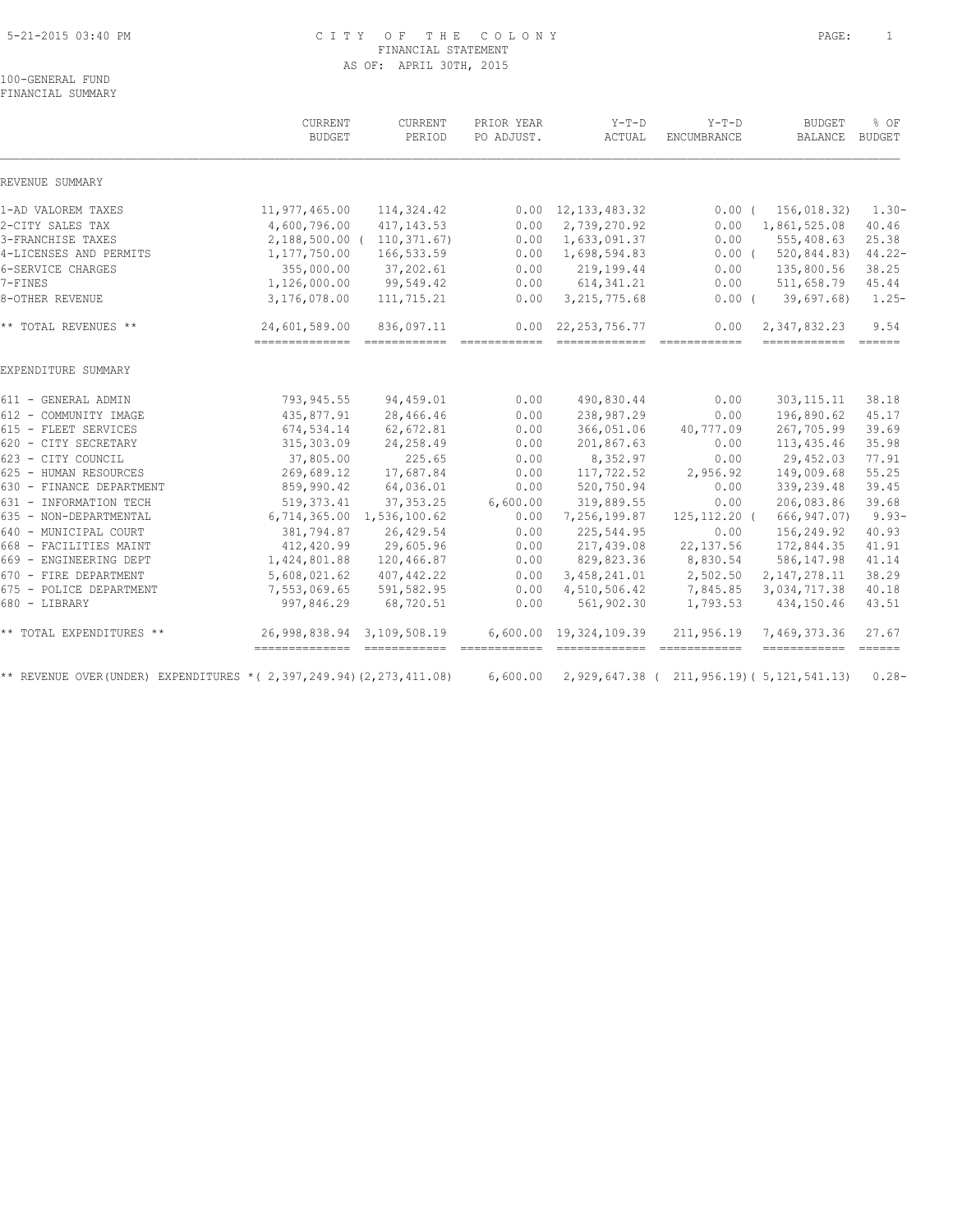## 5-21-2015 03:40 PM C I T Y O F T H E C O L O N Y PAGE: 2 FINANCIAL STATEMENT AS OF: APRIL 30TH, 2015

## 100-GENERAL FUND

REVENUES

|                  |                                                              | <b>CURRENT</b><br><b>BUDGET</b> | CURRENT<br>PERIOD                     | PRIOR YEAR<br>PO ADJUST. | $Y-T-D$<br>ACTUAL          | $Y-T-D$<br>ENCUMBRANCE | <b>BUDGET</b><br>BALANCE BUDGET | % OF                |
|------------------|--------------------------------------------------------------|---------------------------------|---------------------------------------|--------------------------|----------------------------|------------------------|---------------------------------|---------------------|
|                  | 1-AD VALOREM TAXES                                           |                                 |                                       |                          |                            |                        |                                 |                     |
| 410000           | CURRENT PROPERTY TAXES                                       | 11,898,465.00                   | 101,492.78                            | 0.00                     | 11,931,764.91              | $0.00$ (               | 33, 299.91)                     | $0.28 -$            |
| 410010           | RENDITION PENALTY REVENUE                                    | 2,000.00                        | 95.30                                 | 0.00                     | 3,680.34                   | 0.00(                  | $1,680.34$ $84.02$              |                     |
| 410500           | DELINQUENT PROPERTY TAX                                      | 25,000.00                       | 5,092.08                              | $0.00$ (                 | 5,315.59                   | 0.00                   | 30, 315.59 121.26               |                     |
| 410600           | AG ROLLBACK REVENUE                                          | 2,000.00                        | 768.20                                | 0.00                     | 152,908.31                 | $0.00$ (               | 150,908.31) 545.42-             |                     |
| 411000           | PENALTY AND INTEREST                                         | 50,000.00                       | 6,876.06                              | 0.00                     | 50,445.35                  | $0.00$ (               | 445.35)                         | $0.89-$             |
|                  | TOTAL 1-AD VALOREM TAXES                                     | 11,977,465.00                   | 114,324.42                            |                          | $0.00 \quad 12,133,483.32$ | $0.00$ (               | 156,018.32)                     | $1.30 -$            |
|                  | 2-CITY SALES TAX                                             |                                 |                                       |                          |                            |                        |                                 |                     |
| 420000           | CITY SALES TAX REVENUE                                       | 4,600,796.00                    | 417, 143.53                           | 0.00                     | 2,739,270.92               | 0.00                   | 1,861,525.08                    | 40.46               |
|                  | TOTAL 2-CITY SALES TAX                                       | 4,600,796.00                    | 417, 143.53                           | 0.00                     | 2,739,270.92               | 0.00                   | 1,861,525.08                    | 40.46               |
|                  | 3-FRANCHISE TAXES                                            |                                 |                                       |                          |                            |                        |                                 |                     |
| 430000           | ELECTRIC FRANCHISE FEES                                      | 1,159,000.00                    | 103,610.48                            | 0.00                     | 770,751.00                 | 0.00                   | 388,249.00                      | 33.50               |
| 431000           | NATURAL GAS FRANCHISE FEES                                   | 125,000.00                      | 0.00                                  | 0.00                     | 116,745.31                 | 0.00                   | 8,254.69                        | 6.60                |
| 432000           | TELEPHONE FRANCHISE FEES                                     | 175,000.00                      | 135.12                                | 0.00                     | 89,931.53                  | 0.00                   | 85,068.47                       | 48.61               |
| 433000           | PEG FEES                                                     | 60,000.00                       | 6,856.18                              | 0.00                     | 73,348.65                  | $0.00$ (               | 13,348.65)                      | $22.25-$            |
| 433100           | VIDEO SERVICE FRANCHISE FEES                                 | 420,000.00                      | 34,280.87                             | 0.00                     | 388,741.11                 | 0.00                   | 31,258.89                       | 7.44                |
| 434000<br>434100 | RESIDENTIAL SANITATION REVEN<br>COMMERCIAL SANITATION REVENU | 89,500.00                       | 160,000.00 ( 273,904.83)<br>18,650.51 | 0.00<br>0.00             | 100,897.26<br>92,676.51    | 0.00<br>$0.00$ (       | 59,102.74<br>3, 176, 51)        | 36.94<br>$3.55-$    |
|                  | TOTAL 3-FRANCHISE TAXES                                      | 2, 188, 500.00 ( 110, 371.67)   |                                       | 0.00                     | 1,633,091.37               | 0.00                   | 555,408.63                      | 25.38               |
|                  | 4-LICENSES AND PERMITS                                       |                                 |                                       |                          |                            |                        |                                 |                     |
| 440100           | CODE ENFORCEMENT FEES                                        | 26,000.00                       | 180.85                                | 0.00                     | 6,729.36                   | 0.00                   | 19,270.64                       | 74.12               |
| 440510           | ENGINEERING INSP OVERTIME FE                                 | 0.00                            | 1,880.00                              | 0.00                     | 7,280.00                   | 0.00(                  | 7,280.00)                       | 0.00                |
| 441000           | RECREATION PROGRAM REVENUE                                   | 0.00                            | 860.00                                | 0.00                     | 1,009.00                   | $0.00$ (               | 1,009.00                        | 0.00                |
| 443000           | BUILDING PERMITS - NEW HOMES                                 | 490,000.00                      | 88,767.32                             | 0.00                     | 424,322.70                 | 0.00                   | 65,677.30                       | 13.40               |
| 443500           | COMMERCIAL PERMITS                                           | 150,000.00                      | 20, 250.45                            | 0.00                     | 425, 974.20                | $0.00$ (               | 275, 974. 20) 183. 98-          |                     |
| 443510           | FLOODPLAIN DEVELOPMENT PERMI                                 | 800.00                          | 0.00                                  | 0.00                     | 1,000.00                   | $0.00$ (               |                                 | $200.00$ ) $25.00-$ |
| 443520           | GRADING PERMIT                                               | 1,000.00                        | 0.00                                  | 0.00                     | 5, 315.28                  | $0.00$ (               | 4, 315.28) 431.53-              |                     |
| 443601           | INSPECTION - DEVELOPER FEES                                  | 100,000.00                      | 5,200.00                              | 0.00                     | 225,104.70                 | $0.00$ (               | 125, 104. 70) 125. 10-          |                     |
| 444000           | BUILDING PERMITS - OTHER                                     | 250,000.00                      | 35, 346.61                            | 0.00                     | 439,780.89                 | $0.00$ (               | 189,780.89) 75.91-              |                     |
| 444500           | CERTIFICATE OF OCCUPANCY                                     | 5,000.00                        | 450.00                                | 0.00                     | 3,750.00                   | 0.00                   | 1,250.00                        | 25.00               |
| 445000           | ZONING FEES                                                  | 6,000.00                        | 1,990.00                              | 0.00                     | 11,820.00                  | $0.00$ (               | 5,820.00)                       | $97.00 -$           |
| 445500           | FIRE FEES                                                    | 15,000.00                       | 2,720.00                              | 0.00                     | 15,206.60                  | $0.00$ (               | 206.60                          | $1.38-$             |
| 445600<br>446000 | PLATTING FEES<br>ADOPTION FEES                               | 20,000.00<br>3,200.00           | 3,095.00<br>360.00                    | 0.00<br>0.00             | 33,034.00<br>2,260.00      | $0.00$ (<br>0.00       | 13,034.00)<br>940.00            | $65.17-$<br>29.38   |
| 446001           | SHELTERING FEES                                              | 2,000.00                        | 150.00                                | 0.00                     | 895.00                     | 0.00                   | 1,105.00                        | 55.25               |
| 446002           | IMPOUND FEES                                                 | 10,000.00                       | 850.00                                | 0.00                     | 4,530.00                   | 0.00                   | 5,470.00                        | 54.70               |
| 446003           | RELEASE OF OWNERSHIP                                         | 3,000.00                        | 240.00                                | 0.00                     | 2,185.00                   | 0.00                   | 815.00                          | 27.17               |
| 446004           | VOLUNTARY REGISTRATION FEES                                  | 100.00                          | 10.00                                 | 0.00                     | 70.00                      | 0.00                   | 30.00                           | 30.00               |
| 446005           | EUTHANASIA FEES                                              | 1,000.00                        | 80.00                                 | 0.00                     | 625.00                     | 0.00                   | 375.00                          | 37.50               |
|                  |                                                              |                                 |                                       |                          |                            |                        |                                 |                     |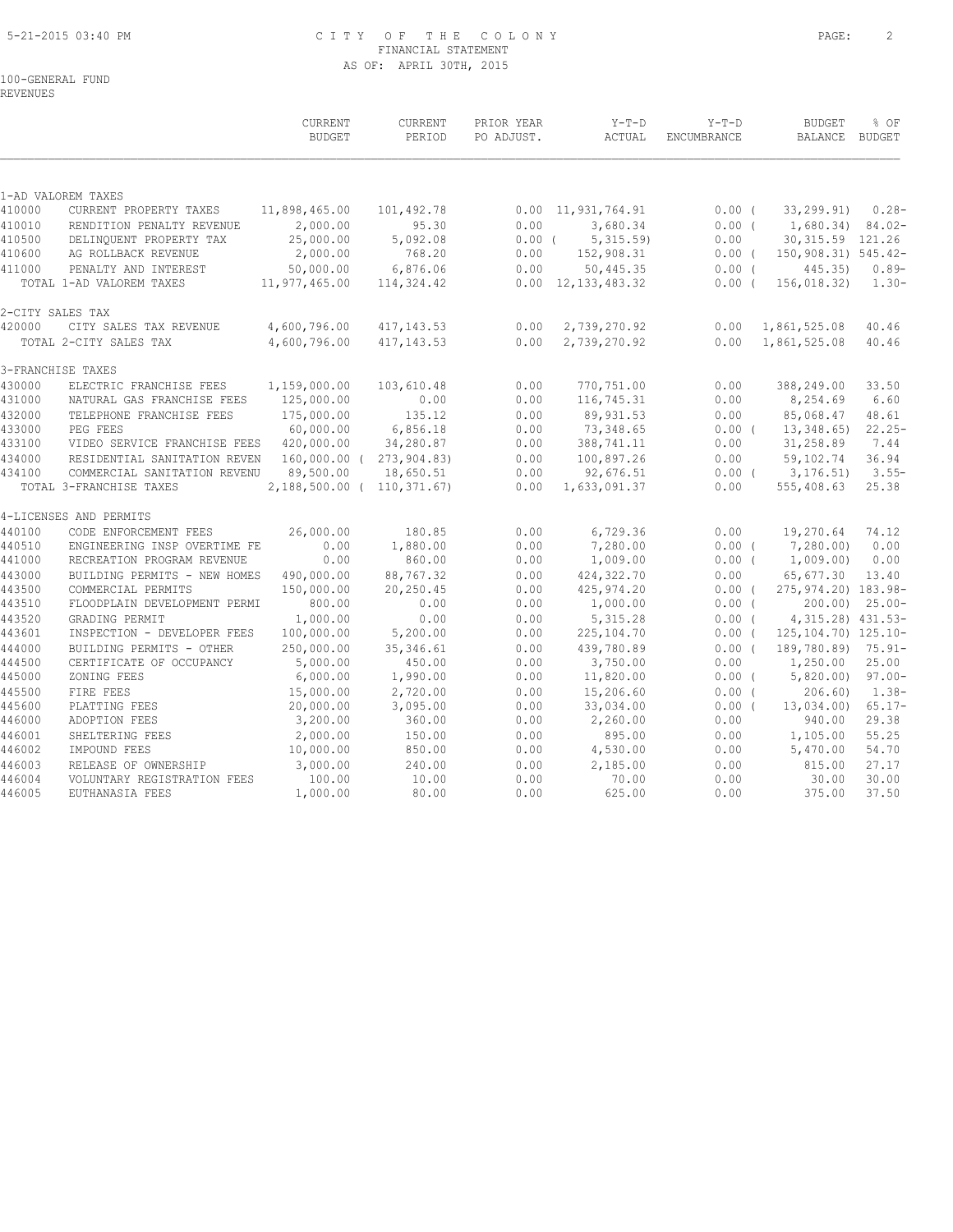## 5-21-2015 03:40 PM C I T Y O F T H E C O L O N Y PAGE: 3 FINANCIAL STATEMENT AS OF: APRIL 30TH, 2015

REVENUES

|                  |                                 | <b>CURRENT</b><br><b>BUDGET</b> | CURRENT<br>PERIOD | PRIOR YEAR<br>PO ADJUST. | $Y-T-D$<br><b>ACTUAL</b>  | $Y-T-D$<br><b>ENCUMBRANCE</b> | <b>BUDGET</b><br><b>BALANCE</b> | % OF<br><b>BUDGET</b>   |
|------------------|---------------------------------|---------------------------------|-------------------|--------------------------|---------------------------|-------------------------------|---------------------------------|-------------------------|
| 446006           | RABIES TEST FEES                | 150.00                          | 0.00              | 0.00                     | 0.00                      | 0.00                          | 150.00                          | 100.00                  |
| 446007           | PRIVATE CREMATION FEES          | 200.00                          | 0.00              | 0.00                     | 0.00                      | 0.00                          | 200.00                          | 100.00                  |
| 446008           | ANIMAL REMAINS REMOVAL FEES     | 100.00                          | 0.00              | 0.00                     | 15.00                     | 0.00                          | 85.00                           | 85.00                   |
| 446010           | SHELTER OUARANTINE FEE          | 3,000.00                        | 75.00             | 0.00                     | 975.00                    | 0.00                          | 2,025.00                        | 67.50                   |
| 446500           | INCINERATOR REVENUE             | 1,000.00                        | 100.00            | 0.00                     | 875.00                    | 0.00                          | 125.00                          | 12.50                   |
| 447000           | SOLICITORS PERMITS              | 1,200.00                        | 0.00              | 0.00                     | 440.00                    | 0.00                          | 760.00                          | 63.33                   |
| 448000           | HEALTH PERMITS                  | 82,000.00                       | 3,693.36          | 0.00                     | 80,768.10                 | 0.00                          | 1,231.90                        | 1.50                    |
| 449000           | ALCOHOL PERMITS                 | 7,000.00                        | 235.00            | 0.00                     | 4,630.00                  | 0.00                          | 2,370.00                        | 33.86                   |
|                  | TOTAL 4-LICENSES AND PERMITS    | 1,177,750.00                    | 166,533.59        | 0.00                     | 1,698,594.83              | 0.00(                         | 520,844.83)                     | $44.22 -$               |
| 5-AOUATIC PARK   |                                 |                                 |                   |                          |                           |                               |                                 |                         |
|                  | 6-SERVICE CHARGES               |                                 |                   |                          |                           |                               |                                 |                         |
| 460000           | AMBULANCE CALLS                 | 325,000.00                      | 34,076.85         | 0.00                     | 195,622.21                | 0.00                          | 129, 377.79                     | 39.81                   |
| 460100           | AMBULANCE SUBSCRIPTION REVEN    | 15,000.00                       | 1,551.61          | 0.00                     | 10,138.48                 | 0.00                          | 4,861.52                        | 32.41                   |
| 461000           | SERVICE LIENS                   | 15,000.00                       | 1,574.15          | 0.00                     | 13,438.75                 | 0.00                          | 1,561.25                        | 10.41                   |
|                  | TOTAL 6-SERVICE CHARGES         | 355,000.00                      | 37,202.61         | 0.00                     | 219,199.44                | 0.00                          | 135,800.56                      | 38.25                   |
| 7-FINES          |                                 |                                 |                   |                          |                           |                               |                                 |                         |
| 470000           | MUNICIPAL COURT                 | 1,120,000.00                    | 98, 932.94        | 0.00                     | 609, 955.46               | 0.00                          | 510,044.54                      | 45.54                   |
| 471000           | LIBRARY                         | 6,000.00                        | 616.48            | 0.00                     | 4,385.75                  | 0.00                          | 1,614.25                        | 26.90                   |
|                  | TOTAL 7-FINES                   | 1,126,000.00                    | 99,549.42         | 0.00                     | 614, 341.21               | 0.00                          | 511,658.79                      | 45.44                   |
| 8-OTHER REVENUE  |                                 |                                 |                   |                          |                           |                               |                                 |                         |
| 480000           | INTEREST INCOME                 | 10,000.00                       | 1,089.99          | 0.00                     | 6,022.90                  | 0.00                          | 3,977.10                        | 39.77                   |
| 481000           | MIXED BEVERAGE TAX              | 70,000.00                       | 48,201.03         | 0.00                     | 154, 552.45               | 0.00(                         | 84, 552, 45) 120, 79-           |                         |
| 481500           | <b>AUCTION PROCEEDS</b>         | 10,000.00                       | 0.00              | 0.00                     | 41,612.01                 | $0.00$ (                      | 31,612.01) 316.12-              |                         |
| 481550           | TOWER RENTAL FEES               | 251,557.00                      | 30,573.75         | 0.00                     | 169, 338.75               | 0.00                          | 82, 218.25                      | 32.68                   |
| 481552           | NFM RENT - ANNEX BLDG           | 15,650.00                       | 0.00              | 0.00                     | 7,825.00                  | 0.00                          | 7,825.00                        | 50.00                   |
| 482000           | MISCELLANEOUS REVENUE           | 20,000.00                       | 3,707.44          | 0.00                     | 51,565.17                 | 0.00(                         | 31, 565. 17) 157. 83-           |                         |
| 482200           | FEDERAL POLICE GRANT REVENUE    | 1,000.00                        | 0.00              | 0.00                     | 0.00                      | 0.00                          | 1,000.00 100.00                 |                         |
| 482210           | LISD SRO REIMBURSEMENT          | 75,000.00                       | 0.00              | 0.00                     | 83,805.50                 | $0.00$ (                      | 8,805.50)                       | 11.74-                  |
| 482400           | INSURANCE REIMBURSEMENT         | 1,000.00                        | 0.00              | 0.00                     | 0.00                      | 0.00                          | 1,000.00 100.00                 |                         |
| 482500           | POLICE REPORT REVENUE           | 4,000.00                        | 455.50            | 0.00                     | 2,913.90                  | 0.00                          | 1,086.10                        | 27.15                   |
| 482515           | ALARM FEES                      | 32,000.00                       | 2,240.00          | 0.00                     | 22,125.00                 | 0.00                          | 9,875.00                        | 30.86                   |
| 483000           | COUNTY LIBRARY                  | 39,750.00                       | 14,875.50         | 0.00                     | 29,750.00                 | 0.00                          | 10,000.00                       | 25.16                   |
| 483400<br>483600 | COUNTY AMBULANCE<br>COUNTY FIRE | 21,000.00                       | 10,572.00<br>0.00 | 0.00<br>0.00             | 21,144.00                 | $0.00$ (                      | 144.00)<br>0.00                 | $0.69-$<br>0.00         |
| 489001           | TRANSFER IN - UTILITY FUND      | 10,000.00<br>2,322,406.00       | 0.00              | 0.00                     | 10,000.00<br>2,322,406.00 | 0.00<br>0.00                  | 0.00                            | 0.00                    |
| 489005           | TRANSFER IN - CHILD SAFETY F    | 20,000.00                       | 0.00              | 0.00                     | 20,000.00                 | 0.00                          | 0.00                            | 0.00                    |
| 489007           | TRANSFER IN - STORM WTR UTIL    | 250,000.00                      | 0.00              | 0.00                     | 250,000.00                | 0.00                          | 0.00                            | 0.00                    |
| 489054           | TRANSFER IN - ECONOMIC DEVEL    | 22,715.00                       | 0.00              | 0.00                     | 22,715.00                 | 0.00                          | 0.00                            | 0.00                    |
|                  | TOTAL 8-OTHER REVENUE           | 3,176,078.00                    | 111,715.21        | 0.00                     | 3, 215, 775.68            | 0.00(                         | 39,697.68)                      | $1.25 -$                |
|                  |                                 |                                 |                   |                          |                           |                               |                                 |                         |
|                  | ** TOTAL REVENUES **            | 24,601,589.00                   | 836,097.11        | 0.00                     | 22, 253, 756.77           | 0.00                          | 2,347,832.23                    | 9.54                    |
|                  |                                 | --------------                  |                   |                          |                           |                               | ============                    | $=$ $=$ $=$ $=$ $=$ $=$ |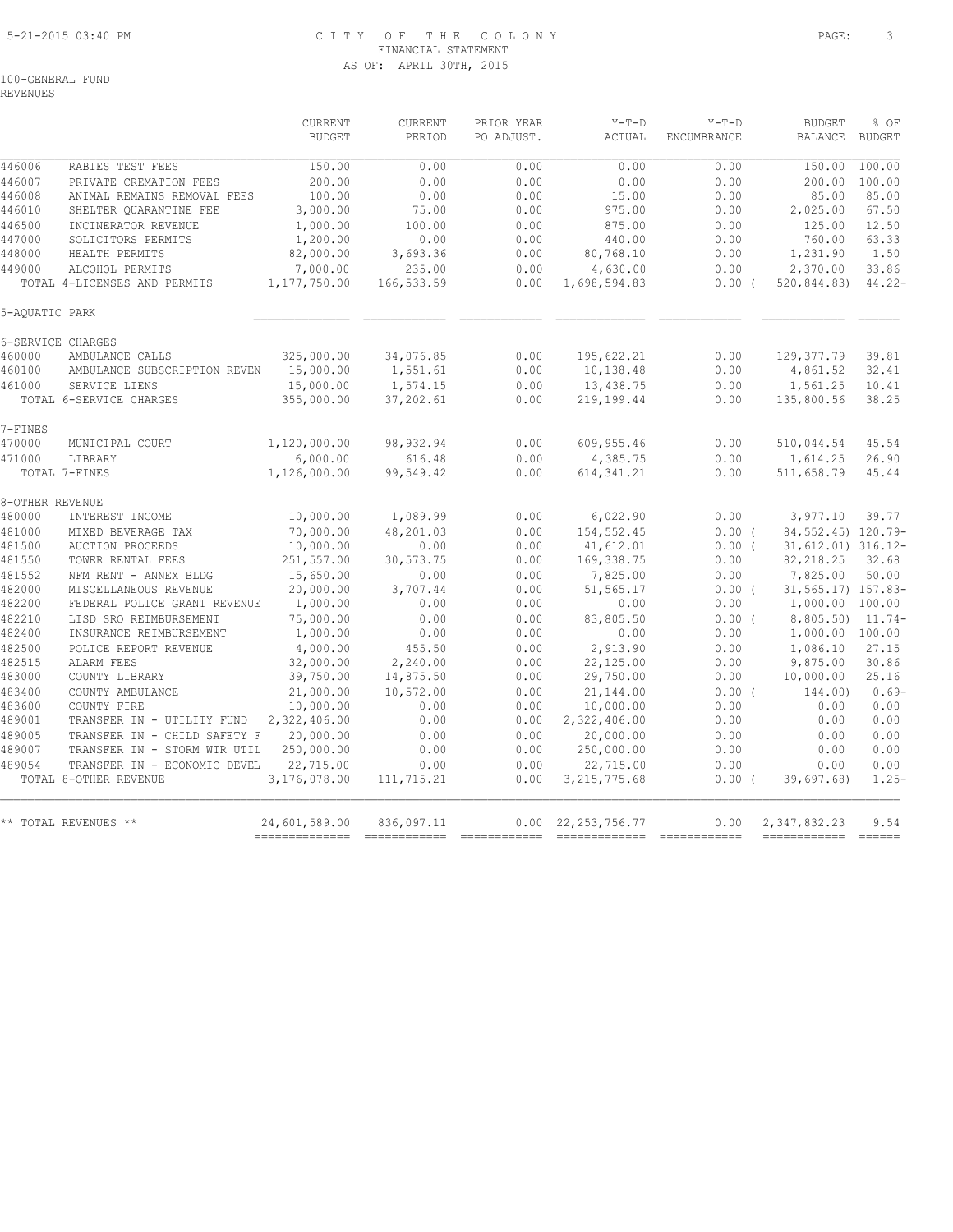#### 5-21-2015 03:40 PM C I T Y O F T H E C O L O N Y PAGE: 4 FINANCIAL STATEMENT AS OF: APRIL 30TH, 2015

100-GENERAL FUND

611 - GENERAL ADMIN

| DEPARTMENTAL EXPENDITURES          |                |           |            |            |                    |                   |           |
|------------------------------------|----------------|-----------|------------|------------|--------------------|-------------------|-----------|
|                                    | <b>CURRENT</b> | CURRENT   | PRIOR YEAR | $Y-T-D$    | $Y-T-D$            | <b>BUDGET</b>     | % OF      |
|                                    | <b>BUDGET</b>  | PERIOD    | PO ADJUST. | ACTUAL     | <b>ENCUMBRANCE</b> | BALANCE           | BUDGET    |
|                                    |                |           |            |            |                    |                   |           |
| 61-PERSONNEL SERVICES              |                |           |            |            |                    |                   |           |
| 611-6110 SALARIES                  | 526,109.58     | 62,935.86 | 0.00       | 282,606.64 | 0.00               | 243,502.94        | 46.28     |
| 611-6111 SALARIES, OVERTIME        | 100.00         | 0.00      | 0.00       | 0.00       | 0.00               | 100.00 100.00     |           |
| 611-6112 PART-TIME, TEMPORARY      | 0.00           | 0.00      | 0.00       | 1,305.00   | 0.00(              | 1, 305.00         | 0.00      |
| 611-6114 HOSPITALIZATION INSURANCE | 40,235.00      | 4,642.03  | 0.00       | 31,605.40  | 0.00               | 8,629.60          | 21.45     |
| 611-6115 SOCIAL SECURITY TAXES     | 43,079.75      | 5,125.48  | 0.00       | 28,101.17  | 0.00               | 14,978.58         | 34.77     |
| 611-6116 WORKERS' COMPENSATION     | 600.00         | 0.00      | 0.00       | 551.28     | 0.00               | 48.72             | 8.12      |
| 611-6117 RETIREMENT CONTRIBUTIONS  | 65,996.22      | 8,166.68  | 0.00       | 61,740.87  | 0.00               | 4,255.35          | 6.45      |
| 611-6120 PRIVATE AUTO ALLOWANCE    | 12,000.00      | 1,384.62  | 0.00       | 10,384.65  | 0.00               | 1,615.35          | 13.46     |
| 611-6125 EDUCATION & TRAINING      | 2,000.00       | 0.00      | 0.00       | 44.00      | 0.00               | 1,956.00          | 97.80     |
| 611-6126 TRAVEL EXPENSE            | 5,000.00       | 4,402.96  | 0.00       | 11,885.72  | $0.00$ (           | 6,885.72) 137.71- |           |
| 611-6127 DUES AND MEMBERSHIPS      | 20,500.00      | 270.00    | 0.00       | 21, 477.37 | $0.00$ (           | 977.37)           | $4.77-$   |
| TOTAL 61-PERSONNEL SERVICES        | 715,620.55     | 86,927.63 | 0.00       | 449,702.10 | 0.00               | 265, 918.45       | 37.16     |
| 62-CONTRACTUAL SERVICES            |                |           |            |            |                    |                   |           |
| 611-6210 PROFESSIONAL SERVICES     | 60,000.00      | 5,000.00  | 0.00       | 30,000.00  | 0.00               | 30,000.00         | 50.00     |
| 611-6235 PRINTING SERVICES         | 125.00         | 10.87     | 0.00       | 30.32      | 0.00               | 94.68             | 75.74     |
| 611-6244 TELEPHONE SERVICE         | 4,000.00       | 496.77    | 0.00       | 2,625.72   | 0.00               | 1,374.28          | 34.36     |
| TOTAL 62-CONTRACTUAL SERVICES      | 64,125.00      | 5,507.64  | 0.00       | 32,656.04  | 0.00               | 31,468.96         | 49.07     |
| 63-SUPPLIES                        |                |           |            |            |                    |                   |           |
| 611-6310 OFFICE SUPPLIES           | 1,200.00       | 1,500.29  | 0.00       | 2,278.24   | $0.00$ (           | 1,078.24)         | $89.85 -$ |
| 611-6311 COPIER SUPPLIES           | 200.00         | 0.00      | 0.00       | 87.04      | 0.00               | 112.96            | 56.48     |
| 611-6312 COMPUTER SUPPLIES         | 500.00         | 0.00      | 0.00       | 0.00       | 0.00               | 500.00 100.00     |           |
| 611-6320 POSTAGE                   | 100.00         | 0.96      | 0.00       | 18.03      | 0.00               | 81.97             | 81.97     |
| 611-6330 BOOKS AND PERIODICALS     | 200.00         | 0.00      | 0.00       | 0.00       | 0.00               | 200.00            | 100.00    |
| 611-6340 FUEL & LUBRICANTS         | 0.00           | 58.56     | 0.00       | 399.85     | $0.00$ (           | 399.85            | 0.00      |
| 611-6390 MISCELLANEOUS SUPPLIES    | 12,000.00      | 463.93    | 0.00       | 5,429.14   | 0.00               | 6,570.86          | 54.76     |
| TOTAL 63-SUPPLIES                  | 14,200.00      | 2,023.74  | 0.00       | 8,212.30   | 0.00               | 5,987.70          | 42.17     |
| 64-MAINTENANCE                     |                |           |            |            |                    |                   |           |
| 611-6440 VEHICLE MAINTENANCE       | 0.00           | 0.00      | 0.00       | 260.00     | 0.00(              | 260.00            | 0.00      |
| TOTAL 64-MAINTENANCE               | 0.00           | 0.00      | 0.00       | 260.00     | 0.00(              | 260.00            | 0.00      |
| 66-CAPITAL OUTLAY                  |                |           |            |            |                    |                   |           |
| 67-OVERHEAD ALLOCATION             |                |           |            |            |                    |                   |           |
|                                    |                |           |            |            |                    |                   |           |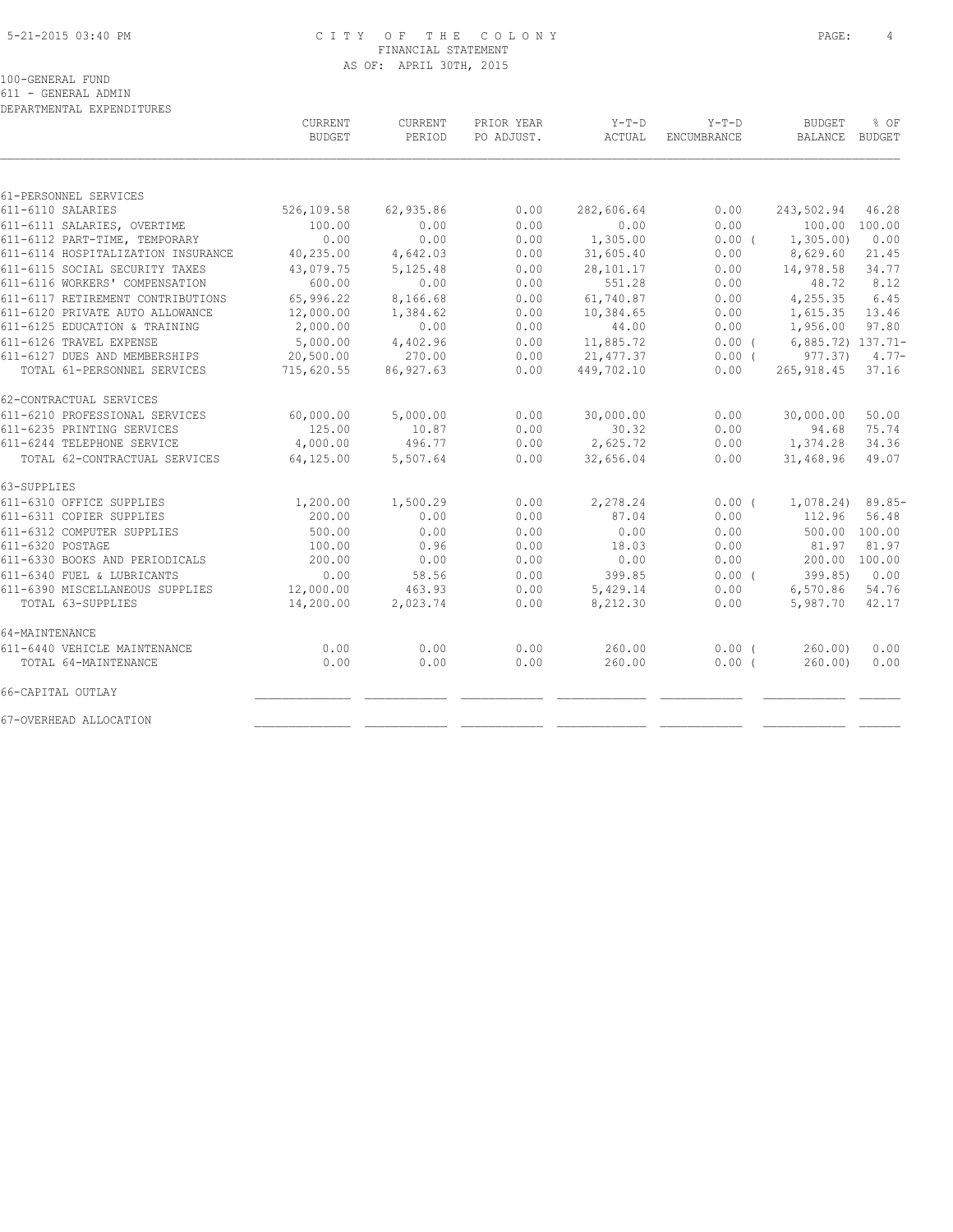# 5-21-2015 03:40 PM C I T Y O F T H E C O L O N Y PAGE: 5 FINANCIAL STATEMENT

AS OF: APRIL 30TH, 2015

| 100-GENERAL FUND          |
|---------------------------|
| 611 - GENERAL ADMIN       |
| DEPARTMENTAL EXPENDITURES |

| DEPARTMENTAL EXPENDITURES |                   |                   |                          |                   |                        |                     |                |
|---------------------------|-------------------|-------------------|--------------------------|-------------------|------------------------|---------------------|----------------|
|                           | CURRENT<br>BUDGET | CURRENT<br>PERIOD | PRIOR YEAR<br>PO ADJUST. | $Y-T-D$<br>ACTUAL | $Y-T-D$<br>ENCUMBRANCE | BUDGET<br>BALANCE   | % OF<br>BUDGET |
| 68-SUNDRY CHARGES         |                   |                   |                          |                   |                        |                     |                |
| TOTAL 611 - GENERAL ADMIN | 793,945.55        | 94,459.01         | 0.00                     | 490,830.44        | 0.00                   | 303, 115. 11 38. 18 |                |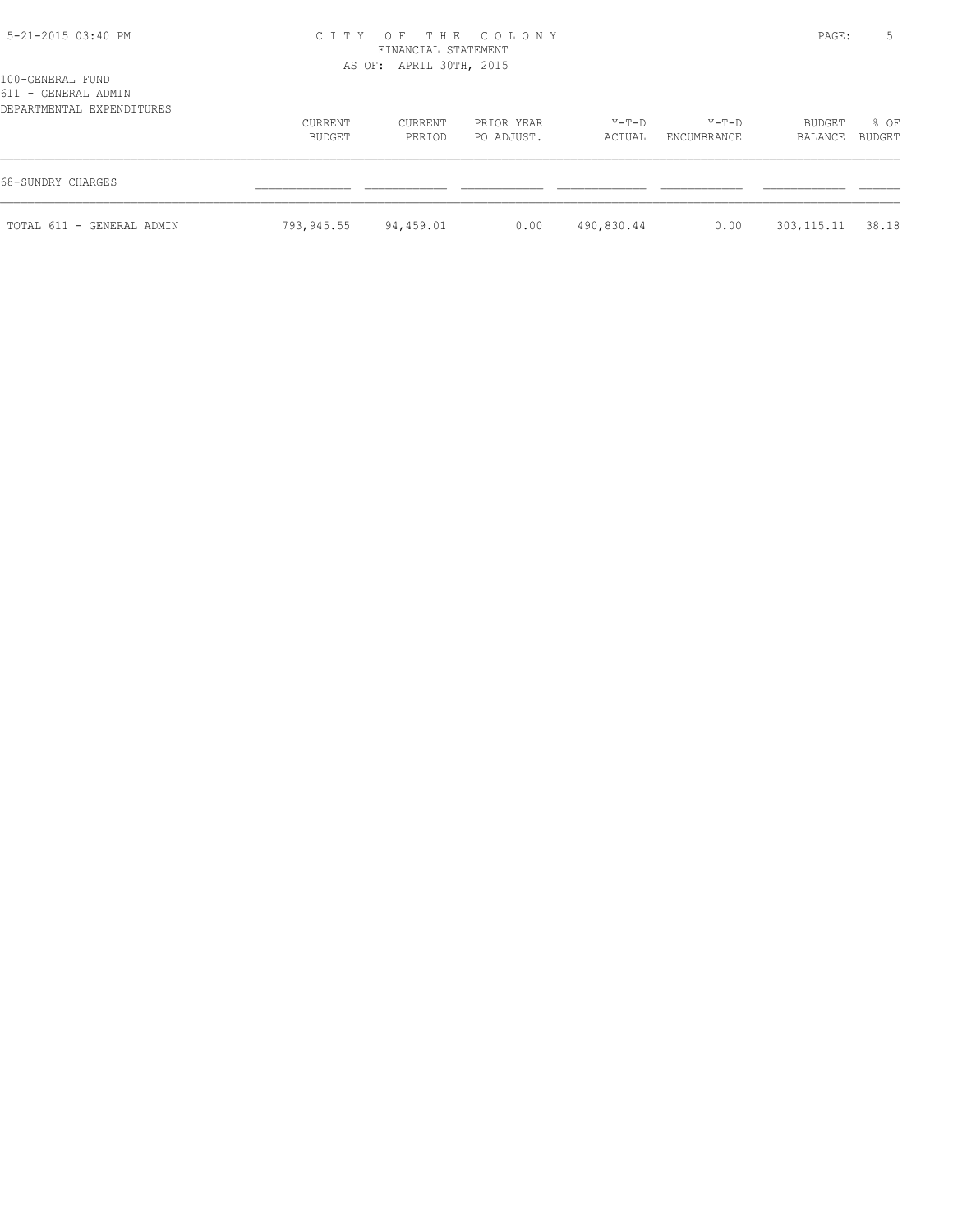#### 5-21-2015 03:40 PM C I T Y O F T H E C O L O N Y PAGE: 6 FINANCIAL STATEMENT AS OF: APRIL 30TH, 2015

100-GENERAL FUND

612 - COMMUNITY IMAGE

| DEPARTMENTAL EXPENDITURES            |               |           |            |            |             |                 |               |
|--------------------------------------|---------------|-----------|------------|------------|-------------|-----------------|---------------|
|                                      | CURRENT       | CURRENT   | PRIOR YEAR | $Y-T-D$    | $Y-T-D$     | <b>BUDGET</b>   | % OF          |
|                                      | <b>BUDGET</b> | PERIOD    | PO ADJUST. | ACTUAL     | ENCUMBRANCE | BALANCE         | BUDGET        |
|                                      |               |           |            |            |             |                 |               |
| 61-PERSONNEL SERVICES                |               |           |            |            |             |                 |               |
| 612-6110 SALARIES                    | 263, 141.31   | 20,256.82 | 0.00       | 152,769.85 | 0.00        | 110, 371.46     | 41.94         |
| 612-6111 SALARIES, OVERTIME          | 800.00        | 0.00      | 0.00       | 261.34     | 0.00        | 538.66          | 67.33         |
| 612-6114 HOSPITALIZATION INSURANCE   | 40,235.00     | 3,299.32  | 0.00       | 22,434.22  | 0.00        | 17,800.78       | 44.24         |
| 612-6115 SOCIAL SECURITY TAXES       | 21,115.00     | 1,449.98  | 0.00       | 11,084.33  | 0.00        | 10,030.67       | 47.50         |
| 612-6116 WORKERS' COMPENSATION       | 1,250.00      | 0.00      | 0.00       | 1,148.50   | 0.00        | 101.50          | 8.12          |
| 612-6117 RETIREMENT CONTRIBUTIONS    | 33,186.60     | 2,558.44  | 0.00       | 19,410.06  | 0.00        | 13,776.54       | 41.51         |
| 612-6118 UNIFORMS                    | 500.00        | 0.00      | 0.00       | 16.00      | 0.00        | 484.00          | 96.80         |
| 612-6125 EDUCATION & TRAINING        | 2,100.00      | 0.00      | 0.00       | 60.00      | 0.00        | 2,040.00        | 97.14         |
| 612-6126 TRAVEL EXPENSE              | 1,400.00      | 0.00      | 0.00       | 610.10     | 0.00        | 789.90          | 56.42         |
| 612-6127 DUES & MEMBERSHIPS          | 1,200.00      | 37.74     | 0.00       | 497.64     | 0.00        | 702.36          | 58.53         |
| TOTAL 61-PERSONNEL SERVICES          | 364, 927.91   | 27,602.30 | 0.00       | 208,292.04 | 0.00        | 156,635.87      | 42.92         |
| 62-CONTRACTUAL SERVICES              |               |           |            |            |             |                 |               |
| 612-6213 CONTRACTUAL SERVICES        | 32,000.00     | 0.00      | 0.00       | 4,807.92   | 0.00        | 27,192.08       | 84.98         |
| 612-6235 PRINTING SERVICE            | 1,000.00      | 0.00      | 0.00       | 1,507.54   | $0.00$ (    | 507.54)         | $50.75-$      |
| 612-6244 TELEPHONE SERVICE           | 2,200.00      | 60.70     | 0.00       | 1,030.97   | 0.00        | 1,169.03        | 53.14         |
| 612-6275 EQUIPMENT RENTAL            | 1,000.00      | 0.00      | 0.00       | 0.00       | 0.00        | 1,000.00 100.00 |               |
| TOTAL 62-CONTRACTUAL SERVICES        | 36,200.00     | 60.70     | 0.00       | 7,346.43   | 0.00        | 28,853.57       | 79.71         |
| 63-SUPPLIES                          |               |           |            |            |             |                 |               |
| 612-6310 OFFICE SUPPLIES             | 600.00        | 0.00      | 0.00       | 57.94      | 0.00        | 542.06          | 90.34         |
| 612-6311 COPIER SUPPLIES             | 1,200.00      | 0.00      | 0.00       | 0.00       | 0.00        | 1,200.00 100.00 |               |
| 612-6312 COMPUTER SUPPLIES           | 300.00        | 0.00      | 0.00       | 0.00       | 0.00        |                 | 300.00 100.00 |
| 612-6320 POSTAGE                     | 6,500.00      | 577.71    | 0.00       | 2,150.63   | 0.00        | 4,349.37        | 66.91         |
| 612-6322 SMALL TOOLS                 | 200.00        | 0.00      | 0.00       | 0.00       | 0.00        |                 | 200.00 100.00 |
| 612-6330 BOOKS & PERIODICALS         | 150.00        | 0.00      | 0.00       | 0.00       | 0.00        | 150.00 100.00   |               |
| 612-6340 FUEL AND LUBRICANTS         | 4,300.00      | 198.81    | 0.00       | 922.24     | 0.00        | 3,377.76        | 78.55         |
| 612-6390 MISCELLANEOUS SUPPLIES      | 500.00        | 26.94     | 0.00       | 218.01     | 0.00        | 281.99          | 56.40         |
| TOTAL 63-SUPPLIES                    | 13,750.00     | 803.46    | 0.00       | 3,348.82   | 0.00        | 10,401.18       | 75.64         |
| 64-MAINTENANCE                       |               |           |            |            |             |                 |               |
| 612-6430 MAINTENANCE - OFC EQUIPMENT | 18,500.00     | 0.00      | 0.00       | 17,500.00  | 0.00        | 1,000.00        | 5.41          |
| 612-6431 MAINTENANCE - GIS           | 2,500.00      | 0.00      | 0.00       | 2,500.00   | 0.00        | 0.00            | 0.00          |
| TOTAL 64-MAINTENANCE                 | 21,000.00     | 0.00      | 0.00       | 20,000.00  | 0.00        | 1,000.00        | 4.76          |
| 66-CAPITAL OUTLAY                    |               |           |            |            |             |                 |               |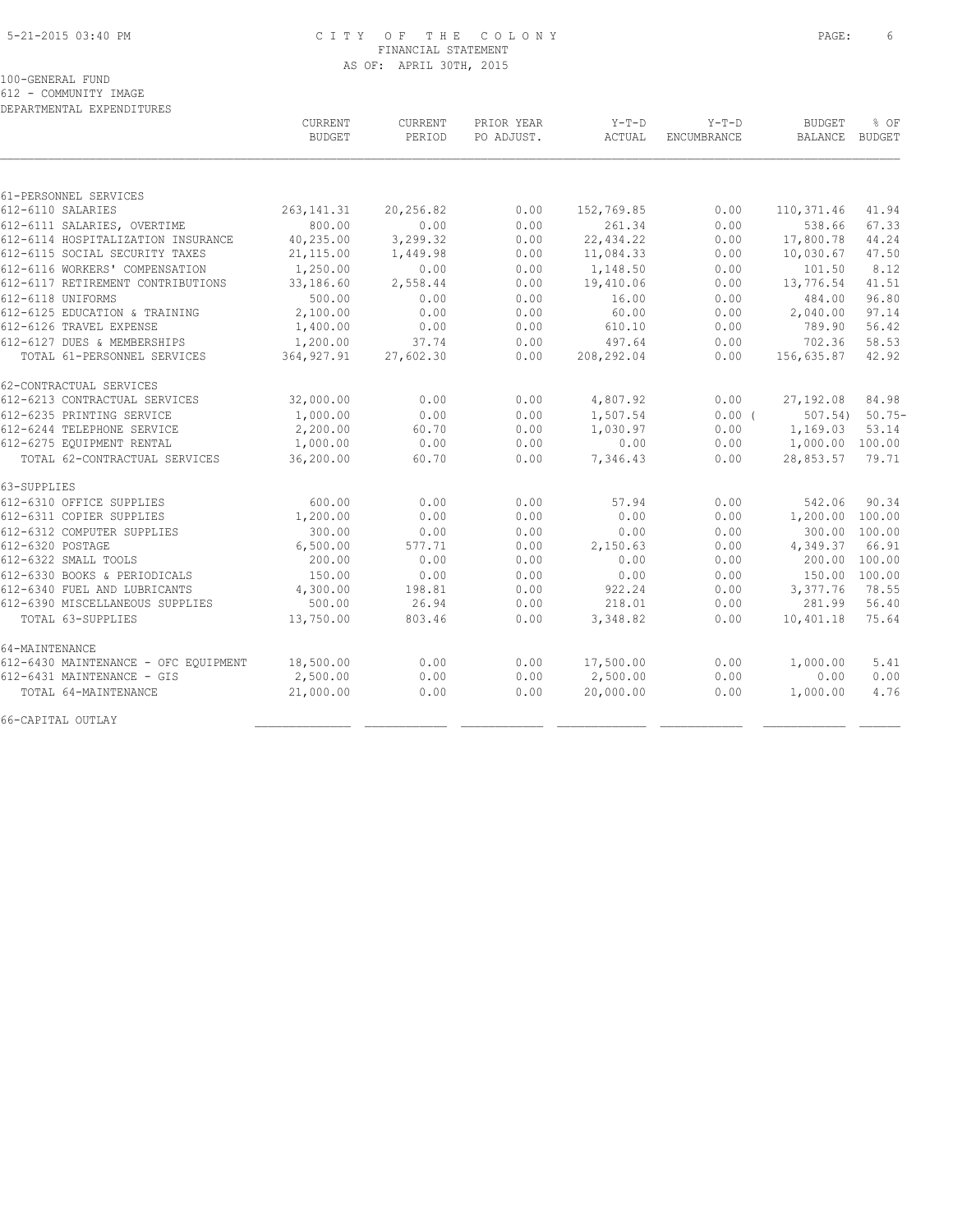## 5-21-2015 03:40 PM C I T Y O F T H E C O L O N Y PAGE: 7 FINANCIAL STATEMENT AS OF: APRIL 30TH, 2015

| 100-GENERAL FUND<br>612 - COMMUNITY IMAGE<br>DEPARTMENTAL EXPENDITURES |            |           |            |            |             |            |        |
|------------------------------------------------------------------------|------------|-----------|------------|------------|-------------|------------|--------|
|                                                                        | CURRENT    | CURRENT   | PRIOR YEAR | $Y-T-D$    | $Y-T-D$     | BUDGET     | % OF   |
|                                                                        | BUDGET     | PERIOD    | PO ADJUST. | ACTUAL     | ENCUMBRANCE | BALANCE    | BUDGET |
| 67-OVERHEAD ALLOCATION                                                 |            |           |            |            |             |            |        |
| 68-SUNDRY CHARGES                                                      |            |           |            |            |             |            |        |
| TOTAL 612 - COMMUNITY IMAGE                                            | 435,877.91 | 28,466.46 | 0.00       | 238,987.29 | 0.00        | 196,890.62 | 45.17  |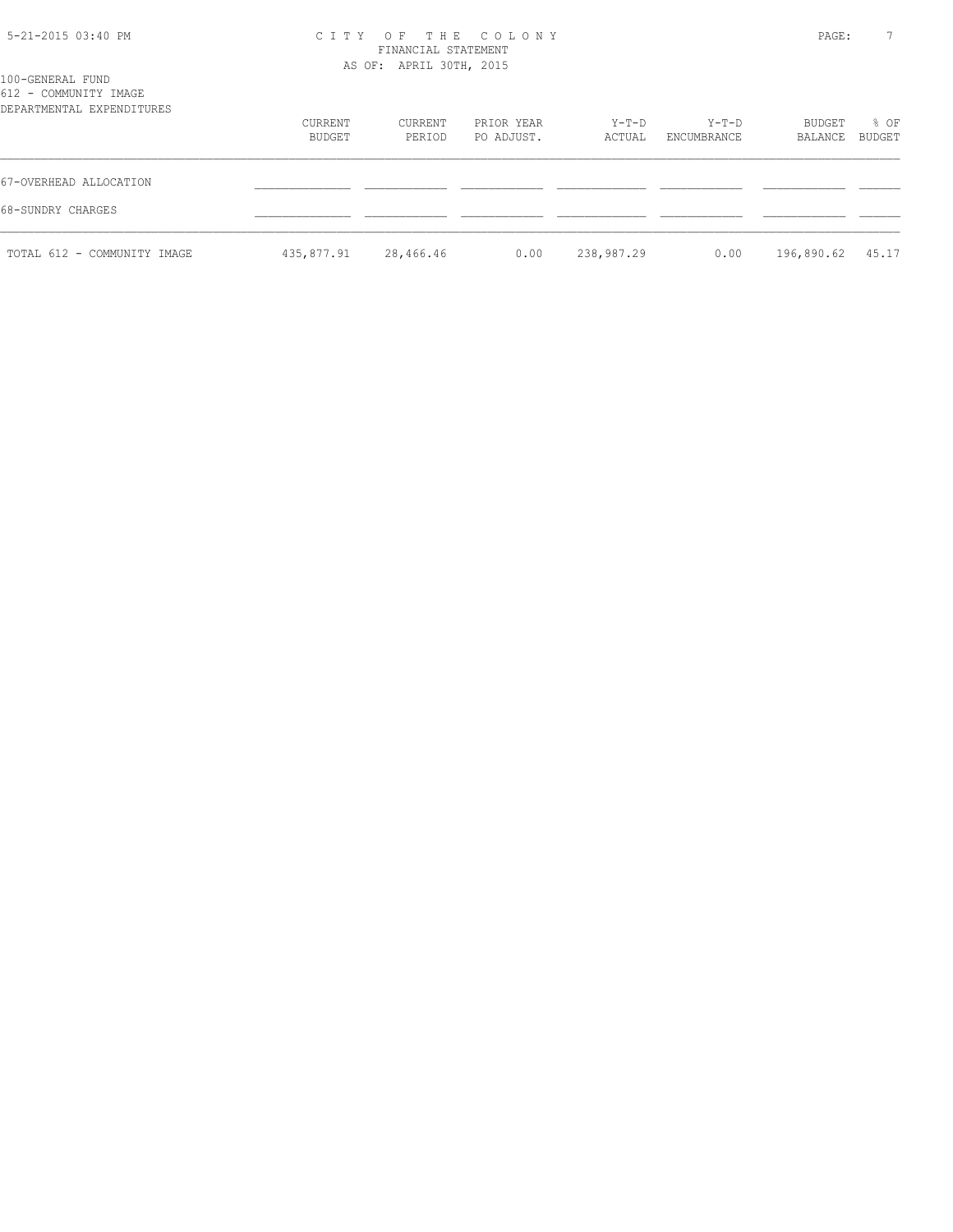#### 5-21-2015 03:40 PM C I T Y O F T H E C O L O N Y PAGE: 8 FINANCIAL STATEMENT AS OF: APRIL 30TH, 2015

100-GENERAL FUND

615 - FLEET SERVICES DEPARTMENTAL EXPENDITURES

|                                       | CURRENT<br><b>BUDGET</b> | <b>CURRENT</b><br>PERIOD | PRIOR YEAR<br>PO ADJUST. | $Y-T-D$<br>ACTUAL | $Y-T-D$<br>ENCUMBRANCE | <b>BUDGET</b><br><b>BALANCE</b> | % OF<br>BUDGET |
|---------------------------------------|--------------------------|--------------------------|--------------------------|-------------------|------------------------|---------------------------------|----------------|
|                                       |                          |                          |                          |                   |                        |                                 |                |
| 61-PERSONNEL SERVICES                 |                          |                          |                          |                   |                        |                                 |                |
| 615-6110 SALARIES                     | 244,781.56               | 27,601.83                | 0.00                     | 159,927.96        | 0.00                   | 84,853.60                       | 34.67          |
| 615-6111 SALARIES, OVERTIME           | 2,000.00                 | 556.13                   | 0.00                     | 4,518.66          | $0.00$ (               | 2,518.66) 125.93-               |                |
| 615-6111-SALARIES, OVERTIME - FIRE    | 400.00                   | 0.00                     | 0.00                     | 0.00              | 0.00                   |                                 | 400.00 100.00  |
| 615-6112 PART-TIME TEMPORARY          | 2,000.00                 | 0.00                     | 0.00                     | 0.00              | 0.00                   | 2,000.00 100.00                 |                |
| 615-6114 HOSPITALIZATION INSURANCE    | 40,235.00                | 3,288.67                 | 0.00                     | 23,618.15         | 0.00                   | 16,616.85                       | 41.30          |
| 615-6115 SOCIAL SECURITY TAXES        | 19,580.30                | 2,070.72                 | 0.00                     | 12,130.75         | 0.00                   | 7,449.55                        | 38.05          |
| 615-6116 WORKERS' COMPENSATION        | 5,000.00                 | 0.00                     | 0.00                     | 4,594.01          | 0.00                   | 405.99                          | 8.12           |
| 615-6117 RETIREMENT CONTRIBUTIONS     | 31,287.28                | 3,556.68                 | 0.00                     | 20,613.51         | 0.00                   | 10,673.77                       | 34.12          |
| 615-6118 UNIFORMS                     | 500.00                   | 39.17                    | 0.00                     | 398.70            | 0.00                   | 101.30                          | 20.26          |
| 615-6125 EDUCATION & TRAINING         | 1,500.00                 | 0.00                     | 0.00                     | 360.00            | 0.00                   | 1,140.00                        | 76.00          |
| 615-6126 TRAVEL EXPENSE               | 500.00                   | 0.00                     | 0.00                     | 0.00              | 0.00                   | 500.00                          | 100.00         |
| TOTAL 61-PERSONNEL SERVICES           | 347,784.14               | 37, 113.20               | 0.00                     | 226, 161.74       | 0.00                   | 121,622.40                      | 34.97          |
| 62-CONTRACTUAL SERVICES               |                          |                          |                          |                   |                        |                                 |                |
| 615-6213 CONTRACTUAL SERVICES         | 3,000.00                 | 92.52                    | 0.00                     | 1,048.56          | 0.00                   | 1,951.44                        | 65.05          |
| 615-6244 TELEPHONE SERVICES           | 1,500.00                 | 122.33                   | 0.00                     | 717.89            | 0.00                   | 782.11                          | 52.14          |
| 615-6275 EQUIPMENT RENTAL             | 600.00                   | 0.00                     | 0.00                     | 0.00              | 0.00                   |                                 | 600.00 100.00  |
| TOTAL 62-CONTRACTUAL SERVICES         | 5,100.00                 | 214.85                   | 0.00                     | 1,766.45          | 0.00                   | 3,333.55                        | 65.36          |
| 63-SUPPLIES                           |                          |                          |                          |                   |                        |                                 |                |
| 615-6310 OFFICE SUPPLIES              | 750.00                   | 0.00                     | 0.00                     | 0.00              | 0.00                   | 750.00 100.00                   |                |
| 615-6312 COMPUTER SUPPLIES            | 300.00                   | 0.00                     | 0.00                     | 0.00              | 0.00                   | 300.00                          | 100.00         |
| 615-6313 JANITORIAL SUPPLIES          | 300.00                   | 0.00                     | 0.00                     | 99.00             | 0.00                   | 201.00                          | 67.00          |
| 615-6320 POSTAGE                      | 100.00                   | 0.00                     | 0.00                     | 24.09             | 0.00                   | 75.91                           | 75.91          |
| 615-6322 SMALL TOOLS                  | 4,500.00                 | 7.99                     | 0.00                     | 599.23            | 0.00                   | 3,900.77                        | 86.68          |
| 615-6322-SMALL TOOLS - FIRE           | 900.00                   | 0.00                     | 0.00(                    | 53.91             | 0.00                   |                                 | 953.91 105.99  |
| 615-6330 BOOKS & PERIODICALS          | 1,000.00                 | 0.00                     | 0.00                     | 0.00              | 0.00                   | 1,000.00 100.00                 |                |
| 615-6340 FUEL AND LUBRICANTS          | 38,000.00                | 2,721.16                 | 0.00                     | 13,208.24         | 12,063.40              | 12,728.36                       | 33.50          |
| 615-6340-FUEL - FIRE                  | 57,000.00                | 833.86                   | 0.00                     | 16,875.07         | 28,713.69              | 11, 411.24                      | 20.02          |
| 615-6345 CHEMICALS                    | 600.00                   | 0.00                     | 0.00                     | 723.76            | $0.00$ (               | 123.76                          | $20.63-$       |
| 615-6346 COMPRESSED GASES             | 300.00                   | 0.00                     | 0.00                     | 175.64            | 0.00                   | 124.36                          | 41.45          |
| 615-6360 MEDICAL SUPPLIES             | 100.00                   | 44.80                    | 0.00                     | 44.80             | 0.00                   | 55.20                           | 55.20          |
| 615-6390 MISCELLANEOUS SUPPLIES       | 2,000.00                 | 162.75                   | 0.00                     | 924.36            | 0.00                   | 1,075.64                        | 53.78          |
| TOTAL 63-SUPPLIES                     | 105,850.00               | 3,770.56                 | 0.00                     | 32,620.28         | 40,777.09              | 32,452.63                       | 30.66          |
| 64-MAINTENANCE                        |                          |                          |                          |                   |                        |                                 |                |
| 615-6410 BUILDING MAINTENANCE         | 500.00                   | 0.00                     | 0.00                     | 0.00              | 0.00                   | 500.00 100.00                   |                |
| 615-6430 OFFICE EQUIPMENT MAINTENANCE | 300.00                   | 0.00                     | 0.00                     | 0.00              | 0.00                   | 300.00 100.00                   |                |
| 615-6440 VEHICLE MAINTENANCE          | 100,000.00               | 7,090.69                 | 0.00                     | 44,186.14         | 0.00                   | 55,813.86                       | 55.81          |
| 615-6440-VEHICLE MAINT - FIRE         | 75,000.00                | 8,354.55                 | 0.00                     | 44,382.92         | 0.00                   | 30,617.08                       | 40.82          |
| 615-6470 OTHER EQUIPMENT MAINTENANCE  | 40,000.00                | 6,128.96                 | 0.00                     | 16,933.53         | 0.00                   | 23,066.47                       | 57.67          |
| TOTAL 64-MAINTENANCE                  | 215,800.00               | 21,574.20                | 0.00                     | 105,502.59        | 0.00                   | 110,297.41                      | 51.11          |
|                                       |                          |                          |                          |                   |                        |                                 |                |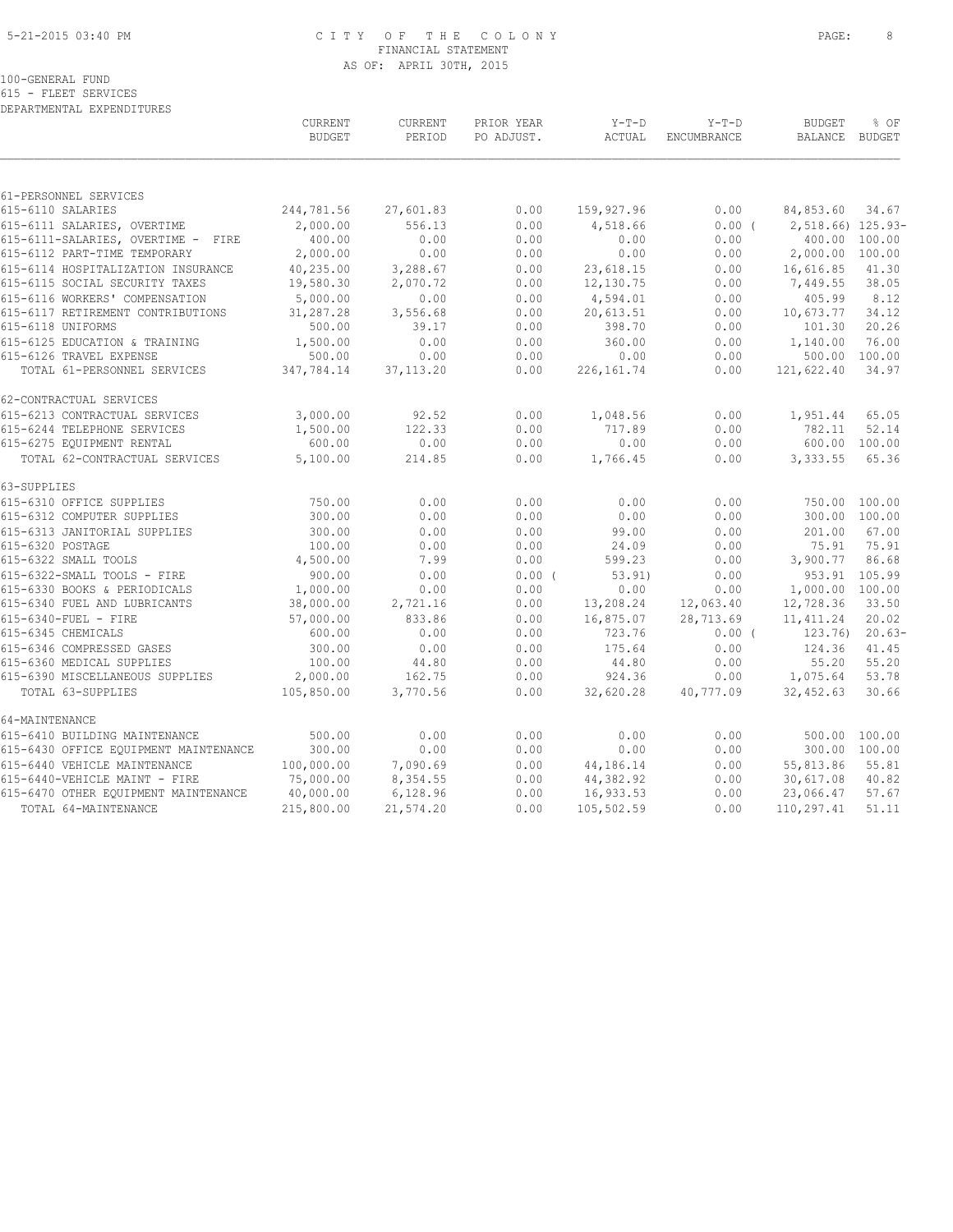| 5-21-2015 03:40 PM |  |  |
|--------------------|--|--|
|--------------------|--|--|

## 5-21-2015 03:40 PM C I T Y O F T H E C O L O N Y PAGE: 9 FINANCIAL STATEMENT AS OF: APRIL 30TH, 2015

| 100-GENERAL FUND<br>615 - FLEET SERVICES<br>DEPARTMENTAL EXPENDITURES |                   |                   |                          |                 |                        |                   |                |
|-----------------------------------------------------------------------|-------------------|-------------------|--------------------------|-----------------|------------------------|-------------------|----------------|
|                                                                       | CURRENT<br>BUDGET | CURRENT<br>PERIOD | PRIOR YEAR<br>PO ADJUST. | Y-T-D<br>ACTUAL | $Y-T-D$<br>ENCUMBRANCE | BUDGET<br>BALANCE | % OF<br>BUDGET |
| 65-NON-CAPITAL                                                        |                   |                   |                          |                 |                        |                   |                |
| 66-CAPITAL OUTLAY                                                     |                   |                   |                          |                 |                        |                   |                |
| 67-OVERHEAD ALLOCATION                                                |                   |                   |                          |                 |                        |                   |                |
| TOTAL 615 - FLEET SERVICES                                            | 674,534.14        | 62,672.81         | 0.00                     | 366,051.06      | 40,777.09              | 267,705.99        | 39.69          |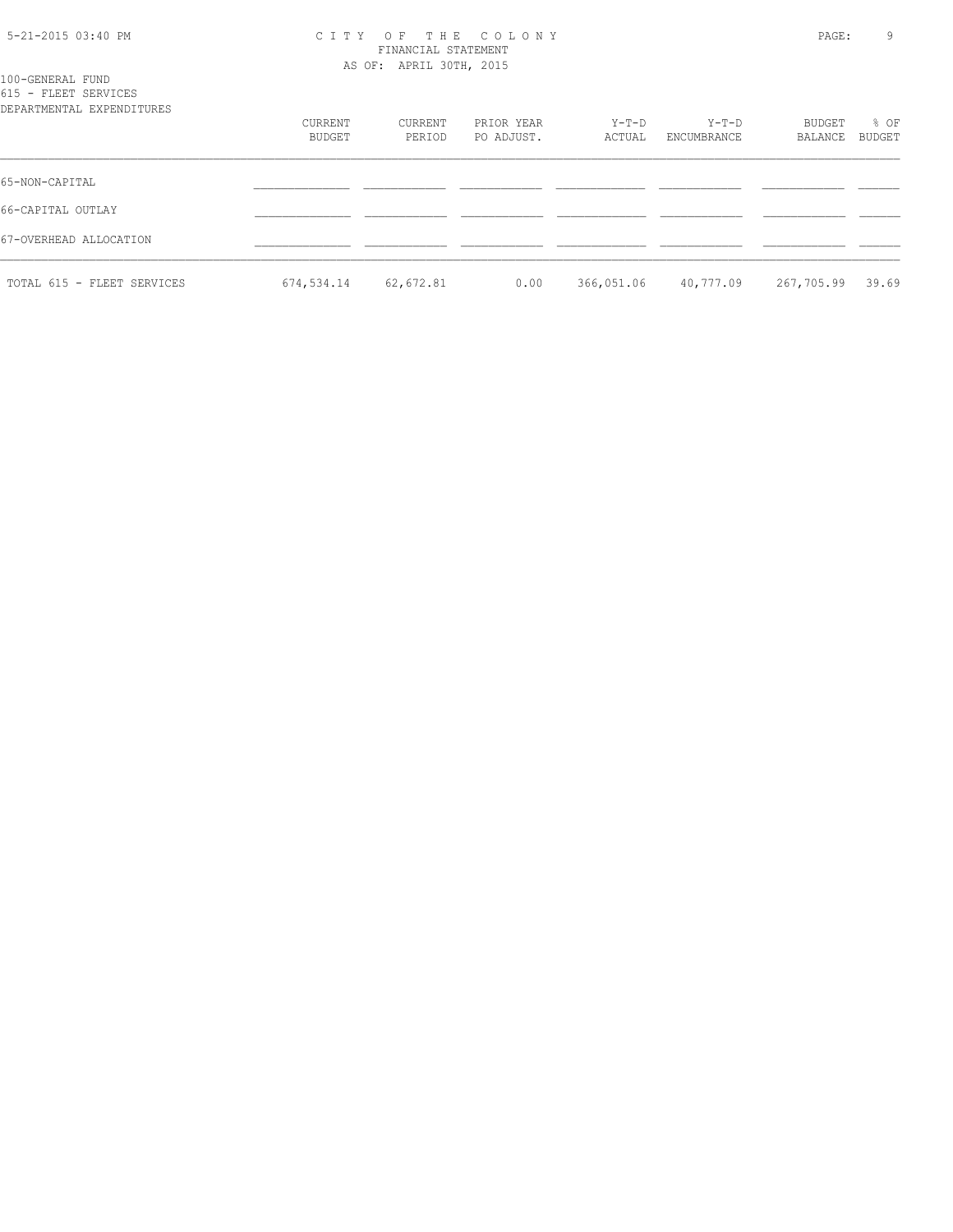#### 5-21-2015 03:40 PM C I T Y O F T H E C O L O N Y PAGE: 10 FINANCIAL STATEMENT AS OF: APRIL 30TH, 2015

100-GENERAL FUND

620 - CITY SECRETARY DEPARTMENTAL EXPENDITURES

|                                    | CURRENT<br><b>BUDGET</b> | CURRENT<br>PERIOD | PRIOR YEAR<br>PO ADJUST. | $Y-T-D$<br><b>ACTUAL</b> | $Y-T-D$<br><b>ENCUMBRANCE</b> | <b>BUDGET</b><br><b>BALANCE</b> | % OF<br><b>BUDGET</b> |
|------------------------------------|--------------------------|-------------------|--------------------------|--------------------------|-------------------------------|---------------------------------|-----------------------|
|                                    |                          |                   |                          |                          |                               |                                 |                       |
| 61-PERSONNEL SERVICES              |                          |                   |                          |                          |                               |                                 |                       |
| 620-6110 SALARIES                  | 188, 145. 98             | 16,398.06         | 0.00                     | 115, 130.51              | 0.00                          | 73,015.47                       | 38.81                 |
| 620-6111 SALARIES, OVERTIME        | 500.00                   | 0.00              | 0.00                     | 0.00                     | 0.00                          | 500.00                          | 100.00                |
| 620-6112 PART-TIME, TEMPORARY      | 0.00                     | 622.78            | 0.00                     | 6,675.78                 | 0.00(                         | 6,675.78                        | 0.00                  |
| 620-6114 HOSPITALIZATION INSURANCE | 24,141.00                | 2,000.12          | 0.00                     | 13,614.65                | 0.00                          | 10,526.35                       | 43.60                 |
| 620-6115 SOCIAL SECURITY TAXES     | 15,051.39                | 1,228.56          | 0.00                     | 8,894.38                 | 0.00                          | 6, 157.01                       | 40.91                 |
| 620-6116 WORKERS' COMPENSATION     | 600.00                   | 0.00              | 0.00                     | 551.28                   | 0.00                          | 48.72                           | 8.12                  |
| 620-6117 RETIREMENT CONTRIBUTIONS  | 23,714.72                | 2,071.74          | 0.00                     | 14, 471.02               | 0.00                          | 9,243.70                        | 38.98                 |
| 620-6125 EDUCATION & TRAINING      | 3,000.00                 | 0.00              | 0.00                     | 370.00                   | 0.00                          | 2,630.00                        | 87.67                 |
| 620-6126 TRAVEL EXPENSE            | 3,200.00                 | 300.00            | 0.00                     | 1,061.23                 | 0.00                          | 2,138.77                        | 66.84                 |
| 620-6127 DUES AND MEMBERSHIPS      | 450.00                   | 0.00              | 0.00                     | 250.00                   | 0.00                          | 200.00                          | 44.44                 |
| TOTAL 61-PERSONNEL SERVICES        | 258,803.09               | 22,621.26         | 0.00                     | 161,018.85               | 0.00                          | 97,784.24                       | 37.78                 |
| 62-CONTRACTUAL SERVICES            |                          |                   |                          |                          |                               |                                 |                       |
| 620-6213 CONTRACTUAL SERVICES      | 18,000.00                | 761.23            | 0.00                     | 6,013.62                 | 0.00                          | 11,986.38                       | 66.59                 |
| 620-6222 ELECTION EXPENSE          | 6,000.00                 | 0.00              | 0.00                     | 16, 147.63               | 0.00(                         | $10, 147.63)$ $169.13-$         |                       |
| 620-6236 ADVERTISING AND NOTICES   | 18,500.00                | 367.00            | 0.00                     | 7,400.39                 | 0.00                          | 11,099.61                       | 60.00                 |
| TOTAL 62-CONTRACTUAL SERVICES      | 42,500.00                | 1,128.23          | 0.00                     | 29,561.64                | 0.00                          | 12,938.36                       | 30.44                 |
| 63-SUPPLIES                        |                          |                   |                          |                          |                               |                                 |                       |
| 620-6310 OFFICE SUPPLIES           | 500.00                   | 44.19             | 0.00                     | 369.77                   | 0.00                          | 130.23                          | 26.05                 |
| 620-6311 COPIER SUPPLIES           | 400.00                   | 134.52            | 0.00                     | 344.75                   | 0.00                          | 55.25                           | 13.81                 |
| 620-6312 COMPUTER SUPPLIES         | 150.00                   | 0.00              | 0.00                     | 72.30                    | 0.00                          | 77.70                           | 51.80                 |
| 620-6320 POSTAGE                   | 300.00                   | 26.83             | 0.00                     | 162.02                   | 0.00                          | 137.98                          | 45.99                 |
| 620-6330 BOOKS AND PERIODICALS     | 350.00                   | 0.00              | 0.00                     | 84.00                    | 0.00                          | 266.00                          | 76.00                 |
| 620-6335 AWARDS                    | 6,600.00                 | 0.00              | 0.00                     | 4,437.19                 | 0.00                          | 2,162.81                        | 32.77                 |
| 620-6390 MISCELLANEOUS SUPPLIES    | 250.00                   | 303.46            | 0.00                     | 384.41                   | $0.00$ (                      | 134.41)                         | $53.76-$              |
| TOTAL 63-SUPPLIES                  | 8,550.00                 | 509.00            | 0.00                     | 5,854.44                 | 0.00                          | 2,695.56                        | 31.53                 |
| 64-MAINTENANCE                     |                          |                   |                          |                          |                               |                                 |                       |
| 620-6430 OFFICE EQUIPMENT - MAINT. | 5,450.00                 | 0.00              | 0.00                     | 5,432.70                 | 0.00                          | 17.30                           | 0.32                  |
| TOTAL 64-MAINTENANCE               | 5,450.00                 | 0.00              | 0.00                     | 5,432.70                 | 0.00                          | 17.30                           | 0.32                  |
| 66-CAPITAL OUTLAY                  |                          |                   |                          |                          |                               |                                 |                       |
| 67-OVERHEAD ALLOCATION             |                          |                   |                          |                          |                               |                                 |                       |
| TOTAL 620 - CITY SECRETARY         | 315, 303.09              | 24,258.49         | 0.00                     | 201,867.63               | 0.00                          | 113, 435.46                     | 35.98                 |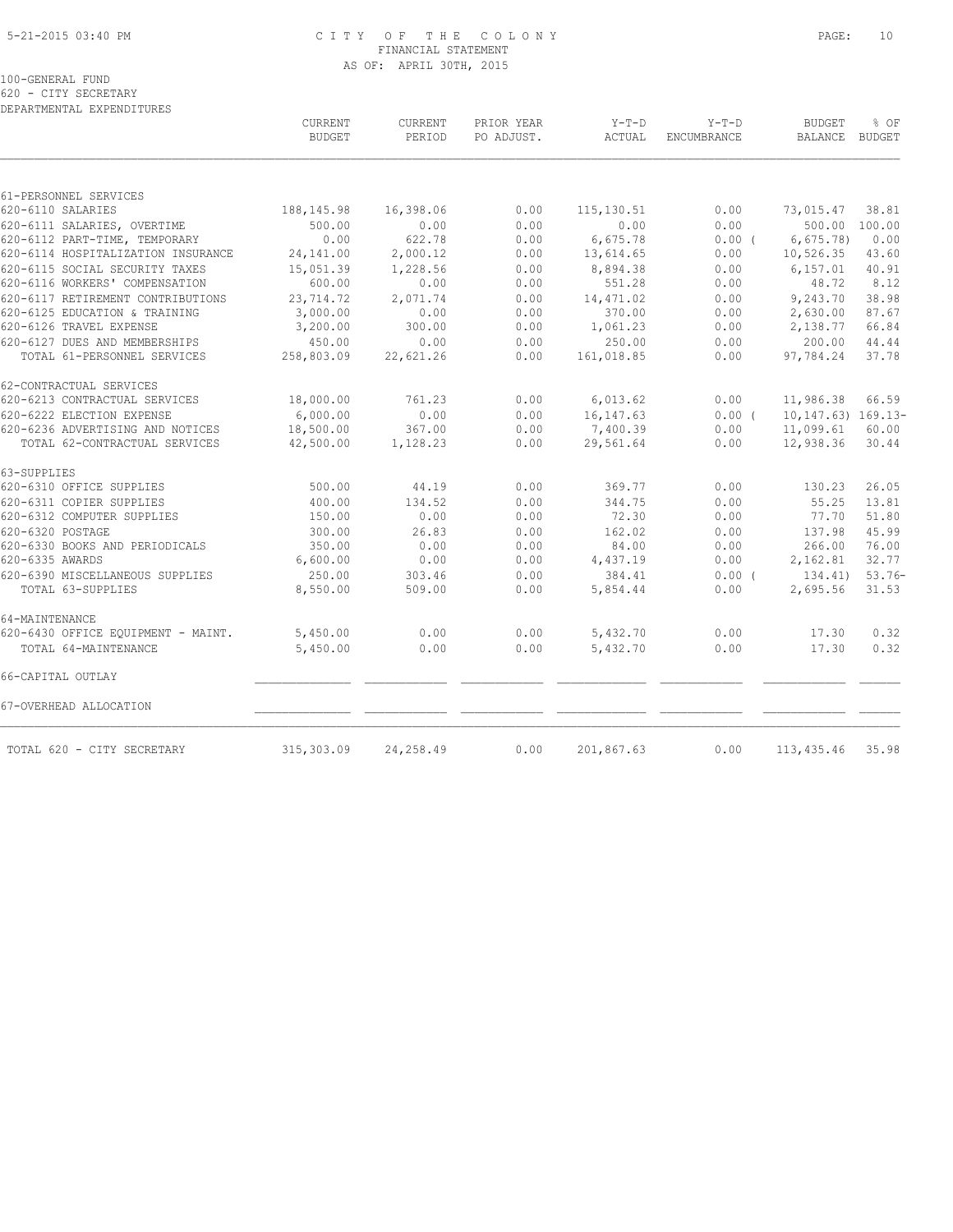#### 5-21-2015 03:40 PM C I T Y O F T H E C O L O N Y PAGE: 11 FINANCIAL STATEMENT AS OF: APRIL 30TH, 2015

100-GENERAL FUND

623 - CITY COUNCIL

| <b>CURRENT</b><br><b>BUDGET</b> | <b>CURRENT</b> | PRIOR YEAR | $Y-T-D$  | $Y-T-D$            | <b>BUDGET</b>    | % OF   |
|---------------------------------|----------------|------------|----------|--------------------|------------------|--------|
|                                 | PERIOD         | PO ADJUST. | ACTUAL   | <b>ENCUMBRANCE</b> | <b>BALANCE</b>   | BUDGET |
|                                 |                |            |          |                    |                  |        |
|                                 |                |            |          |                    |                  |        |
| 8,400.00                        | 0.00           | 0.00       | 4,200.00 | 0.00               | 4,200.00         | 50.00  |
| 680.00                          | 0.00           | 0.00       | 321.30   | 0.00               | 358.70           | 52.75  |
| 200.00                          | 0.00           | 0.00       | 0.00     | 0.00               | 200.00           | 100.00 |
| 500.00                          | 0.00           | 0.00       | 0.00     | 0.00               | 500.00           | 100.00 |
| 2,400.00                        | 0.00           | 0.00       | 99.00    | 0.00               | 2,301.00         | 95.88  |
| 12,180.00                       | 0.00           | 0.00       | 4,620.30 | 0.00               | 7,559.70         | 62.07  |
|                                 |                |            |          |                    |                  |        |
| 100.00                          | 0.00           | 0.00       | 25.15    | 0.00               | 74.85            | 74.85  |
| 2,000.00                        | 149.85         | 0.00       | 1,019.06 | 0.00               | 980.94           | 49.05  |
| 2,100.00                        | 149.85         | 0.00       | 1,044.21 | 0.00               | 1,055.79         | 50.28  |
|                                 |                |            |          |                    |                  |        |
| 0.00                            | 0.00           | 0.00       | 449.00   | $0.00$ (           | 449.00)          | 0.00   |
| 3,800.00                        | 75.80          | 0.00       | 2,239.46 | 0.00               | 1,560.54         | 41.07  |
| 3,800.00                        | 75.80          | 0.00       | 2,688.46 | 0.00               | 1,111.54         | 29.25  |
|                                 |                |            |          |                    |                  |        |
|                                 |                |            |          |                    |                  |        |
|                                 |                |            |          |                    |                  |        |
|                                 |                |            |          |                    |                  |        |
| 19,725.00                       | 0.00           | 0.00       | 0.00     | 0.00               | 19,725.00 100.00 |        |
| 19,725.00                       | 0.00           | 0.00       | 0.00     | 0.00               | 19,725.00 100.00 |        |
| 37,805.00                       | 225.65         | 0.00       |          | 0.00               | 29,452.03        | 77.91  |
|                                 |                |            |          | 8,352.97           |                  |        |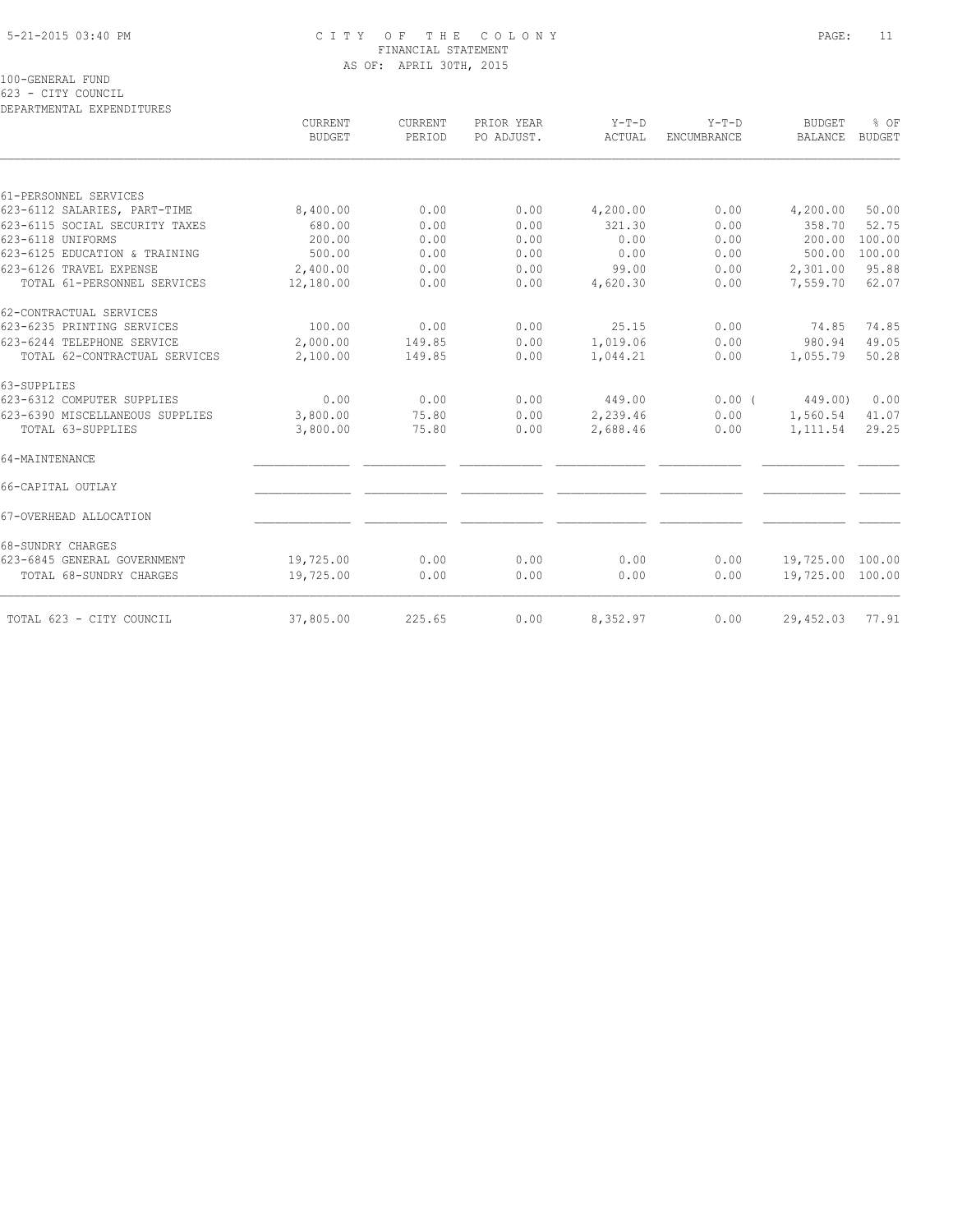#### 5-21-2015 03:40 PM C I T Y O F T H E C O L O N Y PAGE: 12 FINANCIAL STATEMENT AS OF: APRIL 30TH, 2015

100-GENERAL FUND

625 - HUMAN RESOURCES

| DEPARTMENTAL EXPENDITURES              |                                 |                          |                          |                   |                        |                                 |         |
|----------------------------------------|---------------------------------|--------------------------|--------------------------|-------------------|------------------------|---------------------------------|---------|
|                                        | <b>CURRENT</b><br><b>BUDGET</b> | <b>CURRENT</b><br>PERIOD | PRIOR YEAR<br>PO ADJUST. | $Y-T-D$<br>ACTUAL | $Y-T-D$<br>ENCUMBRANCE | <b>BUDGET</b><br>BALANCE BUDGET | % OF    |
|                                        |                                 |                          |                          |                   |                        |                                 |         |
| 61-PERSONNEL SERVICES                  |                                 |                          |                          |                   |                        |                                 |         |
| 625-6110 SALARIES                      | 163,826.65                      | 12,674.98                | 0.00                     | 65,988.95         | 0.00                   | 97,837.70                       | 59.72   |
| 625-6111 SALARIES, OVERTIME            | 100.00                          | 0.00                     | 0.00                     | 0.00              | 0.00                   | 100.00                          | 100.00  |
| 625-6112 SALARIES, PART-TIME TEMPORARY | 2,000.00                        | 0.00                     | 0.00                     | 0.00              | 0.00                   | 2,000.00                        | 100.00  |
| 625-6114 HOSPITALIZATION INSURANCE     | 16,094.00                       | 1,352.59                 | 0.00                     | 6,583.19          | 0.00                   | 9,510.81                        | 59.10   |
| 625-6115 SOCIAL SECURITY TAXES         | 13,278.76                       | 957.06                   | 0.00                     | 5,017.34          | 0.00                   | 8,261.42                        | 62.22   |
| 625-6116 WORKERS' COMPENSATION         | 425.00                          | 0.00                     | 0.00                     | 390.49            | 0.00                   | 34.51                           | 8.12    |
| 625-6117 RETIREMENT CONTRIBUTIONS      | 20,864.71                       | 1,600.84                 | 0.00                     | 8,296.59          | 0.00                   | 12,568.12                       | 60.24   |
| 625-6119 MEDICAL EXPENSE               | 6,700.00                        | 528.00                   | 0.00                     | 4,559.00          | 0.00                   | 2,141.00                        | 31.96   |
| 625-6125 EDUCATION & TRAINING          | 3,000.00                        | 0.00                     | 0.00                     | 0.00              | 0.00                   | 3,000.00 100.00                 |         |
| 625-6126 TRAVEL EXPENSE                | 200.00                          | 140.67                   | 0.00                     | 2,921.02          | 0.00(                  | 2,721.02) 360.51-               |         |
| 625-6127 DUES AND MEMBERSHIPS          | 1,000.00                        | 0.00                     | 0.00                     | 265.00            | 0.00                   | 735.00                          | 73.50   |
| TOTAL 61-PERSONNEL SERVICES            | 227,489.12                      | 17,254.14                | 0.00                     | 94,021.58         | 0.00                   | 133,467.54                      | 58.67   |
| 62-CONTRACTUAL SERVICES                |                                 |                          |                          |                   |                        |                                 |         |
| 625-6210 PROFESSIONAL SERVICES         | 0.00                            | 0.00                     | 0.00                     | 6,000.00          | $0.00$ (               | 6,000.00)                       | 0.00    |
| 625-6213 CONTRACTUAL SERVICES          | 1,500.00                        | 162.35                   | 0.00                     | 767.70            | 0.00                   | 732.30                          | 48.82   |
| 625-6235 PRINTING SERVICES             | 400.00                          | 0.00                     | 0.00                     | 190.61            | 0.00                   | 209.39                          | 52.35   |
| 625-6236 ADVERTISING AND NOTICES       | 31,000.00                       | 0.00                     | 0.00                     | 11,039.40         | 0.00                   | 19,960.60                       | 64.39   |
| 625-6275 EQUIPMENT RENTAL              | 3,000.00                        | 140.77                   | 0.00                     | 1,364.69          | 844.62                 | 790.69                          | 26.36   |
| TOTAL 62-CONTRACTUAL SERVICES          | 35,900.00                       | 303.12                   | 0.00                     | 19,362.40         | 844.62                 | 15,692.98                       | 43.71   |
| 63-SUPPLIES                            |                                 |                          |                          |                   |                        |                                 |         |
| 625-6310 OFFICE SUPPLIES               | 1,100.00                        | 80.55                    | 0.00                     | 2,838.37          | $0.00$ (               | 1,738.37) 158.03-               |         |
| 625-6311 COPIER SUPPLIES               | 800.00                          | 0.00                     | 0.00                     | 809.77            | $2,112.30$ (           | 2,122.07) 265.26-               |         |
| 625-6320 POSTAGE                       | 400.00                          | 13.59                    | 0.00                     | 203.21            | 0.00                   | 196.79                          | 49.20   |
| 625-6330 BOOKS AND PERIODICALS         | 1,000.00                        | 0.00                     | 0.00                     | 0.00              | 0.00                   | 1,000.00 100.00                 |         |
| 625-6335 AWARDS                        | 1,000.00                        | 0.00                     | 0.00                     | 450.75            | 0.00                   | 549.25                          | 54.93   |
| 625-6390 MISCELLANEOUS SUPPLIES        | 2,000.00                        | 36.44                    | 0.00                     | 36.44             | 0.00                   | 1,963.56                        | 98.18   |
| TOTAL 63-SUPPLIES                      | 6,300.00                        | 130.58                   | 0.00                     | 4,338.54          | $2,112.30$ (           | 150.84)                         | $2.39-$ |
| 64-MAINTENANCE                         |                                 |                          |                          |                   |                        |                                 |         |
| 66-CAPITAL OUTLAY                      |                                 |                          |                          |                   |                        |                                 |         |
| 67-OVERHEAD ALLOCATION                 |                                 |                          |                          |                   |                        |                                 |         |
| TOTAL 625 - HUMAN RESOURCES            | 269,689.12                      | 17,687.84                | 0.00                     | 117,722.52        | 2,956.92               | 149,009.68                      | 55.25   |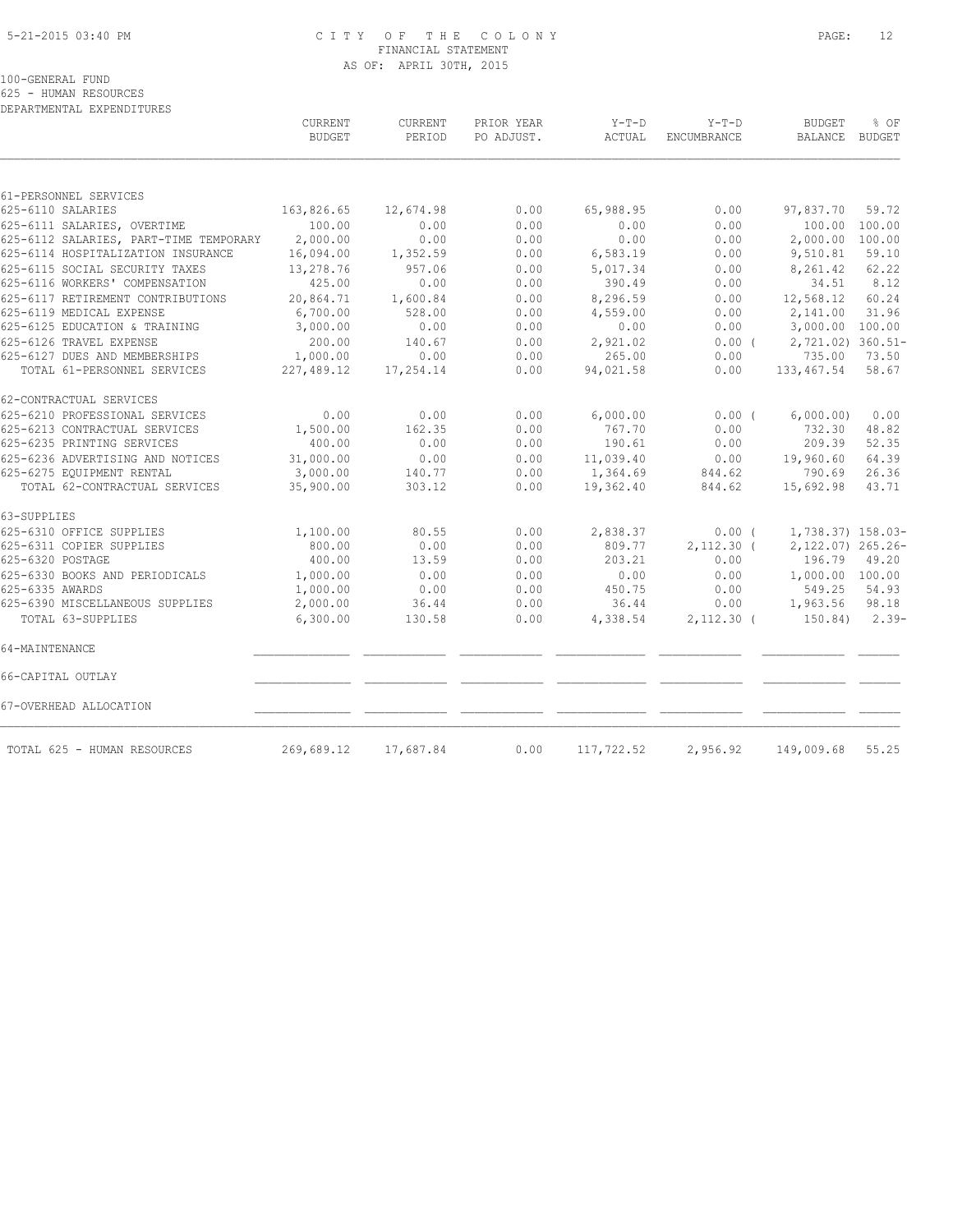### 5-21-2015 03:40 PM C I T Y O F T H E C O L O N Y PAGE: 13 FINANCIAL STATEMENT AS OF: APRIL 30TH, 2015

100-GENERAL FUND

630 - FINANCE DEPARTMENT

| DEPARTMENTAL EXPENDITURES            |               |            |            |            |             |                  |           |
|--------------------------------------|---------------|------------|------------|------------|-------------|------------------|-----------|
|                                      | CURRENT       | CURRENT    | PRIOR YEAR | $Y-T-D$    | $Y-T-D$     | <b>BUDGET</b>    | % OF      |
|                                      | <b>BUDGET</b> | PERIOD     | PO ADJUST. | ACTUAL     | ENCUMBRANCE | <b>BALANCE</b>   | BUDGET    |
|                                      |               |            |            |            |             |                  |           |
| 61-PERSONNEL SERVICES                |               |            |            |            |             |                  |           |
| 630-6110 SALARIES                    | 456,878.13    | 35, 219.25 | 0.00       | 264,605.38 | 0.00        | 192, 272.75      | 42.08     |
| 630-6114 HOSPITALIZATION INSURANCE   | 48,282.00     | 2,870.77   | 0.00       | 19,554.82  | 0.00        | 28,727.18        | 59.50     |
| 630-6115 SOCIAL SECURITY TAXES       | 36,550.58     | 2,616.27   | 0.00       | 20,648.37  | 0.00        | 15,902.21        | 43.51     |
| 630-6116 WORKERS' COMPENSATION       | 900.00        | 0.00       | 0.00       | 826.92     | 0.00        | 73.08            | 8.12      |
| 630-6117 RETIREMENT CONTRIBUTIONS    | 57,429.71     | 4,448.19   | 0.00       | 34,628.65  | 0.00        | 22,801.06        | 39.70     |
| 630-6118 UNIFORMS                    | 200.00        | 0.00       | 0.00       | 0.00       | 0.00        | 200.00           | 100.00    |
| 630-6125 EDUCATION & TRAINING        | 3,500.00      | 0.00       | 0.00       | 275.00     | 0.00        | 3,225.00         | 92.14     |
| 630-6125-EDUCATION & TRAINING - PYRL | 3,000.00      | 0.00       | 0.00       | 1,686.00   | 0.00        | 1,314.00         | 43.80     |
| 630-6126 TRAVEL EXPENSE              | 1,500.00      | 0.00       | 0.00       | 0.00       | 0.00        | 1,500.00         | 100.00    |
| 630-6126-TRAVEL EXPENSE - PYRL       | 1,500.00      | 0.00       | 0.00       | 641.28     | 0.00        | 858.72           | 57.25     |
| 630-6127 DUES AND MEMBERSHIPS        | 3,500.00      | 210.00     | 0.00       | 1,230.00   | 0.00        | 2,270.00         | 64.86     |
| 630-6127-DUES & MEMBERSHIPS - PYRL   | 500.00        | 0.00       | 0.00       | 40.00      | 0.00        | 460.00           | 92.00     |
| TOTAL 61-PERSONNEL SERVICES          | 613,740.42    | 45, 364.48 | 0.00       | 344,136.42 | 0.00        | 269,604.00       | 43.93     |
| 62-CONTRACTUAL SERVICES              |               |            |            |            |             |                  |           |
| 630-6210 PROFESSIONAL SERVICES       | 9,000.00      | 0.00       | 0.00       | 0.00       | 0.00        | 9,000.00 100.00  |           |
| 630-6212 AUDIT SERVICES              | 63,000.00     | 3,000.00   | 0.00       | 70,500.00  | 0.00(       | 7,500.00) 11.90- |           |
| 630-6213 CONTRACTUAL SERVICES        | 0.00          | 0.00       | 0.00       | 223.00     | 0.00(       | 223.00           | 0.00      |
| 630-6220 TAX ASSESSMENT SERVICES     | 122,000.00    | 0.00       | 0.00       | 60,024.80  | 0.00        | 61,975.20        | 50.80     |
| 630-6222 TAX COLLECTION SERVICES     | 9,500.00      | 0.00       | 0.00       | 9,063.15   | 0.00        | 436.85           | 4.60      |
| 630-6235 PRINTING SERVICES           | 500.00        | 90.47      | 0.00       | 805.94     | 0.00(       | 305.94)          | $61.19 -$ |
| 630-6275 EQUIPMENT RENTAL            | 100.00        | 0.00       | 0.00       | 0.00       | 0.00        | 100.00 100.00    |           |
| TOTAL 62-CONTRACTUAL SERVICES        | 204,100.00    | 3,090.47   | 0.00       | 140,616.89 | 0.00        | 63,483.11        | 31.10     |
| 63-SUPPLIES                          |               |            |            |            |             |                  |           |
| 630-6310 OFFICE SUPPLIES             | 1,500.00      | 0.00       | 0.00       | 399.09     | 0.00        | 1,100.91         | 73.39     |
| 630-6311 COPIER SUPPLIES             | 1,000.00      | 0.00       | 0.00       | 0.00       | 0.00        | 1,000.00         | 100.00    |
| 630-6312 COMPUTER SUPPLIES           | 1,000.00      | 0.00       | 0.00       | 0.00       | 0.00        | 1,000.00         | 100.00    |
| 630-6320 POSTAGE                     | 2,400.00      | 193.42     | 0.00       | 1,469.87   | 0.00        | 930.13           | 38.76     |
| 630-6330 BOOKS AND PERIODICALS       | 750.00        | 43.81      | 0.00       | 43.81      | 0.00        | 706.19           | 94.16     |
| 630-6390 MISCELLANEOUS SUPPLIES      | 500.00        | 0.00       | 0.00       | 128.56     | 0.00        | 371.44           | 74.29     |
| TOTAL 63-SUPPLIES                    | 7,150.00      | 237.23     | 0.00       | 2,041.33   | 0.00        | 5,108.67         | 71.45     |
| 64-MAINTENANCE                       |               |            |            |            |             |                  |           |
| 630-6430 MAINTENANCE - OFC EQUIPMENT | 35,000.00     | 15, 343.83 | 0.00       | 33,956.30  | 0.00        | 1,043.70         | 2.98      |
| TOTAL 64-MAINTENANCE                 | 35,000.00     | 15, 343.83 | 0.00       | 33,956.30  | 0.00        | 1,043.70         | 2.98      |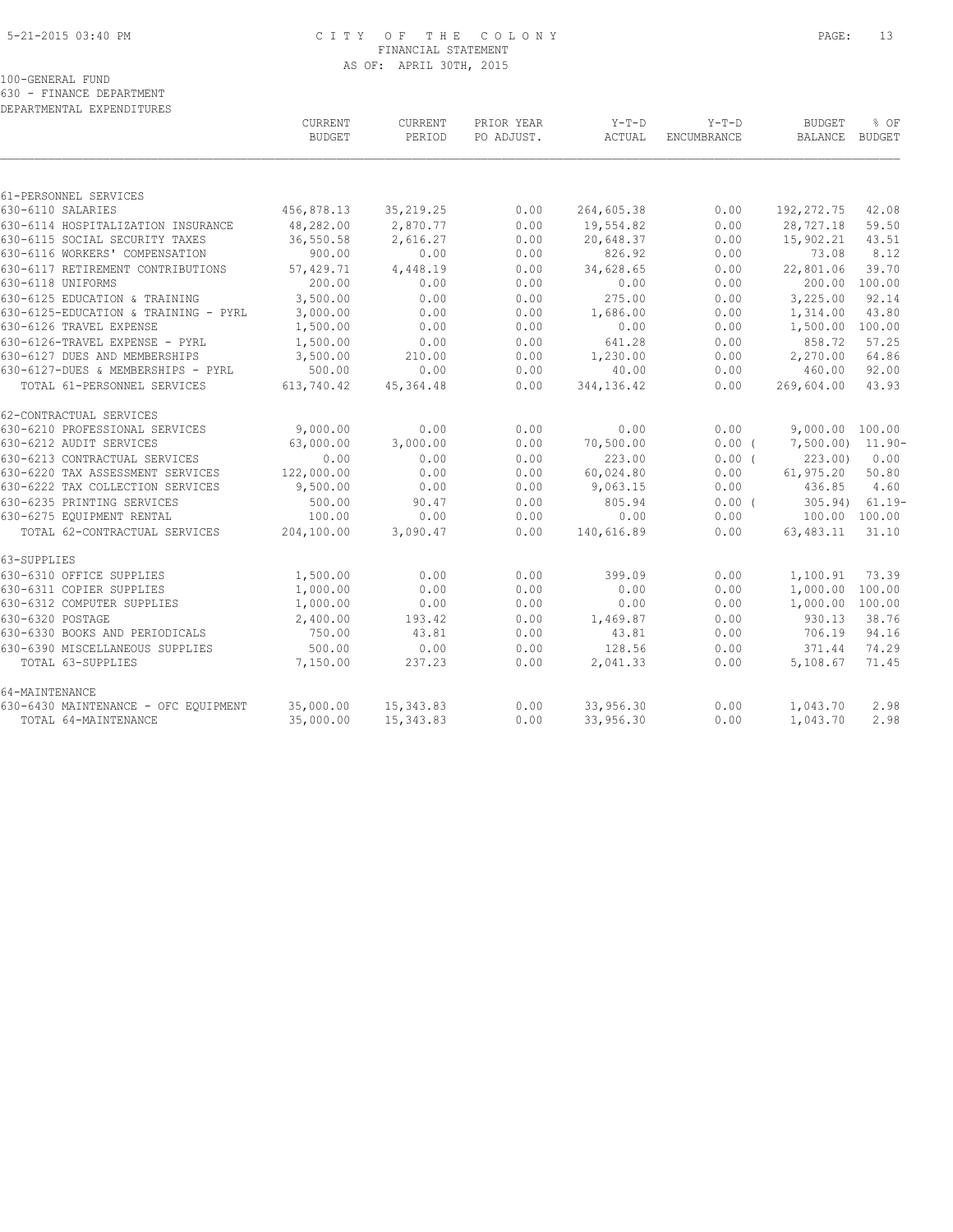#### 5-21-2015 03:40 PM C I T Y O F T H E C O L O N Y PAGE: 14 FINANCIAL STATEMENT AS OF: APRIL 30TH, 2015

100-GENERAL FUND 630 - FINANCE DEPARTMENT

| DEPARTMENTAL EXPENDITURES      |                   |                   |                          |                 |                      |                   |                |
|--------------------------------|-------------------|-------------------|--------------------------|-----------------|----------------------|-------------------|----------------|
|                                | CURRENT<br>BUDGET | CURRENT<br>PERIOD | PRIOR YEAR<br>PO ADJUST. | Y-T-D<br>ACTUAL | Y-T-D<br>ENCUMBRANCE | BUDGET<br>BALANCE | % OF<br>BUDGET |
| 65-NON-CAPITAL                 |                   |                   |                          |                 |                      |                   |                |
| 66-CAPITAL OUTLAY              |                   |                   |                          |                 |                      |                   |                |
| 67-OVERHEAD ALLOCATION         |                   |                   |                          |                 |                      |                   |                |
| 68-SUNDRY CHARGES              |                   |                   |                          |                 |                      |                   |                |
| TOTAL 630 - FINANCE DEPARTMENT | 859,990.42        | 64,036.01         | 0.00                     | 520,750.94      | 0.00                 | 339,239.48        | 39.45          |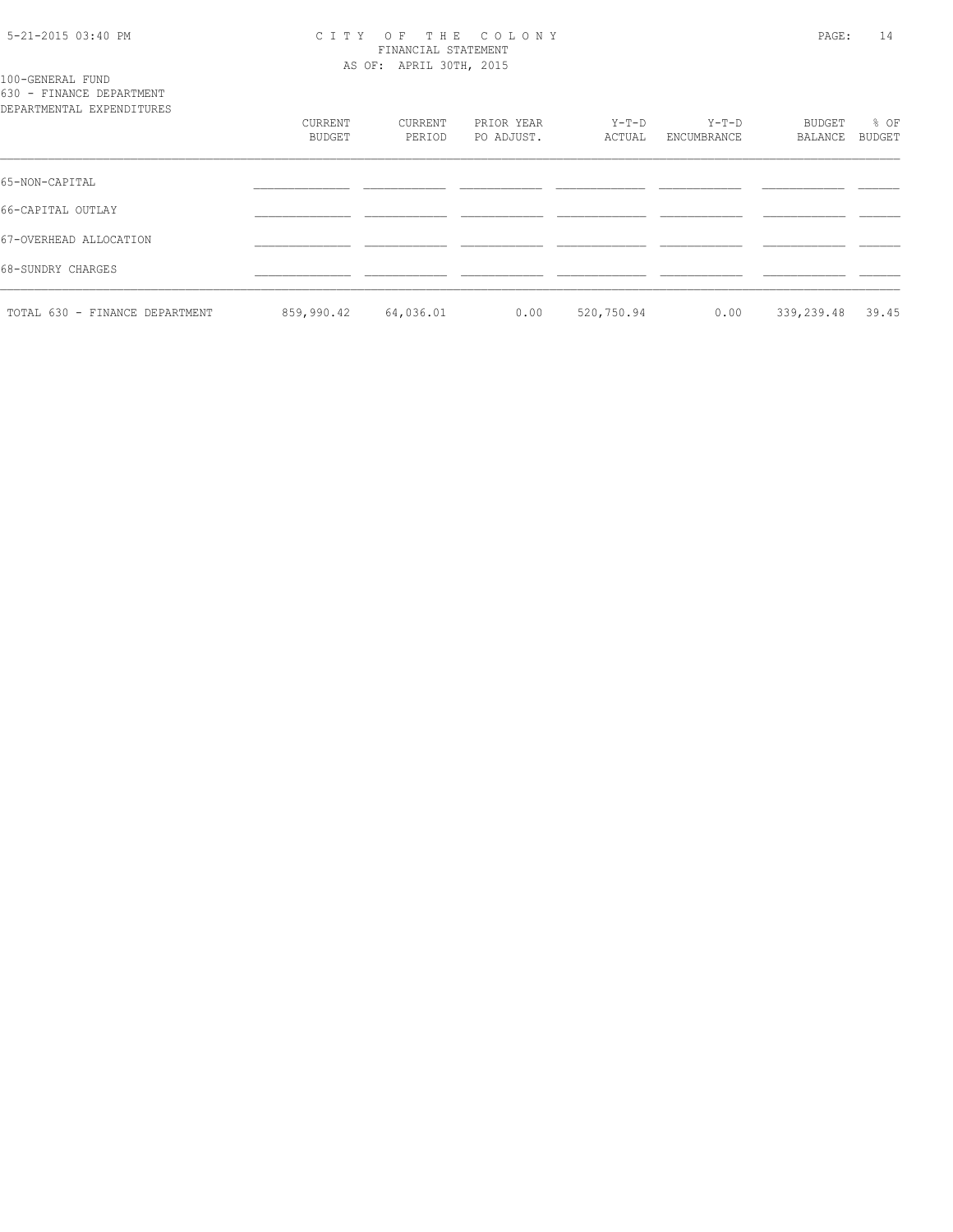#### 5-21-2015 03:40 PM C I T Y O F T H E C O L O N Y PAGE: 15 FINANCIAL STATEMENT AS OF: APRIL 30TH, 2015

100-GENERAL FUND

631 - INFORMATION TECH DEPARTMENTAL EXPENDITURES

|                                        | <b>CURRENT</b><br><b>BUDGET</b> | CURRENT<br>PERIOD | PRIOR YEAR<br>PO ADJUST. | $Y-T-D$<br>ACTUAL | $Y-T-D$<br>ENCUMBRANCE | <b>BUDGET</b><br>BALANCE BUDGET | % OF         |
|----------------------------------------|---------------------------------|-------------------|--------------------------|-------------------|------------------------|---------------------------------|--------------|
|                                        |                                 |                   |                          |                   |                        |                                 |              |
| 61-PERSONNEL SERVICES                  |                                 |                   |                          |                   |                        |                                 |              |
| 631-6110 SALARIES                      | 218,434.16                      | 16,913.53         | 0.00                     | 127,954.84        | 0.00                   | 90,479.32                       | 41.42        |
| 631-6111 SALARIES, OVERTIME            | 9,000.00                        | 74.26             | 0.00                     | 3,814.34          | 0.00                   | 5,185.66                        | 57.62        |
| 631-6114 HOSPITALIZATION INSURANCE     | 24,150.00                       | 2,008.56          | 0.00                     | 13,693.23         | 0.00                   | 10,456.77                       | 43.30        |
| 631-6115 SOCIAL SECURITY TAXES         | 18,216.58                       | 1,180.67          | 0.00                     | 9,319.85          | 0.00                   | 8,896.73                        | 48.84        |
| 631-6116 WORKERS' COMPENSATION         | 710.00                          | 0.00              | 0.00                     | 652.35            | 0.00                   | 57.65                           | 8.12         |
| 631-6117 RETIREMENT CONTRIBUTION       | 28,622.67                       | 2,145.55          | 0.00                     | 16,536.89         | 0.00                   | 12,085.78                       | 42.22        |
| 631-6125 EDUCATION & TRAINING          | 1,000.00                        | 0.00              | 0.00                     | 2,275.00          | 0.00(                  | 1,275.00) 127.50-               |              |
| 631-6126 TRAVEL EXPENSE                | 1,000.00                        | 255.00            | 0.00                     | 349.21            | 0.00                   | 650.79                          | 65.08        |
| 631-6127 DUES AND MEMBERSHIPS          | 400.00                          | 0.00              | 0.00                     | 400.00            | 0.00                   | 0.00                            | 0.00         |
| TOTAL 61-PERSONNEL SERVICES            | 301,533.41                      | 22,577.57         | 0.00                     | 174,995.71        | 0.00                   | 126,537.70                      | 41.96        |
| 62-CONTRACTUAL SERVICES                |                                 |                   |                          |                   |                        |                                 |              |
| 631-6210 PROFESSIONAL SERVICES         | 102,000.00                      | 10,290.00         | 6,600.00                 | 102,815.00        | 0.00                   | 5,785.00                        | 5.67         |
| 631-6213 CONTRACTUAL SERVICES          | 2,500.00                        | 14.99             | 0.00                     | 14.99             | 0.00                   | 2,485.01                        | 99.40        |
| 631-6235 PRINTING SERVICES             | 0.00                            | 10.86             | 0.00                     | 10.86             | 0.00(                  | 10.86)                          | 0.00         |
| 631-6244 TELEPHONE SERVICE             | 500.00                          | 37.99             | 0.00                     | 227.94            | 0.00                   | 272.06                          | 54.41        |
| 631-6275 EQUIPMENT RENTAL              | 40.00                           | 0.00              | 0.00                     | 0.00              | 0.00                   |                                 | 40.00 100.00 |
| TOTAL 62-CONTRACTUAL SERVICES          | 105,040.00                      | 10,353.84         | 6,600.00                 | 103,068.79        | 0.00                   | 8,571.21                        | 8.16         |
| 63-SUPPLIES                            |                                 |                   |                          |                   |                        |                                 |              |
| 631-6310 OFFICE SUPPLIES               | 1,500.00                        | 109.00            | 0.00                     | 482.01            | 0.00                   | 1,017.99                        | 67.87        |
| 631-6311 COPIER SUPPLIES               | 900.00                          | 0.00              | 0.00                     | 0.00              | 0.00                   | 900.00 100.00                   |              |
| 631-6312 COMPUTER SUPPLIES             | 0.00                            | 0.00              | 0.00                     | 39.97             | 0.00(                  | 39.97                           | 0.00         |
| 631-6316 COMPUTER SUPPLIES - HARDWARE  | 13,000.00                       | 754.53            | 0.00                     | 4,270.98          | 0.00                   | 8,729.02                        | 67.15        |
| 631-6317 COMPUTER SUPPLIES - SOFTWARE  | 1,000.00                        | 0.00              | 0.00                     | 21.98             | 0.00                   | 978.02                          | 97.80        |
| 631-6320 POSTAGE                       | 50.00                           | 0.00              | 0.00                     | 297.55            | 0.00(                  | 247.55) 495.10-                 |              |
| 631-6322 SMALL TOOLS                   | 250.00                          | 0.00              | 0.00                     | 162.90            | 0.00                   | 87.10                           | 34.84        |
| 631-6330 BOOKS AND PERIODICALS         | 300.00                          | 19.95             | 0.00                     | 19.95             | 0.00                   | 280.05                          | 93.35        |
| 631-6390 MISCELLANEOUS SUPPLIES        | 500.00                          | 0.00              | 0.00                     | 67.23             | 0.00                   | 432.77                          | 86.55        |
| TOTAL 63-SUPPLIES                      | 17,500.00                       | 883.48            | 0.00                     | 5,362.57          | 0.00                   | 12,137.43                       | 69.36        |
| 64-MAINTENANCE                         |                                 |                   |                          |                   |                        |                                 |              |
| 631-6430 OFFICE EQUIPMENT - MAINTENANC | 1,300.00                        | 0.00              | 0.00                     | 0.00              | 0.00                   | 1,300.00 100.00                 |              |
| 631-6431 MAINTENANCE - GIS             | 1,000.00                        | 0.00              | 0.00                     | 0.00              | 0.00                   | 1,000.00 100.00                 |              |
| 631-6452 MAINTENANCE-SOFTWARE APPLIC   | 93,000.00                       | 3,538.36          | 0.00                     | 36, 462.48        | 0.00                   | 56, 537.52                      | 60.79        |
| TOTAL 64-MAINTENANCE                   | 95,300.00                       | 3,538.36          | 0.00                     | 36, 462.48        | 0.00                   | 58,837.52                       | 61.74        |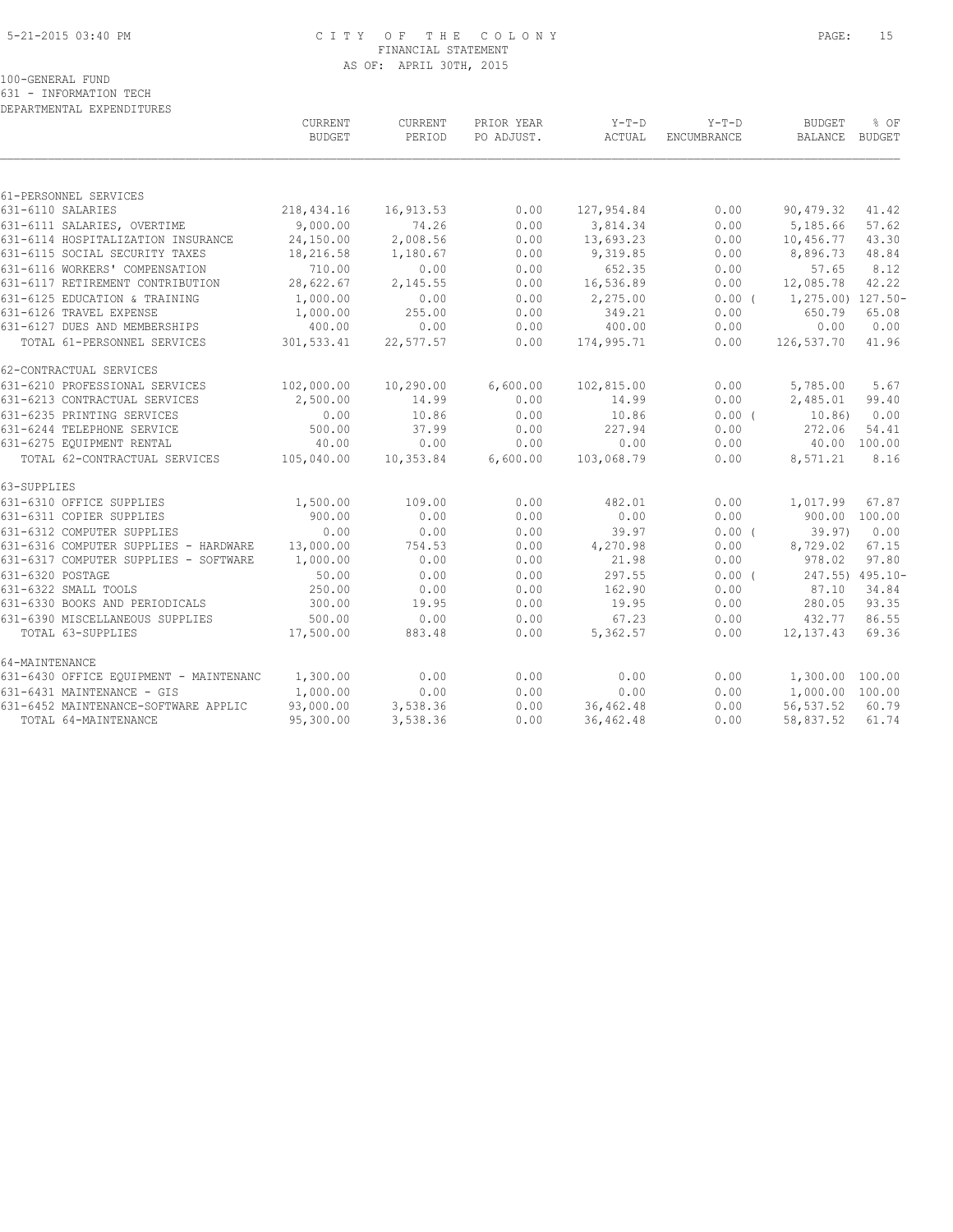#### 5-21-2015 03:40 PM C I T Y O F T H E C O L O N Y PAGE: 16 FINANCIAL STATEMENT AS OF: APRIL 30TH, 2015

| 100-GENERAL FUND          |  |  |
|---------------------------|--|--|
| 631 - INFORMATION TECH    |  |  |
| DEPARTMENTAL EXPENDITURES |  |  |
|                           |  |  |
|                           |  |  |
|                           |  |  |
|                           |  |  |

| DILINININININI UNI HIVDI OINDU | CURRENT<br>BUDGET | CURRENT<br>PERIOD | PRIOR YEAR<br>PO ADJUST. | $Y-T-D$<br>ACTUAL | $Y-T-D$<br>ENCUMBRANCE | BUDGET<br>BALANCE | % OF<br>BUDGET |
|--------------------------------|-------------------|-------------------|--------------------------|-------------------|------------------------|-------------------|----------------|
| 65-NON-CAPITAL                 |                   |                   |                          |                   |                        |                   |                |
| 66-CAPITAL OUTLAY              |                   |                   |                          |                   |                        |                   |                |
| 67-OVERHEAD ALLOCATION         |                   |                   |                          |                   |                        |                   |                |
| TOTAL 631 - INFORMATION TECH   | 519,373.41        | 37, 353, 25       | 6,600.00                 | 319,889.55        | 0.00                   | 206,083.86        | 39.68          |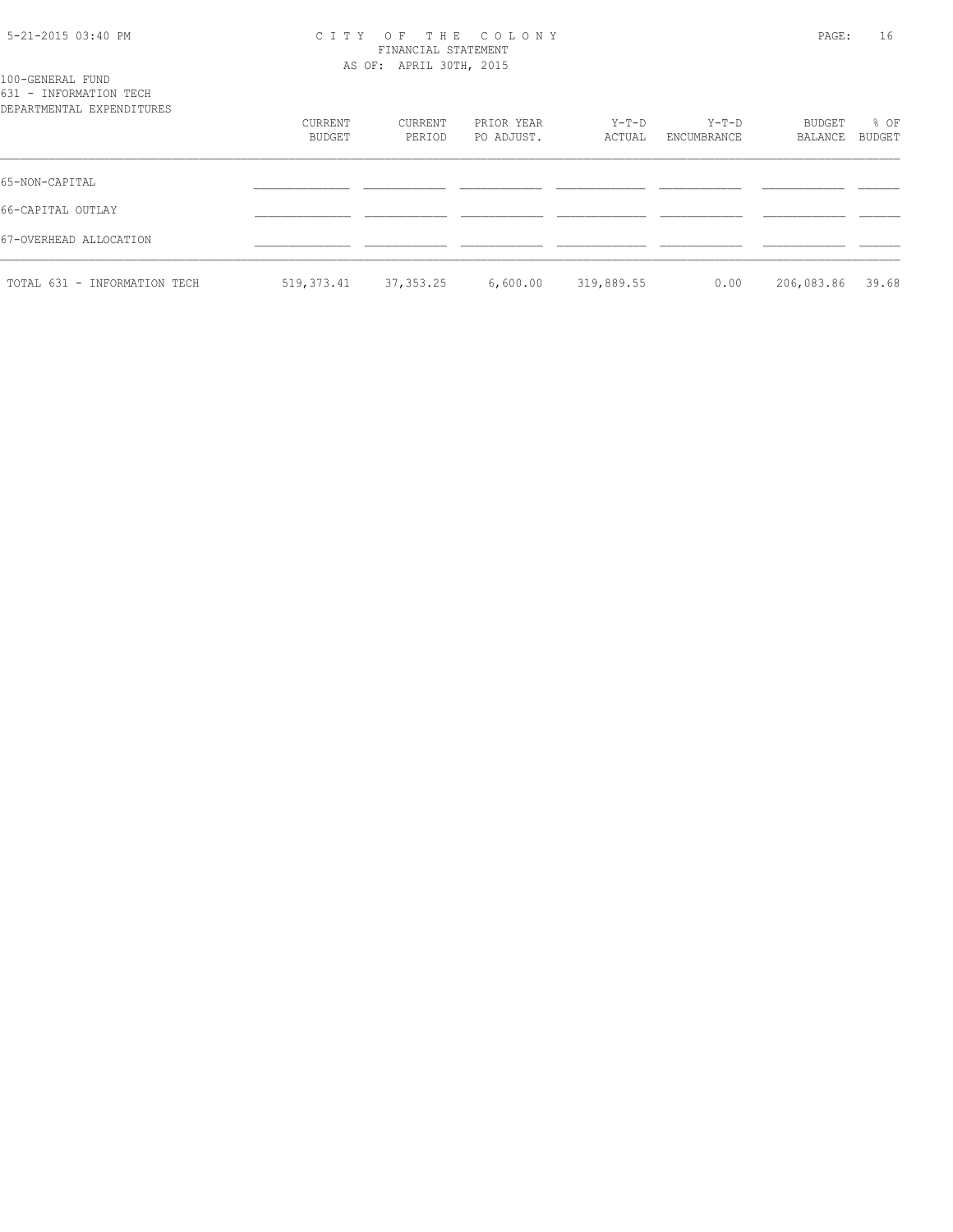#### 5-21-2015 03:40 PM C I T Y O F T H E C O L O N Y PAGE: 17 FINANCIAL STATEMENT AS OF: APRIL 30TH, 2015

100-GENERAL FUND

635 - NON-DEPARTMENTAL

|                                        | CURRENT<br><b>BUDGET</b> | CURRENT<br>PERIOD | PRIOR YEAR<br>PO ADJUST. | $Y-T-D$<br>ACTUAL | $Y-T-D$<br><b>ENCUMBRANCE</b> | <b>BUDGET</b><br>BALANCE | % OF<br>BUDGET        |
|----------------------------------------|--------------------------|-------------------|--------------------------|-------------------|-------------------------------|--------------------------|-----------------------|
|                                        |                          |                   |                          |                   |                               |                          |                       |
| 61-PERSONNEL SERVICES                  |                          |                   |                          |                   |                               |                          |                       |
| 635-6113 UNEMPLOYMENT COMPENSATION     | 10,000.00                | 0.00              | 0.00                     | 0.00              | 0.00                          | 10,000.00 100.00         |                       |
| 635-6126 BIGGEST LOSER COMPETITION     | 3,000.00                 | 25.00             | 0.00                     | 353.88            | 0.00                          | 2,646.12                 | 88.20                 |
| 635-6127 DUES AND MEMBERSHIPS          | 16,500.00                | 4,888.00          | 0.00                     | 7,123.20          | 0.00                          | 9,376.80                 | 56.83                 |
| TOTAL 61-PERSONNEL SERVICES            | 29,500.00                | 4,913.00          | 0.00                     | 7,477.08          | 0.00                          | 22,022.92                | 74.65                 |
| 62-CONTRACTUAL SERVICES                |                          |                   |                          |                   |                               |                          |                       |
| 635-6210 PROFESSIONAL SERVICES         | 4,500.00                 | 0.00              | 0.00                     | 0.00              | 0.00                          | 4,500.00 100.00          |                       |
| 635-6211 LEGAL SERVICES                | 200,000.00               | 0.00              | 0.00                     | 84,699.62         | 0.00                          | 115,300.38               | 57.65                 |
| 635-6213 CONTRACTUAL SERVICES          | 11,000.00                | 10,276.50         | 0.00                     | 10,939.50         | 0.00                          | 60.50                    | 0.55                  |
| 635-6214 JANITORIAL SERVICES           | 100,000.00               | 0.00              | 0.00                     | 46,692.34         | 59,957.66 (                   | 6,650.00                 | $6.65-$               |
| 635-6241 ELECTRICITY                   | 1,650,000.00             | 146,693.69        | 0.00                     | 1,043,504.11      | 0.00                          | 606,495.89               | 36.76                 |
| 635-6243 NATURAL GAS SERVICE           | 38,000.00                | 1,174.69          | 0.00                     | 35, 316.33        | 0.00                          | 2,683.67                 | 7.06                  |
| 635-6244 TELEPHONE SERVICE             | 63,000.00                | 6,222.30          | 0.00                     | 45, 914.92        | 0.00                          | 17,085.08                | 27.12                 |
| 635-6246 WATER/SEWER SERVICE           | 375,000.00               | 9,782.97          | 0.00                     | 115,525.27        | 0.00                          | 259,474.73               | 69.19                 |
| 635-6250 LIABILITY INSURANCE           | 75,000.00                | 0.00              | 0.00                     | 68,952.80         | 0.00                          | 6,047.20                 | 8.06                  |
| 635-6251 PROPERTY INSURANCE            | 70,000.00                | 0.00              | 0.00                     | 75,642.04         | $0.00$ (                      | 5,642.04)                | $8.06-$               |
| 635-6253 AUTOMOBILE INSURANCE          | 55,000.00                | 0.00              | 0.00                     | 42,502.60         | 0.00                          | 12,497.40                | 22.72                 |
| 635-6275 EOUIPMENT RENTAL              | 20,200.00                | 2,954.46          | 0.00                     | 11,486.02         | 7,813.31                      | 900.67                   | 4.46                  |
| 635-6290 INTEREST EXPENSE              | 500.00                   | 0.00              | 0.00                     | 0.00              | 0.00                          |                          | 500.00 100.00         |
| TOTAL 62-CONTRACTUAL SERVICES          | 2,662,200.00             | 177,104.61        | 0.00                     | 1,581,175.55      | 67,770.97                     | 1,013,253.48             | 38.06                 |
| 63-SUPPLIES                            |                          |                   |                          |                   |                               |                          |                       |
| 635-6310 OFFICE SUPPLIES               | 500.00                   | 0.00              | 0.00                     | 48.68             | 0.00                          | 451.32                   | 90.26                 |
| 635-6311 COPIER SUPPLIES               | 5,500.00                 | 665.94            | 0.00                     | 5,575.84          | 942.67 (                      | $1,018.51$ $18.52-$      |                       |
| 635-6320 POSTAGE                       | 200.00                   | 0.00              | 0.00                     | 608.00            | $0.00$ (                      |                          | $408.00$ ) $204.00$ - |
| 635-6336 EMPLOYEE RECOGNITION          | 5,000.00                 | 331.00            | 0.00                     | 2,878.06          | 0.00                          | 2,121.94                 | 42.44                 |
| 635-6340 FUEL AND LUBRICANTS           | 600.00                   | 0.00              | 0.00                     | 0.00              | 0.00                          |                          | 600.00 100.00         |
| 635-6389 MISCELLANEOUS BUILDING SUPPLI | 5,000.00                 | 49.95             | 0.00                     | 299.70            | 0.00                          | 4,700.30                 | 94.01                 |
| 635-6390 MISC. SUPPLIES                | 5,000.00                 | 906.46            | 0.00                     | 7,499.29          | $0.00$ (                      | $2,499.29$ $49.99$ -     |                       |
| TOTAL 63-SUPPLIES                      | 21,800.00                | 1,953.35          | 0.00                     | 16,909.57         | 942.67                        | 3,947.76                 | 18.11                 |
| 64-MAINTENANCE                         |                          |                   |                          |                   |                               |                          |                       |
| 635-6410 BUILDING MAINTENANCE          | 1,500.00                 | 540.00            | 0.00                     | 630.00            | 0.00                          | 870.00                   | 58.00                 |
| 635-6430 OFFICE EQUIPMENT - MAINT.     | 3,000.00                 | 0.00              | 0.00                     | 2,800.00          | 0.00                          | 200.00                   | 6.67                  |
| TOTAL 64-MAINTENANCE                   | 4,500.00                 | 540.00            | 0.00                     | 3,430.00          | 0.00                          | 1,070.00                 | 23.78                 |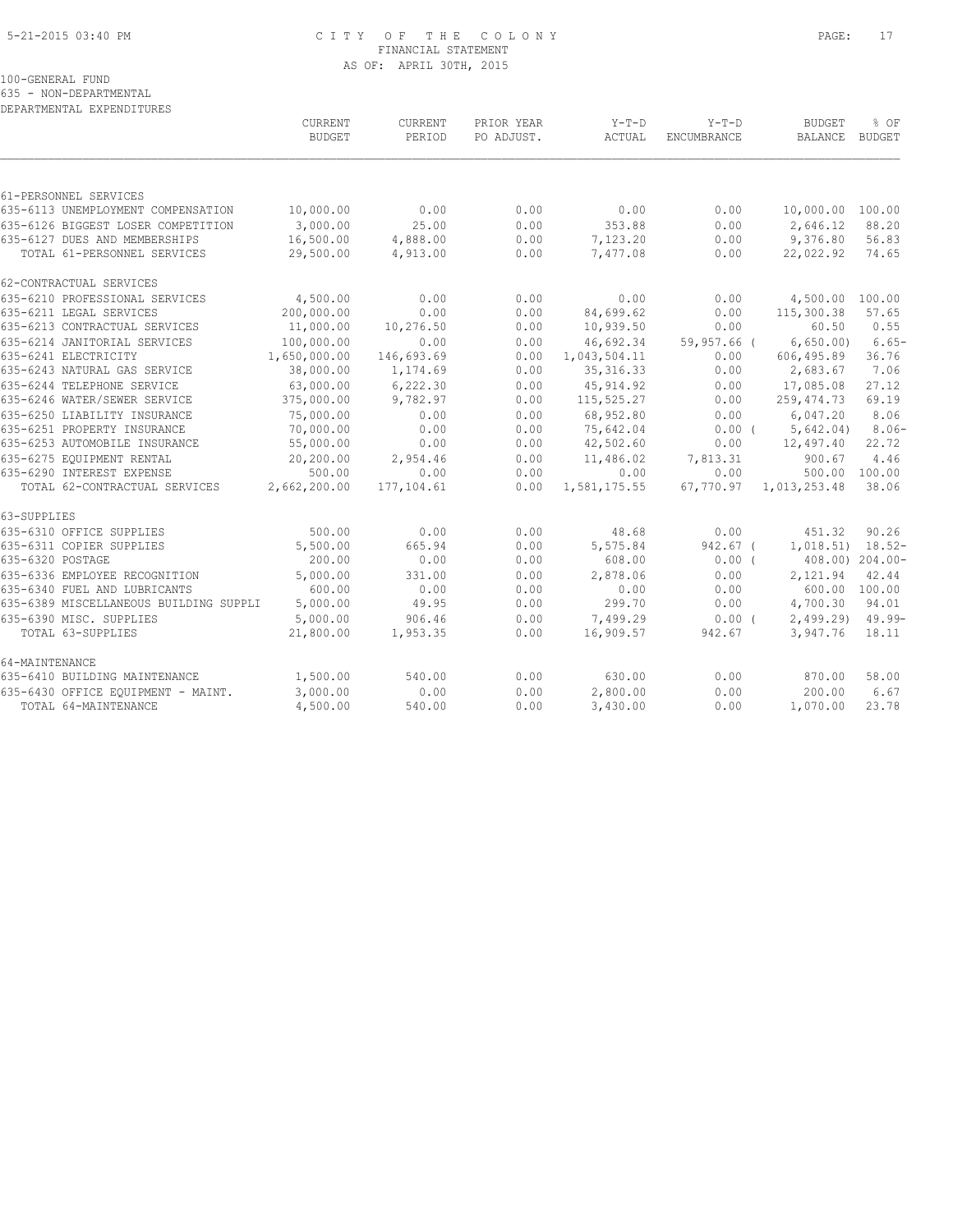#### 5-21-2015 03:40 PM C I T Y O F T H E C O L O N Y PAGE: 18 FINANCIAL STATEMENT AS OF: APRIL 30TH, 2015

100-GENERAL FUND

635 - NON-DEPARTMENTAL

DEPARTMENTAL EXPENDITURES

| CURRENT<br>BUDGET                                            | CURRENT<br>PERIOD         | PRIOR YEAR<br>PO ADJUST. | $Y-T-D$<br>ACTUAL | $Y-T-D$<br>ENCUMBRANCE | <b>BUDGET</b><br>BALANCE               | % OF<br><b>BUDGET</b> |
|--------------------------------------------------------------|---------------------------|--------------------------|-------------------|------------------------|----------------------------------------|-----------------------|
| 65-NON-CAPITAL                                               |                           |                          |                   |                        |                                        |                       |
| 66-CAPITAL OUTLAY                                            |                           |                          |                   |                        |                                        |                       |
| 635-6630-CAPT OUTLAY - VEHICLES - FIRE 228,091.00            | 0.00                      | 0.00                     | 228,090.54        | 0.00                   | 0.46                                   | 0.00                  |
| 635-6690 CAPITAL OUTLAY-OTHER EOUIPMEN 2,622,000.00          | 0.00                      | 0.00                     | 0.00              | 0.00                   | 2,622,000.00                           | 100.00                |
| TOTAL 66-CAPITAL OUTLAY<br>2,850,091.00                      | 0.00                      | 0.00                     | 228,090.54        | 0.00                   | 2,622,000.46                           | 92.00                 |
| 67-OVERHEAD ALLOCATION                                       |                           |                          |                   |                        |                                        |                       |
| 0.00<br>635-6705 CONTINGENCY                                 | 125,582.42                | 0.00                     | 512,455.97        |                        | 56,398.56 ( 568,854.53)                | 0.00                  |
| 200,000.00<br>635-6706 CONTINGENCY                           | 4,000.00                  | 0.00                     | 7,502.58          | 0.00                   | 192,497.42                             | 96.25                 |
| 635-6708 BUDGET ACCT FOR DENTON CO BLD 1,450,000.00          | 0.00                      | 0.00                     | 0.00              |                        | $0.00 \quad 1,450,000.00 \quad 100.00$ |                       |
| 635-6710 ALLOCATION OUT - NON DEPT (3,945,663.00)            | 0.00                      | 0.00                     | 0.00              |                        | $0.00$ ( 3,945,663.00) 100.00          |                       |
| (2, 295, 663.00)<br>TOTAL 67-OVERHEAD ALLOCATION             | 129,582.42                | 0.00                     | 519,958.55        |                        | 56,398.56 (2,872,020.11) 125.11        |                       |
| 68-SUNDRY CHARGES                                            |                           |                          |                   |                        |                                        |                       |
| 0.00<br>635-6810 TRANSFERS OUT                               | 612,007.24                | 0.00                     | 612,007.24        | $0.00$ (               | 612,007.24)                            | 0.00                  |
| 635-6820 PROPERTY DAMAGE CLAIMS<br>25,000.00                 | 0.00                      | 0.00                     | 10,036.74         | 0.00                   | 14,963.26                              | 59.85                 |
| 635-6821 BODILY INJURY CLAIMS<br>1,000.00                    | 0.00                      | 0.00                     | 10,000.00         |                        | $0.00$ ( $9,000.00$ ) $900.00$         |                       |
| 635-6822 CIVIL CLAIMS<br>1,000.00                            | 0.00                      | 0.00                     | 0.00              | 0.00                   | 1,000.00                               | 100.00                |
| 100,000.00<br>635-6823 TRANSFER OUT-SPECIAL EVENTS F         | 0.00                      | 0.00                     | 100,000.00        | 0.00                   | 0.00                                   | 0.00                  |
| 635-6841 TAX REBATE - TRIBUTE<br>484,000.00                  | 0.00                      | 0.00                     | 726,177.60        | $0.00$ (               | 242, 177.60)                           | $50.04-$              |
| 635-6855 TRANS OUT - CD/KEEP COLONY BE<br>20,000.00          | 0.00                      | 0.00                     | 20,000.00         | 0.00                   | 0.00                                   | 0.00                  |
| 635-6858 TRANSFER OUT - PARKS FUND<br>2,149,884.00           | 0.00                      | 0.00                     | 2,149,884.00      | 0.00                   | 0.00                                   | 0.00                  |
| 635-6861 TRANSFER OUT - CVB<br>120,000.00                    | 0.00                      | 0.00                     | 120,000.00        | 0.00                   | 0.00                                   | 0.00                  |
| 635-6882 TRSFR OUT-G.F.SPECIAL CAP PRO 541,053.00 610,000.00 |                           | 0.00                     | 1,151,053.00      | 0.00(                  | 610,000.00) 112.74-                    |                       |
| TOTAL 68-SUNDRY CHARGES                                      | 3,441,937.00 1,222,007.24 | 0.00                     | 4,899,158.58      |                        | 0.00(1,457,221.58)                     | $42.34-$              |
| TOTAL 635 - NON-DEPARTMENTAL                                 | 6,714,365.00 1,536,100.62 | 0.00                     | 7,256,199.87      |                        | 125, 112.20 ( 666, 947.07)             | $9.93-$               |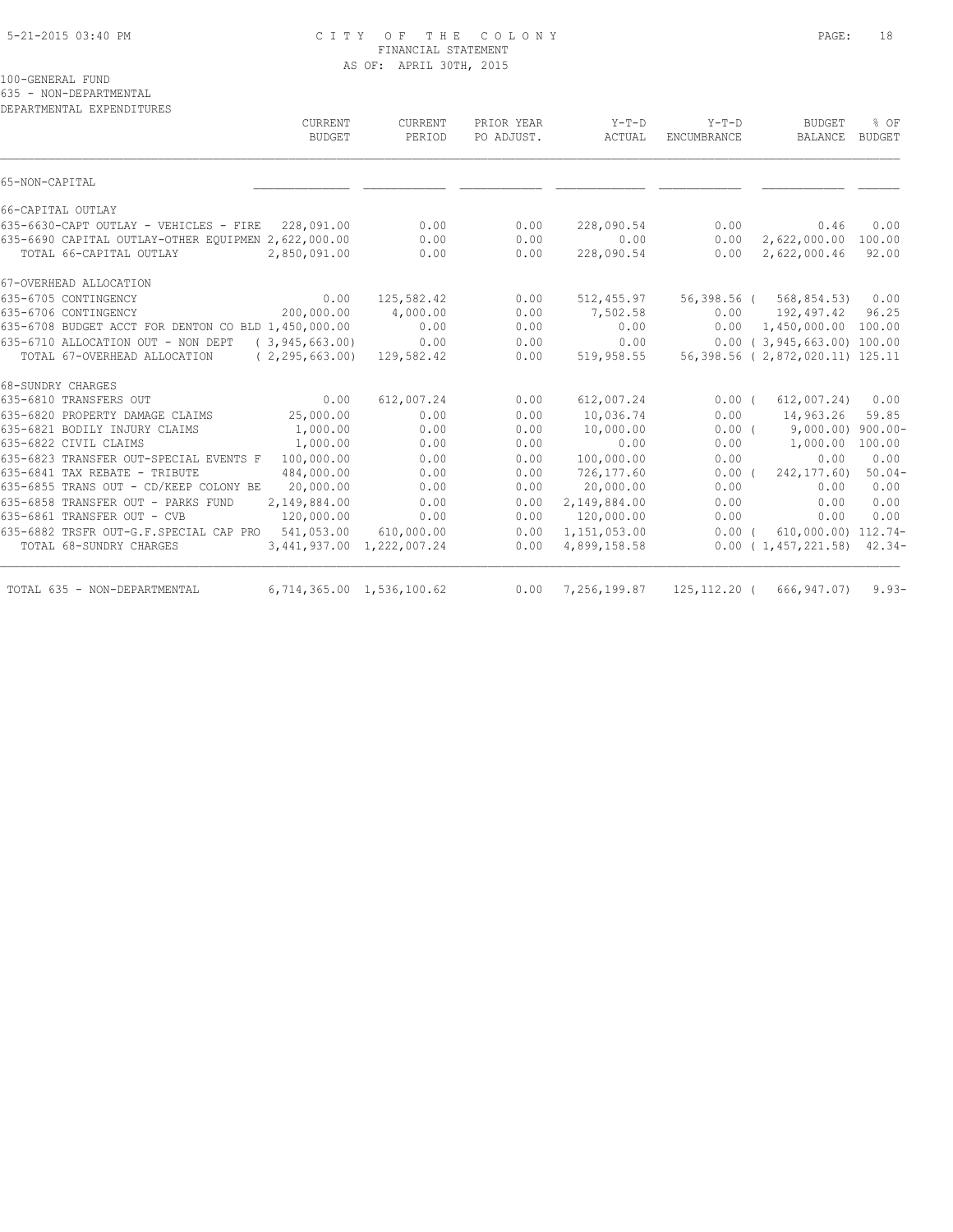#### 5-21-2015 03:40 PM C I T Y O F T H E C O L O N Y PAGE: 19 FINANCIAL STATEMENT AS OF: APRIL 30TH, 2015

100-GENERAL FUND

640 - MUNICIPAL COURT

| DEPARTMENTAL EXPENDITURES          |                                 |                          |                          |                 |                        |                                 |                |
|------------------------------------|---------------------------------|--------------------------|--------------------------|-----------------|------------------------|---------------------------------|----------------|
|                                    | <b>CURRENT</b><br><b>BUDGET</b> | <b>CURRENT</b><br>PERIOD | PRIOR YEAR<br>PO ADJUST. | Y-T-D<br>ACTUAL | $Y-T-D$<br>ENCUMBRANCE | <b>BUDGET</b><br><b>BALANCE</b> | % OF<br>BUDGET |
|                                    |                                 |                          |                          |                 |                        |                                 |                |
| 61-PERSONNEL SERVICES              |                                 |                          |                          |                 |                        |                                 |                |
| 640-6110 SALARIES                  | 204, 944.25                     | 15,039.37                | 0.00                     | 125,581.19      | 0.00                   | 79,363.06                       | 38.72          |
| 640-6111 SALARIES, OVERTIME        | 600.00                          | 0.00                     | 0.00                     | 901.58          | 0.00(                  | 301.58                          | $50.26 -$      |
| 640-6114 HOSPITALIZATION INSURANCE | 40,250.00                       | 3,260.91                 | 0.00                     | 22, 235.73      | 0.00                   | 18,014.27                       | 44.76          |
| 640-6115 SOCIAL SECURITY TAXES     | 15,725.01                       | 1,083.89                 | 0.00                     | 9,224.43        | 0.00                   | 6,500.58                        | 41.34          |
| 640-6116 WORKERS' COMPENSATION     | 750.00                          | 0.00                     | 0.00                     | 689.10          | 0.00                   | 60.90                           | 8.12           |
| 640-6117 RETIREMENT CONTRIBUTIONS  | 25,839.61                       | 1,899.46                 | 0.00                     | 14,718.54       | 0.00                   | 11, 121.07                      | 43.04          |
| 640-6125 EDUCATION & TRAINING      | 500.00                          | 0.00                     | 0.00                     | 150.00          | 0.00                   | 350.00                          | 70.00          |
| 640-6126 TRAVEL EXPENSE            | 200.00                          | 0.00                     | 0.00                     | 0.00            | 0.00                   | 200.00                          | 100.00         |
| 640-6127 DUES AND MEMBERSHIPS      | 100.00                          | 0.00                     | 0.00                     | 0.00            | 0.00                   | 100.00                          | 100.00         |
| TOTAL 61-PERSONNEL SERVICES        | 288,908.87                      | 21,283.63                | 0.00                     | 173,500.57      | 0.00                   | 115,408.30                      | 39.95          |
| 62-CONTRACTUAL SERVICES            |                                 |                          |                          |                 |                        |                                 |                |
| 640-6210 PROFESSIONAL SERVICES     | 39,600.00                       | 3,300.00                 | 0.00                     | 23,100.00       | 0.00                   | 16,500.00                       | 41.67          |
| 640-6211 LEGAL SERVICES            | 27,000.00                       | 0.00                     | 0.00                     | 19,323.15       | 0.00                   | 7,676.85                        | 28.43          |
| 640-6213 CONTRACTUAL SERVICES      | 100.00                          | 0.00                     | 0.00                     | 0.00            | 0.00                   | 100.00                          | 100.00         |
| 640-6215 JURY FEES                 | 500.00                          | 0.00                     | 0.00                     | 216.00          | 0.00                   | 284.00                          | 56.80          |
| 640-6219 CREDIT CARD FEES          | 14,500.00                       | 811.71                   | 0.00                     | 5,242.95        | 0.00                   | 9,257.05                        | 63.84          |
| 640-6235 PRINTING SERVICES         | 2,250.00                        | 0.00                     | 0.00                     | 914.65          | 0.00                   | 1,335.35                        | 59.35          |
| 640-6275 EQUIPMENT RENTAL          | 1,286.00                        | 0.00                     | 0.00                     | 0.00            | 0.00                   | 1,286.00 100.00                 |                |
| TOTAL 62-CONTRACTUAL SERVICES      | 85,236.00                       | 4, 111.71                | 0.00                     | 48,796.75       | 0.00                   | 36,439.25                       | 42.75          |
| 63-SUPPLIES                        |                                 |                          |                          |                 |                        |                                 |                |
| 640-6310 OFFICE SUPPLIES           | 1,650.00                        | 865.59                   | 0.00                     | 1,436.22        | 0.00                   | 213.78                          | 12.96          |
| 640-6311 COPIER SUPPLIES           | 600.00                          | 0.00                     | 0.00                     | 316.04          | 0.00                   | 283.96                          | 47.33          |
| 640-6312 COMPUTER SUPPLIES         | 300.00                          | 0.00                     | 0.00                     | 0.00            | 0.00                   | 300.00 100.00                   |                |
| 640-6320 POSTAGE                   | 3,800.00                        | 168.61                   | 0.00                     | 1,453.63        | 0.00                   | 2,346.37                        | 61.75          |
| 640-6330 BOOKS AND PERIODICALS     | 100.00                          | 0.00                     | 0.00                     | 0.00            | 0.00                   | 100.00 100.00                   |                |
| 640-6390 MISCELLANEOUS SUPPLIES    | 1,000.00                        | 0.00                     | 0.00                     | 41.74           | 0.00                   | 958.26                          | 95.83          |
| TOTAL 63-SUPPLIES                  | 7,450.00                        | 1,034.20                 | 0.00                     | 3,247.63        | 0.00                   | 4,202.37                        | 56.41          |
| 64-MAINTENANCE                     |                                 |                          |                          |                 |                        |                                 |                |
| 640-6430 OFFICE EQUIPMENT - MAINT. | 200.00                          | 0.00                     | 0.00                     | 0.00            | 0.00                   | 200.00 100.00                   |                |
| TOTAL 64-MAINTENANCE               | 200.00                          | 0.00                     | 0.00                     | 0.00            | 0.00                   | 200.00 100.00                   |                |
| 66-CAPITAL OUTLAY                  |                                 |                          |                          |                 |                        |                                 |                |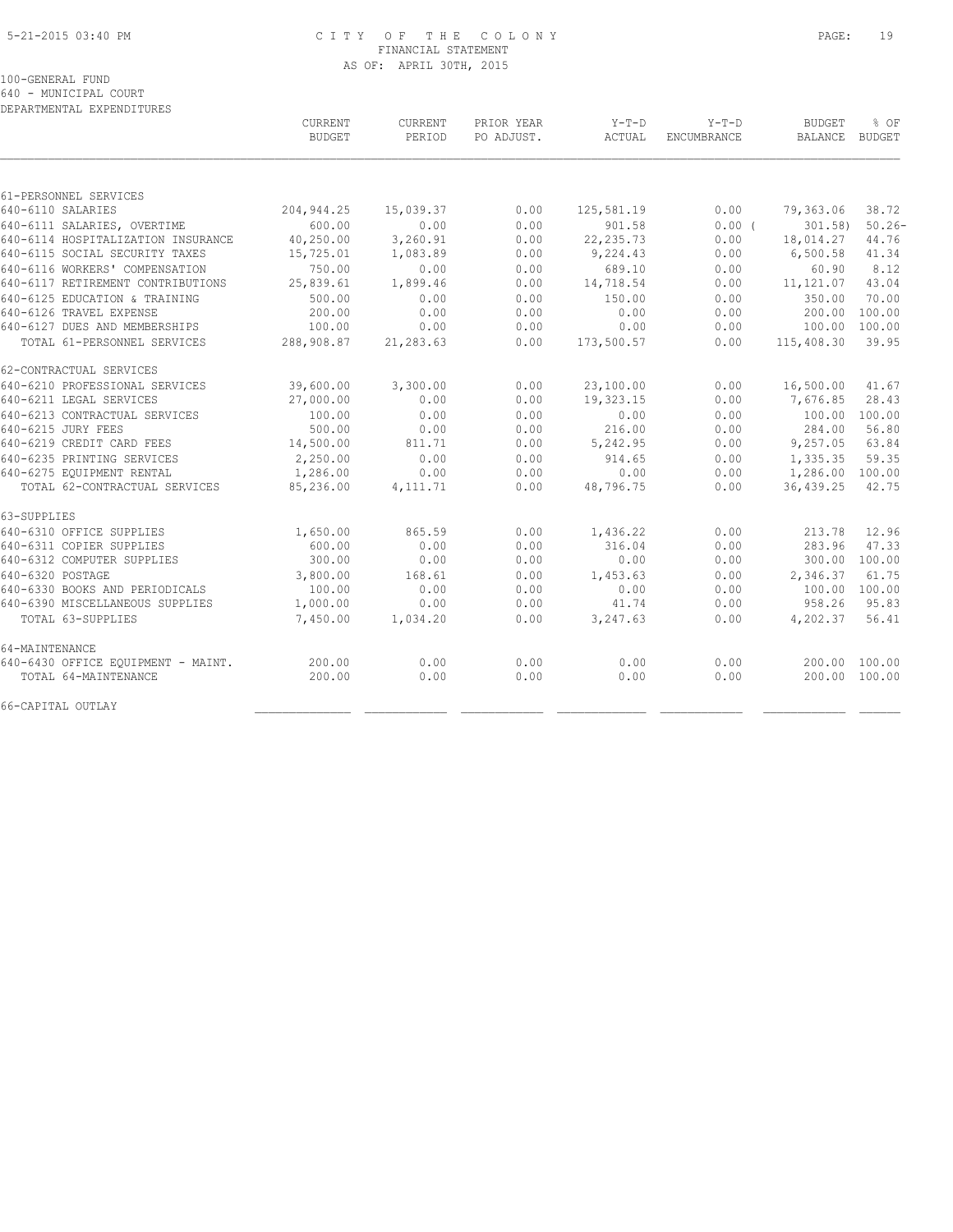## 5-21-2015 03:40 PM C I T Y O F T H E C O L O N Y PAGE: 20 FINANCIAL STATEMENT AS OF: APRIL 30TH, 2015

| 100-GENERAL FUND<br>640 - MUNICIPAL COURT<br>DEPARTMENTAL EXPENDITURES |                   | AU UI. ALITLE JUIII, 201J |                          |                 |                      |                   |                |
|------------------------------------------------------------------------|-------------------|---------------------------|--------------------------|-----------------|----------------------|-------------------|----------------|
|                                                                        | CURRENT<br>BUDGET | CURRENT<br>PERIOD         | PRIOR YEAR<br>PO ADJUST. | Y-T-D<br>ACTUAL | Y-T-D<br>ENCUMBRANCE | BUDGET<br>BALANCE | % OF<br>BUDGET |
| 67-OVERHEAD ALLOCATION<br>68-SUNDRY CHARGES                            |                   |                           |                          |                 |                      |                   |                |
| TOTAL 640 - MUNICIPAL COURT                                            | 381,794.87        | 26,429.54                 | 0.00                     | 225,544.95      | 0.00                 | 156,249.92        | 40.93          |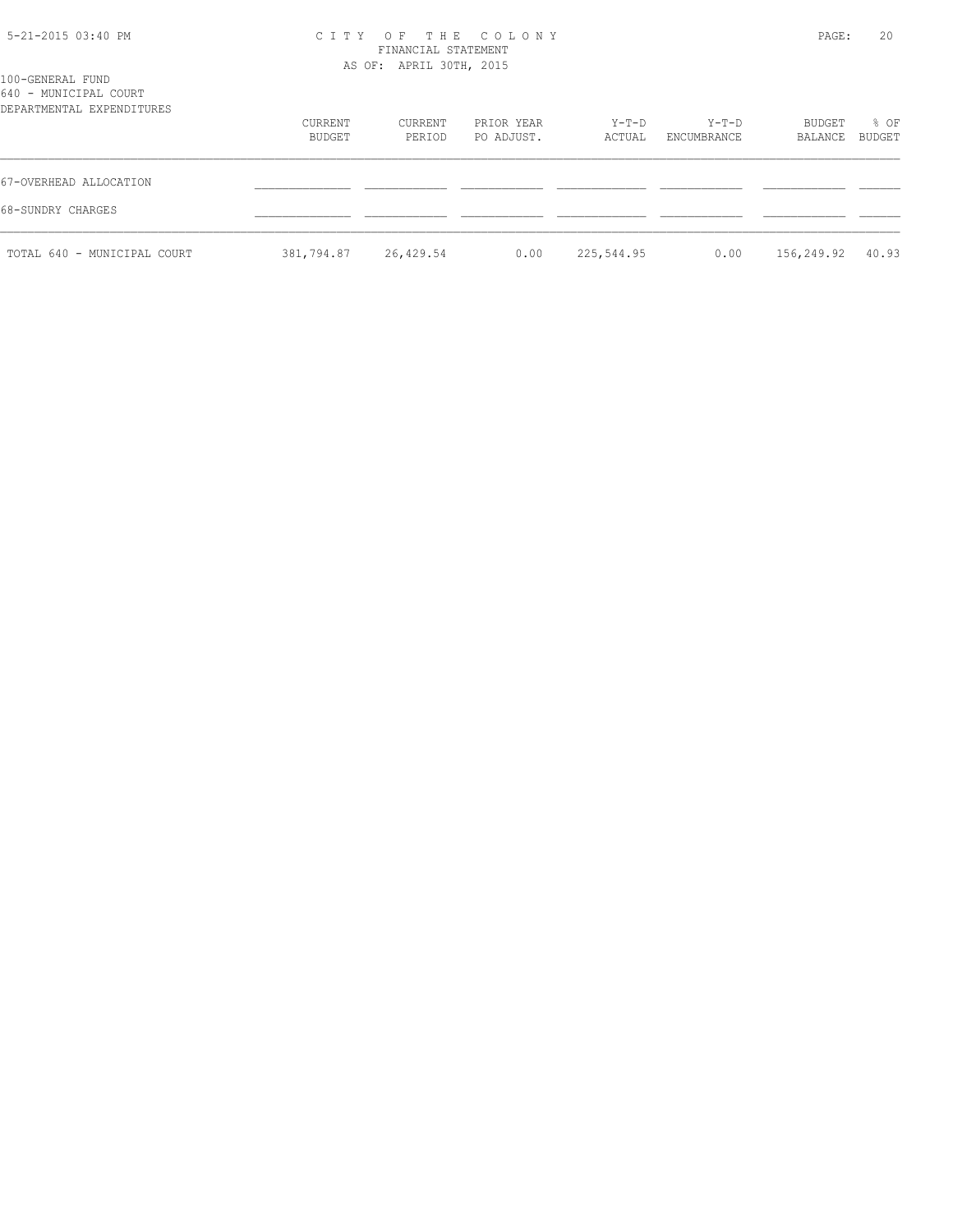#### 5-21-2015 03:40 PM C I T Y O F T H E C O L O N Y PAGE: 21 FINANCIAL STATEMENT AS OF: APRIL 30TH, 2015

100-GENERAL FUND

668 - FACILITIES MAINT DEPARTMENTAL EXPENDITURES

|                                            | <b>CURRENT</b><br><b>BUDGET</b> | <b>CURRENT</b><br>PERIOD | PRIOR YEAR<br>PO ADJUST. | $Y-T-D$<br>ACTUAL | $Y-T-D$<br>ENCUMBRANCE | <b>BUDGET</b><br>BALANCE BUDGET | % OF             |
|--------------------------------------------|---------------------------------|--------------------------|--------------------------|-------------------|------------------------|---------------------------------|------------------|
|                                            |                                 |                          |                          |                   |                        |                                 |                  |
| 61-PERSONNEL SERVICES<br>668-6110 SALARIES | 124,239.63                      | 9,617.80                 | 0.00                     | 73,843.85         | 0.00                   | 50,395.78                       | 40.56            |
| 668-6111 SALARIES, OVERTIME                | 6,000.00                        | 498.92                   | 0.00                     | 3,360.39          | 0.00                   | 2,639.61                        | 43.99            |
| 668-6114 HOSPITALIZATION INSURANCE         | 24,150.00                       | 1,370.49                 | 0.00                     | 8,683.53          | 0.00                   | 15,466.47                       | 64.04            |
| 668-6115 SOCIAL SECURITY TAXES             | 10,433.90                       | 678.34                   | 0.00                     | 5,516.49          | 0.00                   | 4,917.41                        | 47.13            |
| 668-6116 WORKERS' COMPENSATION             | 2,900.00                        | 0.00                     | 0.00                     | 2,664.53          | 0.00                   | 235.47                          | 8.12             |
| 668-6117 RETIREMENT CONTRIBUTIONS          | 17,697.46                       | 1,277.75                 | 0.00                     | 9,678.08          | 0.00                   | 8,019.38                        | 45.31            |
| 668-6118 UNIFORMS                          | 500.00                          | 15.92                    | 0.00                     | 574.60            | $0.00$ (               |                                 | $74.60$ ) 14.92- |
| 668-6125 EDUCATION AND TRAINING            | 500.00                          | 0.00                     | 0.00                     | 73.00             | 0.00                   | 427.00                          | 85.40            |
| 668-6126 TRAVEL EXPENSE                    | 300.00                          | 0.00                     | 0.00                     | 55.29             | 0.00                   | 244.71                          | 81.57            |
| 668-6127 DUES AND MEMBERSHIPS              | 200.00                          | 0.00                     | 0.00                     | 170.00            | 0.00                   | 30.00                           | 15.00            |
| TOTAL 61-PERSONNEL SERVICES                | 186,920.99                      | 13,459.22                | 0.00                     | 104,619.76        | 0.00                   | 82,301.23                       | 44.03            |
|                                            |                                 |                          |                          |                   |                        |                                 |                  |
| 62-CONTRACTUAL SERVICES                    |                                 |                          |                          |                   |                        |                                 |                  |
| 668-6210 PROFESSIONAL SERVICES             | 2,000.00                        | 0.00                     | 0.00                     | 0.00              | 0.00                   | 2,000.00 100.00                 |                  |
| 668-6213 CONTRACTUAL SERVICES              | 32,000.00                       | 4,013.03                 | 0.00                     | 6,350.22          | 0.00                   | 25,649.78                       | 80.16            |
| 668-6213-CONTRACTUAL SERV WASTEWATER       | 0.00                            | 0.00                     | 0.00                     | 1,836.04          | $0.00$ (               | 1,836.04)                       | 0.00             |
| 668-6213-CONTRACTUAL SERV MIS              | 0.00                            | 0.00                     | 0.00                     | 2,255.14          | $0.00$ (               | 2, 255.14                       | 0.00             |
| 668-6213-PEST CONTROL                      | 0.00                            | 645.04                   | 0.00                     | 3,373.01          | $0.00$ (               | 3,373.01                        | 0.00             |
| 668-6244 TELEPHONE SERVICE                 | 1,300.00                        | 86.78                    | 0.00                     | 452.97            | 0.00                   | 847.03                          | 65.16            |
| 668-6275 EQUIPMENT RENTAL                  | 500.00                          | 15.77                    | 0.00                     | 126.16            | 63.44                  | 310.40                          | 62.08            |
| TOTAL 62-CONTRACTUAL SERVICES              | 35,800.00                       | 4,760.62                 | 0.00                     | 14,393.54         | 63.44                  | 21,343.02                       | 59.62            |
| 63-SUPPLIES                                |                                 |                          |                          |                   |                        |                                 |                  |
| 668-6310 OFFICE SUPPLIES                   | 250.00                          | 48.28                    | 0.00                     | 322.13            | 0.00(                  | 72.13)                          | $28.85-$         |
| 668-6311 COPIER SUPPLIES                   | 100.00                          | 1.21                     | 0.00                     | 10.74             | 30.12                  | 59.14                           | 59.14            |
| 668-6312 COMPUTER SUPPLIES                 | 250.00                          | 0.00                     | 0.00                     | 0.00              | 0.00                   |                                 | 250.00 100.00    |
| 668-6313 JANITORIAL SUPPLIES               | 1,000.00                        | 0.00                     | 0.00                     | 368.79            | 0.00                   | 631.21                          | 63.12            |
| 668-6320 POSTAGE                           | 100.00                          | 3.34                     | 0.00                     | 13.61             | 0.00                   | 86.39                           | 86.39            |
| 668-6322 SMALL TOOLS                       | 4,000.00                        | 450.27                   | 0.00                     | 1,169.23          | 0.00                   | 2,830.77                        | 70.77            |
| 668-6340 FUEL AND LUBRICANTS               | 5,000.00                        | 166.82                   | 0.00                     | 1,246.37          | 0.00                   | 3,753.63                        | 75.07            |
| 668-6390 MISCELLANEOUS SUPPLIES            | 6,000.00                        | 161.29                   | 0.00                     | 3, 317.87         | 0.00                   | 2,682.13                        | 44.70            |
| TOTAL 63-SUPPLIES                          | 16,700.00                       | 831.21                   | 0.00                     | 6,448.74          | 30.12                  | 10,221.14                       | 61.20            |
| 64-MAINTENANCE                             |                                 |                          |                          |                   |                        |                                 |                  |
| 668-6410 BUILDING MAINTENANCE              | 165,000.00                      | 0.00                     | 0.00                     | 5.73              | 0.00                   | 164,994.27 100.00               |                  |
| 668-6410-BLDG MAINT ANIMAL SHELTER         | 0.00                            | 264.00                   | 0.00                     | 466.80            | $0.00$ (               | 466.80                          | 0.00             |
| 668-6410-BLDG MAINT AOUATIC PARK           | 0.00                            | 280.00                   | 0.00                     | 3,370.89          | 0.00(                  | 3,370.89                        | 0.00             |
| 668-6410-BLDG MAINT ARTS CENTER            | 0.00                            | 0.00                     | 0.00                     | 568.13            | 0.00(                  | 568.13)                         | 0.00             |
| 668-6410-BLDG MAINT CITY HALL              | 0.00                            | 3,106.54                 | 0.00                     | 10, 574.60        | 12,881.00 (            | 23, 455, 60)                    | 0.00             |
| 668-6410-BLDG MAINT COMMUNITY CENTER       | 0.00                            | 1,848.45                 | 0.00                     | 2,679.23          | $0.00$ (               | 2,679.23                        | 0.00             |
| 668-6410-BLDG MAINT FACILITIES SHOP        | 0.00                            | 562.85                   | 0.00                     | 4,205.11          | $0.00$ (               | 4, 205.11)                      | 0.00             |
|                                            |                                 |                          |                          |                   |                        |                                 |                  |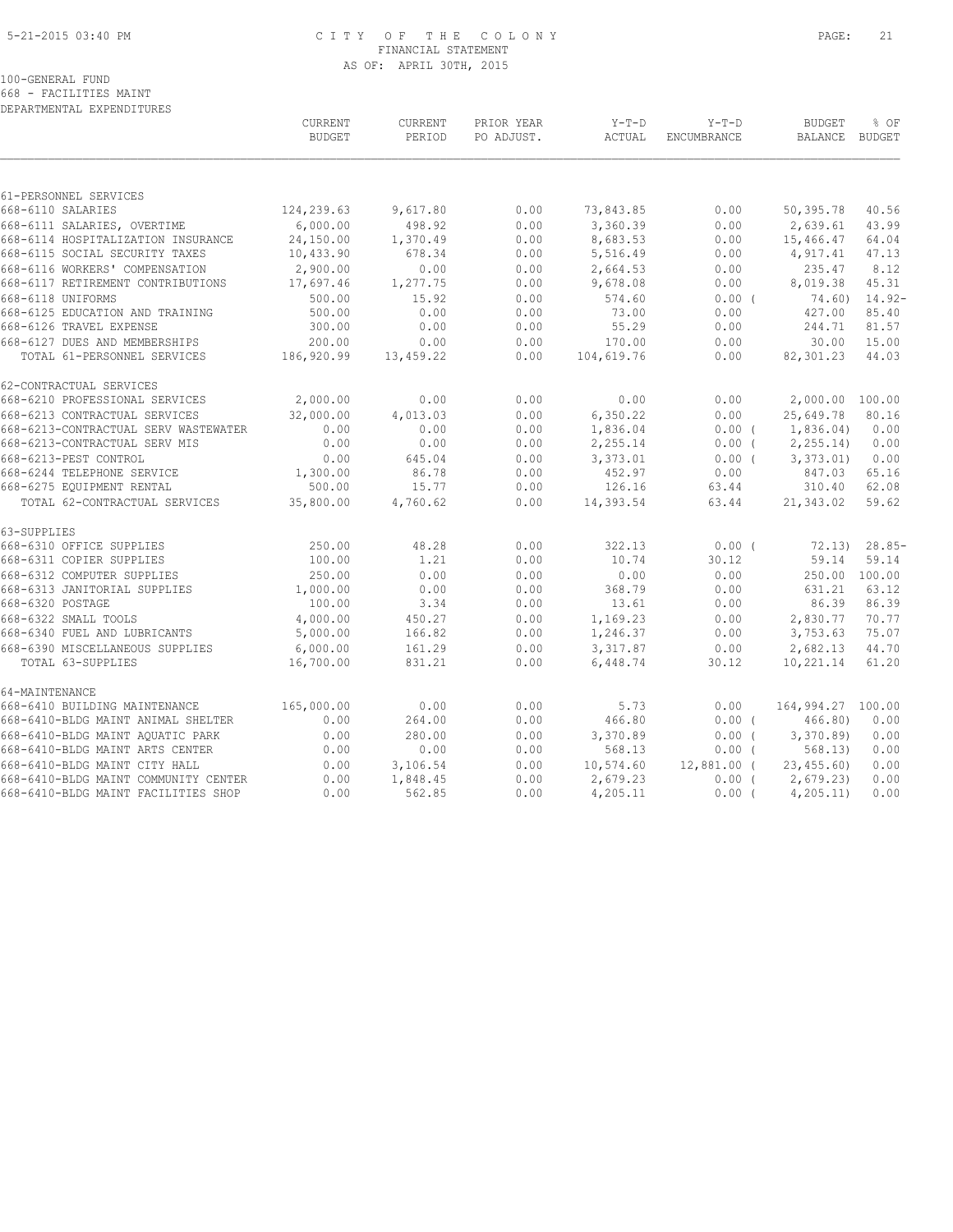#### 5-21-2015 03:40 PM C I T Y O F T H E C O L O N Y PAGE: 22 FINANCIAL STATEMENT AS OF: APRIL 30TH, 2015

100-GENERAL FUND

668 - FACILITIES MAINT

| DEPARTMENTAL EXPENDITURES             |            |                |            |            |                    |               |               |
|---------------------------------------|------------|----------------|------------|------------|--------------------|---------------|---------------|
|                                       | CURRENT    | <b>CURRENT</b> | PRIOR YEAR | $Y-T-D$    | $Y-T-D$            | <b>BUDGET</b> | % OF          |
|                                       | BUDGET     | PERIOD         | PO ADJUST. | ACTUAL     | <b>ENCUMBRANCE</b> | BALANCE       | <b>BUDGET</b> |
| 668-6410-BLDG MAINT FIRE DEPT         | 0.00       | 1,626.35       | 0.00       | 34,301.52  | 0.00(              | 34, 301.52)   | 0.00          |
| 668-6410-BLDG MAINT LIBRARY           | 0.00       | 0.00           | 0.00       | 658.27     | 0.00(              | 658.27)       | 0.00          |
| 668-6410-BLDG MAINT POLICE DEPT       | 0.00       | 959.09         | 0.00       | 7,638.72   | 0.00(              | 7,638.72)     | 0.00          |
| 668-6410-BLDG MAINT PW/WD/FLEET       | 0.00       | 1,639.48       | 0.00       | 8,114.18   | $0.00$ (           | 8, 114. 18)   | 0.00          |
| 668-6410-BLDG MAINT RECREATION CENTER | 0.00       | 258.16         | 0.00       | 6,879.29   | 0.00(              | 6, 879.29     | 0.00          |
| 668-6410-BLDG MAINT WASTEWATER        | 0.00       | 0.00           | 0.00       | 3,401.33   | $0.00$ (           | 3,401,33)     | 0.00          |
| 668-6410-BLDG MAINT MISCELLANEOUS     | 0.00       | 9.99           | 0.00       | 276.97     | 0.00(              | 276.97        | 0.00          |
| 668-6410-BLDG MAINT WATER PROD        | 0.00       | 0.00           | 0.00       | 1,787.50   | 0.00(              | 1,787.50)     | 0.00          |
| 668-6410-BLDG MAINT FLEET SERVICE     | 0.00       | 0.00           | 0.00       | 2,312.35   | 0.00(              | 2, 312.35     | 0.00          |
| 668-6423 RIGHT-OF-WAY MAINTENANCE     | 8,000.00   | 0.00           | 0.00       | 4,716.43   | 0.00               | 3,283.57      | 41.04         |
| 668-6440 VEHICLE MAINTENANCE          | 0.00       | 0.00           | 0.00       | 19.99      | $0.00$ (           | 19.99)        | 0.00          |
| TOTAL 64-MAINTENANCE                  | 173,000.00 | 10,554.91      | 0.00       | 91,977.04  | 12,881.00          | 68,141.96     | 39.39         |
| 65-NON-CAPITAL                        |            |                |            |            |                    |               |               |
| 66-CAPITAL OUTLAY                     |            |                |            |            |                    |               |               |
| 668-6640-CAPITAL OUTLAY - BLDGS       | 0.00       | 0.00           | 0.00       | 0.00       | $9,163.00$ (       | 9,163.00      | 0.00          |
| TOTAL 66-CAPITAL OUTLAY               | 0.00       | 0.00           | 0.00       | 0.00       | $9,163.00$ (       | 9,163.00      | 0.00          |
| 67-OVERHEAD ALLOCATION                |            |                |            |            |                    |               |               |
| 68-SUNDRY CHARGES                     |            |                |            |            |                    |               |               |
| TOTAL 668 - FACILITIES MAINT          | 412,420.99 | 29,605.96      | 0.00       | 217,439.08 | 22,137.56          | 172,844.35    | 41.91         |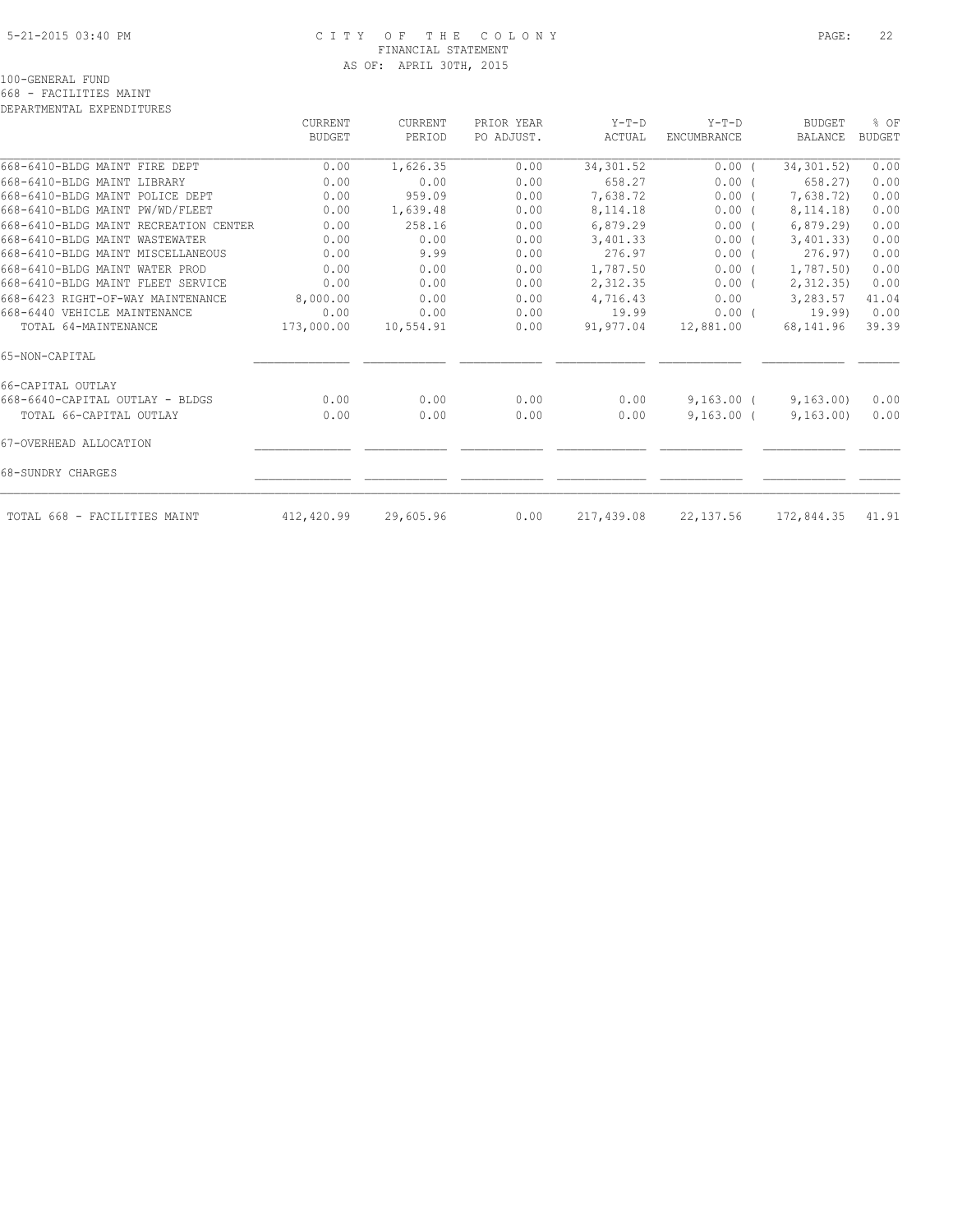#### 5-21-2015 03:40 PM C I T Y O F T H E C O L O N Y PAGE: 23 FINANCIAL STATEMENT AS OF: APRIL 30TH, 2015

100-GENERAL FUND

669 - ENGINEERING DEPT

| DEPARTMENTAL EXPENDITURES              |               |             |            |            |              |                   |           |
|----------------------------------------|---------------|-------------|------------|------------|--------------|-------------------|-----------|
|                                        | CURRENT       | CURRENT     | PRIOR YEAR | Y-T-D      | $Y-T-D$      | <b>BUDGET</b>     | % OF      |
|                                        | <b>BUDGET</b> | PERIOD      | PO ADJUST. | ACTUAL     | ENCUMBRANCE  | BALANCE BUDGET    |           |
|                                        |               |             |            |            |              |                   |           |
| 61-PERSONNEL SERVICES                  |               |             |            |            |              |                   |           |
| 669-6110 SALARIES                      | 962,599.89    | 65,938.99   | 0.00       | 515,967.82 | 0.00         | 446,632.07        | 46.40     |
| 669-6110-SALARIES - NFM                | 0.00          | 1,679.77    | $0.00$ (   | 6,465.89)  | 0.00         | 6,465.89          | 0.00      |
| 669-6111 SALARIES, OVERTIME            | 27,000.00     | 2,859.44    | 0.00       | 19,687.74  | 0.00         | 7,312.26          | 27.08     |
| 669-6114 HOSPITALIZATION INSURANCE     | 112,700.00    | 8,679.97    | 0.00       | 60,400.75  | 0.00         | 52,299.25         | 46.41     |
| 669-6115 SOCIAL SECURITY TAXES         | 77,007.95     | 5,132.19    | 0.00       | 39,876.07  | 0.00         | 37, 131.88        | 48.22     |
| 669-6115-SOCIAL SECURITY TAXES - NFM   | 0.00          | 126.92      | 0.00       | 1,720.63   | $0.00$ (     | 1,720.63)         | 0.00      |
| 669-6116 WORKERS' COMPENSATION         | 2,900.00      | 0.00        | 0.00       | 2,664.53   | 0.00         | 235.47            | 8.12      |
| 669-6117 RETIREMENT CONTRIBUTIONS      | 124,494.04    | 8,794.16    | 0.00       | 68,127.28  | 0.00         | 56,366.76         | 45.28     |
| 669-6117-RETIREMENT CONTRIBUTIONS - NF | 0.00          | 212.15      | 0.00       | 3,011.18   | 0.00(        | 3,011.18)         | 0.00      |
| 669-6118 UNIFORMS                      | 1,000.00      | 269.31      | 0.00       | 1,250.02   | $0.00$ (     | 250.02            | $25.00 -$ |
| 669-6120 PRIVATE AUTO ALLOWANCE        | 11,000.00     | 830.76      | 0.00       | 6,230.70   | 0.00         | 4,769.30          | 43.36     |
| 669-6125 EDUCATION & TRAINING          | 3,700.00      | 299.00      | 0.00       | 1,062.95   | 0.00         | 2,637.05          | 71.27     |
| 669-6126 TRAVEL EXPENSE                | 1,500.00      | 3.36        | 0.00       | 41.80      | 0.00         | 1,458.20          | 97.21     |
| 669-6127 DUES & MEMBERSHIPS            | 4,800.00      | 240.00      | 0.00       | 2,904.64   | 0.00         | 1,895.36          | 39.49     |
| TOTAL 61-PERSONNEL SERVICES            | 1,328,701.88  | 95,066.02   | 0.00       | 716,480.22 | 0.00         | 612,221.66        | 46.08     |
| 62-CONTRACTUAL SERVICES                |               |             |            |            |              |                   |           |
| 669-6210 PROFESSIONAL SERVICES         | 60,000.00     | 24, 155. 20 | 0.00       | 95,053.90  | $8,737.00$ ( | 43,790.90) 72.98- |           |
| 669-6213 CONTRACTUAL SERVICES          | 500.00        | 68.82       | 0.00       | 357.66     | 0.00         | 142.34            | 28.47     |
| 669-6235 PRINTING SERVICES             | 2,000.00      | 10.87       | 0.00       | 37.87      | 0.00         | 1,962.13          | 98.11     |
| 669-6236 ADVERTISING & LEGAL NOTICES   | 500.00        | 0.00        | 0.00       | 0.00       | 0.00         | 500.00 100.00     |           |
| 669-6244 TELEPHONE SERVICE             | 4,500.00      | 403.94      | 0.00       | 2,108.53   | 0.00         | 2,391.47          | 53.14     |
| 669-6275 EQUIPMENT RENTAL              | 500.00        | 15.77       | 0.00       | 126.16     | 63.44        | 310.40            | 62.08     |
| TOTAL 62-CONTRACTUAL SERVICES          | 68,000.00     | 24,654.60   | 0.00       | 97,684.12  | 8,800.44 (   | 38,484.56)        | $56.59-$  |
| 63-SUPPLIES                            |               |             |            |            |              |                   |           |
| 669-6310 OFFICE SUPPLIES               | 2,500.00      | 329.84      | 0.00       | 2,636.88   | 0.00(        | 136.88)           | $5.48-$   |
| 669-6311 COPIER SUPPLIES               | 4,500.00      | 1.23        | 0.00       | 10.76      | 30.10        | 4,459.14          | 99.09     |
| 669-6312 COMPUTER SUPPLIES             | $1,000.00$ (  | 923.97      | 0.00       | 1,550.96   | 0.00(        | 550.96)           | $55.10 -$ |
| 669-6320 POSTAGE                       | 500.00        | 21.89       | 0.00       | 277.89     | 0.00         | 222.11            | 44.42     |
| 669-6322 SMALL TOOLS                   | 500.00        | 0.00        | 0.00       | 407.94     | 0.00         | 92.06             | 18.41     |
| 669-6330 BOOKS & PERIODICALS           | 400.00        | 494.00      | 0.00       | 494.00     | $0.00$ (     | 94.00)            | $23.50-$  |
| 669-6340 FUEL AND LUBRICANTS           | 12,500.00     | 806.07      | 0.00       | 4,606.42   | 0.00         | 7,893.58          | 63.15     |
| 669-6390 MISCELLANEOUS SUPPLIES        | 500.00        | 17.19       | 0.00       | 141.19     | 0.00         | 358.81            | 71.76     |
| TOTAL 63-SUPPLIES                      | 22,400.00     | 746.25      | 0.00       | 10,126.04  | 30.10        | 12,243.86         | 54.66     |
|                                        |               |             |            |            |              |                   |           |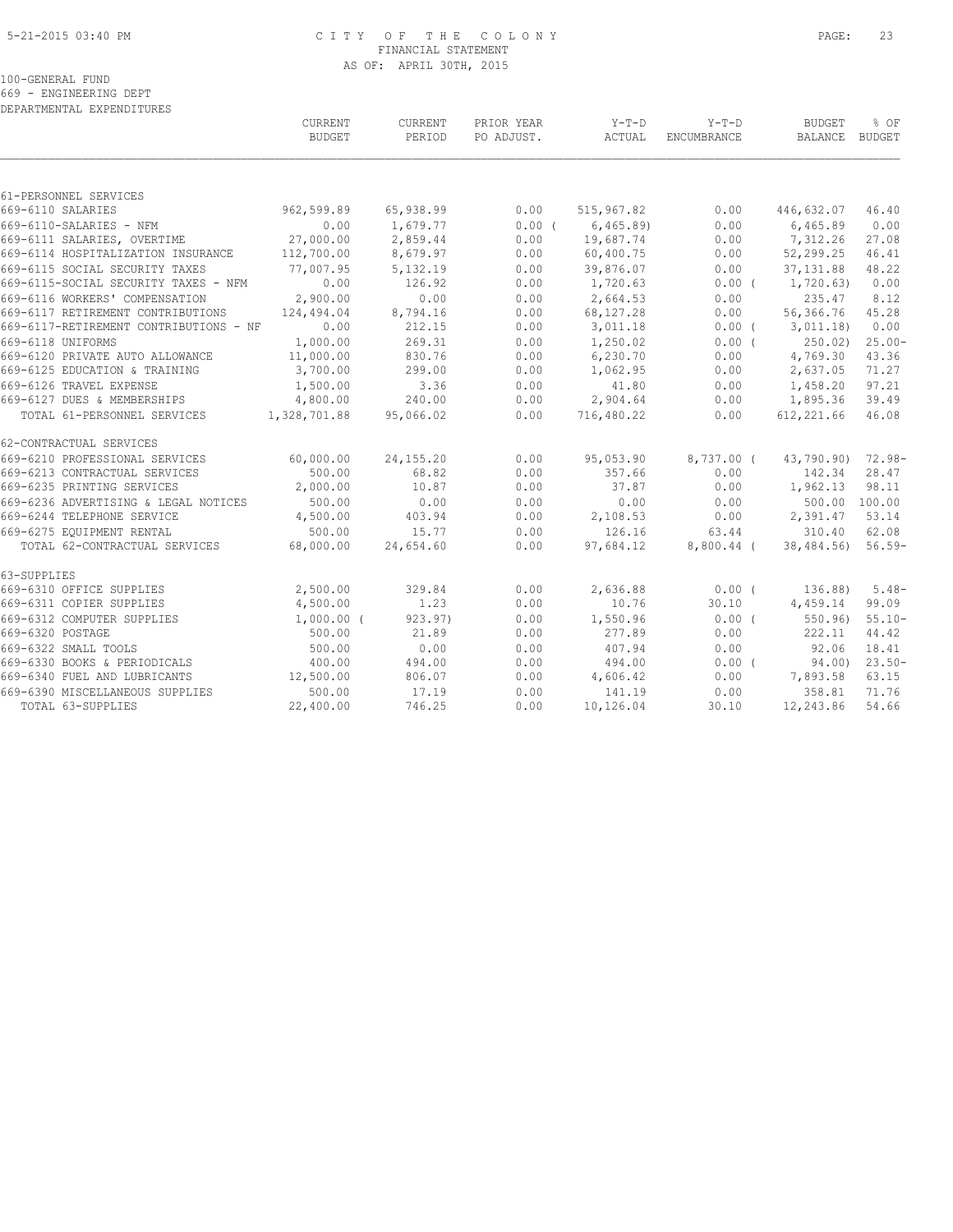#### 5-21-2015 03:40 PM C I T Y O F T H E C O L O N Y PAGE: 24 FINANCIAL STATEMENT AS OF: APRIL 30TH, 2015

100-GENERAL FUND

669 - ENGINEERING DEPT

| DEPARTMENTAL EXPENDITURES    |               |            |            |            |             |            |               |
|------------------------------|---------------|------------|------------|------------|-------------|------------|---------------|
|                              | CURRENT       | CURRENT    | PRIOR YEAR | $Y-T-D$    | $Y-T-D$     | BUDGET     | % OF          |
|                              | <b>BUDGET</b> | PERIOD     | PO ADJUST. | ACTUAL     | ENCUMBRANCE | BALANCE    | <b>BUDGET</b> |
| 64-MAINTENANCE               |               |            |            |            |             |            |               |
| 669-6431 MAINTENANCE - GIS   | 5,500.00      | 0.00       | 0.00       | 5,500.00   | 0.00        | 0.00       | 0.00          |
| 669-6440 VEHICLE MAINTENANCE | 200.00        | 0.00       | 0.00       | 32.98      | 0.00        | 167.02     | 83.51         |
| TOTAL 64-MAINTENANCE         | 5,700.00      | 0.00       | 0.00       | 5,532.98   | 0.00        | 167.02     | 2.93          |
| 65-NON-CAPITAL               |               |            |            |            |             |            |               |
| 66-CAPITAL OUTLAY            |               |            |            |            |             |            |               |
| 67-OVERHEAD ALLOCATION       |               |            |            |            |             |            |               |
| TOTAL 669 - ENGINEERING DEPT | 1,424,801.88  | 120,466.87 | 0.00       | 829,823.36 | 8,830.54    | 586,147.98 | 41.14         |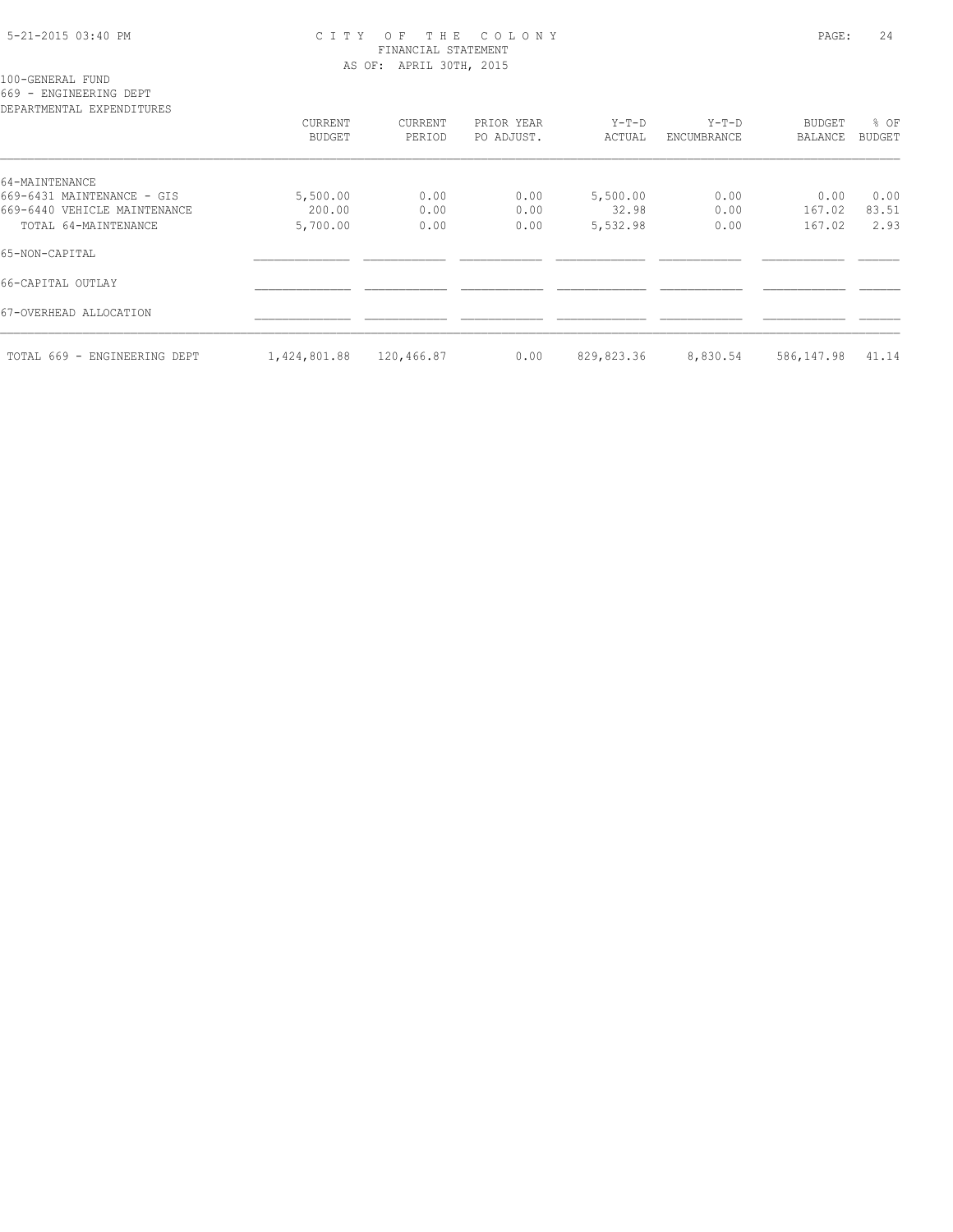#### 5-21-2015 03:40 PM C I T Y O F T H E C O L O N Y PAGE: 25 FINANCIAL STATEMENT AS OF: APRIL 30TH, 2015

100-GENERAL FUND

670 - FIRE DEPARTMENT DEPARTMENTAL EXPENDITURES

|                                    | <b>CURRENT</b><br><b>BUDGET</b> | CURRENT<br>PERIOD | PRIOR YEAR<br>PO ADJUST. | $Y-T-D$<br>ACTUAL | $Y-T-D$<br>ENCUMBRANCE | <b>BUDGET</b><br>BALANCE | % OF<br>BUDGET |
|------------------------------------|---------------------------------|-------------------|--------------------------|-------------------|------------------------|--------------------------|----------------|
|                                    |                                 |                   |                          |                   |                        |                          |                |
| 61-PERSONNEL SERVICES              |                                 |                   |                          |                   |                        |                          |                |
| 670-6110 SALARIES                  | 3,692,018.52                    | 269,750.43        | 0.00                     | 2, 154, 420.52    | 0.00                   | 1,537,598.00             | 41.65          |
| 670-6111 SALARIES, OVERTIME        | 280,000.00                      | 31,086.73         | 0.00                     | 256,320.96        | 0.00                   | 23,679.04                | 8.46           |
| 670-6114 HOSPITALIZATION INSURANCE | 426,650.00                      | 34,065.20         | 0.00                     | 232,506.07        | 0.00                   | 194, 143. 93             | 45.50          |
| 670-6115 SOCIAL SECURITY TAXES     | 319,094.00                      | 21,850.75         | 0.00                     | 175, 972.33       | 0.00                   | 143, 121.67              | 44.85          |
| 670-6116 WORKERS' COMPENSATION     | 53,332.00                       | 0.00              | 0.00                     | 49,001.54         | 0.00                   | 4,330.46                 | 8.12           |
| 670-6117 RETIREMENT CONTRIBUTIONS  | 500, 343.10                     | 37,995.72         | 0.00                     | 301,934.83        | 0.00                   | 198,408.27               | 39.65          |
| 670-6118 UNIFORMS                  | 20,400.00                       | 1,158.80          | 0.00                     | 14,727.25         | 0.00                   | 5,672.75                 | 27.81          |
| 670-6119 MEDICAL EXPENSES          | 1,000.00                        | 0.00              | 0.00                     | 850.00            | 0.00                   | 150.00                   | 15.00          |
| 670-6120 BUNKER GEAR               | 35,000.00                       | 466.98            | 0.00                     | 24,586.61         | 0.00                   | 10,413.39                | 29.75          |
| 670-6125 EDUCATION & TRAINING      | 5,400.00                        | 0.00              | 0.00                     | 2,789.73          | 0.00                   | 2,610.27                 | 48.34          |
| 670-6125-TRAINING COUNCIL          | 7,054.09                        | 300.00            | 0.00                     | 4,673.94          | 0.00                   | 2,380.15                 | 33.74          |
| 670-6126 TRAVEL EXPENSE            | 10,545.91                       | 0.00              | 0.00                     | 9,650.46          | 0.00                   | 895.45                   | 8.49           |
| 670-6127 DUES AND MEMBERSHIPS      | 9,000.00                        | 304.00            | 0.00                     | 9,105.53          | 0.00(                  | 105.53)                  | $1.17-$        |
| TOTAL 61-PERSONNEL SERVICES        | 5, 359, 837.62                  | 396,978.61        | 0.00                     | 3, 236, 539.77    | 0.00                   | 2, 123, 297.85           | 39.61          |
| 62-CONTRACTUAL SERVICES            |                                 |                   |                          |                   |                        |                          |                |
| 670-6210 PROFESSIONAL SERVICES     | 36,000.00                       | 0.00              | 0.00                     | 36,000.00         | 0.00                   | 0.00                     | 0.00           |
| 670-6213 CONTRACTUAL SERVICES      | $87,934.00$ (                   | 6, 349.50         | 0.00                     | 44,332.46         | 0.00                   | 43,601.54                | 49.58          |
| 670-6235 PRINTING SERVICES         | 600.00                          | 21.74             | 0.00                     | 1,010.71          | $0.00$ (               | 410.71                   | $68.45-$       |
| 670-6244 TELEPHONE SERVICE         | 10,000.00                       | 1,021.41          | 0.00                     | 6,331.66          | 0.00                   | 3,668.34                 | 36.68          |
| 670-6275 EQUIPMENT RENTAL          | 7,000.00                        | 731.64            | 0.00                     | 4,528.20          | 802.05                 | 1,669.75                 | 23.85          |
| TOTAL 62-CONTRACTUAL SERVICES      | 141,534.00 (                    | 4, 574.71)        | 0.00                     | 92,203.03         | 802.05                 | 48,528.92                | 34.29          |
| 63-SUPPLIES                        |                                 |                   |                          |                   |                        |                          |                |
| 670-6310 OFFICE SUPPLIES           | 2,000.00                        | 168.62            | 0.00                     | 1,587.62          | 0.00                   | 412.38                   | 20.62          |
| 670-6311 COPIER SUPPLIES           | 900.00                          | 81.22             | 0.00                     | 477.23            | $1,700.45$ (           | 1,277.68) 141.96-        |                |
| 670-6312 COMPUTER SUPPLIES         | 3,000.00                        | 323.22            | 0.00                     | 1,463.66          | 0.00                   | 1,536.34                 | 51.21          |
| 670-6313 JANITORIAL SUPPLIES       | 5,000.00                        | 0.00              | 0.00                     | 3,772.85          | 0.00                   | 1,227.15                 | 24.54          |
| 670-6320 POSTAGE                   | 600.00                          | 36.97             | 0.00                     | 415.78            | 0.00                   | 184.22                   | 30.70          |
| 670-6322 SMALL TOOLS               | $3,712.98$ (                    | 570.09            | 0.00                     | 2,673.82          | 0.00                   | 1,039.16                 | 27.99          |
| 670-6322-SMALL TOOLS - FLEET       | 0.00                            | 0.00              | 0.00                     | 481.95            | 0.00(                  | 481.95)                  | 0.00           |
| 670-6330 BOOKS AND PERIODICALS     | 1,000.00                        | 0.00              | 0.00                     | 474.53            | 0.00                   | 525.47                   | 52.55          |
| 670-6340 FUEL AND LUBRICANTS       | 13,000.00                       | 784.68            | 0.00                     | 4,136.27          | 0.00                   | 8,863.73                 | 68.18          |
| 670-6340-FUEL AND LUBR - FIRE      | 0.00                            | 0.00              | 0.00                     | 4,157.97          | 0.00(                  | 4, 157, 97)              | 0.00           |
| 670-6345 CHEMICALS                 | 1,500.00                        | 252.44            | 0.00                     | 912.44            | 0.00                   | 587.56                   | 39.17          |
| 670-6346 COMPRESSED GASSES         | 4,000.00                        | 477.74            | 0.00                     | 1,812.88          | 0.00                   | 2,187.12                 | 54.68          |
| 670-6360 MEDICAL SUPPLIES          | 35,000.00                       | 3,672.04          | 0.00                     | 42,931.04         | $0.00$ (               | 7,931.04)                | $22.66-$       |
| 670-6390 MISCELLANEOUS SUPPLIES    | 9,000.00                        | 1,998.79          | 0.00                     | 8,695.19          | 0.00                   | 304.81                   | 3.39           |
| 670-6393 INVESTIGATIVE SUPPLIES    | 200.00                          | 0.00              | 0.00                     | 64.85             | 0.00                   | 135.15                   | 67.58          |
| 670-6394 TACTICAL SUPPLIES         | 350.00                          | 0.00              | 0.00                     | 0.00              | 0.00                   | 350.00 100.00            |                |
| TOTAL 63-SUPPLIES                  | 79,262.98                       | 7,225.63          | 0.00                     | 74,058.08         | 1,700.45               | 3,504.45                 | 4.42           |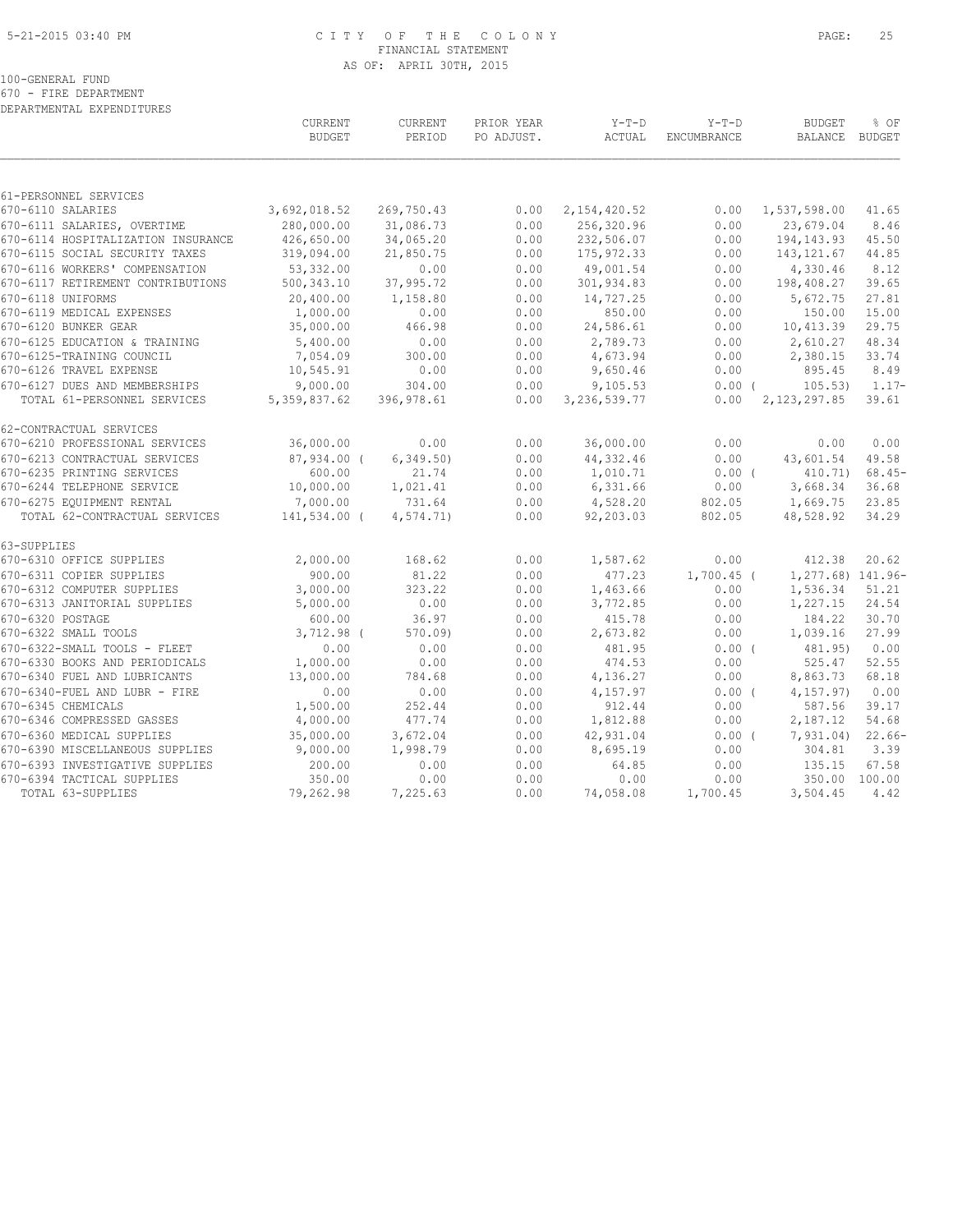#### 5-21-2015 03:40 PM C I T Y O F T H E C O L O N Y PAGE: 26 FINANCIAL STATEMENT AS OF: APRIL 30TH, 2015

100-GENERAL FUND

670 - FIRE DEPARTMENT

| DEPARTMENTAL EXPENDITURES          | CURRENT<br>BUDGET | CURRENT<br>PERIOD | PRIOR YEAR<br>PO ADJUST. | $Y-T-D$<br>ACTUAL | $Y-T-D$<br>ENCUMBRANCE | <b>BUDGET</b><br>BALANCE | % OF<br><b>BUDGET</b> |
|------------------------------------|-------------------|-------------------|--------------------------|-------------------|------------------------|--------------------------|-----------------------|
|                                    |                   |                   |                          |                   |                        |                          |                       |
| 64-MAINTENANCE                     |                   |                   |                          |                   |                        |                          |                       |
| 670-6410 BUILDING MAINTENANCE      | 4,287.02          | 1,346.24          | 0.00                     | 2,741.49          | 0.00                   | 1,545.53                 | 36.05                 |
| 670-6430 OFFICE EQUIPMENT - MAINT. | 100.00            | 0.00              | 0.00                     | 0.00              | 0.00                   | 100.00                   | 100.00                |
| 670-6440-VEHICLE MAINT - FIRE      | 0.00              | 0.00              | 0.00                     | 4,007.62          | $0.00$ (               | 4,007.62)                | 0.00                  |
| 670-6445 RADIO MAINTENANCE         | 7,000.00          | 0.00              | 0.00                     | 7,053.00          | 0.00(                  | 53.00)                   | $0.76-$               |
| 670-6470 OTHER EOUIPMENT - MAINT.  | 16,000.00         | 116.95            | 0.00                     | 25, 413.52        | $0.00$ (               | 9,413.52)                | $58.83-$              |
| TOTAL 64-MAINTENANCE               | 27,387.02         | 1,463.19          | 0.00                     | 39, 215.63        | $0.00$ (               | 11,828.61)               | $43.19-$              |
| 65-NON-CAPITAL                     |                   |                   |                          |                   |                        |                          |                       |
| 66-CAPITAL OUTLAY                  |                   |                   |                          |                   |                        |                          |                       |
| 670-6690 OTHER EQUIPMENT-CAPITAL   | 0.00              | 6,349.50          | 0.00                     | 16,224.50         | $0.00$ (               | 16,224.50)               | 0.00                  |
| TOTAL 66-CAPITAL OUTLAY            | 0.00              | 6,349.50          | 0.00                     | 16,224.50         | $0.00$ (               | 16,224.50)               | 0.00                  |
| 67-OVERHEAD ALLOCATION             |                   |                   |                          |                   |                        |                          |                       |
| 68-SUNDRY CHARGES                  |                   |                   |                          |                   |                        |                          |                       |
| TOTAL 670 - FIRE DEPARTMENT        | 5,608,021.62      | 407,442.22        | 0.00                     | 3,458,241.01      | 2,502.50               | 2,147,278.11             | 38.29                 |
|                                    |                   |                   |                          |                   |                        |                          |                       |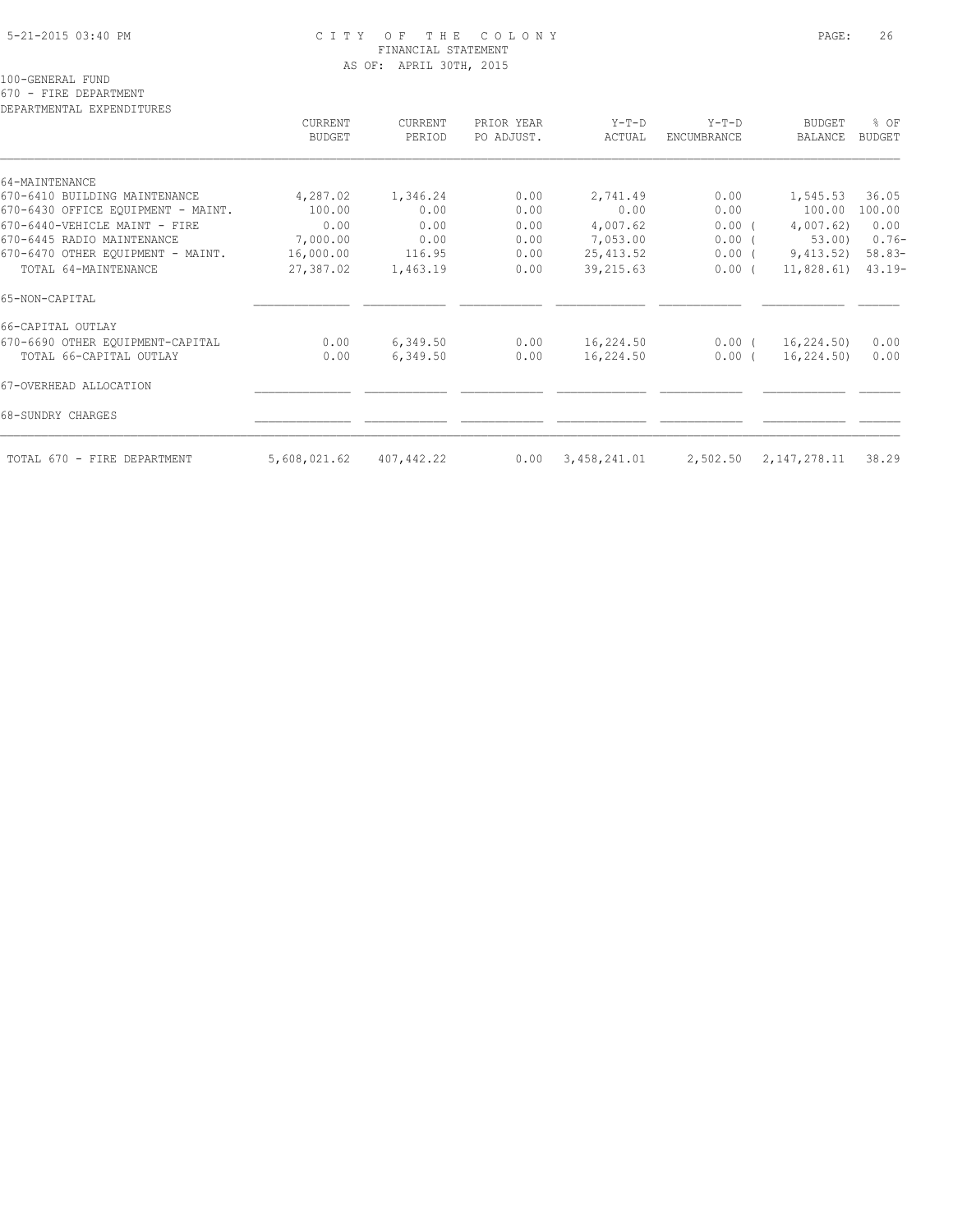#### 5-21-2015 03:40 PM C I T Y O F T H E C O L O N Y PAGE: 27 FINANCIAL STATEMENT AS OF: APRIL 30TH, 2015

100-GENERAL FUND

675 - POLICE DEPARTMENT DEPARTMENTAL EXPENDITURES

|                                        | <b>CURRENT</b><br><b>BUDGET</b> | <b>CURRENT</b><br>PERIOD | PRIOR YEAR<br>PO ADJUST. | $Y-T-D$<br>ACTUAL | $Y-T-D$<br>ENCUMBRANCE | <b>BUDGET</b><br>BALANCE | % OF<br>BUDGET |
|----------------------------------------|---------------------------------|--------------------------|--------------------------|-------------------|------------------------|--------------------------|----------------|
| 61-PERSONNEL SERVICES                  |                                 |                          |                          |                   |                        |                          |                |
| 675-6110 SALARIES                      | 4,979,148.75                    | 386,102.60               | 0.00                     | 2,868,476.72      | 0.00                   | 2, 110, 672.03           | 42.39          |
| 675-6111 SALARIES, OVERTIME            | 105,000.00                      | 26,873.21                | 0.00                     | 164,250.72        | $0.00$ (               | 59,250.72)               | $56.43-$       |
| 675-6112 PART-TIME, TEMPORARY          | 138,100.00                      | 11,892.66                | 0.00                     | 80,486.19         | 0.00                   | 57,613.81                | 41.72          |
| 675-6114 HOSPITALIZATION INSURANCE     | 676,215.00                      | 52,824.48                | 0.00                     | 347,716.91        | 0.00                   | 328,498.09               | 48.58          |
| 675-6115 SOCIAL SECURITY TAXES         | 418, 363. 34                    | 31, 333.20               | 0.00                     | 230,398.09        | 0.00                   | 187,965.25               | 44.93          |
| 675-6116 WORKERS' COMPENSATION         | 75,000.00                       | 0.00                     | 0.00                     | 68,910.14         | 0.00                   | 6,089.86                 | 8.12           |
| 675-6117 RETIREMENT CONTRIBUTIONS      | 639,992.56                      | 52,291.74                | 0.00                     | 381,094.09        | 0.00                   | 258,898.47               | 40.45          |
| 675-6118 UNIFORMS                      | 62,400.00                       | 8,405.90                 | 0.00                     | 56,399.67         | 4,357.61               | 1,642.72                 | 2.63           |
| 675-6118-UNIFORMS - NFM                | ${\bf 0}$ . ${\bf 0}$ ${\bf 0}$ | 1,807.62                 | 0.00                     | 1,807.62          | $0.00$ (               | 1,807.62)                | 0.00           |
| 675-6119 MEDICAL EXPENSE               | $5,100.00$ (                    | 277.00                   | 0.00                     | 3,718.80          | 0.00                   | 1,381.20                 | 27.08          |
| 675-6120 PRIVATE CAR ALLOWANCE         | 15,400.00                       | 1,052.28                 | 0.00                     | 7,892.10          | 0.00                   | 7,507.90                 | 48.75          |
| 675-6125 EDUCATION & TRAINING          | 16,000.00                       | 210.00                   | 0.00                     | 11,292.98         | 0.00                   | 4,707.02                 | 29.42          |
| 675-6126 TRAVEL EXPENSE                | 8,500.00                        | 1,173.85                 | 0.00                     | 10,846.61         | $0.00$ (               | 2,346.61                 | $27.61-$       |
| 675-6127 DUES AND MEMBERSHIPS          | 1,500.00                        | 0.00                     | 0.00                     | 1,390.95          | 0.00                   | 109.05                   | 7.27           |
| TOTAL 61-PERSONNEL SERVICES            | 7,140,719.65                    | 573,690.54               | 0.00                     | 4,234,681.59      | 4,357.61               | 2,901,680.45             | 40.64          |
| 62-CONTRACTUAL SERVICES                |                                 |                          |                          |                   |                        |                          |                |
| 675-6210 PROFESSIONAL SERVICES         | 4,000.00                        | 100.00                   | 0.00                     | 1,513.00          | 0.00                   | 2,487.00                 | 62.18          |
| 675-6213 CONTRACTUAL SERVICES          | 46,800.00                       | 42.64                    | 0.00                     | 27,558.43         | 0.00                   | 19,241.57                | 41.11          |
| 675-6219 CREDIT CARD FEES              | 750.00                          | 52.57                    | 0.00                     | 354.21            | 0.00                   | 395.79                   | 52.77          |
| 675-6235 PRINTING EXPENSES             | 3,000.00                        | 136.61                   | 0.00                     | 2,830.71          | 0.00                   | 169.29                   | 5.64           |
| 675-6236 ADVERTISING AND LEGAL NOTICES | 100.00                          | 0.00                     | 0.00                     | 0.00              | 0.00                   | 100.00 100.00            |                |
| 675-6244 TELEPHONE SERVICE             | 8,000.00                        | 108.66                   | 0.00                     | 3,435.54          | 0.00                   | 4,564.46                 | 57.06          |
| 675-6275 EQUIPMENT RENTAL              | 9,000.00                        | 634.00                   | 0.00                     | 5,028.00          | 2,320.00               | 1,652.00                 | 18.36          |
| TOTAL 62-CONTRACTUAL SERVICES          | 71,650.00                       | 1,074.48                 | 0.00                     | 40,719.89         | 2,320.00               | 28,610.11                | 39.93          |
| 63-SUPPLIES                            |                                 |                          |                          |                   |                        |                          |                |
| 675-6310 OFFICE SUPPLIES               | 4,300.00                        | 199.80                   | 0.00                     | 2,636.38          | 0.00                   | 1,663.62                 | 38.69          |
| 675-6311 COPIER SUPPLIES               | 5,900.00                        | 418.81                   | 0.00                     | 3,779.90          | 1,168.24               | 951.86                   | 16.13          |
| 675-6312 COMPUTER SUPPLIES             | 4,500.00                        | 438.72                   | 0.00                     | 1,740.27          | 0.00                   | 2,759.73                 | 61.33          |
| 675-6313 JANITORIAL SUPPLIES           | 1,800.00                        | 0.00                     | 0.00                     | 1,389.08          | 0.00                   | 410.92                   | 22.83          |
| 675-6320 POSTAGE                       | 3,600.00                        | 305.09                   | 0.00                     | 2,493.53          | 0.00                   | 1,106.47                 | 30.74          |
| 675-6322 SMALL TOOLS                   | 150.00                          | 32.12                    | 0.00                     | 67.07             | 0.00                   | 82.93                    | 55.29          |
| 675-6330 BOOKS AND PERIODICALS         | 800.00                          | 0.00                     | 0.00                     | 34.82             | 0.00                   | 765.18                   | 95.65          |
| 675-6331 PUBLIC EDUCATION MATERIAL     | 4,200.00                        | 0.00                     | 0.00                     | 1,500.00          | 0.00                   | 2,700.00                 | 64.29          |
| 675-6335 AWARDS                        | 900.00                          | 0.00                     | 0.00                     | 713.36            | 0.00                   | 186.64                   | 20.74          |
| 675-6340 FUEL AND LUBRICANTS           | 128,000.00                      | 9,358.99                 | 0.00                     | 51,620.71         | 0.00                   | 76,379.29                | 59.67          |
| 675-6350 ANIMAL SUPPLIES               | 4,350.00                        | 717.20                   | 0.00                     | 2,736.30          | 0.00                   | 1,613.70                 | 37.10          |
| 675-6360 MEDICAL SUPPLIES              | 1,300.00                        | 0.00                     | 0.00                     | 739.96            | 0.00                   | 560.04                   | 43.08          |
| 675-6390 MISCELLANEOUS SUPPLIES        | 7,450.00                        | 892.63                   | 0.00                     | 5,208.04          | 0.00                   | 2,241.96                 | 30.09          |
| 675-6391 INMATE FOOD                   | 3,700.00                        | 106.40                   | 0.00                     | 1,498.16          | 0.00                   | 2,201.84                 | 59.51          |
|                                        |                                 |                          |                          |                   |                        |                          |                |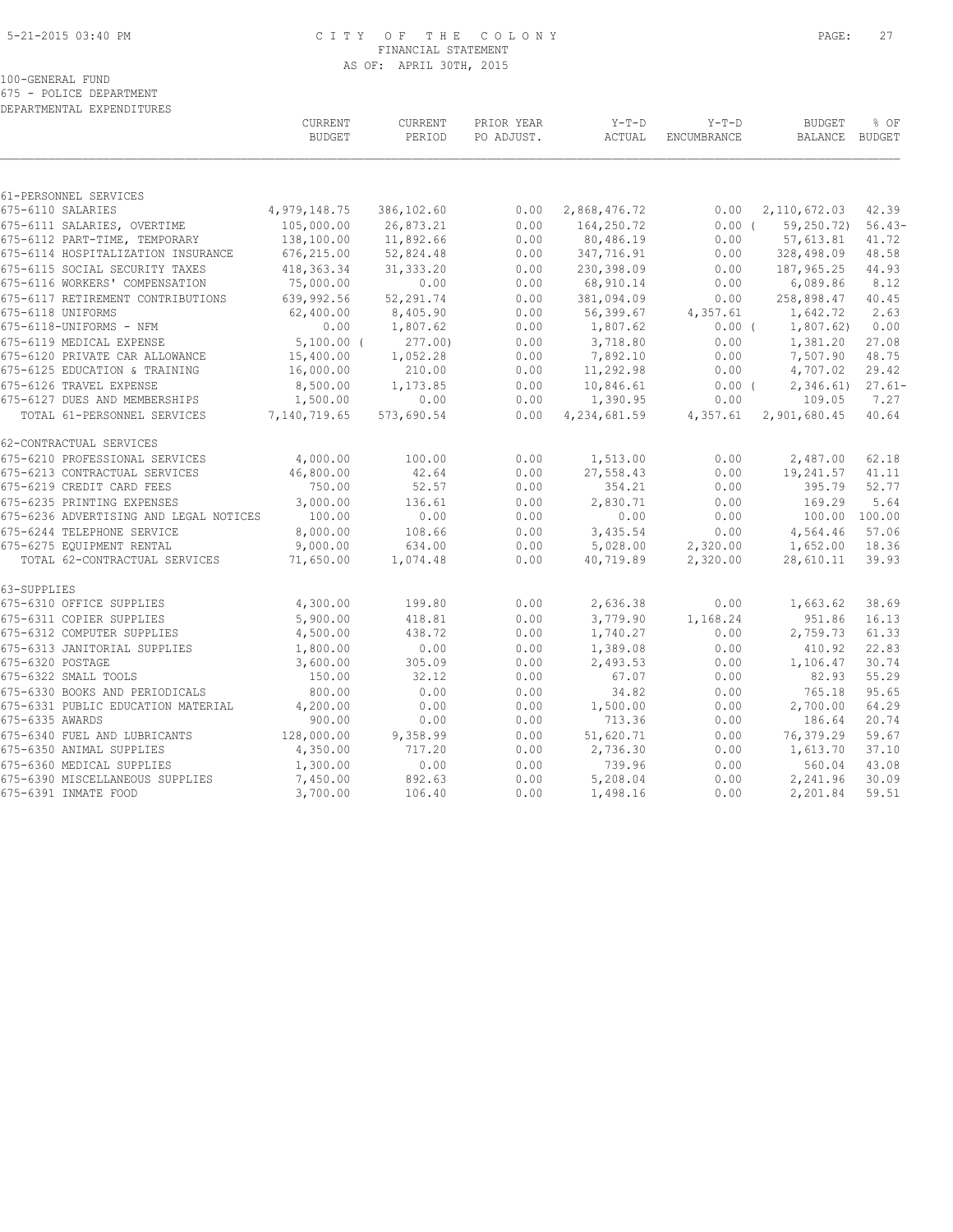### 5-21-2015 03:40 PM C I T Y O F T H E C O L O N Y PAGE: 28 FINANCIAL STATEMENT AS OF: APRIL 30TH, 2015

100-GENERAL FUND

675 - POLICE DEPARTMENT

DEPARTMENTAL EXPENDITURES

|                                    | CURRENT<br><b>BUDGET</b> | CURRENT<br>PERIOD | PRIOR YEAR<br>PO ADJUST. | $Y-T-D$<br>ACTUAL | $Y-T-D$<br>ENCUMBRANCE | <b>BUDGET</b><br><b>BALANCE</b> | % OF<br><b>BUDGET</b> |
|------------------------------------|--------------------------|-------------------|--------------------------|-------------------|------------------------|---------------------------------|-----------------------|
|                                    |                          |                   |                          |                   |                        |                                 |                       |
| 675-6392 JAIL SUPPLIES             | 2,400.00                 | 168.10            | 0.00(                    | 116.38)           | 0.00                   | 2,516.38                        | 104.85                |
| 675-6393 INVESTIGATIVE SUPPLIES    | 2,500.00                 | 439.88            | 0.00                     | 1,991.41          | 0.00                   | 508.59                          | 20.34                 |
| 675-6394 TACTICAL SUPPLIES         | 11,450.00                | 1,820.40          | 0.00                     | 9,390.09          | 0.00                   | 2,059.91                        | 17.99                 |
| TOTAL 63-SUPPLIES                  | 187,300.00               | 14,898.14         | 0.00                     | 87,422.70         | 1,168.24               | 98,709.06                       | 52.70                 |
| 64-MAINTENANCE                     |                          |                   |                          |                   |                        |                                 |                       |
| 675-6410 BUILDING MAINTENANCE      | 1,500.00                 | 115.74            | 0.00                     | 698.30            | 0.00                   | 801.70                          | 53.45                 |
| 675-6430 OFFICE EQUIPMENT - MAINT. | 800.00                   | 0.00              | 0.00                     | 0.00              | 0.00                   | 800.00                          | 100.00                |
| 675-6431 MAINTENANCE - GIS         | 5,000.00                 | 0.00              | 0.00                     | 5,000.00          | 0.00                   | 0.00                            | 0.00                  |
| 675-6440 VEHICLE MAINTENANCE       | 1,200.00                 | 52.49             | 0.00                     | 619.23            | 0.00                   | 580.77                          | 48.40                 |
| 675-6445 RADIO MAINTENANCE         | 12,400.00                | 0.00              | 0.00                     | 10,251.24         | 0.00                   | 2,148.76                        | 17.33                 |
| 675-6470 OTHER EOUIPMENT - MAINT.  | 131,000.00               | 1,751.56          | 0.00                     | 131, 113.47       | $0.00$ (               | 113.47)                         | $0.09-$               |
| TOTAL 64-MAINTENANCE               | 151,900.00               | 1,919.79          | 0.00                     | 147,682.24        | 0.00                   | 4,217.76                        | 2.78                  |
| 65-NON-CAPITAL                     |                          |                   |                          |                   |                        |                                 |                       |
| 66-CAPITAL OUTLAY                  |                          |                   |                          |                   |                        |                                 |                       |
| 67-OVERHEAD ALLOCATION             |                          |                   |                          |                   |                        |                                 |                       |
| 68-SUNDRY CHARGES                  |                          |                   |                          |                   |                        |                                 |                       |
| 675-6835 SPECIAL INVESTIGATIONS    | 1,500.00                 | 0.00              | 0.00                     | 0.00              | 0.00                   | 1,500.00                        | 100.00                |
| TOTAL 68-SUNDRY CHARGES            | 1,500.00                 | 0.00              | 0.00                     | 0.00              | 0.00                   | 1,500.00                        | 100.00                |
| TOTAL 675 - POLICE DEPARTMENT      | 7,553,069.65             | 591,582.95        | 0.00                     | 4,510,506.42      | 7,845.85               | 3,034,717.38                    | 40.18                 |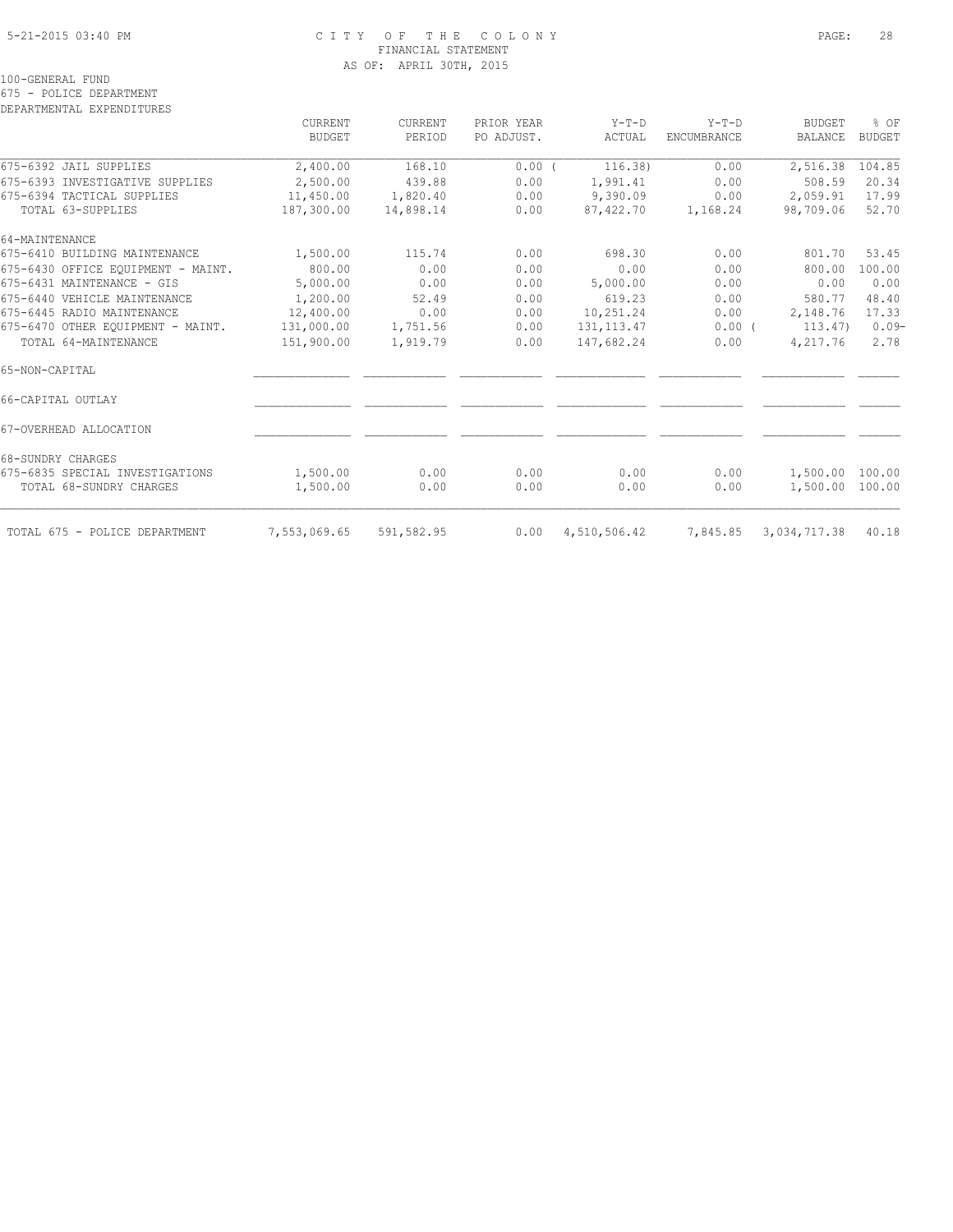#### 5-21-2015 03:40 PM C I T Y O F T H E C O L O N Y PAGE: 29 FINANCIAL STATEMENT AS OF: APRIL 30TH, 2015

100-GENERAL FUND

680 - LIBRARY DEPARTMENTAL EXPENDITURES

|                                     | CURRENT<br><b>BUDGET</b> | CURRENT<br>PERIOD | PRIOR YEAR<br>PO ADJUST. | $Y-T-D$<br><b>ACTUAL</b> | $Y-T-D$<br><b>ENCUMBRANCE</b> | <b>BUDGET</b><br>BALANCE BUDGET | % OF     |
|-------------------------------------|--------------------------|-------------------|--------------------------|--------------------------|-------------------------------|---------------------------------|----------|
|                                     |                          |                   |                          |                          |                               |                                 |          |
| 61-PERSONNEL SERVICES               |                          |                   |                          |                          |                               |                                 |          |
| 680-6110 SALARIES                   | 556,400.85               | 40,758.69         | 0.00                     | 328,504.89               | 0.00                          | 227,895.96                      | 40.96    |
| 680-6112 PART-TIME, TEMPORARY       | 82,905.00                | 5,481.59          | 0.00                     | 43,376.93                | 0.00                          | 39,528.07                       | 47.68    |
| 680-6114 HOSPITALIZATION INSURANCE  | 88,550.00                | 7,213.40          | 0.00                     | 49,109.15                | 0.00                          | 39,440.85                       | 44.54    |
| 680-6115 SOCIAL SECURITY TAXES      | 51,343.44                | 3,391.47          | 0.00                     | 27,555.62                | 0.00                          | 23,787.82                       | 46.33    |
| 680-6116 WORKERS' COMPENSATION      | 1,290.00                 | 0.00              | 0.00                     | 1,185.25                 | 0.00                          | 104.75                          | 8.12     |
| 680-6117 RETIREMENT CONTRIBUTIONS   | 69,937.00                | 5,147.83          | 0.00                     | 41,247.00                | 0.00                          | 28,690.00                       | 41.02    |
| 680-6125 EDUCATION & TRAINING       | 600.00                   | 0.00              | 0.00                     | 573.00                   | 0.00                          | 27.00                           | 4.50     |
| 680-6126 TRAVEL EXPENSE             | 4,140.00                 | 671.29            | 0.00                     | 1,069.77                 | 0.00                          | 3,070.23                        | 74.16    |
| 680-6127 DUES AND MEMBERSHIPS       | 1,670.00                 | 0.00              | 0.00                     | 1,677.25                 | $0.00$ (                      | 7.25)                           | $0.43-$  |
| TOTAL 61-PERSONNEL SERVICES         | 856,836.29               | 62,664.27         | 0.00                     | 494,298.86               | 0.00                          | 362,537.43                      | 42.31    |
| 62-CONTRACTUAL SERVICES             |                          |                   |                          |                          |                               |                                 |          |
| 680-6213 CONTRACTUAL SERVICES       | 2,830.00                 | 0.00              | 0.00                     | 350.00                   | 0.00                          | 2,480.00                        | 87.63    |
| 680-6219 CREDIT CARD FEES           | 200.00                   | 21.88             | 0.00                     | 130.30                   | 0.00                          | 69.70                           | 34.85    |
| 680-6235 PRINTING SERVICES          | 2,840.00                 | 744.35            | 0.00                     | 1,089.35                 | 345.00                        | 1,405.65                        | 49.49    |
| 680-6244 TELEPHONE SERVICE          | 360.00                   | 25.00             | 0.00                     | 159.50                   | 0.00                          | 200.50                          | 55.69    |
| 680-6275 EQUIPMENT RENTAL           | 1,900.00                 | 158.00            | 0.00                     | 1,264.00                 | 632.00                        | 4.00                            | 0.21     |
| TOTAL 62-CONTRACTUAL SERVICES       | 8,130.00                 | 949.23            | 0.00                     | 2,993.15                 | 977.00                        | 4,159.85                        | 51.17    |
| 63-SUPPLIES                         |                          |                   |                          |                          |                               |                                 |          |
| 680-6310 OFFICE SUPPLIES            | 950.00                   | 9.04              | 0.00                     | 595.52                   | 0.00                          | 354.48                          | 37.31    |
| 680-6311 COPIER SUPPLIES            | 1,230.00                 | 136.47            | 0.00                     | 676.77                   | $816.53$ (                    | 263.30                          | $21.41-$ |
| 680-6312 COMPUTER SUPPLIES          | 3,120.00                 | 271.82            | 0.00                     | 1,654.61                 | 0.00                          | 1,465.39                        | 46.97    |
| 680-6313 JANITORIAL SUPPLIES        | 150.00                   | 16.46             | 0.00                     | 69.13                    | 0.00                          | 80.87                           | 53.91    |
| 680-6315 PROGRAM SUPPLIES           | 600.00                   | 26.53             | 0.00                     | 513.46                   | 0.00                          | 86.54                           | 14.42    |
| 680-6320 POSTAGE                    | 1,500.00                 | 104.12            | 0.00                     | 658.78                   | 0.00                          | 841.22                          | 56.08    |
| 680-6330 BOOKS AND PERIODICALS      | 102,000.00               | 2,696.26          | 0.00                     | 47,761.26                | 0.00                          | 54,238.74                       | 53.18    |
| 680-6335 AWARDS                     | 620.00                   | 24.66             | 0.00                     | 83.38                    | 0.00                          | 536.62                          | 86.55    |
| 680-6355 LIBRARY SUPPLIES           | 8,300.00                 | 471.18            | 0.00                     | 2,425.52                 | 0.00                          | 5,874.48                        | 70.78    |
| 680-6390 MISCELLANEOUS SUPPLIES     | 1,500.00                 | 552.47            | 0.00                     | 778.61                   | 0.00                          | 721.39                          | 48.09    |
| TOTAL 63-SUPPLIES                   | 119,970.00               | 4,309.01          | 0.00                     | 55,217.04                | 816.53                        | 63,936.43                       | 53.29    |
| 64-MAINTENANCE                      |                          |                   |                          |                          |                               |                                 |          |
| 680-6452 MAINTENANCE - SOFTWARE AGR | 12,000.00                | 0.00              | 0.00                     | 8,595.25                 | 0.00                          | 3,404.75                        | 28.37    |
| 680-6470 OTHER EQUIPMENT - MAINT.   | 910.00                   | 798.00            | 0.00                     | 798.00                   | 0.00                          | 112.00                          | 12.31    |
| TOTAL 64-MAINTENANCE                | 12,910.00                | 798.00            | 0.00                     | 9,393.25                 | 0.00                          | 3,516.75                        | 27.24    |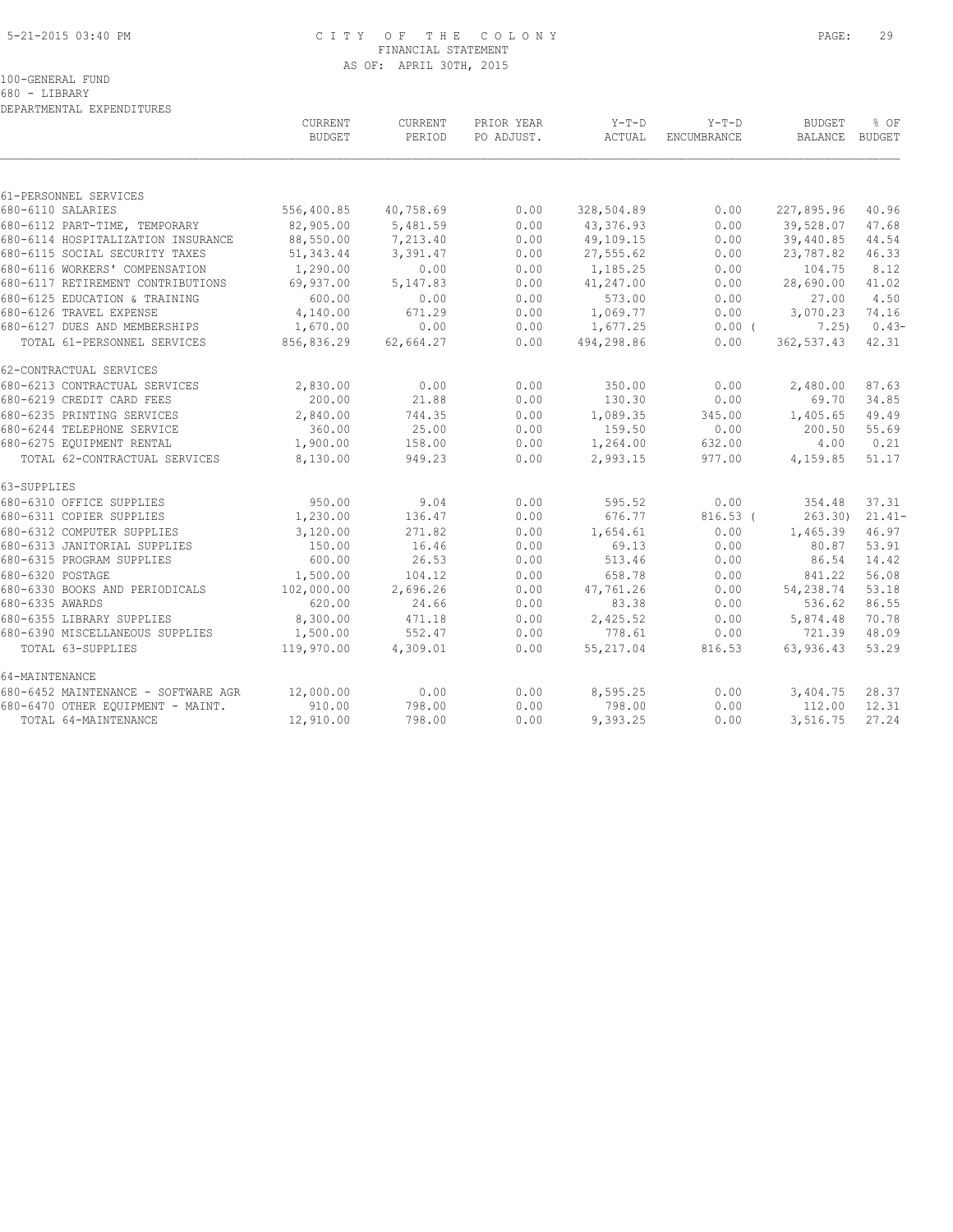#### 5-21-2015 03:40 PM C I T Y O F T H E C O L O N Y PAGE: 30 FINANCIAL STATEMENT AS OF: APRIL 30TH, 2015

100-GENERAL FUND

680 - LIBRARY

| DEPARTMENTAL EXPENDITURES                                                |                                              |                          |                          |                        |                                            |                          |                  |
|--------------------------------------------------------------------------|----------------------------------------------|--------------------------|--------------------------|------------------------|--------------------------------------------|--------------------------|------------------|
|                                                                          | <b>CURRENT</b><br>BUDGET                     | <b>CURRENT</b><br>PERIOD | PRIOR YEAR<br>PO ADJUST. | $Y-T-D$<br>ACTUAL      | $Y-T-D$<br>ENCUMBRANCE                     | <b>BUDGET</b><br>BALANCE | % OF<br>BUDGET   |
| 65-NON-CAPITAL                                                           |                                              |                          |                          |                        |                                            |                          |                  |
| 66-CAPITAL OUTLAY                                                        |                                              |                          |                          |                        |                                            |                          |                  |
| 67-OVERHEAD ALLOCATION                                                   |                                              |                          |                          |                        |                                            |                          |                  |
| TOTAL 680 - LIBRARY                                                      | 997,846.29                                   | 68,720.51                | 0.00                     | 561,902.30             | 1,793.53                                   | 434,150.46               | 43.51            |
| $***$<br>TOTAL EXPENDITURES<br>$***$                                     | 26,998,838.94 3,109,508.19<br>______________ |                          |                          | 6,600.00 19,324,109.39 | 211,956.19                                 | 7,469,373.36             | 27.67<br>------- |
| ** REVENUE OVER (UNDER) EXPENDITURES * ( $2,397,249.94$ ) (2,273,411.08) |                                              |                          | 6,600.00                 |                        | 2,929,647.38 ( 211,956.19) ( 5,121,541.13) |                          | $0.28 -$         |

\*\*\* END OF REPORT \*\*\*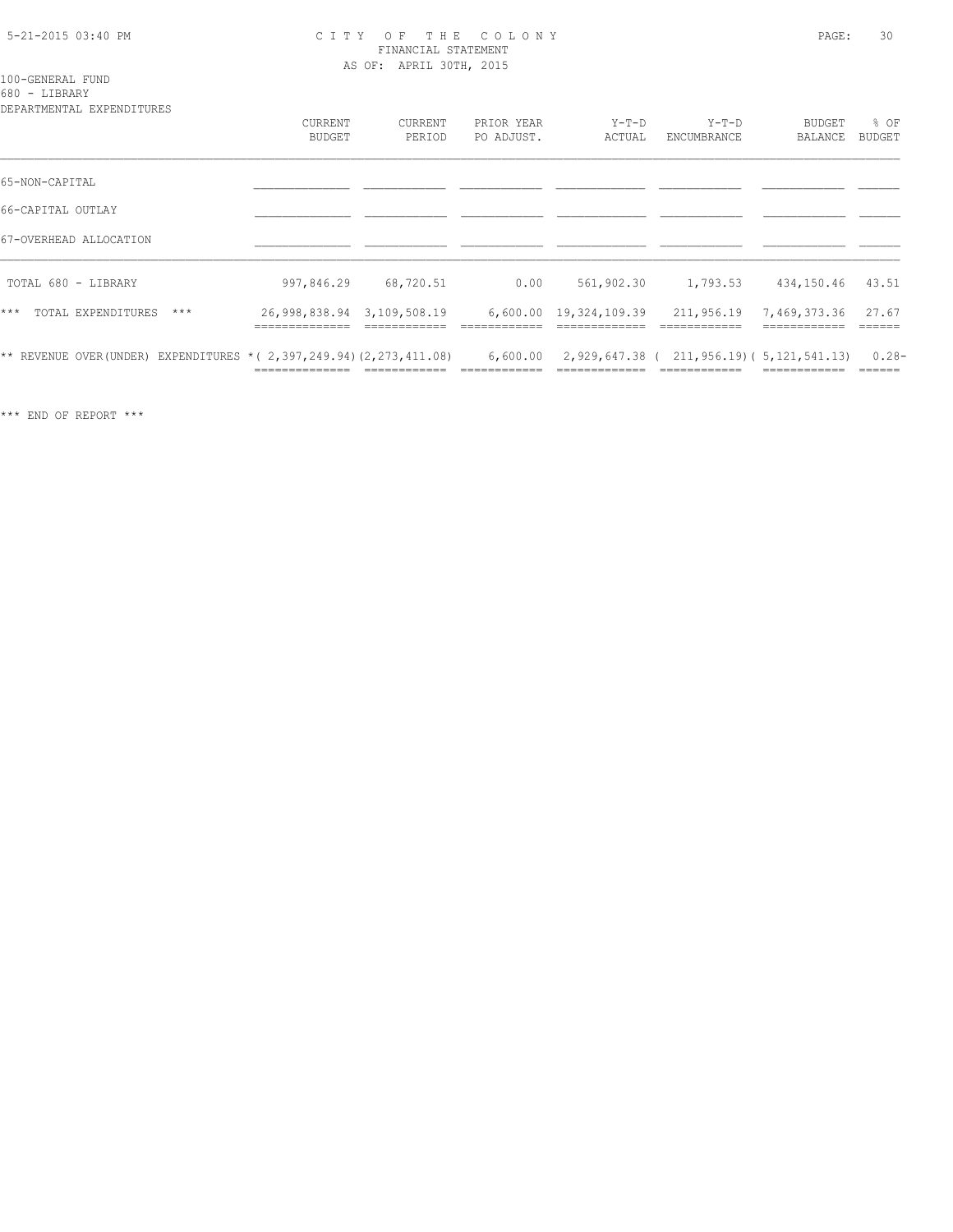## 5-21-2015 03:40 PM C I T Y O F T H E C O L O N Y PAGE: 1 FINANCIAL STATEMENT AS OF: APRIL 30TH, 2015

105-PARKS FUND FINANCIAL SUMMARY

 CURRENT CURRENT PRIOR YEAR Y-T-D Y-T-D BUDGET % OF BUDGET PERIOD PO ADJUST. ACTUAL ENCUMBRANCE BALANCE BUDGET  $\mathcal{L} = \{ \mathcal{L} = \{ \mathcal{L} = \{ \mathcal{L} = \{ \mathcal{L} = \{ \mathcal{L} = \{ \mathcal{L} = \{ \mathcal{L} = \{ \mathcal{L} = \{ \mathcal{L} = \{ \mathcal{L} = \{ \mathcal{L} = \{ \mathcal{L} = \{ \mathcal{L} = \{ \mathcal{L} = \{ \mathcal{L} = \{ \mathcal{L} = \{ \mathcal{L} = \{ \mathcal{L} = \{ \mathcal{L} = \{ \mathcal{L} = \{ \mathcal{L} = \{ \mathcal{L} = \{ \mathcal{L} = \{ \mathcal{$ REVENUE SUMMARY 4-LICENSES & PERMITS 430,200.00 38,130.20 0.00 230,951.94 0.00 199,248.06 46.32 5-AQUATIC PARK 239,160.00 16,963.00 0.00 86,293.25 0.00 152,866.75 63.92 8-MISCELLANEOUS REVENUE 2,674,729.00 142.18 0.00 2,476,226.42 0.00 198,502.58 7.42 \*\* TOTAL REVENUES \*\* 3,344,089.00 55,235.38 0.00 2,793,471.61 0.00 550,617.39 16.47 ============== ============ ============ ============= ============ ============ ====== EXPENDITURE SUMMARY NON-DEPARTMENTAL 1,014,396.00 74.20 0.00 74.20 0.00 1,014,321.80 99.99 PARKS & RECREATION 2,071,800.28 191,288.70 0.00 1,081,365.68 222,909.52 767,525.08 37.05 AQUATIC PARK 404,788.09 20,309.96 0.00 171,786.11 34,200.60 198,801.38 49.11 COMMUNITY CENTER 128,234.87 9,760.37 0.00 73,630.68 0.00 54,604.19 42.58 \*\* TOTAL EXPENDITURES \*\* 3,619,219.24 221,433.23 0.00 1,326,856.67 257,110.12 2,035,252.45 56.23 ============== ============ ============ ============= ============ ============ ====== \*\* REVENUE OVER(UNDER) EXPENDITURES \*( 275,130.24)( 166,197.85) 0.00 1,466,614.94 ( 257,110.12)( 1,484,635.06) 0.00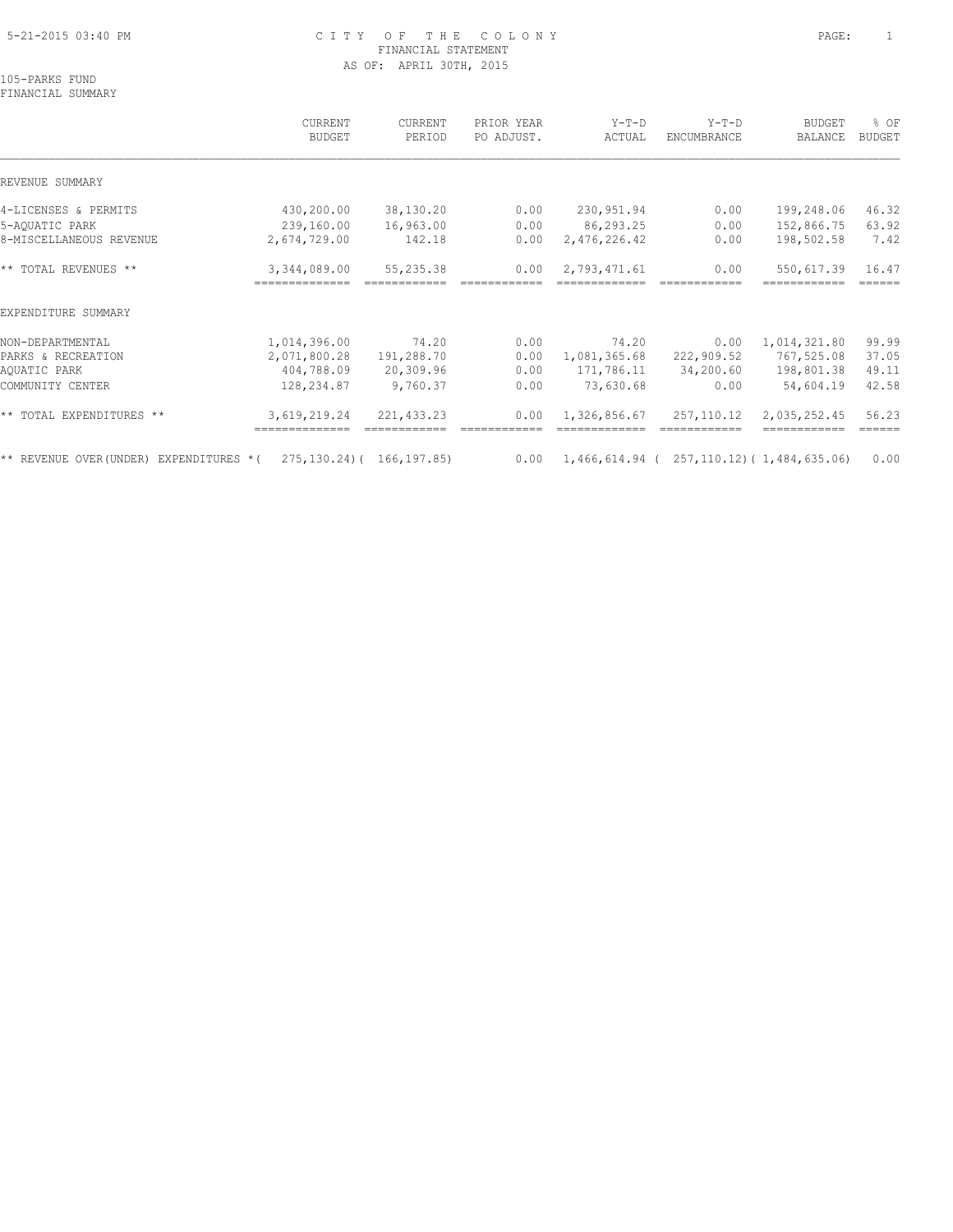## 5-21-2015 03:40 PM C I T Y O F T H E C O L O N Y PAGE: 2 FINANCIAL STATEMENT AS OF: APRIL 30TH, 2015

105-PARKS FUND REVENUES

|                |                               | CURRENT<br><b>BUDGET</b> | CURRENT<br>PERIOD | PRIOR YEAR<br>PO ADJUST. | $Y-T-D$<br>ACTUAL | $Y-T-D$<br>ENCUMBRANCE | <b>BUDGET</b><br><b>BALANCE</b> | % OF<br><b>BUDGET</b> |
|----------------|-------------------------------|--------------------------|-------------------|--------------------------|-------------------|------------------------|---------------------------------|-----------------------|
|                |                               |                          |                   |                          |                   |                        |                                 |                       |
|                | 4-LICENSES & PERMITS          |                          |                   |                          |                   |                        |                                 |                       |
| 441000         | RECREATION PROGRAM REVENUE    | 132,000.00               | 16,637.10         | 0.00                     | 63,098.13         | 0.00                   | 68,901.87                       | 52.20                 |
| 441100         | ATHLETIC PROGRAM REVENUE      | 115,000.00               | 3,728.00          | 0.00                     | 61,166.64         | 0.00                   | 53,833.36                       | 46.81                 |
| 441101         | ATHLETIC FACILITY REVENUE     | 118,000.00               | 14, 175.45        | 0.00                     | 60,500.14         | 0.00                   | 57,499.86                       | 48.73                 |
| 441200         | RECREATION PASS REVENUE       | 23,000.00                | 670.40            | 0.00                     | 9,103.40          | 0.00                   | 13,896.60                       | 60.42                 |
| 441300         | RECREATION FACILITY REVENUE   | 23,000.00                | 1,920.25          | 0.00                     | 23, 150. 13       | $0.00$ (               | 150.13)                         | $0.65-$               |
| 442000         | CC PASS REVENUE               | 6, 200.00                | 362.00            | 0.00                     | 2,858.00          | 0.00                   | 3,342.00                        | 53.90                 |
| 442001         | CC PROGRAM REVENUE            | 3,000.00                 | 262.00            | 0.00                     | 762.00            | 0.00                   | 2,238.00                        | 74.60                 |
| 442002         | CC FACILITY REVENUE           | 10,000.00                | 375.00            | 0.00                     | 10,313.50         | $0.00$ (               | 313.50                          | $3.14-$               |
|                | TOTAL 4-LICENSES & PERMITS    | 430,200.00               | 38,130.20         | 0.00                     | 230,951.94        | 0.00                   | 199,248.06                      | 46.32                 |
| 5-AQUATIC PARK |                               |                          |                   |                          |                   |                        |                                 |                       |
| 450000         | SWIMMING LESSONS              | 110,000.00               | 9,712.00          | 0.00                     | 48,788.25         | 0.00                   | 61, 211.75                      | 55.65                 |
| 451000         | SEASON PASSES                 | 11,000.00                | 464.00            | 0.00                     | 2,044.00          | 0.00                   | 8,956.00                        | 81.42                 |
| 452000         | SWIMMING TEAM                 | 21,000.00                | 1,574.50          | 0.00                     | 16,516.00         | 0.00                   | 4,484.00                        | 21.35                 |
| 453000         | ENTRANCE FEES                 | 45,000.00                | 160.00            | 0.00                     | 959.50            | 0.00                   | 44,040.50                       | 97.87                 |
| 454000         | CONCESSION SALES              | 1,500.00                 | 0.00              | 0.00                     | 35.00             | 0.00                   | 1,465.00                        | 97.67                 |
| 455000         | PRIVATE PARTY FEES            | 33,660.00                | 4,023.50          | 0.00                     | 10,990.50         | 0.00                   | 22,669.50                       | 67.35                 |
| 456000         | AEROBIC CLASSES               | 17,000.00                | 1,029.00          | 0.00                     | 6,960.00          | 0.00                   | 10,040.00                       | 59.06                 |
|                | TOTAL 5-AQUATIC PARK          | 239,160.00               | 16,963.00         | 0.00                     | 86,293.25         | 0.00                   | 152,866.75                      | 63.92                 |
|                | 8-MISCELLANEOUS REVENUE       |                          |                   |                          |                   |                        |                                 |                       |
| 480000         | INTEREST INCOME               | 1,000.00                 | 142.18            | 0.00                     | 401.23            | 0.00                   | 598.77                          | 59.88                 |
| 482000         | MISCELLANEOUS REVENUE         | 1,000.00                 | 0.00              | 0.00                     | 3,096.19          | 0.00(                  | 2,096.19) 209.62-               |                       |
| 482100         | HORIZON LEASE PAYMENT         | 200,000.00               | 0.00              | 0.00                     | 0.00              | 0.00                   | 200,000.00                      | 100.00                |
| 489012         | TRANSFER IN LAKE PARKS FUND   | 35,000.00                | 0.00              | 0.00                     | 35,000.00         | 0.00                   | 0.00                            | 0.00                  |
| 489064         | TRANSFER IN FIVE STAR MAINT   | 165,000.00               | 0.00              | 0.00                     | 165,000.00        | 0.00                   | 0.00                            | 0.00                  |
| 489065         | CDC - PERSONNELL              | 122,845.00               | 0.00              | 0.00                     | 122,845.00        | 0.00                   | 0.00                            | 0.00                  |
| 489099         | TRANSFER IN GENERAL FUND      | 2,149,884.00             | 0.00              | 0.00                     | 2,149,884.00      | 0.00                   | 0.00                            | 0.00                  |
|                | TOTAL 8-MISCELLANEOUS REVENUE | 2,674,729.00             | 142.18            | 0.00                     | 2,476,226.42      | 0.00                   | 198,502.58                      | 7.42                  |
|                | ** TOTAL REVENUES **          | 3,344,089.00             | 55,235.38         | 0.00                     | 2,793,471.61      | 0.00                   | 550,617.39                      | 16.47                 |
|                |                               |                          |                   |                          |                   |                        | ------------ -----              |                       |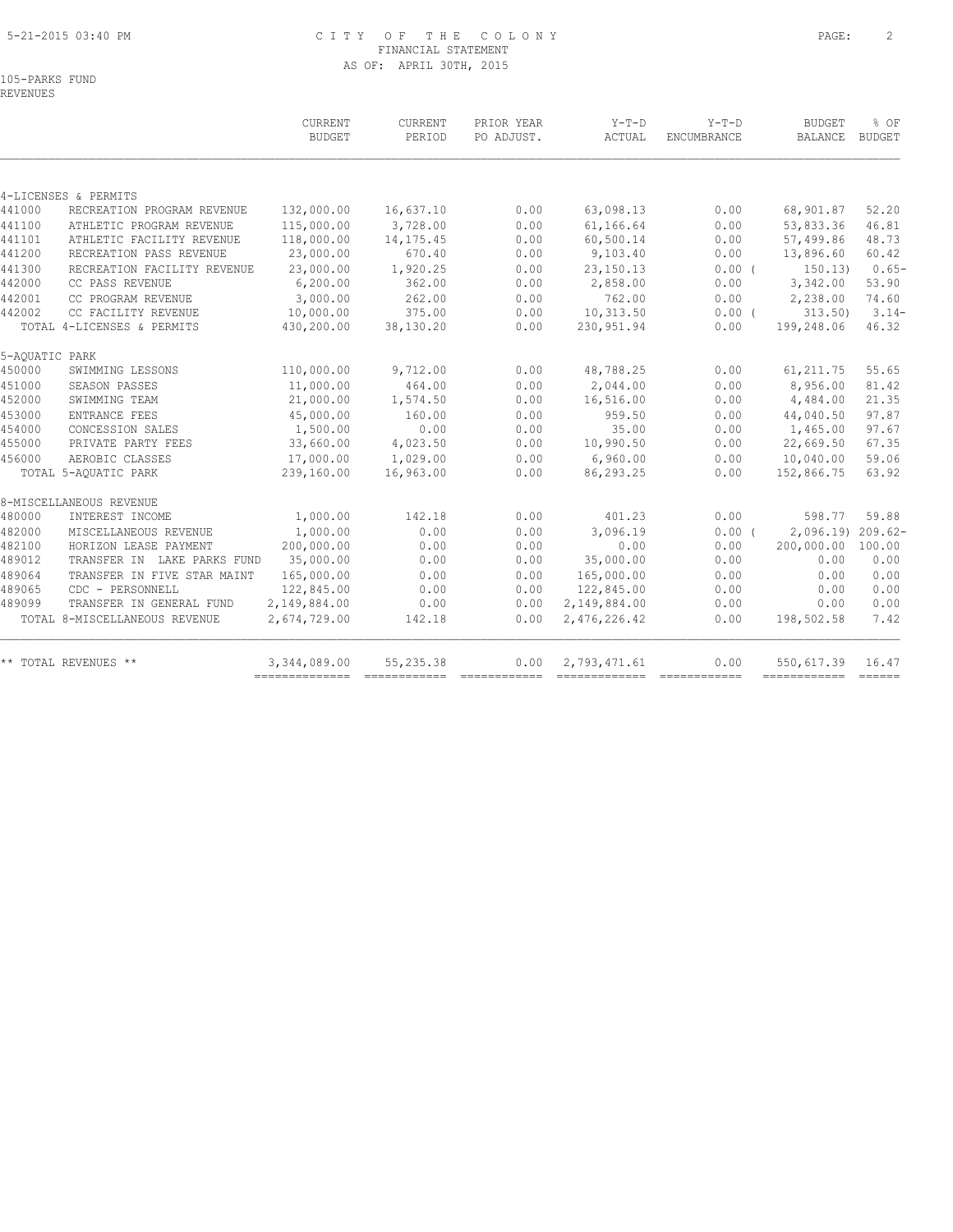## 5-21-2015 03:40 PM C I T Y O F T H E C O L O N Y PAGE: 3 FINANCIAL STATEMENT AS OF: APRIL 30TH, 2015

105-PARKS FUND

NON-DEPARTMENTAL

| CURRENT<br>BUDGET | CURRENT<br>PERIOD | PRIOR YEAR<br>PO ADJUST. | Y-T-D<br>ACTUAL | Y-T-D<br>ENCUMBRANCE | <b>BUDGET</b><br>BALANCE | % OF<br><b>BUDGET</b>                                     |
|-------------------|-------------------|--------------------------|-----------------|----------------------|--------------------------|-----------------------------------------------------------|
|                   |                   |                          |                 |                      |                          |                                                           |
|                   |                   |                          |                 |                      |                          |                                                           |
| 0.00              | 74.20             | 0.00                     | 74.20           |                      |                          | 0.00                                                      |
| 0.00              | 74.20             | 0.00                     | 74.20           |                      |                          | 0.00                                                      |
|                   |                   |                          |                 |                      |                          |                                                           |
|                   |                   |                          |                 |                      |                          |                                                           |
| 1,014,396.00      | 0.00              | 0.00                     | 0.00            | 0.00                 | 1,014,396.00             | 100.00                                                    |
| 1,014,396.00      | 0.00              | 0.00                     | 0.00            | 0.00                 |                          |                                                           |
| 1,014,396.00      | 74.20             | 0.00                     | 74.20           | 0.00                 | 1,014,321.80             | 99.99                                                     |
|                   |                   |                          |                 |                      |                          | 0.00(<br>74.20)<br>0.00(<br>74.20)<br>1,014,396.00 100.00 |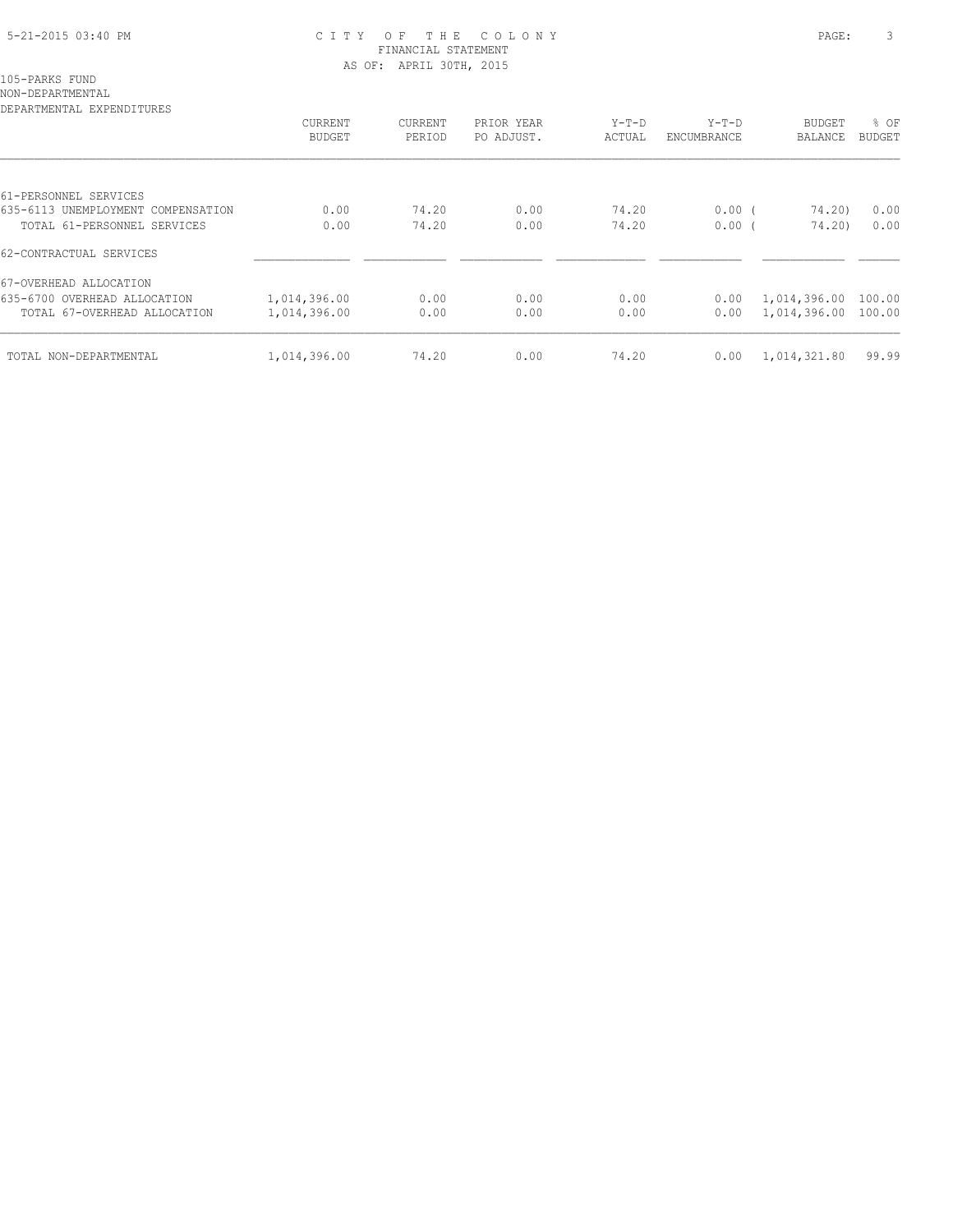#### 5-21-2015 03:40 PM C I T Y O F T H E C O L O N Y PAGE: 4 FINANCIAL STATEMENT AS OF: APRIL 30TH, 2015

105-PARKS FUND

PARKS & RECREATION DEPARTMENTAL EXPENDITURES

|                                        | CURRENT<br><b>BUDGET</b> | CURRENT<br>PERIOD | PRIOR YEAR<br>PO ADJUST. | $Y-T-D$<br>ACTUAL | $Y-T-D$<br>ENCUMBRANCE | <b>BUDGET</b><br><b>BALANCE</b> | % OF<br>BUDGET |
|----------------------------------------|--------------------------|-------------------|--------------------------|-------------------|------------------------|---------------------------------|----------------|
| 61-PERSONNEL SERVICES                  |                          |                   |                          |                   |                        |                                 |                |
| 650-6110 SALARIES                      | 888, 971.37              | 66,739.98         | 0.00                     | 535,072.42        | 0.00                   | 353,898.95                      | 39.81          |
| 650-6111 SALARIES, OVERTIME            | 32,000.00                | 1,346.80          | 0.00                     | 13,497.86         | 0.00                   | 18,502.14                       | 57.82          |
| 650-6112 PART-TIME, TEMPORARY          | 91,000.00                | 1,822.28          | 0.00                     | 17, 173.89        | 0.00                   | 73,826.11                       | 81.13          |
| 650-6114 HOSPITALIZATION INSURANCE     | 161,000.00               | 13,075.55         | 0.00                     | 86,469.23         | 0.00                   | 74,530.77                       | 46.29          |
| 650-6115 SOCIAL SECURITY TAXES         | 81,252.58                | 5,179.63          | 0.00                     | 42,091.68         | 0.00                   | 39,160.90                       | 48.20          |
| 650-6116 WORKERS' COMPENSATION         | 17,265.00                | 0.00              | 0.00                     | 15,863.12         | 0.00                   | 1,401.88                        | 8.12           |
| 650-6117 RETIREMENT CONTRIBUTIONS      | 115,886.33               | 8,471.27          | 0.00                     | 67,606.71         | 0.00                   | 48,279.62                       | 41.66          |
| 650-6118-UNIFORMS - ADMINISTRATION     | 100.00                   | 0.00              | 0.00                     | 0.00              | 0.00                   |                                 | 100.00 100.00  |
| 650-6118-UNIFORMS - ATHLETICS          | 50.00                    | 0.00              | 0.00                     | 0.00              | 0.00                   | 50.00                           | 100.00         |
| 650-6118-UNIFORMS - RECREATION         | 500.00                   | 0.00              | 0.00                     | 0.00              | 0.00                   | 500.00                          | 100.00         |
| 650-6118-UNIFORMS - PARKS              | 3,500.00                 | 37.28             | 0.00                     | 1,574.56          | 0.00                   | 1,925.44                        | 55.01          |
| 650-6118-UNIFORMS - FIVE STAR          | 2,000.00                 | 0.00              | 0.00                     | 726.36            | 0.00                   | 1,273.64                        | 63.68          |
| 650-6120 PRIVATE AUTO ALLOWANCE        | 3,600.00                 | 276.92            | 0.00                     | 2,076.90          | 0.00                   | 1,523.10                        | 42.31          |
| 650-6125 EDUCATION & TRAINING          | 6,425.00                 | 180.00            | 0.00                     | 2,348.00          | 0.00                   | 4,077.00                        | 63.46          |
| 650-6125-EDUCATION & TRAINING - RECREA | 0.00                     | 0.00              | 0.00                     | 65.00             | 0.00(                  | 65.00)                          | 0.00           |
| 650-6126 TRAVEL EXPENSE                | 5,500.00                 | 1,207.38          | 0.00                     | 3,220.63          | 0.00                   | 2,279.37                        | 41.44          |
| 650-6127-DUES & MEMBERSHIPS - ADMINIST | 1,000.00                 | 0.00              | 0.00                     | 490.00            | 0.00                   | 510.00                          | 51.00          |
| 650-6127-DUES & MEMBERSHIPS - ATHLETIC | 2,500.00                 | 451.00            | 0.00                     | 1,150.75          | 0.00                   | 1,349.25                        | 53.97          |
| 650-6127-DUES & MEMBERSHIPS - RECREATI | 1,400.00                 | 0.00              | 0.00                     | 809.00            | 0.00                   | 591.00                          | 42.21          |
| 650-6127-DUES & MEMBERSHIPS - PARKS    | 500.00                   | 111.00            | 0.00                     | 484.00            | 0.00                   | 16.00                           | 3.20           |
| TOTAL 61-PERSONNEL SERVICES            | 1,414,450.28             | 98,899.09         | 0.00                     | 790,720.11        | 0.00                   | 623,730.17                      | 44.10          |
| 62-CONTRACTUAL SERVICES                |                          |                   |                          |                   |                        |                                 |                |
| 650-6213 CONTRACTUAL SERVICES          | 0.00                     | 0.00              | 0.00                     | 490.00            | $0.00$ (               | 490.00                          | 0.00           |
| 650-6213-CONTRACTUAL SERVICES - ADMINI | 350.00                   | 0.00              | 0.00                     | 0.00              | 0.00                   |                                 | 350.00 100.00  |
| 650-6213-CONTRACTUAL SERVICES - ATHLET | 32,000.00                | 1,638.00          | 0.00                     | 16,429.26         | 0.00                   | 15,570.74                       | 48.66          |
| 650-6213-CONTRACTUAL SERVICES - RECREA | 42,000.00                | 3,342.92          | 0.00                     | 16,840.70         | 0.00                   | 25, 159.30                      | 59.90          |
| 650-6213-CONTRACTUAL SERVICES - PARKS  | 255,000.00               | 64,938.79         | 0.00                     | 122,059.69        | 143,743.19 (           | 10,802.88)                      | $4.24-$        |
| 650-6213-CONTRACTUAL SERVICES - FIVE S | 37,600.00                | 1,473.98          | 0.00                     | 16,134.24         | 17,056.00              | 4,409.76                        | 11.73          |
| 650-6219 CREDIT CARD FEES              | 7,000.00                 | 580.72            | 0.00                     | 3,485.75          | 0.00                   | 3,514.25                        | 50.20          |
| 650-6235 PRINTING SERVICES             | 11,250.00                | 2,809.00          | 0.00                     | 6,123.50          | 3,301.00               | 1,825.50                        | 16.23          |
| 650-6244 TELEPHONE SERVICE             | 3,000.00                 | 206.46            | 0.00                     | 1,217.71          | 0.00                   | 1,782.29                        | 59.41          |
| 650-6244-TELEPHONE SERVICE - PARKS     | 850.00                   | 80.00             | 0.00                     | 565.89            | 0.00                   | 284.11                          | 33.42          |
| 650-6244-TELEPHONE SERVICE - FIVE STAR | 750.00                   | 0.00              | 0.00                     | 0.00              | 0.00                   |                                 | 750.00 100.00  |
| 650-6275 EQUIPMENT RENTAL              | 0.00                     | 57.95             | 0.00                     | 796.76            | 0.00(                  | 796.76)                         | 0.00           |
| 650-6275-EQUIPMENT RENTAL - ADMINISTRA | 2,500.00                 | 152.93            | 0.00                     | 597.86            | 433.58                 | 1,468.56                        | 58.74          |
| 650-6275-EQUIPMENT RENTAL - RECREATION | 4,500.00                 | 284.33<br>0.00    | 0.00                     | 1,877.32          | 1,705.98               | 916.70                          | 20.37          |
| 650-6275-EQUIPMENT RENTAL - PARKS      | 500.00                   |                   | 0.00                     | 0.00              | 0.00                   | 500.00                          | 100.00         |
| 650-6275-EQUIPMENT RENTAL - FIVE STAR  | 500.00                   | 0.00              | 0.00                     | 0.00              | 0.00                   |                                 | 500.00 100.00  |
| TOTAL 62-CONTRACTUAL SERVICES          | 397,800.00               | 75,565.08         | 0.00                     | 186,618.68        | 166,239.75             | 44,941.57                       | 11.30          |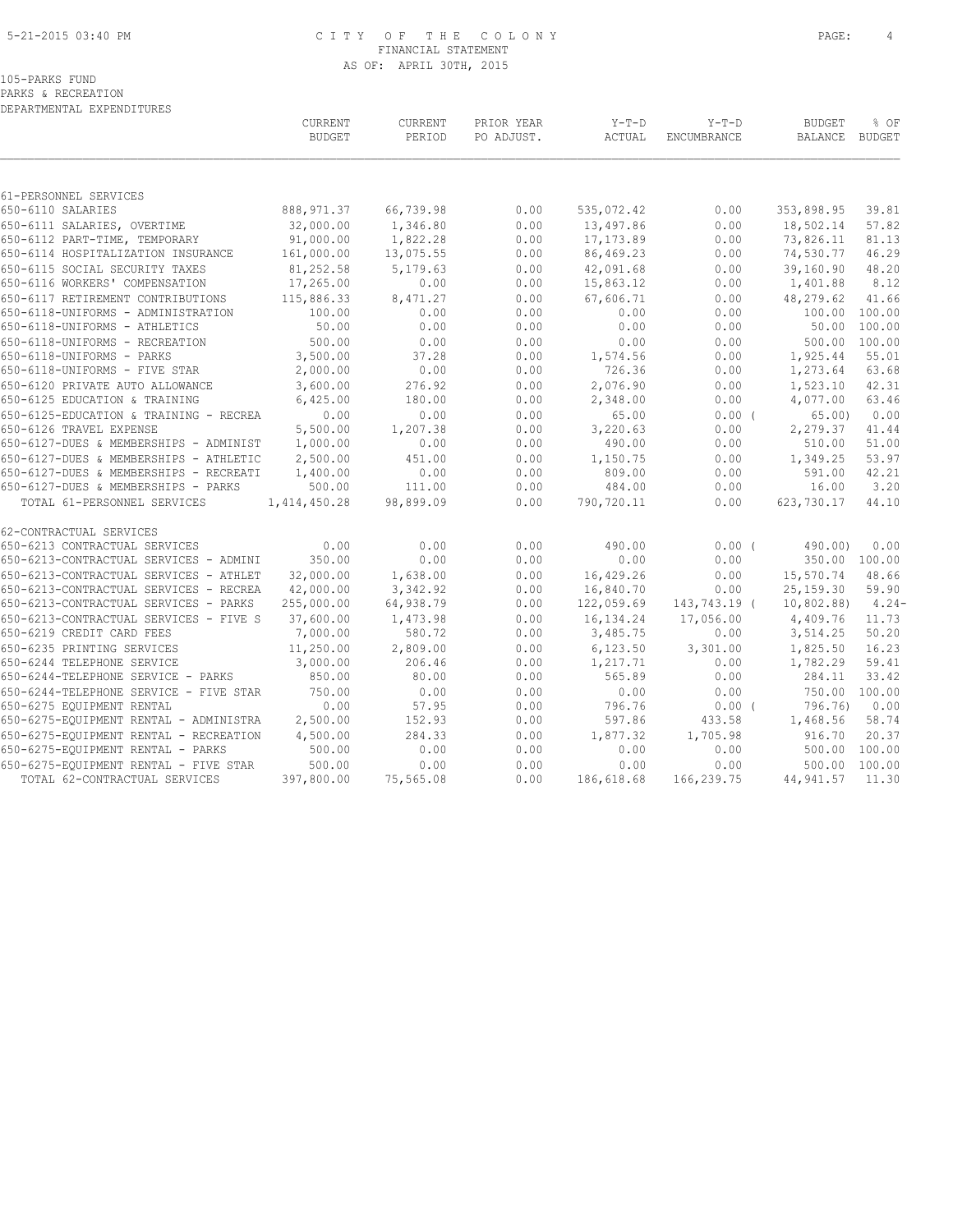### 5-21-2015 03:40 PM C I T Y O F T H E C O L O N Y PAGE: 5 FINANCIAL STATEMENT AS OF: APRIL 30TH, 2015

PARKS & RECREATION DEPARTMENTAL EXPENDITURES

|                                        | CURRENT<br><b>BUDGET</b> | CURRENT<br>PERIOD | PRIOR YEAR<br>PO ADJUST. | $Y-T-D$<br>ACTUAL | $Y-T-D$<br>ENCUMBRANCE | <b>BUDGET</b><br>BALANCE | % OF<br>BUDGET  |
|----------------------------------------|--------------------------|-------------------|--------------------------|-------------------|------------------------|--------------------------|-----------------|
| 63-SUPPLIES                            |                          |                   |                          |                   |                        |                          |                 |
| 650-6310 OFFICE SUPPLIES               | 2,250.00                 | 42.29             | 0.00                     | 934.98            | 0.00                   | 1,315.02                 | 58.45           |
| 650-6311-COPIER SUPPLIES - ADMINISTRAT | 700.00                   | 38.96             | 0.00                     | 411.10            | 45.72                  | 243.18                   | 34.74           |
| 650-6311-COPIER SUPPLIES - ATHLETICS   | 100.00                   | 0.00              | 0.00                     | 0.00              | 0.00                   | 100.00                   | 100.00          |
| 650-6311-COPIER SUPPLIES - RECREATION  | 1,000.00                 | 0.00              | 0.00                     | 264.70            | 264.00                 | 471.30                   | 47.13           |
| 650-6312 COMPUTER SUPPLIES             | 0.00                     | 0.00              | 0.00                     | 224.50            | 0.00(                  | 224.50                   | 0.00            |
| 650-6312-COMPUTER SUPPLIES - ADMINISTR | 1,000.00                 | 10.36             | 0.00                     | 541.26            | 0.00                   | 458.74                   | 45.87           |
| 650-6312-COMPUTER SUPPLIES - RECREATIO | 750.00                   | 0.00              | 0.00                     | 0.00              | 0.00                   |                          | 750.00 100.00   |
| 650-6313-JANITORIAL SUPPLIES - ADMINIS | 50.00                    | 0.00              | 0.00                     | 8.85              | 0.00                   | 41.15                    | 82.30           |
| 650-6313-JANITORIAL SUPPLIES - RECREAT | 250.00                   | 0.00              | 0.00                     | 836.56            | $0.00$ (               |                          | 586.56) 234.62- |
| 650-6313-JANITORIAL SUPPLIES - PARKS   | 1,250.00                 | 0.00              | 0.00                     | 1,511.20          | $0.00$ (               | 261.20)                  | $20.90 -$       |
| 650-6313-JANITORIAL SUPPLIES - FIVE ST | 2,250.00                 | 0.00              | 0.00                     | 2,513.27          | 0.00(                  | 263.27                   | $11.70 -$       |
| 650-6315-PROGRAM SUPPLIES - ATHLETICS  | 11,750.00                | 294.53            | 0.00                     | 5,005.14          | 0.00                   | 6,744.86                 | 57.40           |
| 650-6315-PROGRAM SUPPLIES - RECREATION | 3,950.00                 | 29.90             | 0.00                     | 395.43            | 0.00                   | 3,554.57                 | 89.99           |
| 650-6320 POSTAGE                       | 5,000.00                 | 0.00              | 0.00                     | 12.42             | 0.00                   | 4,987.58                 | 99.75           |
| 650-6320-POSTAGE - ADMINISTRATION      | 5,000.00                 | 38.60             | 0.00                     | 6,990.28          | $0.00$ (               | 1,990.28                 | $39.81 -$       |
| 650-6322-SMALL TOOLS - PARKS           | 1,000.00                 | 12.00             | 0.00                     | 583.70            | 0.00                   | 416.30                   | 41.63           |
| 650-6322-SMALL TOOLS - FIVE STAR       | 1,000.00                 | 83.73             | 0.00                     | 223.19            | 0.00                   | 776.81                   | 77.68           |
| 650-6323-SMALL EQUIPMENT - PARKS       | 1,000.00                 | 0.00              | 0.00                     | 700.41            | 0.00                   | 299.59                   | 29.96           |
| 650-6323-SMALL EQUIPMENT - FIVE STAR   | 1,000.00                 | 0.00              | 0.00                     | 718.11            | 0.00                   | 281.89                   | 28.19           |
| 650-6330-BOOKS & PERIODICALS - ADMINIS | 100.00                   | 0.00              | 0.00                     | 0.00              | 0.00                   |                          | 100.00 100.00   |
| 650-6330-BOOKS & PERIODICALS - RECREAT | 50.00                    | 0.00              | 0.00                     | 0.00              | 0.00                   | 50.00                    | 100.00          |
| 650-6335-AWARDS - ADMINISTRATION       | 550.00                   | 0.00              | 0.00                     | 0.00              | 0.00                   |                          | 550.00 100.00   |
| 650-6335-AWARDS - ATHLETICS            | 10,000.00                | 335.40            | 0.00                     | 1,830.88          | 0.00                   | 8,169.12                 | 81.69           |
| 650-6340 FUEL AND LUBRICANTS           | 25,000.00                | 1,085.71          | 0.00                     | 8,004.06          | 0.00                   | 16,995.94                | 67.98           |
| 650-6340-FUELS & LUBRICANTS - PARKS    | 0.00                     | 0.00              | 0.00                     | 152.12            | $0.00$ (               | 152.12)                  | 0.00            |
| 650-6340-FUELS & LUBRICANTS - FIVE STA | 0.00                     | 0.00              | 0.00                     | 124.88            | 0.00(                  | 124.88)                  | 0.00            |
| 650-6345-CHEMICALS - PARKS             | 32,000.00                | 0.00              | 0.00                     | 2,163.86          | 21, 123.40             | 8,712.74                 | 27.23           |
| 650-6345-CHEMICALS - FIVE STAR         | 30,000.00                | 731.04            | 0.00                     | 2,348.07          | 21,579.00              | 6,072.93                 | 20.24           |
| 650-6346-COMPRESSED GASES - FIVE STAR  | 300.00                   | 0.00              | 0.00                     | 0.00              | 0.00                   | 300.00                   | 100.00          |
| 650-6360-MEDICAL SUPPLIES - ATHLETICS  | 25.00                    | 0.00              | 0.00                     | 0.00              | 0.00                   | 25.00                    | 100.00          |
| 650-6360-MEDICAL SUPPLIES - RECREATION | 100.00                   | 0.00              | 0.00                     | 236.62            | $0.00$ (               |                          | 136.62) 136.62- |
| 650-6360-MEDICAL SUPPLIES - PARKS      | 50.00                    | 0.00              | 0.00                     | 26.76             | 0.00                   | 23.24                    | 46.48           |
| 650-6360-MEDICAL SUPPLIES - FIVE STAR  | 50.00                    | 0.00              | 0.00                     | 15.88             | 0.00                   | 34.12                    | 68.24           |
| 650-6390 MISCELLANEOUS SUPPLIES        | 0.00                     | 114.18            | 0.00                     | 134.67            | $0.00$ (               | 134.67)                  | 0.00            |
| 650-6390-MISC SUPPLIES - ADMINISTRATIO | 800.00                   | 100.18            | 0.00                     | 297.22            | 0.00                   | 502.78                   | 62.85           |
| 650-6390-MISC SUPPLIES - ATHLETICS     | 50.00                    | 0.00              | 0.00                     | 40.91             | 0.00                   | 9.09                     | 18.18           |
| 650-6390-MISC SUPPLIES - RECREATION    | 500.00                   | 0.00              | 0.00                     | 46.44             | 0.00                   | 453.56                   | 90.71           |
| 650-6390-MISC SUPPLIES - PARKS         | 1,500.00                 | 14.68             | 0.00                     | 368.28            | 0.00                   | 1,131.72                 | 75.45           |
| 650-6390-MISC SUPPLIES - FIVE STAR     | 1,500.00                 | 21.40             | 0.00                     | 348.11            | 0.00                   | 1,151.89                 | 76.79           |
| TOTAL 63-SUPPLIES                      | 141,875.00               | 2,952.96          | 0.00                     | 38,013.86         | 43,012.12              | 60,849.02                | 42.89           |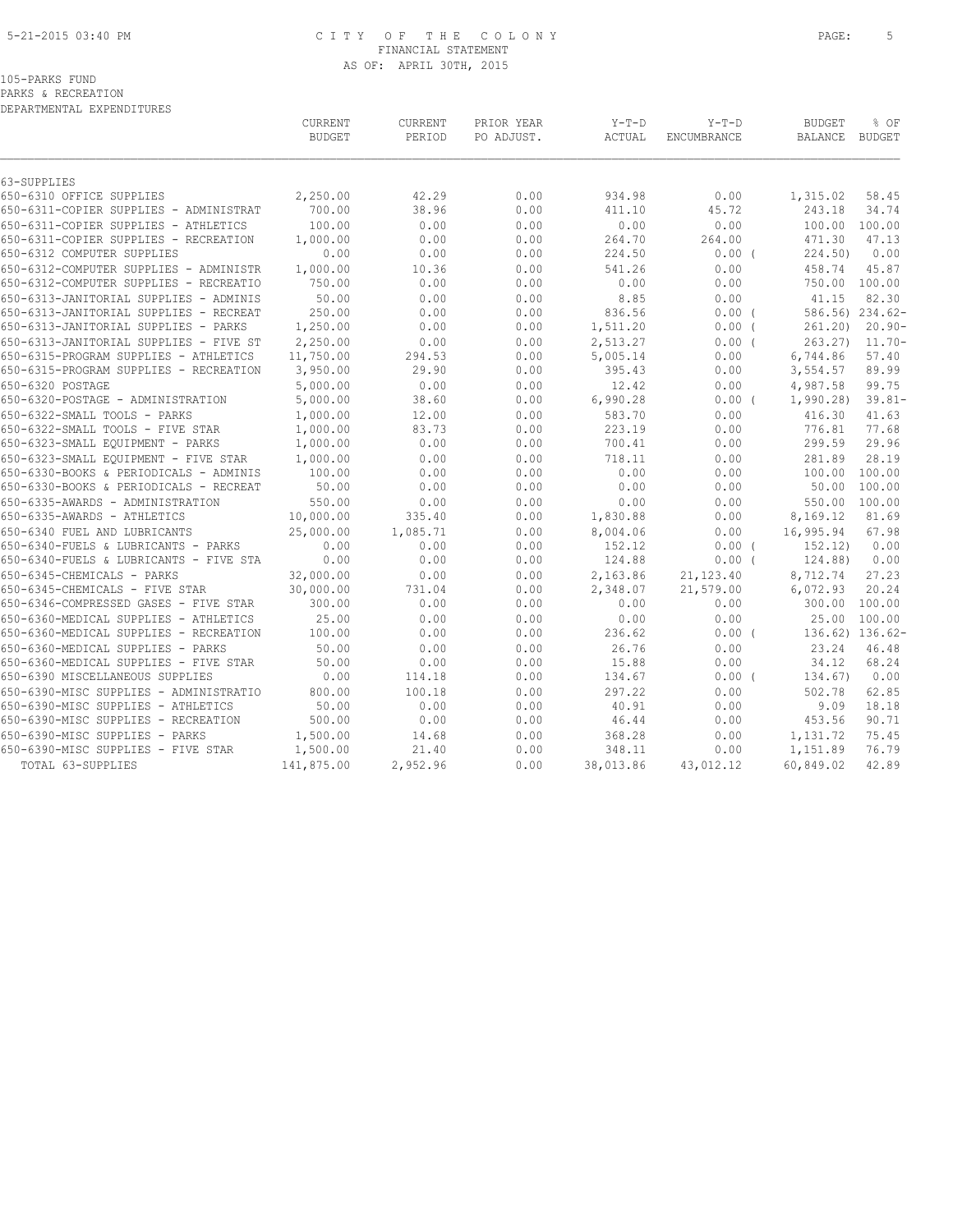### 5-21-2015 03:40 PM C I T Y O F T H E C O L O N Y PAGE: 6 FINANCIAL STATEMENT AS OF: APRIL 30TH, 2015

PARKS & RECREATION DEPARTMENTAL EXPENDITURES

|                                        | <b>CURRENT</b><br><b>BUDGET</b> | <b>CURRENT</b><br>PERIOD | PRIOR YEAR<br>PO ADJUST. | $Y-T-D$<br>ACTUAL | $Y-T-D$<br>ENCUMBRANCE | <b>BUDGET</b><br><b>BALANCE</b> | % OF<br><b>BUDGET</b> |
|----------------------------------------|---------------------------------|--------------------------|--------------------------|-------------------|------------------------|---------------------------------|-----------------------|
|                                        |                                 |                          |                          |                   |                        |                                 |                       |
| 64-MAINTENANCE                         |                                 |                          |                          |                   |                        |                                 |                       |
| 650-6410-BLDG MAINTENANCE - RECREATION | 1,500.00                        | 0.00                     | 0.00                     | 0.00              | 0.00                   | 1,500.00                        | 100.00                |
| 650-6410-BLDG MAINTENANCE - PARKS      | 700.00                          | 0.00                     | 0.00                     | 166.53            | 0.00                   | 533.47                          | 76.21                 |
| 650-6410-BLDG MAINTENANCE - FIVE STAR  | 1,100.00                        | 69.86                    | 0.00                     | 359.90            | 0.00                   | 740.10                          | 67.28                 |
| 650-6425-TRAFFIC/STREET MAINT - PARKS  | 850.00                          | 0.00                     | 0.00                     | 0.00              | 0.00                   | 850.00                          | 100.00                |
| 650-6425-TRAFFIC/STREET MAINT - FIVE S | 700.00                          | 0.00                     | 0.00                     | 0.00              | 0.00                   | 700.00                          | 100.00                |
| 650-6430 OFFICE EOUIPMENT MAINTENANCE  | 6,950.00                        | 0.00                     | 0.00                     | 6,427.20          | 0.00                   | 522.80                          | 7.52                  |
| 650-6431 MAINTENANCE - GIS             | 2,500.00                        | 0.00                     | 0.00                     | 2,500.00          | 0.00                   | 0.00                            | 0.00                  |
| 650-6440 VEHICLE MAINTENANCE           | 100.00                          | 0.00                     | 0.00                     | 0.00              | 0.00                   | 100.00                          | 100.00                |
| 650-6450-PARK MAINTENANCE - PARKS      | 27,875.00                       | 1,681.48                 | 0.00                     | 23,061.45         | 0.00                   | 4,813.55                        | 17.27                 |
| 650-6450-PARK MAINTENANCE - FIVE STA   | 39,000.00                       | 11,541.07                | 0.00                     | 18,473.74         | 0.00                   | 20,526.26                       | 52.63                 |
| 650-6460-IRRIGATION MAINTENANCE - PARK | 7,500.00                        | 415.45                   | 0.00                     | 3,453.72          | $4,280.14$ (           | 233.86)                         | $3.12 -$              |
| 650-6460-IRRIGATION MAINTENANCE - FIVE | 13,000.00                       | 0.00                     | 0.00                     | 319.54            | 9,377.51               | 3,302.95                        | 25.41                 |
| 650-6470 OTHER EOUIPMENT MAINTENANCE   | 100.00                          | 0.00                     | 0.00                     | 150.00            | 0.00(                  | 50.00                           | $50.00 -$             |
| 650-6470-OTHER EOUIP MAINT - ADMINISTR | 200.00                          | 0.00                     | 0.00                     | 0.00              | 0.00                   | 200.00                          | 100.00                |
| 650-6470-OTHER EQUIP MAINT - RECREATIO | 1,600.00                        | 0.00                     | 0.00                     | 276.73            | 0.00                   | 1,323.27                        | 82.70                 |
| 650-6470-OTHER EOUIP MAINT - PARKS     | 2,000.00                        | 134.94                   | 0.00                     | 777.06            | 0.00                   | 1,222.94                        | 61.15                 |
| 650-6470-OTHER EQUIP MAINT - FIVE STAR | 2,000.00                        | 28.77                    | 0.00                     | 304.16            | 0.00                   | 1,695.84                        | 84.79                 |
| TOTAL 64-MAINTENANCE                   | 107,675.00                      | 13,871.57                | 0.00                     | 56,270.03         | 13,657.65              | 37,747.32                       | 35.06                 |
| 65-NON-CAPITAL                         |                                 |                          |                          |                   |                        |                                 |                       |
| 650-6590 NON CAPITAL - OTHER EQUIPMENT | 10,000.00                       | 0.00                     | 0.00                     | 9,743.00          | 0.00                   | 257.00                          | 2.57                  |
| TOTAL 65-NON-CAPITAL                   | 10,000.00                       | 0.00                     | 0.00                     | 9,743.00          | 0.00                   | 257.00                          | 2.57                  |
| 66-CAPITAL OUTLAY                      |                                 |                          |                          |                   |                        |                                 |                       |
| 67-OVERHEAD ALLOCATION                 |                                 |                          |                          |                   |                        |                                 |                       |
| TOTAL PARKS & RECREATION               | 2,071,800.28                    | 191,288.70               | 0.00                     | 1,081,365.68      | 222,909.52             | 767,525.08                      | 37.05                 |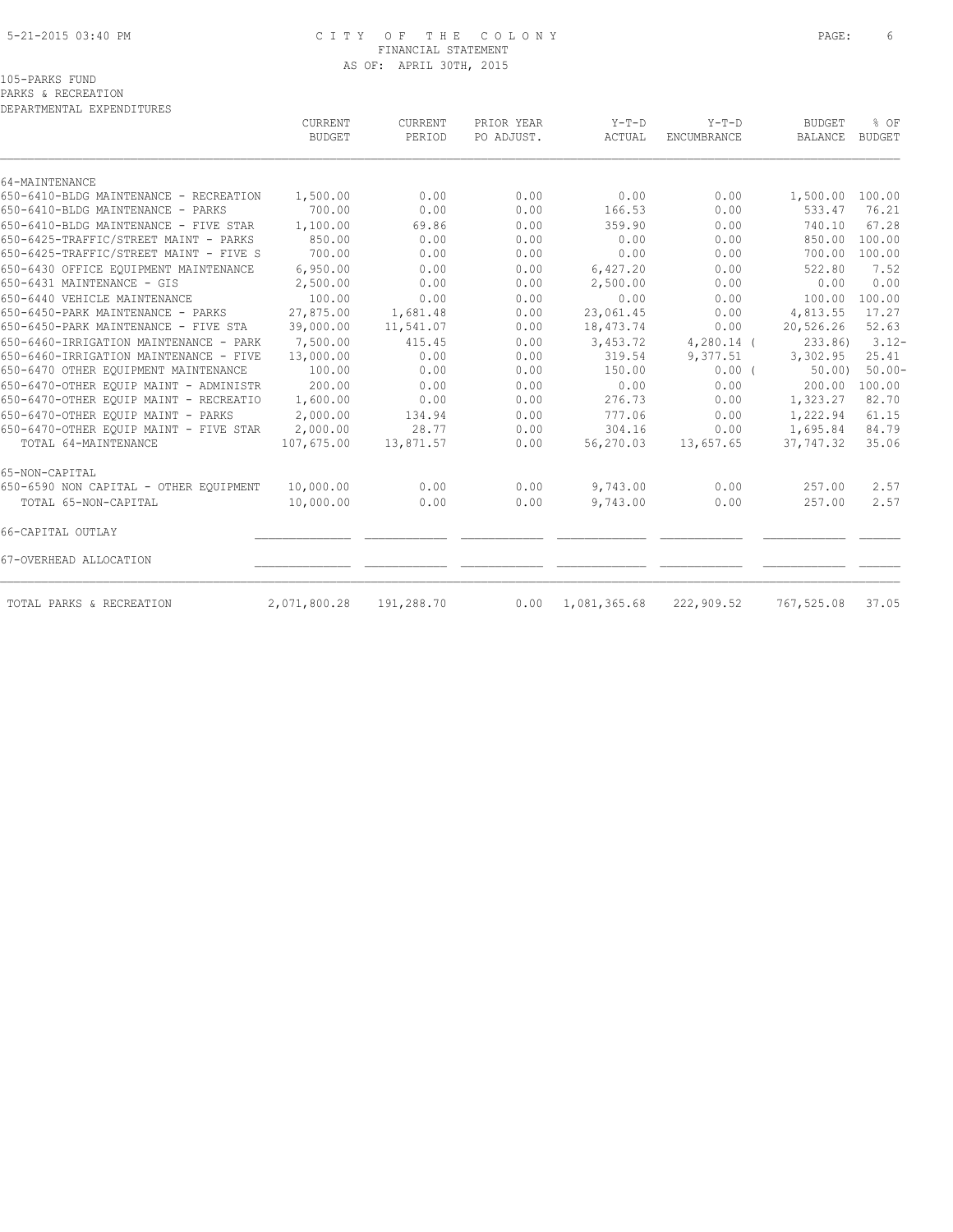#### 5-21-2015 03:40 PM C I T Y O F T H E C O L O N Y PAGE: 7 FINANCIAL STATEMENT AS OF: APRIL 30TH, 2015

## 105-PARKS FUND

AQUATIC PARK

| $Y-T-D$<br>CURRENT<br>CURRENT<br>PRIOR YEAR<br>Y-T-D<br><b>BUDGET</b><br>% OF<br><b>BUDGET</b><br>PERIOD<br>PO ADJUST.<br>ACTUAL<br>ENCUMBRANCE<br>BALANCE BUDGET<br>651-6110 SALARIES<br>90,269.20<br>6,604.11<br>0.00<br>53,071.10<br>0.00<br>41.21<br>37,198.10<br>1,500.00<br>10.94<br>0.00<br>519.37<br>651-6111 SALARIES, OVERTIME<br>0.00<br>980.63<br>65.38<br>202,000.00<br>9,648.28<br>0.00<br>59,293.48<br>142,706.52<br>651-6112 PART-TIME, TEMPORARY<br>0.00<br>70.65<br>16,100.00<br>1,309.64<br>0.00<br>7,183.23<br>44.62<br>651-6114 HOSPITALIZATION<br>8,916.77<br>0.00<br>63.03<br>651-6115 SOCIAL SECURITY TAXES<br>23,020.50<br>1,224.36<br>0.00<br>8,511.20<br>0.00<br>14,509.30<br>651-6116 WORKERS' COMPENSATION<br>7,396.00<br>0.00<br>8.12<br>0.00<br>6,795.46<br>0.00<br>600.54<br>835.48<br>0.00<br>4,932.11<br>42.33<br>11,652.39<br>6,720.28<br>0.00<br>2,300.00<br>77.68<br>0.00<br>723.61<br>1,576.39<br>68.54<br>0.00<br>651-6125 EDUCATION AND TRAINING<br>900.00<br>0.00<br>0.00<br>19.00<br>0.00<br>881.00<br>97.89<br>0.00<br>1,000.00<br>0.00<br>366.73<br>0.00<br>633.27<br>63.33<br>100.00<br>0.00<br>0.00<br>0.00<br>0.00<br>100.00 100.00<br>TOTAL 61-PERSONNEL SERVICES<br>356,238.09<br>0.00<br>0.00<br>211,301.09<br>59.31<br>19,710.49<br>144,937.00<br>8,000.00<br>491.93<br>0.00<br>6,771.51<br>$22,230.00$ (<br>21,001.51) 262.52-<br>5,200.00<br>381.00<br>0.00<br>2,571.75<br>2,627.25<br>1.00<br>0.02<br>3,150.00<br>1,725.00<br>0.00<br>2,415.00<br>690.00<br>45.00<br>1.43<br>27.81<br>39.67<br>250.00<br>0.00<br>150.83<br>0.00<br>99.17<br>25.00<br>0.00<br>0.00<br>0.00<br>25.00 100.00<br>0.00<br>TOTAL 62-CONTRACTUAL SERVICES<br>0.00<br>20,831.34) 125.30-<br>16,625.00<br>2,625.74<br>11,909.09<br>25,547.25 (<br>300.00<br>14.30<br>0.00<br>203.11<br>0.00<br>96.89<br>32.30<br>400.00<br>178.99<br>0.00<br>407.09<br>$0.00$ (<br>7.09)<br>400.00<br>0.00<br>129.96<br>566.00<br>$0.00$ (<br>166.00<br>651-6313 JANITORIAL SUPPLIES<br>0.00<br>2,975.00<br>247.27<br>1,094.83<br>0.00<br>1,880.17<br>63.20<br>2,500.00<br>758.00<br>0.00<br>1,023.04<br>0.00<br>1,476.96<br>59.08<br>100.00<br>7.20<br>0.00<br>0.00<br>56.11<br>56.11<br>43.89<br>38.78<br>$39.16 -$<br>800.00<br>0.00<br>0.00(<br>313.29<br>1,113.29<br>651-6323 SMALL EQUIPMENT<br>600.00<br>0.00<br>0.00<br>183.89<br>0.00<br>69.35<br>416.11<br>651-6340 FUELS AND LUBRICANTS<br>400.00<br>15.00<br>0.00<br>0.00<br>355.00<br>88.75<br>45.00<br>651-6345 CHEMICALS<br>13,500.00<br>1,233.54<br>0.00<br>3,384.72<br>8,653.35<br>10.83<br>1,461.93<br>450.00<br>0.00<br>0.00<br>98.56<br>0.00<br>351.44<br>78.10<br>651-6390 MISCELLANEOUS SUPPLIES<br>1,200.00<br>18.68<br>0.00<br>702.83<br>58.57<br>497.17<br>0.00<br>23,625.00<br>0.00<br>6,311.06<br>26.71<br>TOTAL 63-SUPPLIES<br>2,641.72<br>8,660.59<br>8,653.35 | DEPARTMENTAL EXPENDITURES         |  |  |  |           |
|----------------------------------------------------------------------------------------------------------------------------------------------------------------------------------------------------------------------------------------------------------------------------------------------------------------------------------------------------------------------------------------------------------------------------------------------------------------------------------------------------------------------------------------------------------------------------------------------------------------------------------------------------------------------------------------------------------------------------------------------------------------------------------------------------------------------------------------------------------------------------------------------------------------------------------------------------------------------------------------------------------------------------------------------------------------------------------------------------------------------------------------------------------------------------------------------------------------------------------------------------------------------------------------------------------------------------------------------------------------------------------------------------------------------------------------------------------------------------------------------------------------------------------------------------------------------------------------------------------------------------------------------------------------------------------------------------------------------------------------------------------------------------------------------------------------------------------------------------------------------------------------------------------------------------------------------------------------------------------------------------------------------------------------------------------------------------------------------------------------------------------------------------------------------------------------------------------------------------------------------------------------------------------------------------------------------------------------------------------------------------------------------------------------------------------------------------------------------------------------------------------------------------------------------------------------------------------------------------------------------------------------------------------------------------------------------------------------------------------------------------------------------------------------------------------------------------------------------------------|-----------------------------------|--|--|--|-----------|
|                                                                                                                                                                                                                                                                                                                                                                                                                                                                                                                                                                                                                                                                                                                                                                                                                                                                                                                                                                                                                                                                                                                                                                                                                                                                                                                                                                                                                                                                                                                                                                                                                                                                                                                                                                                                                                                                                                                                                                                                                                                                                                                                                                                                                                                                                                                                                                                                                                                                                                                                                                                                                                                                                                                                                                                                                                                          |                                   |  |  |  |           |
|                                                                                                                                                                                                                                                                                                                                                                                                                                                                                                                                                                                                                                                                                                                                                                                                                                                                                                                                                                                                                                                                                                                                                                                                                                                                                                                                                                                                                                                                                                                                                                                                                                                                                                                                                                                                                                                                                                                                                                                                                                                                                                                                                                                                                                                                                                                                                                                                                                                                                                                                                                                                                                                                                                                                                                                                                                                          |                                   |  |  |  |           |
|                                                                                                                                                                                                                                                                                                                                                                                                                                                                                                                                                                                                                                                                                                                                                                                                                                                                                                                                                                                                                                                                                                                                                                                                                                                                                                                                                                                                                                                                                                                                                                                                                                                                                                                                                                                                                                                                                                                                                                                                                                                                                                                                                                                                                                                                                                                                                                                                                                                                                                                                                                                                                                                                                                                                                                                                                                                          | 61-PERSONNEL SERVICES             |  |  |  |           |
|                                                                                                                                                                                                                                                                                                                                                                                                                                                                                                                                                                                                                                                                                                                                                                                                                                                                                                                                                                                                                                                                                                                                                                                                                                                                                                                                                                                                                                                                                                                                                                                                                                                                                                                                                                                                                                                                                                                                                                                                                                                                                                                                                                                                                                                                                                                                                                                                                                                                                                                                                                                                                                                                                                                                                                                                                                                          |                                   |  |  |  |           |
|                                                                                                                                                                                                                                                                                                                                                                                                                                                                                                                                                                                                                                                                                                                                                                                                                                                                                                                                                                                                                                                                                                                                                                                                                                                                                                                                                                                                                                                                                                                                                                                                                                                                                                                                                                                                                                                                                                                                                                                                                                                                                                                                                                                                                                                                                                                                                                                                                                                                                                                                                                                                                                                                                                                                                                                                                                                          |                                   |  |  |  |           |
|                                                                                                                                                                                                                                                                                                                                                                                                                                                                                                                                                                                                                                                                                                                                                                                                                                                                                                                                                                                                                                                                                                                                                                                                                                                                                                                                                                                                                                                                                                                                                                                                                                                                                                                                                                                                                                                                                                                                                                                                                                                                                                                                                                                                                                                                                                                                                                                                                                                                                                                                                                                                                                                                                                                                                                                                                                                          |                                   |  |  |  |           |
|                                                                                                                                                                                                                                                                                                                                                                                                                                                                                                                                                                                                                                                                                                                                                                                                                                                                                                                                                                                                                                                                                                                                                                                                                                                                                                                                                                                                                                                                                                                                                                                                                                                                                                                                                                                                                                                                                                                                                                                                                                                                                                                                                                                                                                                                                                                                                                                                                                                                                                                                                                                                                                                                                                                                                                                                                                                          |                                   |  |  |  |           |
|                                                                                                                                                                                                                                                                                                                                                                                                                                                                                                                                                                                                                                                                                                                                                                                                                                                                                                                                                                                                                                                                                                                                                                                                                                                                                                                                                                                                                                                                                                                                                                                                                                                                                                                                                                                                                                                                                                                                                                                                                                                                                                                                                                                                                                                                                                                                                                                                                                                                                                                                                                                                                                                                                                                                                                                                                                                          |                                   |  |  |  |           |
|                                                                                                                                                                                                                                                                                                                                                                                                                                                                                                                                                                                                                                                                                                                                                                                                                                                                                                                                                                                                                                                                                                                                                                                                                                                                                                                                                                                                                                                                                                                                                                                                                                                                                                                                                                                                                                                                                                                                                                                                                                                                                                                                                                                                                                                                                                                                                                                                                                                                                                                                                                                                                                                                                                                                                                                                                                                          |                                   |  |  |  |           |
|                                                                                                                                                                                                                                                                                                                                                                                                                                                                                                                                                                                                                                                                                                                                                                                                                                                                                                                                                                                                                                                                                                                                                                                                                                                                                                                                                                                                                                                                                                                                                                                                                                                                                                                                                                                                                                                                                                                                                                                                                                                                                                                                                                                                                                                                                                                                                                                                                                                                                                                                                                                                                                                                                                                                                                                                                                                          | 651-6117 RETIREMENT CONTRIBUTIONS |  |  |  |           |
|                                                                                                                                                                                                                                                                                                                                                                                                                                                                                                                                                                                                                                                                                                                                                                                                                                                                                                                                                                                                                                                                                                                                                                                                                                                                                                                                                                                                                                                                                                                                                                                                                                                                                                                                                                                                                                                                                                                                                                                                                                                                                                                                                                                                                                                                                                                                                                                                                                                                                                                                                                                                                                                                                                                                                                                                                                                          | 651-6118 UNIFORMS                 |  |  |  |           |
|                                                                                                                                                                                                                                                                                                                                                                                                                                                                                                                                                                                                                                                                                                                                                                                                                                                                                                                                                                                                                                                                                                                                                                                                                                                                                                                                                                                                                                                                                                                                                                                                                                                                                                                                                                                                                                                                                                                                                                                                                                                                                                                                                                                                                                                                                                                                                                                                                                                                                                                                                                                                                                                                                                                                                                                                                                                          |                                   |  |  |  |           |
|                                                                                                                                                                                                                                                                                                                                                                                                                                                                                                                                                                                                                                                                                                                                                                                                                                                                                                                                                                                                                                                                                                                                                                                                                                                                                                                                                                                                                                                                                                                                                                                                                                                                                                                                                                                                                                                                                                                                                                                                                                                                                                                                                                                                                                                                                                                                                                                                                                                                                                                                                                                                                                                                                                                                                                                                                                                          | 651-6126 TRAVEL EXPENSE           |  |  |  |           |
|                                                                                                                                                                                                                                                                                                                                                                                                                                                                                                                                                                                                                                                                                                                                                                                                                                                                                                                                                                                                                                                                                                                                                                                                                                                                                                                                                                                                                                                                                                                                                                                                                                                                                                                                                                                                                                                                                                                                                                                                                                                                                                                                                                                                                                                                                                                                                                                                                                                                                                                                                                                                                                                                                                                                                                                                                                                          | 651-6127 DUES AND MEMBERSHIPS     |  |  |  |           |
|                                                                                                                                                                                                                                                                                                                                                                                                                                                                                                                                                                                                                                                                                                                                                                                                                                                                                                                                                                                                                                                                                                                                                                                                                                                                                                                                                                                                                                                                                                                                                                                                                                                                                                                                                                                                                                                                                                                                                                                                                                                                                                                                                                                                                                                                                                                                                                                                                                                                                                                                                                                                                                                                                                                                                                                                                                                          |                                   |  |  |  |           |
|                                                                                                                                                                                                                                                                                                                                                                                                                                                                                                                                                                                                                                                                                                                                                                                                                                                                                                                                                                                                                                                                                                                                                                                                                                                                                                                                                                                                                                                                                                                                                                                                                                                                                                                                                                                                                                                                                                                                                                                                                                                                                                                                                                                                                                                                                                                                                                                                                                                                                                                                                                                                                                                                                                                                                                                                                                                          | 62-CONTRACTUAL SERVICES           |  |  |  |           |
|                                                                                                                                                                                                                                                                                                                                                                                                                                                                                                                                                                                                                                                                                                                                                                                                                                                                                                                                                                                                                                                                                                                                                                                                                                                                                                                                                                                                                                                                                                                                                                                                                                                                                                                                                                                                                                                                                                                                                                                                                                                                                                                                                                                                                                                                                                                                                                                                                                                                                                                                                                                                                                                                                                                                                                                                                                                          | 651-6213 CONTRACTUAL SERVICES     |  |  |  |           |
|                                                                                                                                                                                                                                                                                                                                                                                                                                                                                                                                                                                                                                                                                                                                                                                                                                                                                                                                                                                                                                                                                                                                                                                                                                                                                                                                                                                                                                                                                                                                                                                                                                                                                                                                                                                                                                                                                                                                                                                                                                                                                                                                                                                                                                                                                                                                                                                                                                                                                                                                                                                                                                                                                                                                                                                                                                                          | 651-6214 JANITORIAL SERVICES      |  |  |  |           |
|                                                                                                                                                                                                                                                                                                                                                                                                                                                                                                                                                                                                                                                                                                                                                                                                                                                                                                                                                                                                                                                                                                                                                                                                                                                                                                                                                                                                                                                                                                                                                                                                                                                                                                                                                                                                                                                                                                                                                                                                                                                                                                                                                                                                                                                                                                                                                                                                                                                                                                                                                                                                                                                                                                                                                                                                                                                          | 651-6235 PRINTING SERVICES        |  |  |  |           |
|                                                                                                                                                                                                                                                                                                                                                                                                                                                                                                                                                                                                                                                                                                                                                                                                                                                                                                                                                                                                                                                                                                                                                                                                                                                                                                                                                                                                                                                                                                                                                                                                                                                                                                                                                                                                                                                                                                                                                                                                                                                                                                                                                                                                                                                                                                                                                                                                                                                                                                                                                                                                                                                                                                                                                                                                                                                          | 651-6244 TELEPHONE SERVICE        |  |  |  |           |
|                                                                                                                                                                                                                                                                                                                                                                                                                                                                                                                                                                                                                                                                                                                                                                                                                                                                                                                                                                                                                                                                                                                                                                                                                                                                                                                                                                                                                                                                                                                                                                                                                                                                                                                                                                                                                                                                                                                                                                                                                                                                                                                                                                                                                                                                                                                                                                                                                                                                                                                                                                                                                                                                                                                                                                                                                                                          | 651-6275 EQUIPMENT RENTAL         |  |  |  |           |
|                                                                                                                                                                                                                                                                                                                                                                                                                                                                                                                                                                                                                                                                                                                                                                                                                                                                                                                                                                                                                                                                                                                                                                                                                                                                                                                                                                                                                                                                                                                                                                                                                                                                                                                                                                                                                                                                                                                                                                                                                                                                                                                                                                                                                                                                                                                                                                                                                                                                                                                                                                                                                                                                                                                                                                                                                                                          |                                   |  |  |  |           |
|                                                                                                                                                                                                                                                                                                                                                                                                                                                                                                                                                                                                                                                                                                                                                                                                                                                                                                                                                                                                                                                                                                                                                                                                                                                                                                                                                                                                                                                                                                                                                                                                                                                                                                                                                                                                                                                                                                                                                                                                                                                                                                                                                                                                                                                                                                                                                                                                                                                                                                                                                                                                                                                                                                                                                                                                                                                          | 63-SUPPLIES                       |  |  |  |           |
|                                                                                                                                                                                                                                                                                                                                                                                                                                                                                                                                                                                                                                                                                                                                                                                                                                                                                                                                                                                                                                                                                                                                                                                                                                                                                                                                                                                                                                                                                                                                                                                                                                                                                                                                                                                                                                                                                                                                                                                                                                                                                                                                                                                                                                                                                                                                                                                                                                                                                                                                                                                                                                                                                                                                                                                                                                                          | 651-6310 OFFICE SUPPLIES          |  |  |  |           |
|                                                                                                                                                                                                                                                                                                                                                                                                                                                                                                                                                                                                                                                                                                                                                                                                                                                                                                                                                                                                                                                                                                                                                                                                                                                                                                                                                                                                                                                                                                                                                                                                                                                                                                                                                                                                                                                                                                                                                                                                                                                                                                                                                                                                                                                                                                                                                                                                                                                                                                                                                                                                                                                                                                                                                                                                                                                          | 651-6311 COPIER SUPPLIES          |  |  |  | $1.77-$   |
|                                                                                                                                                                                                                                                                                                                                                                                                                                                                                                                                                                                                                                                                                                                                                                                                                                                                                                                                                                                                                                                                                                                                                                                                                                                                                                                                                                                                                                                                                                                                                                                                                                                                                                                                                                                                                                                                                                                                                                                                                                                                                                                                                                                                                                                                                                                                                                                                                                                                                                                                                                                                                                                                                                                                                                                                                                                          | 651-6312 COMPUTER SUPPLIES        |  |  |  | $41.50 -$ |
|                                                                                                                                                                                                                                                                                                                                                                                                                                                                                                                                                                                                                                                                                                                                                                                                                                                                                                                                                                                                                                                                                                                                                                                                                                                                                                                                                                                                                                                                                                                                                                                                                                                                                                                                                                                                                                                                                                                                                                                                                                                                                                                                                                                                                                                                                                                                                                                                                                                                                                                                                                                                                                                                                                                                                                                                                                                          |                                   |  |  |  |           |
|                                                                                                                                                                                                                                                                                                                                                                                                                                                                                                                                                                                                                                                                                                                                                                                                                                                                                                                                                                                                                                                                                                                                                                                                                                                                                                                                                                                                                                                                                                                                                                                                                                                                                                                                                                                                                                                                                                                                                                                                                                                                                                                                                                                                                                                                                                                                                                                                                                                                                                                                                                                                                                                                                                                                                                                                                                                          | 651-6315 PROGRAM SUPPLIES         |  |  |  |           |
|                                                                                                                                                                                                                                                                                                                                                                                                                                                                                                                                                                                                                                                                                                                                                                                                                                                                                                                                                                                                                                                                                                                                                                                                                                                                                                                                                                                                                                                                                                                                                                                                                                                                                                                                                                                                                                                                                                                                                                                                                                                                                                                                                                                                                                                                                                                                                                                                                                                                                                                                                                                                                                                                                                                                                                                                                                                          | 651-6320 POSTAGE                  |  |  |  |           |
|                                                                                                                                                                                                                                                                                                                                                                                                                                                                                                                                                                                                                                                                                                                                                                                                                                                                                                                                                                                                                                                                                                                                                                                                                                                                                                                                                                                                                                                                                                                                                                                                                                                                                                                                                                                                                                                                                                                                                                                                                                                                                                                                                                                                                                                                                                                                                                                                                                                                                                                                                                                                                                                                                                                                                                                                                                                          | 651-6322 SMALL TOOLS              |  |  |  |           |
|                                                                                                                                                                                                                                                                                                                                                                                                                                                                                                                                                                                                                                                                                                                                                                                                                                                                                                                                                                                                                                                                                                                                                                                                                                                                                                                                                                                                                                                                                                                                                                                                                                                                                                                                                                                                                                                                                                                                                                                                                                                                                                                                                                                                                                                                                                                                                                                                                                                                                                                                                                                                                                                                                                                                                                                                                                                          |                                   |  |  |  |           |
|                                                                                                                                                                                                                                                                                                                                                                                                                                                                                                                                                                                                                                                                                                                                                                                                                                                                                                                                                                                                                                                                                                                                                                                                                                                                                                                                                                                                                                                                                                                                                                                                                                                                                                                                                                                                                                                                                                                                                                                                                                                                                                                                                                                                                                                                                                                                                                                                                                                                                                                                                                                                                                                                                                                                                                                                                                                          |                                   |  |  |  |           |
|                                                                                                                                                                                                                                                                                                                                                                                                                                                                                                                                                                                                                                                                                                                                                                                                                                                                                                                                                                                                                                                                                                                                                                                                                                                                                                                                                                                                                                                                                                                                                                                                                                                                                                                                                                                                                                                                                                                                                                                                                                                                                                                                                                                                                                                                                                                                                                                                                                                                                                                                                                                                                                                                                                                                                                                                                                                          |                                   |  |  |  |           |
|                                                                                                                                                                                                                                                                                                                                                                                                                                                                                                                                                                                                                                                                                                                                                                                                                                                                                                                                                                                                                                                                                                                                                                                                                                                                                                                                                                                                                                                                                                                                                                                                                                                                                                                                                                                                                                                                                                                                                                                                                                                                                                                                                                                                                                                                                                                                                                                                                                                                                                                                                                                                                                                                                                                                                                                                                                                          | 651-6360 MEDICAL SUPPLIES         |  |  |  |           |
|                                                                                                                                                                                                                                                                                                                                                                                                                                                                                                                                                                                                                                                                                                                                                                                                                                                                                                                                                                                                                                                                                                                                                                                                                                                                                                                                                                                                                                                                                                                                                                                                                                                                                                                                                                                                                                                                                                                                                                                                                                                                                                                                                                                                                                                                                                                                                                                                                                                                                                                                                                                                                                                                                                                                                                                                                                                          |                                   |  |  |  |           |
|                                                                                                                                                                                                                                                                                                                                                                                                                                                                                                                                                                                                                                                                                                                                                                                                                                                                                                                                                                                                                                                                                                                                                                                                                                                                                                                                                                                                                                                                                                                                                                                                                                                                                                                                                                                                                                                                                                                                                                                                                                                                                                                                                                                                                                                                                                                                                                                                                                                                                                                                                                                                                                                                                                                                                                                                                                                          |                                   |  |  |  |           |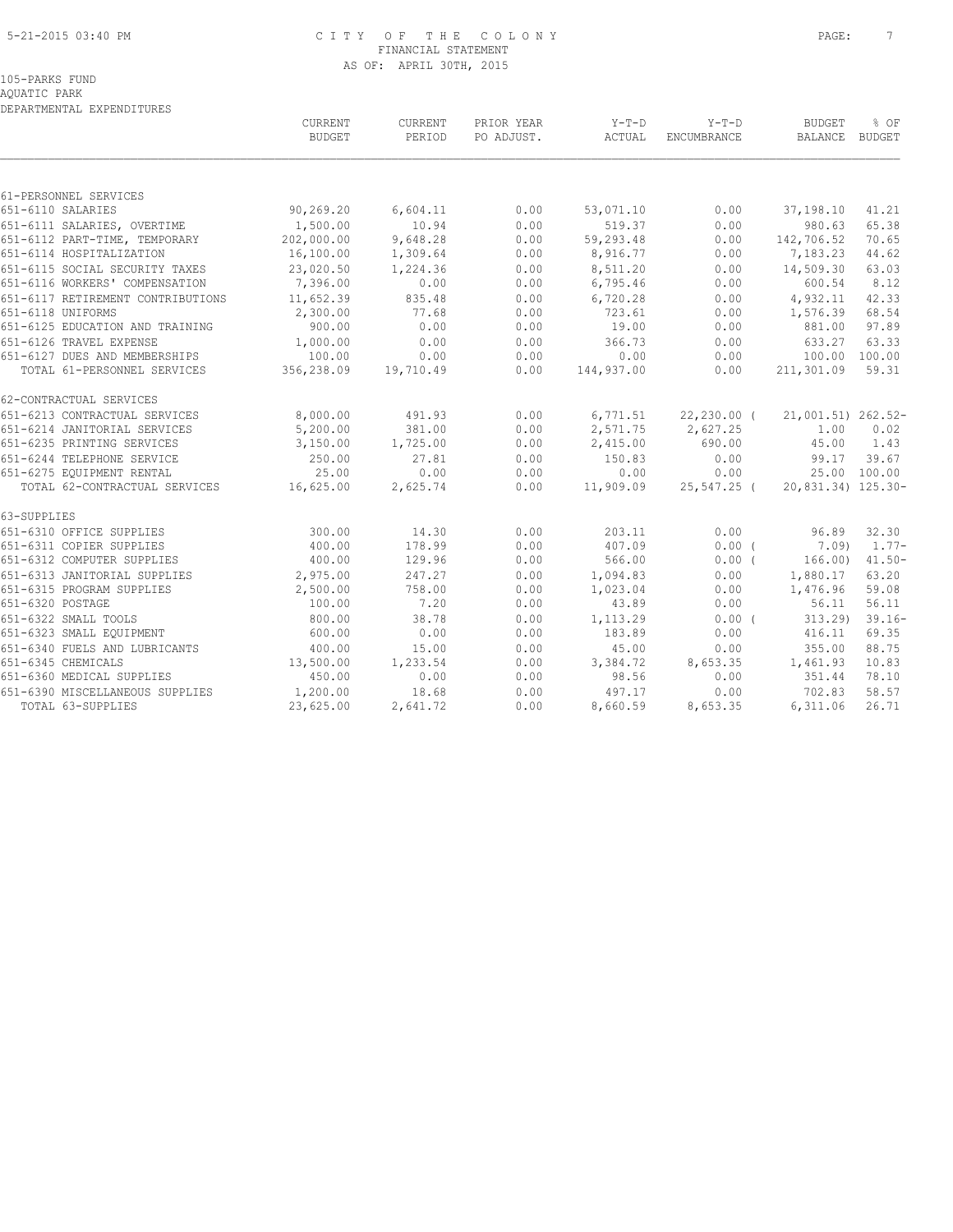### 5-21-2015 03:40 PM C I T Y O F T H E C O L O N Y PAGE: 8 FINANCIAL STATEMENT AS OF: APRIL 30TH, 2015

## AQUATIC PARK

DEPARTMENTAL EXPENDITURES

| DELANITENIAE EALENDIIONEO              | CURRENT<br><b>BUDGET</b> | <b>CURRENT</b><br>PERIOD | PRIOR YEAR<br>PO ADJUST. | $Y-T-D$<br>ACTUAL | $Y-T-D$<br>ENCUMBRANCE | <b>BUDGET</b><br>BALANCE | % OF<br>BUDGET |
|----------------------------------------|--------------------------|--------------------------|--------------------------|-------------------|------------------------|--------------------------|----------------|
| 64-MAINTENANCE                         |                          |                          |                          |                   |                        |                          |                |
| 651-6410 BUILDING MAINTENANCE          | 1,700.00                 | 199.19                   | 0.00                     | 2,865.98          | $0.00$ (               | 1,165.98)                | $68.59-$       |
| 651-6425 SIGN MAINTENANCE              | 600.00                   | 0.00                     | 0.00                     | 66.24             | 0.00                   | 533.76                   | 88.96          |
| 651-6430 OFFICE EOUIPMENT - MAINTENANC | 0.00                     | 0.00                     | 0.00                     | 117.00            | $0.00$ (               | 117.00)                  | 0.00           |
| 651-6450 PARK MAINTENANCE              | 3,000.00                 | 0.00                     | 0.00                     | 1,978.28          | 0.00                   | 1,021.72                 | 34.06          |
| 651-6470 OTHER EQUIPMENT - MAINTENANCE | 3,000.00                 | 0.00                     | 0.00                     | 1,251.93          | 0.00                   | 1,748.07                 | 58.27          |
| TOTAL 64-MAINTENANCE                   | 8,300.00                 | 199.19                   | 0.00                     | 6,279.43          | 0.00                   | 2,020.57                 | 24.34          |
| 65-NON-CAPITAL                         |                          |                          |                          |                   |                        |                          |                |
| 651-6510 NON-CAPITAL PARK IMPROVEMENTS | $0.00$ (                 | 4,867.18)                | 0.00                     | 0.00              | 0.00                   | 0.00                     | 0.00           |
| TOTAL 65-NON-CAPITAL                   | 0.00(                    | 4,867.18)                | 0.00                     | 0.00              | 0.00                   | 0.00                     | 0.00           |
| 66-CAPITAL OUTLAY                      |                          |                          |                          |                   |                        |                          |                |
| 67-OVERHEAD ALLOCATION                 |                          |                          |                          |                   |                        |                          |                |
| TOTAL AQUATIC PARK                     | 404,788.09               | 20,309.96                | 0.00                     | 171,786.11        | 34,200.60              | 198,801.38               | 49.11          |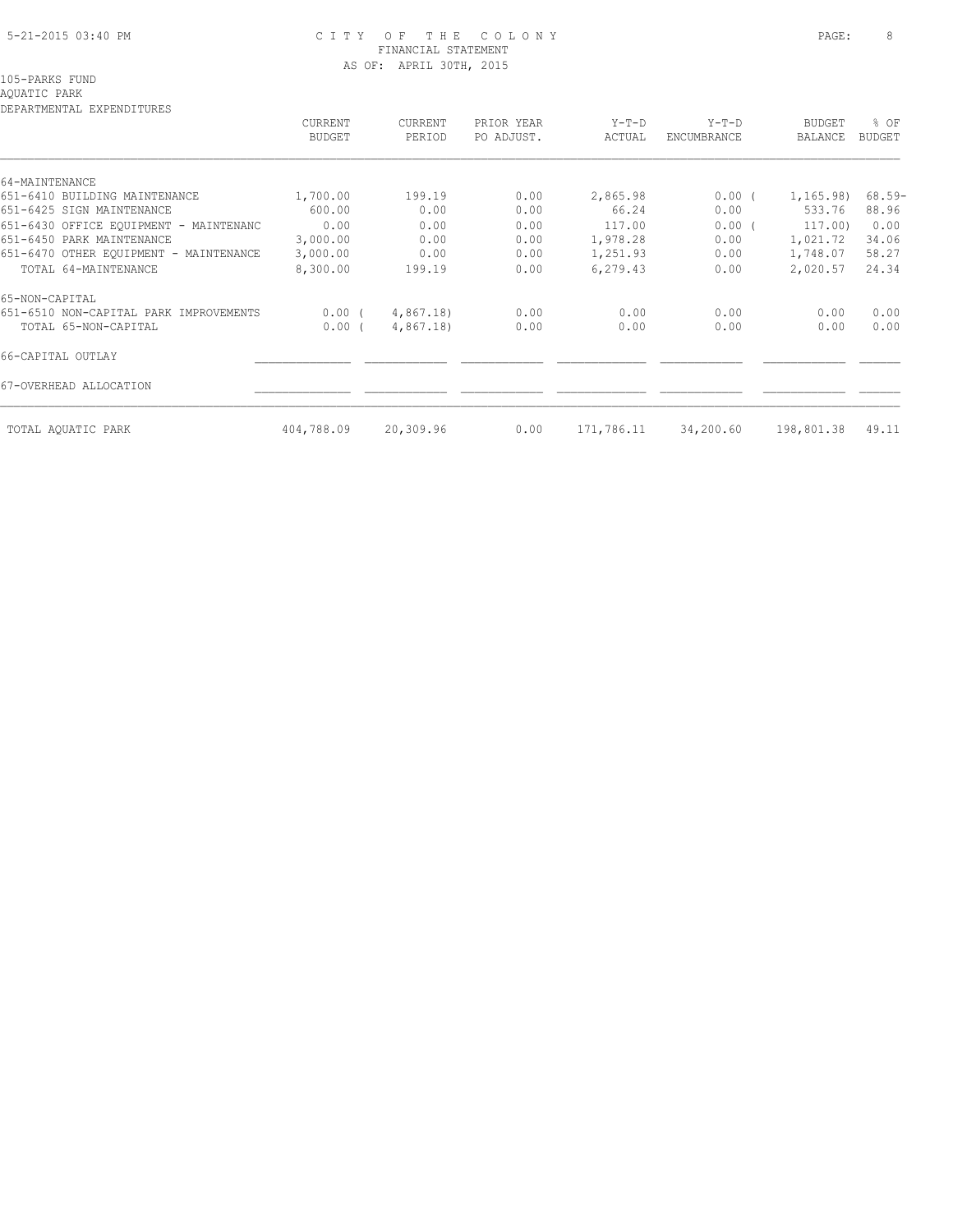#### 5-21-2015 03:40 PM C I T Y O F T H E C O L O N Y PAGE: 9 FINANCIAL STATEMENT AS OF: APRIL 30TH, 2015

105-PARKS FUND

COMMUNITY CENTER DEPARTMENTAL EXPENDITURES

|                                                               | CURRENT<br><b>BUDGET</b> | CURRENT<br>PERIOD           | PRIOR YEAR<br>PO ADJUST. | $Y-T-D$<br>ACTUAL                                                 | $Y-T-D$<br>ENCUMBRANCE | <b>BUDGET</b><br>BALANCE BUDGET      | % OF         |
|---------------------------------------------------------------|--------------------------|-----------------------------|--------------------------|-------------------------------------------------------------------|------------------------|--------------------------------------|--------------|
| 61-PERSONNEL SERVICES                                         |                          |                             |                          |                                                                   |                        |                                      |              |
| 652-6110 SALARIES                                             | 68,786.49                | 5,090.72                    | 0.00                     | 39,884.26                                                         | 0.00                   | 28,902.23                            | 42.02        |
| 652-6111 SALARIES, OVERTIME                                   | 1,000.00                 | 179.80                      | 0.00                     | 179.80                                                            | 0.00                   | 820.20                               | 82.02        |
| 652-6112 PART-TIME, TEMPORARY                                 | 17,539.00                | 1,348.63                    | 0.00                     | 12,406.72                                                         | 0.00                   | 5,132.28                             | 29.26        |
| 652-6114 HOSPITALIZATION INSURANCE                            | 16,100.00                | 1,299.18                    | 0.00                     | 8,844.84                                                          | 0.00                   | 7,255.16                             | 45.06        |
| 652-6115 SOCIAL SECURITY TAXES                                | 7,030.78                 | 445.07                      | 0.00                     | 3,613.41                                                          | 0.00                   | 3,417.37                             | 48.61        |
| 652-6116 WORKERS' COMPENSATION                                | 467.00                   | 0.00                        | 0.00                     | 429.08                                                            | 0.00                   | 37.92                                | 8.12         |
| 652-6117 RETIREMENT CONTRIBUTIONS                             | 8,775.60                 | 665.68                      | 0.00                     | 5,054.72                                                          | 0.00                   | 3,720.88                             | 42.40        |
| 652-6118 UNIFORMS                                             | 50.00                    | 0.00                        | 0.00                     | 0.00                                                              | 0.00                   | 50.00                                | 100.00       |
| 652-6125 EDUCATION AND TRAINING                               | 360.00                   | 0.00                        | 0.00                     | 65.00                                                             | 0.00                   | 295.00                               | 81.94        |
| 652-6127 DUES AND MEMBERSHIPS                                 | 700.00                   | 90.00                       | 0.00                     | 90.00                                                             | 0.00                   | 610.00                               | 87.14        |
| TOTAL 61-PERSONNEL SERVICES                                   | 120,808.87               | 9,119.08                    | 0.00                     | 70,567.83                                                         | 0.00                   | 50,241.04                            | 41.59        |
| 62-CONTRACTUAL SERVICES                                       |                          |                             |                          |                                                                   |                        |                                      |              |
| 652-6213 CONTRACTUAL SERVICES                                 | 1,200.00                 | 0.00                        | 0.00                     | 195.95                                                            | 0.00                   | 1,004.05                             | 83.67        |
| 652-6235 PRINTING SERVICES                                    | 26.00                    | 0.00                        | 0.00                     | 0.00                                                              | 0.00                   |                                      | 26.00 100.00 |
| TOTAL 62-CONTRACTUAL SERVICES                                 | 1,226.00                 | 0.00                        | 0.00                     | 195.95                                                            | 0.00                   | 1,030.05                             | 84.02        |
| 63-SUPPLIES                                                   |                          |                             |                          |                                                                   |                        |                                      |              |
| 652-6310 OFFICE SUPPLIES                                      | 250.00                   | 100.00                      | 0.00                     | 122.36                                                            | 0.00                   | 127.64                               | 51.06        |
| 652-6311 COPIER SUPPLIES                                      | 150.00                   | 172.56                      | 0.00                     | 215.95                                                            | 0.00(                  | 65.95)                               | $43.97 -$    |
| 652-6312 COMPUTER SUPPLIES                                    | 400.00                   | 0.00                        | 0.00                     | 186.05                                                            | 0.00                   | 213.95                               | 53.49        |
| 652-6313 JANITORIAL SUPPLIES                                  | 200.00                   | 0.00                        | 0.00                     | 0.00                                                              | 0.00                   | 200.00 100.00                        |              |
| 652-6315 PROGRAM SUPPLIES                                     | 4,500.00                 | 367.29                      | 0.00                     | 1,886.65                                                          | 0.00                   | 2,613.35                             | 58.07        |
| 652-6320 POSTAGE                                              | 0.00                     | 1.44                        | 0.00                     | 24.53                                                             | $0.00$ (               | 24.53)                               | 0.00         |
| 652-6360 MEDICAL SUPPLIES                                     | 50.00                    | 0.00                        | 0.00                     | 431.36                                                            | $0.00$ (               | 381.36) 762.72-                      |              |
| 652-6390 MISCELLANEOUS SUPPLIES                               | 400.00                   | 0.00                        | 0.00                     | 0.00                                                              | 0.00                   | 400.00 100.00                        |              |
| TOTAL 63-SUPPLIES                                             | 5,950.00                 | 641.29                      | 0.00                     | 2,866.90                                                          | 0.00                   | 3,083.10                             | 51.82        |
| 64-MAINTENANCE                                                |                          |                             |                          |                                                                   |                        |                                      |              |
| 652-6410 BUILDING MAINTENANCE                                 | 50.00                    | 0.00                        | 0.00                     | 0.00                                                              | 0.00                   |                                      | 50.00 100.00 |
| 652-6430 OFFICE EQUIPMENT MAINTENANCE<br>TOTAL 64-MAINTENANCE | 200.00<br>250.00         | 0.00<br>0.00                | 0.00<br>0.00             | 0.00<br>0.00                                                      | 0.00<br>0.00           | 200.00 100.00<br>250.00 100.00       |              |
| 67-OVERHEAD ALLOCATION                                        |                          |                             |                          |                                                                   |                        |                                      |              |
| TOTAL COMMUNITY CENTER                                        | 128,234.87               | 9,760.37                    | 0.00                     | 73,630.68                                                         | 0.00                   | 54,604.19                            | 42.58        |
| TOTAL EXPENDITURES ***<br>* * *                               | 3,619,219.24             | 221, 433.23                 | 0.00                     | 1,326,856.67<br>-------------- -------------                      | 257,110.12             | 2,035,252.45<br>------------- ------ | 56.23        |
| ** REVENUE OVER(UNDER) EXPENDITURES *(                        |                          | 275, 130.24) ( 166, 197.85) |                          | $0.00 \quad 1,466,614.94 \quad (257,110.12) \quad (1,484,635.06)$ |                        |                                      | 0.00         |

\*\*\* END OF REPORT \*\*\*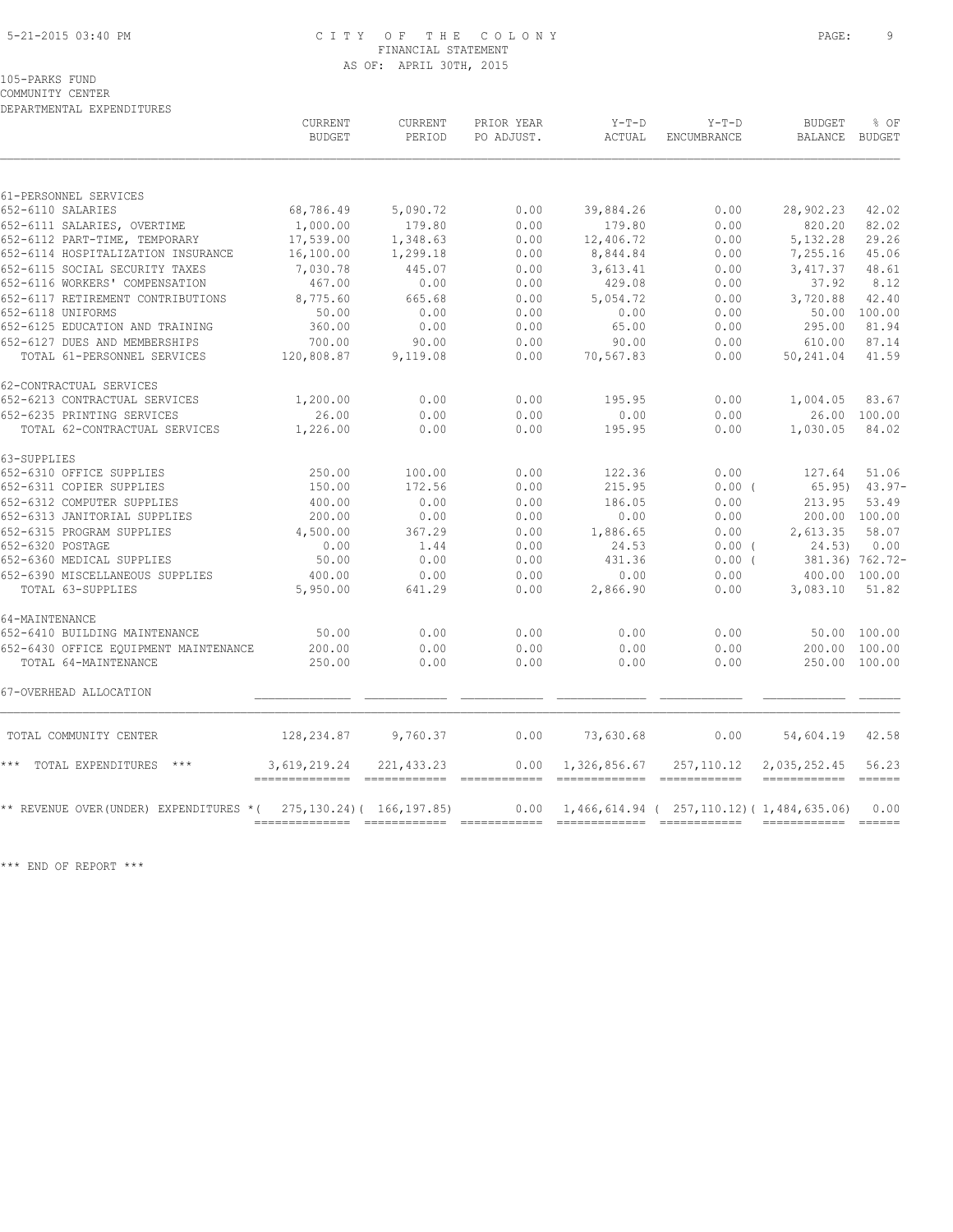## 5-21-2015 03:40 PM C I T Y O F T H E C O L O N Y PAGE: 1 FINANCIAL STATEMENT AS OF: APRIL 30TH, 2015

200-UTILITY FUND FINANCIAL SUMMARY

|                                         | CURRENT<br><b>BUDGET</b>        | <b>CURRENT</b><br>PERIOD                                                                                                                                                                                                                                                                                                                                                                                                                                                                           | PRIOR YEAR<br>PO ADJUST. | $Y-T-D$<br>ACTUAL                                  | $Y-T-D$<br>ENCUMBRANCE | <b>BUDGET</b><br>BALANCE     | % OF<br><b>BUDGET</b>                                                                                                                                                                                                                                                                                                                                                                                                                                                                                 |
|-----------------------------------------|---------------------------------|----------------------------------------------------------------------------------------------------------------------------------------------------------------------------------------------------------------------------------------------------------------------------------------------------------------------------------------------------------------------------------------------------------------------------------------------------------------------------------------------------|--------------------------|----------------------------------------------------|------------------------|------------------------------|-------------------------------------------------------------------------------------------------------------------------------------------------------------------------------------------------------------------------------------------------------------------------------------------------------------------------------------------------------------------------------------------------------------------------------------------------------------------------------------------------------|
| REVENUE SUMMARY                         |                                 |                                                                                                                                                                                                                                                                                                                                                                                                                                                                                                    |                          |                                                    |                        |                              |                                                                                                                                                                                                                                                                                                                                                                                                                                                                                                       |
| 3-RECYCLE REVENUE                       |                                 | 35,000.00 ( 49,978.86)                                                                                                                                                                                                                                                                                                                                                                                                                                                                             | 0.00                     | 18,432.96                                          | 0.00                   | 16,567.04                    | 47.33                                                                                                                                                                                                                                                                                                                                                                                                                                                                                                 |
| 4-SERVICE REVENUE                       | 14,286,276.00                   | 995,629.38                                                                                                                                                                                                                                                                                                                                                                                                                                                                                         | 0.00                     | 7,596,755.54                                       | 0.00                   | 6,689,520.46                 | 46.82                                                                                                                                                                                                                                                                                                                                                                                                                                                                                                 |
| 8-MISCELLANEOUS REVENUE                 | 550,000.00                      | 58.68                                                                                                                                                                                                                                                                                                                                                                                                                                                                                              | 0.00                     | 550,409.70                                         | $0.00$ (               | 409.70)                      | $0.07 -$                                                                                                                                                                                                                                                                                                                                                                                                                                                                                              |
| ** TOTAL REVENUES **                    | 14,871,276.00<br>-------------- | 945,709.20<br>$\begin{array}{cccccc} \multicolumn{2}{c}{} & \multicolumn{2}{c}{} & \multicolumn{2}{c}{} & \multicolumn{2}{c}{} & \multicolumn{2}{c}{} & \multicolumn{2}{c}{} & \multicolumn{2}{c}{} & \multicolumn{2}{c}{} & \multicolumn{2}{c}{} & \multicolumn{2}{c}{} & \multicolumn{2}{c}{} & \multicolumn{2}{c}{} & \multicolumn{2}{c}{} & \multicolumn{2}{c}{} & \multicolumn{2}{c}{} & \multicolumn{2}{c}{} & \multicolumn{2}{c}{} & \multicolumn{2}{c}{} & \multicolumn{2}{c}{} & \multic$ | 0.00<br>------------     | 8,165,598.20<br>=============                      | 0.00<br>============   | 6,705,677.80<br>------------ | 45.09<br>$=$ $=$ $=$ $=$ $=$ $=$                                                                                                                                                                                                                                                                                                                                                                                                                                                                      |
| EXPENDITURE SUMMARY                     |                                 |                                                                                                                                                                                                                                                                                                                                                                                                                                                                                                    |                          |                                                    |                        |                              |                                                                                                                                                                                                                                                                                                                                                                                                                                                                                                       |
| 635 - NON-DEPARTMENTAL                  | 8,289,758.00                    | 6,520.60                                                                                                                                                                                                                                                                                                                                                                                                                                                                                           | 0.00                     | 5,608,442.30                                       | 0.00                   | 2,681,315.70                 | 32.34                                                                                                                                                                                                                                                                                                                                                                                                                                                                                                 |
| 661 - WATER DISTRIBUTION                | 1,281,829.65                    | 75, 115.63                                                                                                                                                                                                                                                                                                                                                                                                                                                                                         | 0.00                     | 688,985.39                                         | 0.00                   | 592,844.26                   | 46.25                                                                                                                                                                                                                                                                                                                                                                                                                                                                                                 |
| 662 - WASTEWATER DEPT                   | 666,168.22                      | 65,196.65                                                                                                                                                                                                                                                                                                                                                                                                                                                                                          | 5,352.13                 | 419,030.79                                         | 76,780.90              | 175,708.66                   | 26.38                                                                                                                                                                                                                                                                                                                                                                                                                                                                                                 |
| 663 - UTILITY ADMIN                     | 692,734.81                      | 54,297.31                                                                                                                                                                                                                                                                                                                                                                                                                                                                                          | 0.00                     | 379,750.24                                         | 32,490.05              | 280,494.52                   | 40.49                                                                                                                                                                                                                                                                                                                                                                                                                                                                                                 |
| 666 - WATER PRODUCTION                  | 2,780,853.56                    | 237, 162. 13                                                                                                                                                                                                                                                                                                                                                                                                                                                                                       | 29,359.87                | 1,574,467.24                                       | 100,392.95             | 1, 135, 353.24               | 40.83                                                                                                                                                                                                                                                                                                                                                                                                                                                                                                 |
| 667 - PUBLIC WORKS ADMIN                | 1,600,834.31                    | 107,653.32                                                                                                                                                                                                                                                                                                                                                                                                                                                                                         | 0.00                     | 889,156.33                                         | 260,086.46             | 451,591.52                   | 28.21                                                                                                                                                                                                                                                                                                                                                                                                                                                                                                 |
| 671 - STORM WTR ENG                     | 38,400.00                       | 16,397.97                                                                                                                                                                                                                                                                                                                                                                                                                                                                                          | 0.00                     | 20,263.66                                          | 93.45                  | 18,042.89                    | 46.99                                                                                                                                                                                                                                                                                                                                                                                                                                                                                                 |
| 672 - STORM WTR PUB WKS                 | 149,646.15                      | 7,162.98                                                                                                                                                                                                                                                                                                                                                                                                                                                                                           | 0.00                     | 59,204.97                                          | 6,000.00               | 84,441.18                    | 56.43                                                                                                                                                                                                                                                                                                                                                                                                                                                                                                 |
| 690 - ENVIRONMENTAL                     | 157,345.31                      | 10,068.15                                                                                                                                                                                                                                                                                                                                                                                                                                                                                          | 0.00                     | 71,076.09                                          | 22,092.88              | 64,176.34                    | 40.79                                                                                                                                                                                                                                                                                                                                                                                                                                                                                                 |
| ** TOTAL EXPENDITURES **                | 15,657,570.01                   | 579,574.74                                                                                                                                                                                                                                                                                                                                                                                                                                                                                         | 34,712.00                | 9,710,377.01                                       | 497,936.69             | 5,483,968.31<br>============ | 35.02<br>$\begin{tabular}{cc} \multicolumn{2}{c} {\textbf{1}} & \multicolumn{2}{c} {\textbf{2}} & \multicolumn{2}{c} {\textbf{3}} & \multicolumn{2}{c} {\textbf{4}} & \multicolumn{2}{c} {\textbf{5}} & \multicolumn{2}{c} {\textbf{6}} & \multicolumn{2}{c} {\textbf{7}} & \multicolumn{2}{c} {\textbf{8}} & \multicolumn{2}{c} {\textbf{9}} & \multicolumn{2}{c} {\textbf{1}} & \multicolumn{2}{c} {\textbf{1}} & \multicolumn{2}{c} {\textbf{1}} & \multicolumn{2}{c} {\textbf{1}} & \multicolumn$ |
| ** REVENUE OVER (UNDER) EXPENDITURES *( | 786,294.01)                     | 366, 134.46                                                                                                                                                                                                                                                                                                                                                                                                                                                                                        |                          | 34,712.00 (1,544,778.81) (497,936.69) 1,221,709.49 |                        |                              | $4.41-$                                                                                                                                                                                                                                                                                                                                                                                                                                                                                               |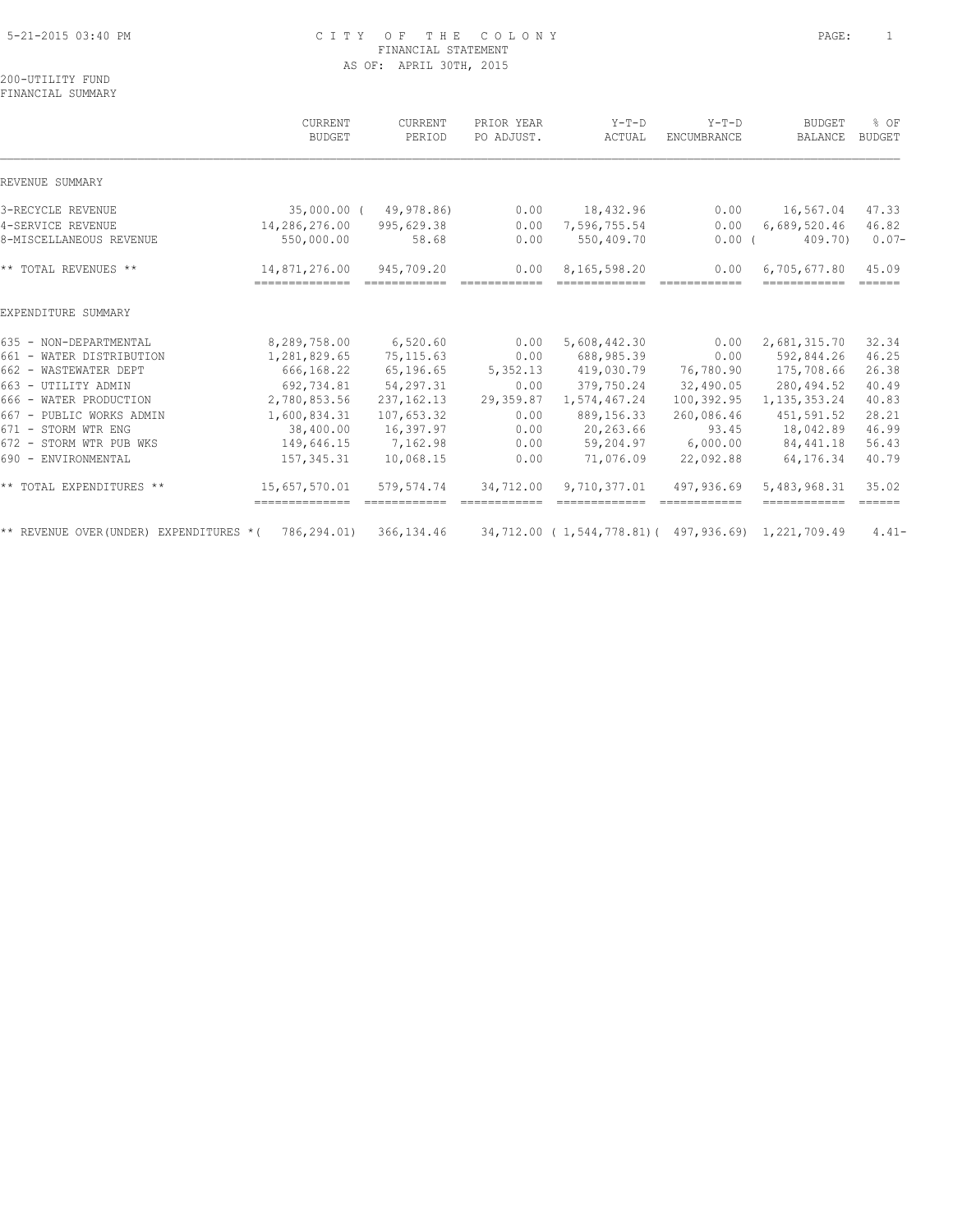## 5-21-2015 03:40 PM C I T Y O F T H E C O L O N Y PAGE: 2 FINANCIAL STATEMENT AS OF: APRIL 30TH, 2015

200-UTILITY FUND REVENUES

|                 |                               | CURRENT<br><b>BUDGET</b> | CURRENT<br>PERIOD | PRIOR YEAR<br>PO ADJUST. | $Y-T-D$<br>ACTUAL | $Y-T-D$<br>ENCUMBRANCE | <b>BUDGET</b><br><b>BALANCE</b> | % OF<br><b>BUDGET</b> |
|-----------------|-------------------------------|--------------------------|-------------------|--------------------------|-------------------|------------------------|---------------------------------|-----------------------|
|                 |                               |                          |                   |                          |                   |                        |                                 |                       |
|                 | 3-RECYCLE REVENUE             |                          |                   |                          |                   |                        |                                 |                       |
| 435000          | SOLID WASTE/RECYCLING REVENU  | 35,000.00 (              | 49,978.86)        | 0.00                     | 18,432.96         | 0.00                   | 16,567.04                       | 47.33                 |
|                 | TOTAL 3-RECYCLE REVENUE       | 35,000.00 (              | 49,978.86)        | 0.00                     | 18,432.96         | 0.00                   | 16,567.04                       | 47.33                 |
|                 | 4-SERVICE REVENUE             |                          |                   |                          |                   |                        |                                 |                       |
| 441000          | WATER SERVICE                 | 8,647,753.00             | 517,386.31        | 0.00                     | 4,260,705.86      | 0.00                   | 4,387,047.14                    | 50.73                 |
| 442000          | WASTEWATER SERVICE            | 4,940,323.00             | 399,611.20        | 0.00                     | 2,845,968.64      | 0.00                   | 2,094,354.36                    | 42.39                 |
| 442502          | RECYCLING EDUCATION CONTRIBU  | 36,000.00                | 0.00              | 0.00                     | 0.00              | 0.00                   | 36,000.00                       | 100.00                |
| 443000          | RECONNECT FEES                | 20,000.00                | 2,040.00          | 0.00                     | 13,220.00         | 0.00                   | 6,780.00                        | 33.90                 |
| 443500          | PENALTIES                     | 410,000.00               | 40,332.60         | 0.00                     | 264,612.03        | 0.00                   | 145,387.97                      | 35.46                 |
| 443510          | NON-SCHEDULED ON              | 2,000.00                 | 240.00            | 0.00                     | 1,350.00          | 0.00                   | 650.00                          | 32.50                 |
| 443515          | NON-SCHEDULED OFF             | 200.00                   | 0.00              | 0.00                     | 0.00              | 0.00                   | 200.00                          | 100.00                |
| 444000          | TAP CONNECTION FEES           | 200,000.00               | 30,890.00         | 0.00                     | 166,890.00        | 0.00                   | 33,110.00                       | 16.56                 |
| 444100          | TRANSFER FEES                 | 1,000.00                 | 200.00            | 0.00                     | 1,076.01          | 0.00(                  | 76.01)                          | $7.60 -$              |
| 444500          | BACKFLOW INSPECTION FEES      | 10,000.00                | 1,006.32          | 0.00                     | 6,493.08          | 0.00                   | 3,506.92                        | 35.07                 |
| 446400          | ELECTRONIC RECYCLING REBATE   | 0.00                     | 0.00              | 0.00                     | 1,600.38          | 0.00(                  | 1,600.38                        | 0.00                  |
| 447000          | INTEREST INCOME               | 4,000.00                 | 938.42            | 0.00                     | 5,186.17          | $0.00$ (               | 1,186.17)                       | $29.65-$              |
| 449000          | MISCELLANEOUS REVENUE         | 15,000.00                | 2,984.53          | 0.00                     | 29,651.51         | $0.00$ (               | 14,651.51)                      | $97.68 -$             |
| 449100          | NONREFUNDED BALANCES          | 0.00                     | 0.00              | 0.00                     | 1.86              | 0.00(                  | 1.86)                           | 0.00                  |
|                 | TOTAL 4-SERVICE REVENUE       | 14,286,276.00            | 995,629.38        | 0.00                     | 7,596,755.54      | 0.00                   | 6,689,520.46                    | 46.82                 |
| 5-OTHER REVENUE |                               |                          |                   |                          |                   |                        |                                 |                       |
|                 | 8-MISCELLANEOUS REVENUE       |                          |                   |                          |                   |                        |                                 |                       |
| 484000          | DISCOUNT REVENUE              | 0.00                     | 58.68             | 0.00                     | 409.70            | 0.00(                  | 409.70)                         | 0.00                  |
| 489003          | BAL TRANF IN STORM WTR UTILI  | 350,000.00               | 0.00              | 0.00                     | 350,000.00        | 0.00                   | 0.00                            | 0.00                  |
| 489081          | TRANSFER IN - CAP PROJ STREE  | 200,000.00               | 0.00              | 0.00                     | 200,000.00        | 0.00                   | 0.00                            | 0.00                  |
|                 | TOTAL 8-MISCELLANEOUS REVENUE | 550,000.00               | 58.68             | 0.00                     | 550,409.70        | $0.00$ (               | 409.70)                         | $0.07-$               |
|                 | ** TOTAL REVENUES **          | 14,871,276.00            | 945,709.20        | 0.00                     | 8,165,598.20      | 0.00                   | 6,705,677.80                    | 45.09                 |
|                 |                               |                          |                   |                          |                   |                        | ------------- ------            |                       |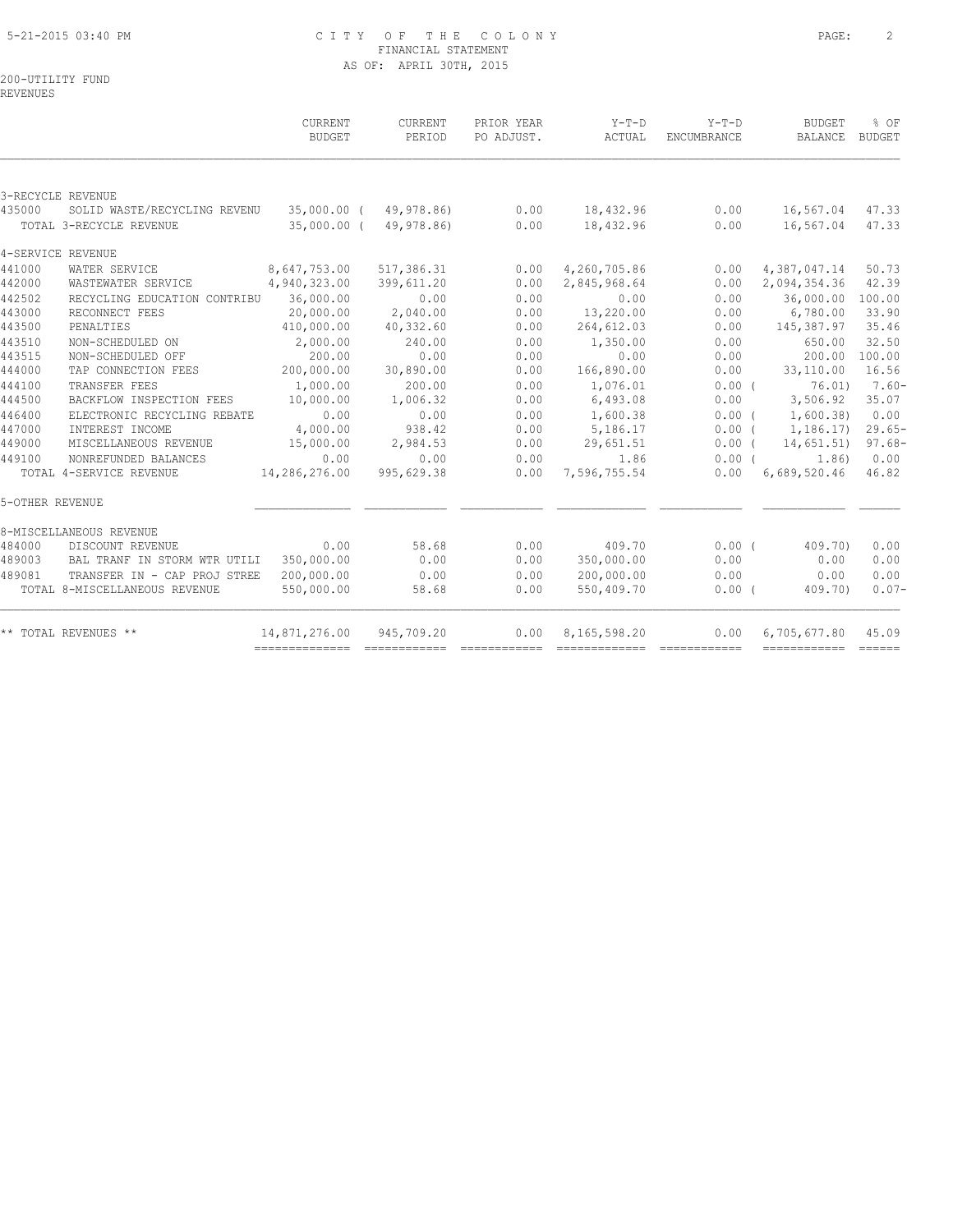## 5-21-2015 03:40 PM C I T Y O F T H E C O L O N Y PAGE: 3 FINANCIAL STATEMENT AS OF: APRIL 30TH, 2015

200-UTILITY FUND

635 - NON-DEPARTMENTAL

| DEPARTMENTAL EXPENDITURES             | CURRENT<br><b>BUDGET</b> | CURRENT<br>PERIOD | PRIOR YEAR<br>PO ADJUST. | $Y-T-D$<br>ACTUAL | $Y-T-D$<br>ENCUMBRANCE | <b>BUDGET</b><br>BALANCE | % OF<br><b>BUDGET</b> |
|---------------------------------------|--------------------------|-------------------|--------------------------|-------------------|------------------------|--------------------------|-----------------------|
|                                       |                          |                   |                          |                   |                        |                          |                       |
| 61-PERSONNEL SERVICES                 |                          |                   |                          |                   |                        |                          |                       |
| 635-6113 UNEMPLOYMENT COMPENSATION    | 15,000.00                | 5,920.00          | 0.00                     | 5,920.00          | 0.00                   | 9,080.00                 | 60.53                 |
| TOTAL 61-PERSONNEL SERVICES           | 15,000.00                | 5,920.00          | 0.00                     | 5,920.00          | 0.00                   | 9,080.00                 | 60.53                 |
| 62-CONTRACTUAL SERVICES               |                          |                   |                          |                   |                        |                          |                       |
| 635-6210 PROFESSIONAL SERVICES        | 8,000.00                 | 600.60            | 0.00                     | 4,804.80          | 0.00                   | 3,195.20                 | 39.94                 |
| 635-6211 LEGAL SERVICES               | 65,000.00                | 0.00              | 0.00                     | 2,711.50          | 0.00                   | 62,288.50                | 95.83                 |
| 635-6244 TELEPHONE SERVICE            | 2,000.00                 | 0.00              | 0.00                     | 0.00              | 0.00                   | 2,000.00                 | 100.00                |
| TOTAL 62-CONTRACTUAL SERVICES         | 75,000.00                | 600.60            | 0.00                     | 7,516.30          | 0.00                   | 67,483.70                | 89.98                 |
| 63-SUPPLIES                           |                          |                   |                          |                   |                        |                          |                       |
| 635-6336 EMPLOYEE RECOGNITION         | 1,000.00                 | 0.00              | 0.00                     | 0.00              | 0.00                   | 1,000.00                 | 100.00                |
| TOTAL 63-SUPPLIES                     | 1,000.00                 | 0.00              | 0.00                     | 0.00              | 0.00                   | 1,000.00 100.00          |                       |
| 64-MAINTENANCE                        |                          |                   |                          |                   |                        |                          |                       |
| 635-6430 MAINTENANCE OFFICE EQUIPMENT | 2,600.00                 | 0.00              | 0.00                     | 2,600.00          | 0.00                   | 0.00                     | 0.00                  |
| TOTAL 64-MAINTENANCE                  | 2,600.00                 | 0.00              | 0.00                     | 2,600.00          | 0.00                   | 0.00                     | 0.00                  |
| 65-NON-CAPITAL                        |                          |                   |                          |                   |                        |                          |                       |
| 66-CAPITAL OUTLAY                     |                          |                   |                          |                   |                        |                          |                       |
| 67-OVERHEAD ALLOCATION                |                          |                   |                          |                   |                        |                          |                       |
| 635-6765 OVERHEAD - GEN ADMIN         | 2,593,752.00             | 0.00              | 0.00                     | 0.00              | 0.00                   | 2,593,752.00 100.00      |                       |
| TOTAL 67-OVERHEAD ALLOCATION          | 2,593,752.00             | 0.00              | 0.00                     | 0.00              | 0.00                   | 2,593,752.00 100.00      |                       |
| 68-SUNDRY CHARGES                     |                          |                   |                          |                   |                        |                          |                       |
| 635-6803 TRANSFER OUT - TAX SUPP DEBT | 2,275,000.00             | 0.00              | 0.00                     | 2,275,000.00      | 0.00                   | 0.00                     | 0.00                  |
| 635-6808 TRANSFER OUT - REV SUPP DEBT | 995,000.00               | 0.00              | 0.00                     | 995,000.00        | 0.00                   | 0.00                     | 0.00                  |
| 635-6899 TRANSFER OUT - GENERAL FUND  | 2,332,406.00             | 0.00              | 0.00                     | 2,322,406.00      | 0.00                   | 10,000.00                | 0.43                  |
| TOTAL 68-SUNDRY CHARGES               | 5,602,406.00             | 0.00              | 0.00                     | 5,592,406.00      | 0.00                   | 10,000.00                | 0.18                  |
| TOTAL 635 - NON-DEPARTMENTAL          | 8,289,758.00             | 6,520.60          | 0.00                     | 5,608,442.30      | 0.00                   | 2,681,315.70             | 32.34                 |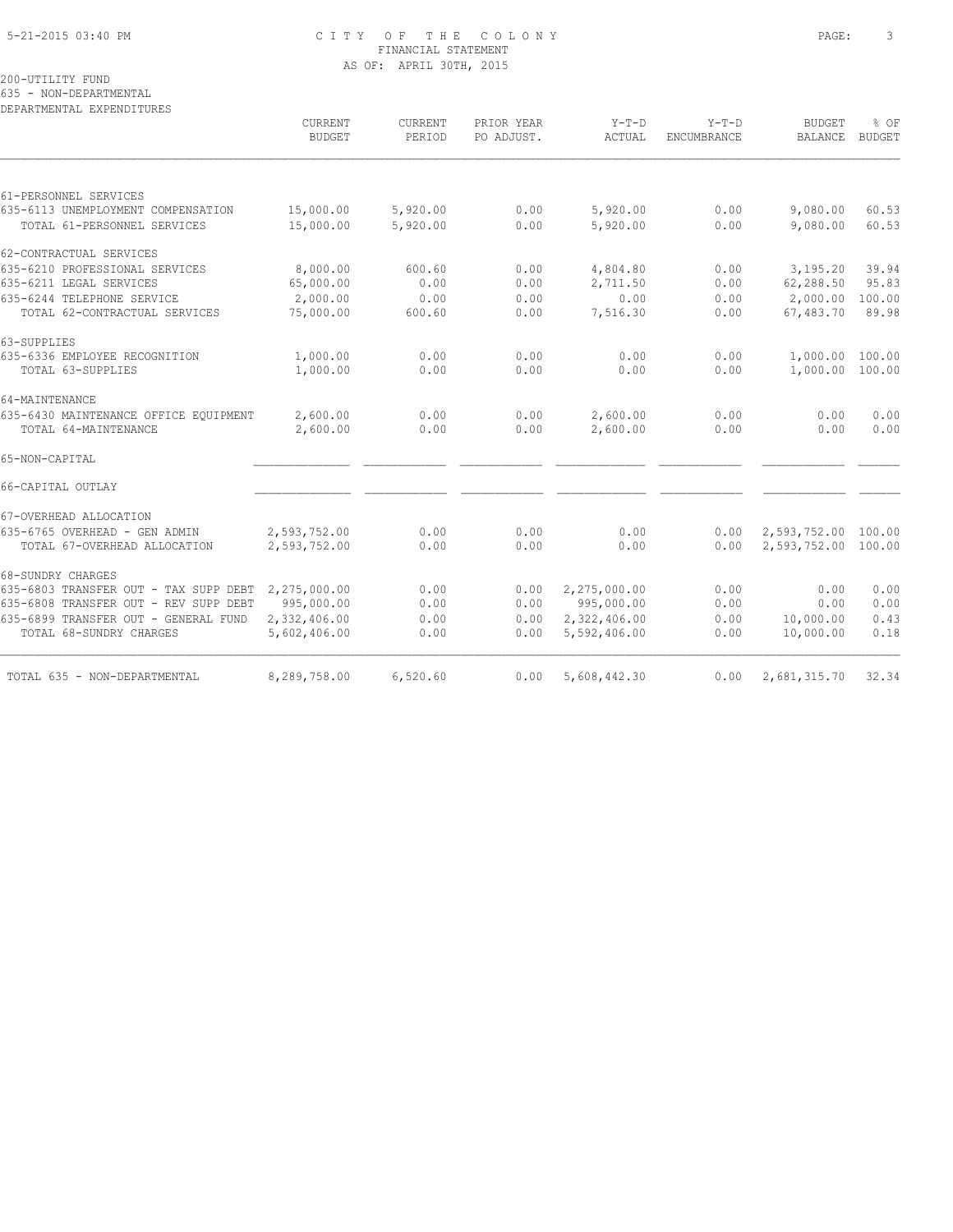#### 5-21-2015 03:40 PM C I T Y O F T H E C O L O N Y PAGE: 4 FINANCIAL STATEMENT AS OF: APRIL 30TH, 2015

200-UTILITY FUND 661 - WATER DISTRIBUTION

DEPARTMENTAL EXPENDITURES

|                                    | CURRENT<br><b>BUDGET</b> | CURRENT<br>PERIOD | PRIOR YEAR<br>PO ADJUST. | $Y-T-D$<br>ACTUAL | $Y-T-D$<br>ENCUMBRANCE | <b>BUDGET</b><br>BALANCE | % OF<br>BUDGET |
|------------------------------------|--------------------------|-------------------|--------------------------|-------------------|------------------------|--------------------------|----------------|
|                                    |                          |                   |                          |                   |                        |                          |                |
| 61-PERSONNEL SERVICES              |                          |                   |                          |                   |                        |                          |                |
| 661-6110 SALARIES                  | 656,488.01               | 49,517.88         | 0.00                     | 374,401.49        | 0.00                   | 282,086.52               | 42.97          |
| 661-6111 SALARIES, OVERTIME        | 65,000.00                | 2,954.80          | 0.00                     | 37,660.05         | 0.00                   | 27,339.95                | 42.06          |
| 661-6114 HOSPITALIZATION INSURANCE | 128,800.00               | 11,081.91         | 0.00                     | 69,158.92         | 0.00                   | 59,641.08                | 46.31          |
| 661-6115 SOCIAL SECURITY TAXES     | 58,195.00                | 3,768.83          | 0.00                     | 30,166.43         | 0.00                   | 28,028.57                | 48.16          |
| 661-6116 WORKERS COMPENSATION      | 19,836.00                | 0.00              | 0.00                     | 18,225.36         | 0.00                   | 1,610.64                 | 8.12           |
| 661-6117 RETIREMENT CONTRIBUTIONS  | 91,554.64                | 6,662.29          | 0.00                     | 51,900.31         | 0.00                   | 39,654.33                | 43.31          |
| 661-6118 UNIFORMS                  | 4,000.00                 | 179.00            | 0.00                     | 1,528.00          | 0.00                   | 2,472.00                 | 61.80          |
| 661-6120 PRIVATE AUTO ALLOWANCE    | 3,600.00                 | 276.92            | 0.00                     | 2,076.90          | 0.00                   | 1,523.10                 | 42.31          |
| 661-6125 EDUCATION & TRAINING      | 10,000.00                | 222.00            | 0.00                     | 2,499.00          | 0.00                   | 7,501.00                 | 75.01          |
| 661-6127 DUES & MEMBERSHIPS        | 250.00                   | 0.00              | 0.00                     | 495.00            | $0.00$ (               | 245.00                   | $98.00 -$      |
| TOTAL 61-PERSONNEL SERVICES        | 1,037,723.65             | 74,663.63         | 0.00                     | 588,111.46        | 0.00                   | 449,612.19               | 43.33          |
| 62-CONTRACTUAL SERVICES            |                          |                   |                          |                   |                        |                          |                |
| 661-6213 CONTRACTUAL SERVICES      | 4,500.00                 | 1,232.51          | 0.00                     | 2,543.35          | 0.00                   | 1,956.65                 | 43.48          |
| 661-6235 PRINTING SERVICES         | 50.00                    | 0.00              | 0.00                     | 0.00              | 0.00                   |                          | 50.00 100.00   |
| 661-6244 TELEPHONE SERVICE         | 1,636.00                 | 175.72            | 0.00                     | 992.58            | 0.00                   | 643.42                   | 39.33          |
| 661-6275 EQUIPMENT RENTAL          | 5,000.00                 | 66.33             | 0.00                     | 539.55            | 0.00                   | 4,460.45                 | 89.21          |
| TOTAL 62-CONTRACTUAL SERVICES      | 11,186.00                | 1,474.56          | 0.00                     | 4,075.48          | 0.00                   | 7,110.52                 | 63.57          |
| 63-SUPPLIES                        |                          |                   |                          |                   |                        |                          |                |
| 661-6310 OFFICE SUPPLIES           | 300.00                   | 7.73              | 0.00                     | 114.53            | 0.00                   | 185.47                   | 61.82          |
| 661-6311 COPIER SUPPLIES           | 500.00                   | 0.00              | 0.00                     | 295.67            | 0.00                   | 204.33                   | 40.87          |
| 661-6312 COMPUTER SUPPLIES         | 100.00                   | 68.00             | 0.00                     | 68.00             | 0.00                   | 32.00                    | 32.00          |
| 661-6313 JANITORIAL SUPPLIES       | 25.00                    | 0.00              | 0.00                     | 0.00              | 0.00                   | 25.00                    | 100.00         |
| 661-6320 POSTAGE                   | 95.00                    | 0.00              | 0.00                     | 0.00              | 0.00                   | 95.00                    | 100.00         |
| 661-6322 SMALL TOOLS               | 2,000.00                 | 21.30             | 0.00                     | 734.89            | 0.00                   | 1,265.11                 | 63.26          |
| 661-6340 FUEL AND LUBRICANTS       | 43,000.00                | 2,421.91          | 0.00                     | 16,582.38         | 0.00                   | 26, 417.62               | 61.44          |
| 661-6342 WATER METERS AND BOXES    | 135,000.00 (             | 1,087.75)         | 0.00                     | 52,678.46         | 0.00                   | 82, 321.54               | 60.98          |
| 661-6344 REPAIR MATERIALS          | $26,000.00$ (            | 3,346.91)         | 0.00                     | 14,038.30         | 0.00                   | 11,961.70                | 46.01          |
| 661-6345 CHEMICALS                 | 2,400.00                 | 0.00              | 0.00                     | 837.79            | 0.00                   | 1,562.21                 | 65.09          |
| 661-6346 COMPRESSED GASES          | 50.00                    | 0.00              | 0.00                     | 0.00              | 0.00                   |                          | 50.00 100.00   |
| 661-6390 MISCELLANEOUS SUPPLIES    | 15,000.00                | 738.21            | 0.00                     | 6,303.60          | 0.00                   | 8,696.40                 | 57.98          |
| TOTAL 63-SUPPLIES                  | 224,470.00 (             | 1, 177.51)        | 0.00                     | 91,653.62         | 0.00                   | 132,816.38               | 59.17          |
| 64-MAINTENANCE                     |                          |                   |                          |                   |                        |                          |                |
| 661-6410 BUILDING MAINTENANCE      | 250.00                   | 0.00              | 0.00                     | 0.00              | 0.00                   | 250.00                   | 100.00         |
| 661-6421 DRAINAGE MAINTENANCE      | 400.00                   | 0.00              | 0.00                     | 0.00              | 0.00                   | 400.00                   | 100.00         |
| 661-6430 OFFICE EQUIPMENT - MAINT  | 300.00                   | 0.00              | 0.00                     | 0.00              | 0.00                   | 300.00                   | 100.00         |
| 661-6431 MAINTENANCE - GIS         | 2,000.00                 | 0.00              | 0.00                     | 2,000.00          | 0.00                   | 0.00                     | 0.00           |
| 661-6440 VEHICLE MAINTENANCE       | 500.00                   | 0.00              | 0.00                     | 4.44              | 0.00                   | 495.56                   | 99.11          |
| 661-6470 OTHER EQUIP. MAINTENANCE  | 5,000.00                 | 154.95            | 0.00                     | 3,140.39          | 0.00                   | 1,859.61                 | 37.19          |
| TOTAL 64-MAINTENANCE               | 8,450.00                 | 154.95            | 0.00                     | 5,144.83          | 0.00                   | 3,305.17                 | 39.11          |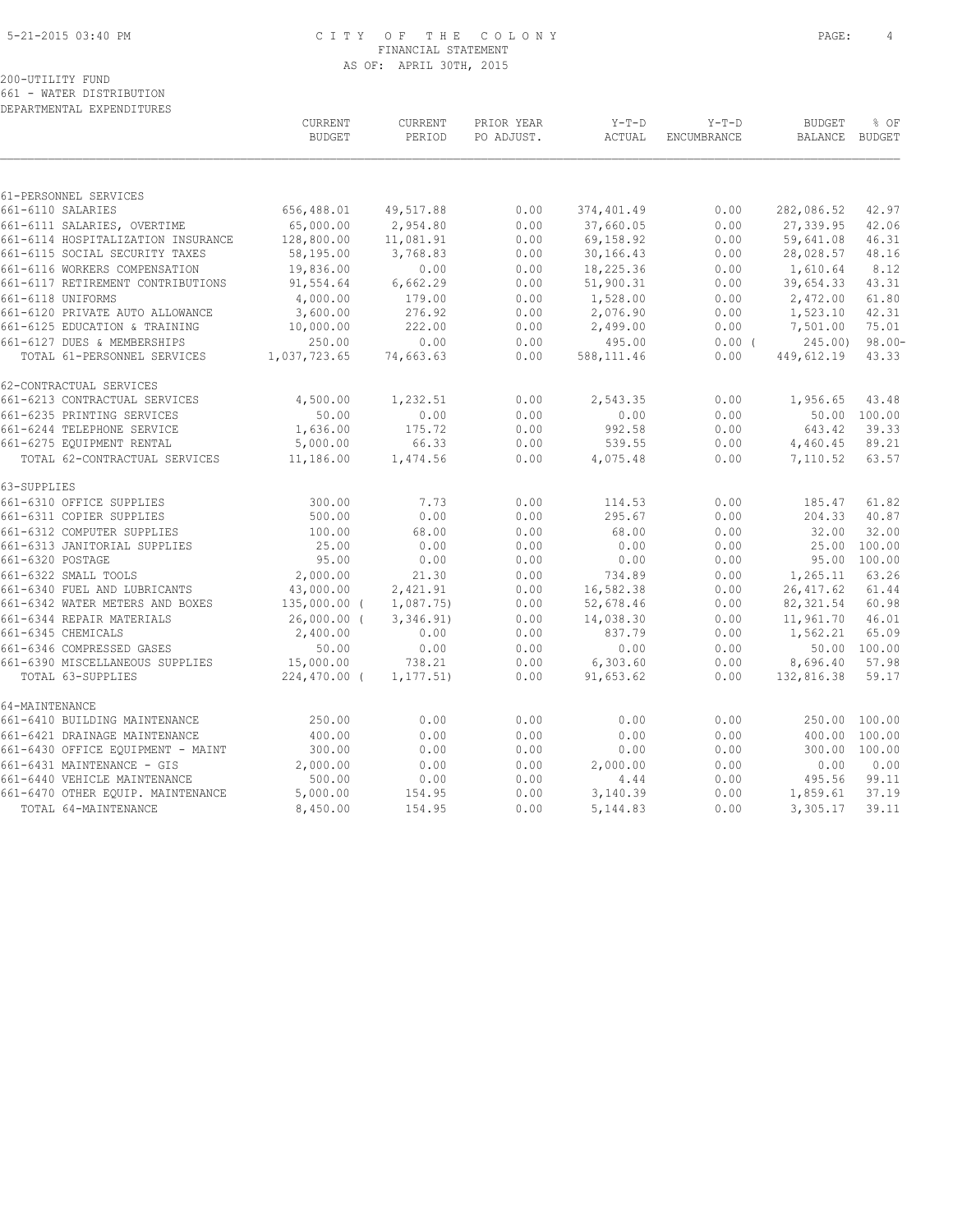#### 5-21-2015 03:40 PM C I T Y O F T H E C O L O N Y PAGE: 5 FINANCIAL STATEMENT AS OF: APRIL 30TH, 2015

200-UTILITY FUND 661 - WATER DISTRIBUTION

| DEPARTMENTAL EXPENDITURES      | CURRENT      | CURRENT    | PRIOR YEAR | Y-T-D      | Y-T-D       | BUDGET     | % OF          |
|--------------------------------|--------------|------------|------------|------------|-------------|------------|---------------|
|                                | BUDGET       | PERIOD     | PO ADJUST. | ACTUAL     | ENCUMBRANCE | BALANCE    | <b>BUDGET</b> |
| 65-NON-CAPITAL                 |              |            |            |            |             |            |               |
| 66-CAPITAL OUTLAY              |              |            |            |            |             |            |               |
| 67-OVERHEAD ALLOCATION         |              |            |            |            |             |            |               |
| 68-SUNDRY CHARGES              |              |            |            |            |             |            |               |
| TOTAL 661 - WATER DISTRIBUTION | 1,281,829.65 | 75, 115.63 | 0.00       | 688,985.39 | 0.00        | 592,844.26 | 46.25         |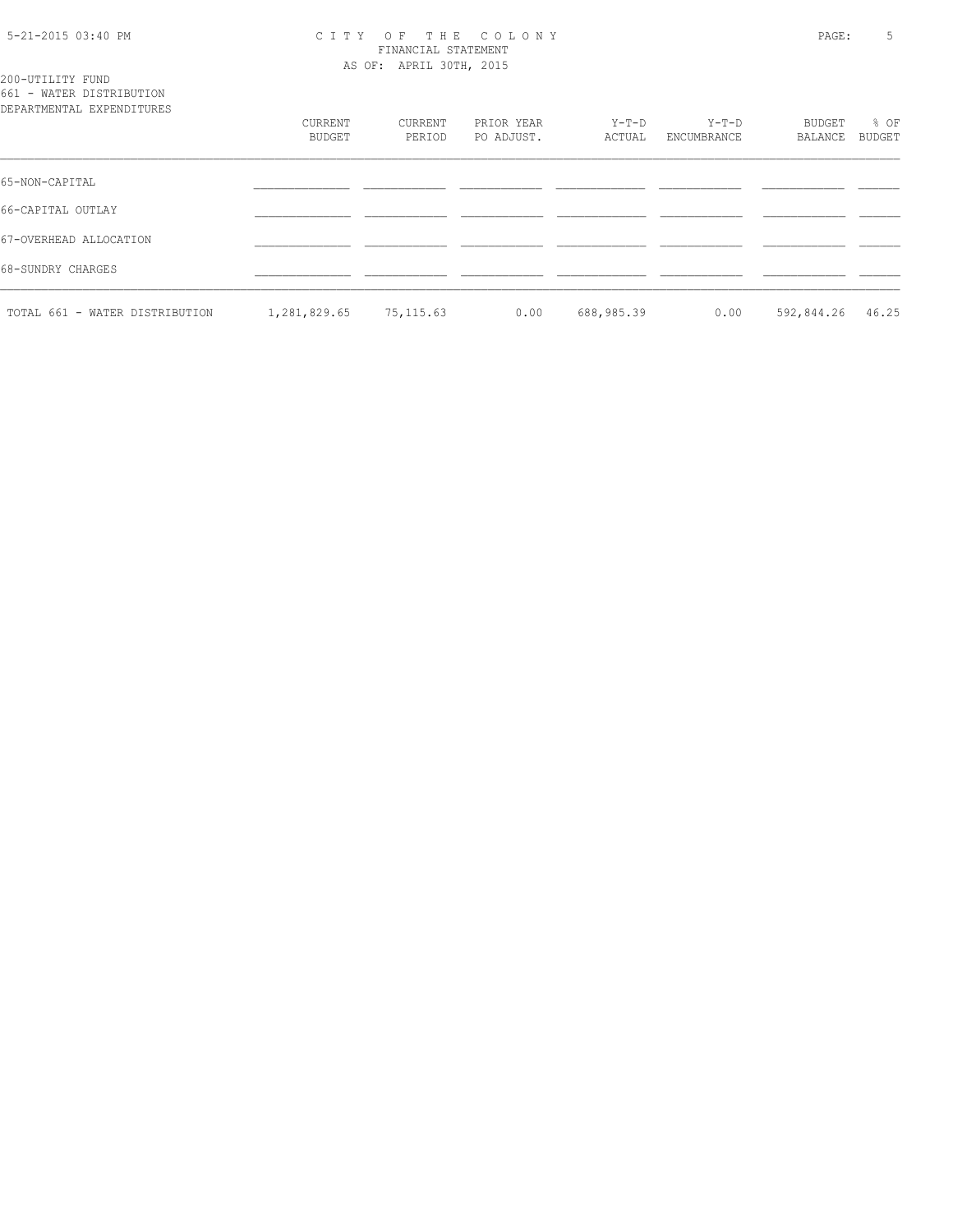#### 5-21-2015 03:40 PM C I T Y O F T H E C O L O N Y PAGE: 6 FINANCIAL STATEMENT AS OF: APRIL 30TH, 2015

200-UTILITY FUND

662 - WASTEWATER DEPT DEPARTMENTAL EXPENDITURES

| 61-PERSONNEL SERVICES<br>662-6110 SALARIES<br>191,724.20<br>14,529.47<br>0.00<br>108,500.63<br>0.00<br>83, 223.57<br>43.41<br>8,000.00<br>2,207.32<br>0.00<br>7,942.98<br>0.00<br>57.02<br>662-6111 SALARIES, OVERTIME<br>0.71<br>40,250.00<br>3,256.78<br>0.00<br>20,929.40<br>0.00<br>19,320.60<br>48.00<br>662-6114 HOSPITALIZATION INSURANCE<br>662-6115 SOCIAL SECURITY TAXES<br>15,996.93<br>1,110.24<br>0.00<br>7,778.53<br>0.00<br>8,218.40<br>51.37<br>3,226.00<br>662-6116 WORKERS COMPENSATION<br>0.00<br>0.00<br>2,964.06<br>0.00<br>261.94<br>8.12<br>2,113.86<br>0.00<br>42.00<br>662-6117 RETIREMENT CONTRIBUTIONS<br>25,135.09<br>14,578.15<br>0.00<br>10,556.94<br>662-6118 UNIFORMS<br>2,500.00<br>0.00<br>0.00<br>1,495.45<br>0.00<br>1,004.55<br>40.18<br>662-6125 EDUCATION & TRAINING<br>3,600.00<br>770.00<br>0.00<br>1,221.00<br>0.00<br>2,379.00<br>66.08<br>0.00<br>662-6126 TRAVEL EXPENSE<br>500.00<br>0.00<br>0.00<br>0.00<br>500.00<br>100.00<br>111.00<br>662-6127 DUES & MEMBERSHIPS<br>0.00<br>0.00<br>0.00<br>0.00<br>111.00 100.00<br>TOTAL 61-PERSONNEL SERVICES<br>291,043.22<br>0.00<br>125,633.02<br>43.17<br>23,987.67<br>165,410.20<br>0.00<br>10,000.00<br>1,456.00<br>0.00<br>6, 258.53<br>0.00<br>37.41<br>3,741.47<br>0.00<br>0.00<br>0.00<br>690.00<br>$0.00$ (<br>0.00<br>690.00)<br>200,000.00<br>20,987.20<br>0.00<br>139,199.99<br>$60,829.01$ (<br>29.00)<br>0.00<br>0.00<br>20,100.00<br>20,295.80<br>$0.00$ (<br>195.80)<br>400.00<br>27.81<br>0.00<br>186.91<br>0.00<br>213.09<br>53.27<br>0.00<br>1,000.00<br>0.00<br>0.00<br>0.00<br>1,000.00 100.00<br>TOTAL 62-CONTRACTUAL SERVICES<br>22, 471.01<br>60,829.01<br>231,500.00<br>0.00<br>166,631.23<br>4,039.76<br>1.75<br>450.00<br>0.00<br>0.00<br>0.00<br>0.00<br>450.00 100.00<br>0.00<br>150.00<br>0.00<br>264.57<br>0.00(<br>$114.57$ ) 76.38-<br>0.00<br>0.00<br>200.00<br>0.00<br>0.00<br>200.00 100.00<br>53.67<br>500.00<br>231.63<br>0.00<br>268.37<br>0.00<br>0.00<br>19,000.00<br>39.86<br>1,845.77<br>0.00<br>11,425.70<br>0.00<br>7,574.30<br>31.72<br>0.00<br>0.00<br>185.63<br>$0.00$ (<br>185.63)<br>0.00<br>600.00<br>0.00<br>0.00<br>227.75<br>0.00<br>372.25<br>62.04<br>0.00<br>0.00<br>500.00<br>0.00<br>440.55<br>59.45<br>11.89<br>100.00<br>0.00<br>0.00<br>0.00<br>0.00<br>100.00 100.00<br>6,000.00<br>195.74<br>0.00<br>2,336.42<br>0.00<br>3,663.58<br>61.06<br>2,279.66<br>8,000.00<br>0.00<br>8,618.78<br>0.00(<br>618.78)<br>38,000.00<br>7,736.33<br>0.00<br>25,452.83<br>18.74<br>5,425.50<br>7,121.67<br>25.00<br>0.00<br>0.00<br>25.00 100.00<br>0.00<br>0.00<br>5,000.00<br>85.95<br>0.00<br>3,893.78<br>0.00<br>1,106.22<br>22.12<br>25.50<br>TOTAL 63-SUPPLIES<br>78,525.00<br>0.00<br>5,425.50<br>20,021.86<br>12, 175. 17<br>53,077.64 |                                 | CURRENT<br><b>BUDGET</b> | CURRENT<br>PERIOD | PRIOR YEAR<br>PO ADJUST. | $Y-T-D$<br>ACTUAL | $Y-T-D$<br>ENCUMBRANCE | <b>BUDGET</b><br>BALANCE BUDGET | % OF     |
|-------------------------------------------------------------------------------------------------------------------------------------------------------------------------------------------------------------------------------------------------------------------------------------------------------------------------------------------------------------------------------------------------------------------------------------------------------------------------------------------------------------------------------------------------------------------------------------------------------------------------------------------------------------------------------------------------------------------------------------------------------------------------------------------------------------------------------------------------------------------------------------------------------------------------------------------------------------------------------------------------------------------------------------------------------------------------------------------------------------------------------------------------------------------------------------------------------------------------------------------------------------------------------------------------------------------------------------------------------------------------------------------------------------------------------------------------------------------------------------------------------------------------------------------------------------------------------------------------------------------------------------------------------------------------------------------------------------------------------------------------------------------------------------------------------------------------------------------------------------------------------------------------------------------------------------------------------------------------------------------------------------------------------------------------------------------------------------------------------------------------------------------------------------------------------------------------------------------------------------------------------------------------------------------------------------------------------------------------------------------------------------------------------------------------------------------------------------------------------------------------------------------------------------------------------------------------------------------------------------------------------------------------------------------------------------------------------------------------------------------------------------------------------------------|---------------------------------|--------------------------|-------------------|--------------------------|-------------------|------------------------|---------------------------------|----------|
|                                                                                                                                                                                                                                                                                                                                                                                                                                                                                                                                                                                                                                                                                                                                                                                                                                                                                                                                                                                                                                                                                                                                                                                                                                                                                                                                                                                                                                                                                                                                                                                                                                                                                                                                                                                                                                                                                                                                                                                                                                                                                                                                                                                                                                                                                                                                                                                                                                                                                                                                                                                                                                                                                                                                                                                           |                                 |                          |                   |                          |                   |                        |                                 |          |
|                                                                                                                                                                                                                                                                                                                                                                                                                                                                                                                                                                                                                                                                                                                                                                                                                                                                                                                                                                                                                                                                                                                                                                                                                                                                                                                                                                                                                                                                                                                                                                                                                                                                                                                                                                                                                                                                                                                                                                                                                                                                                                                                                                                                                                                                                                                                                                                                                                                                                                                                                                                                                                                                                                                                                                                           |                                 |                          |                   |                          |                   |                        |                                 |          |
|                                                                                                                                                                                                                                                                                                                                                                                                                                                                                                                                                                                                                                                                                                                                                                                                                                                                                                                                                                                                                                                                                                                                                                                                                                                                                                                                                                                                                                                                                                                                                                                                                                                                                                                                                                                                                                                                                                                                                                                                                                                                                                                                                                                                                                                                                                                                                                                                                                                                                                                                                                                                                                                                                                                                                                                           |                                 |                          |                   |                          |                   |                        |                                 |          |
|                                                                                                                                                                                                                                                                                                                                                                                                                                                                                                                                                                                                                                                                                                                                                                                                                                                                                                                                                                                                                                                                                                                                                                                                                                                                                                                                                                                                                                                                                                                                                                                                                                                                                                                                                                                                                                                                                                                                                                                                                                                                                                                                                                                                                                                                                                                                                                                                                                                                                                                                                                                                                                                                                                                                                                                           |                                 |                          |                   |                          |                   |                        |                                 |          |
|                                                                                                                                                                                                                                                                                                                                                                                                                                                                                                                                                                                                                                                                                                                                                                                                                                                                                                                                                                                                                                                                                                                                                                                                                                                                                                                                                                                                                                                                                                                                                                                                                                                                                                                                                                                                                                                                                                                                                                                                                                                                                                                                                                                                                                                                                                                                                                                                                                                                                                                                                                                                                                                                                                                                                                                           |                                 |                          |                   |                          |                   |                        |                                 |          |
|                                                                                                                                                                                                                                                                                                                                                                                                                                                                                                                                                                                                                                                                                                                                                                                                                                                                                                                                                                                                                                                                                                                                                                                                                                                                                                                                                                                                                                                                                                                                                                                                                                                                                                                                                                                                                                                                                                                                                                                                                                                                                                                                                                                                                                                                                                                                                                                                                                                                                                                                                                                                                                                                                                                                                                                           |                                 |                          |                   |                          |                   |                        |                                 |          |
|                                                                                                                                                                                                                                                                                                                                                                                                                                                                                                                                                                                                                                                                                                                                                                                                                                                                                                                                                                                                                                                                                                                                                                                                                                                                                                                                                                                                                                                                                                                                                                                                                                                                                                                                                                                                                                                                                                                                                                                                                                                                                                                                                                                                                                                                                                                                                                                                                                                                                                                                                                                                                                                                                                                                                                                           |                                 |                          |                   |                          |                   |                        |                                 |          |
|                                                                                                                                                                                                                                                                                                                                                                                                                                                                                                                                                                                                                                                                                                                                                                                                                                                                                                                                                                                                                                                                                                                                                                                                                                                                                                                                                                                                                                                                                                                                                                                                                                                                                                                                                                                                                                                                                                                                                                                                                                                                                                                                                                                                                                                                                                                                                                                                                                                                                                                                                                                                                                                                                                                                                                                           |                                 |                          |                   |                          |                   |                        |                                 |          |
|                                                                                                                                                                                                                                                                                                                                                                                                                                                                                                                                                                                                                                                                                                                                                                                                                                                                                                                                                                                                                                                                                                                                                                                                                                                                                                                                                                                                                                                                                                                                                                                                                                                                                                                                                                                                                                                                                                                                                                                                                                                                                                                                                                                                                                                                                                                                                                                                                                                                                                                                                                                                                                                                                                                                                                                           |                                 |                          |                   |                          |                   |                        |                                 |          |
|                                                                                                                                                                                                                                                                                                                                                                                                                                                                                                                                                                                                                                                                                                                                                                                                                                                                                                                                                                                                                                                                                                                                                                                                                                                                                                                                                                                                                                                                                                                                                                                                                                                                                                                                                                                                                                                                                                                                                                                                                                                                                                                                                                                                                                                                                                                                                                                                                                                                                                                                                                                                                                                                                                                                                                                           |                                 |                          |                   |                          |                   |                        |                                 |          |
|                                                                                                                                                                                                                                                                                                                                                                                                                                                                                                                                                                                                                                                                                                                                                                                                                                                                                                                                                                                                                                                                                                                                                                                                                                                                                                                                                                                                                                                                                                                                                                                                                                                                                                                                                                                                                                                                                                                                                                                                                                                                                                                                                                                                                                                                                                                                                                                                                                                                                                                                                                                                                                                                                                                                                                                           |                                 |                          |                   |                          |                   |                        |                                 |          |
|                                                                                                                                                                                                                                                                                                                                                                                                                                                                                                                                                                                                                                                                                                                                                                                                                                                                                                                                                                                                                                                                                                                                                                                                                                                                                                                                                                                                                                                                                                                                                                                                                                                                                                                                                                                                                                                                                                                                                                                                                                                                                                                                                                                                                                                                                                                                                                                                                                                                                                                                                                                                                                                                                                                                                                                           |                                 |                          |                   |                          |                   |                        |                                 |          |
|                                                                                                                                                                                                                                                                                                                                                                                                                                                                                                                                                                                                                                                                                                                                                                                                                                                                                                                                                                                                                                                                                                                                                                                                                                                                                                                                                                                                                                                                                                                                                                                                                                                                                                                                                                                                                                                                                                                                                                                                                                                                                                                                                                                                                                                                                                                                                                                                                                                                                                                                                                                                                                                                                                                                                                                           |                                 |                          |                   |                          |                   |                        |                                 |          |
|                                                                                                                                                                                                                                                                                                                                                                                                                                                                                                                                                                                                                                                                                                                                                                                                                                                                                                                                                                                                                                                                                                                                                                                                                                                                                                                                                                                                                                                                                                                                                                                                                                                                                                                                                                                                                                                                                                                                                                                                                                                                                                                                                                                                                                                                                                                                                                                                                                                                                                                                                                                                                                                                                                                                                                                           | 62-CONTRACTUAL SERVICES         |                          |                   |                          |                   |                        |                                 |          |
|                                                                                                                                                                                                                                                                                                                                                                                                                                                                                                                                                                                                                                                                                                                                                                                                                                                                                                                                                                                                                                                                                                                                                                                                                                                                                                                                                                                                                                                                                                                                                                                                                                                                                                                                                                                                                                                                                                                                                                                                                                                                                                                                                                                                                                                                                                                                                                                                                                                                                                                                                                                                                                                                                                                                                                                           | 662-6210 PROFESSIONAL SERVICES  |                          |                   |                          |                   |                        |                                 |          |
|                                                                                                                                                                                                                                                                                                                                                                                                                                                                                                                                                                                                                                                                                                                                                                                                                                                                                                                                                                                                                                                                                                                                                                                                                                                                                                                                                                                                                                                                                                                                                                                                                                                                                                                                                                                                                                                                                                                                                                                                                                                                                                                                                                                                                                                                                                                                                                                                                                                                                                                                                                                                                                                                                                                                                                                           | 662-6211 LEGAL FEES             |                          |                   |                          |                   |                        |                                 |          |
|                                                                                                                                                                                                                                                                                                                                                                                                                                                                                                                                                                                                                                                                                                                                                                                                                                                                                                                                                                                                                                                                                                                                                                                                                                                                                                                                                                                                                                                                                                                                                                                                                                                                                                                                                                                                                                                                                                                                                                                                                                                                                                                                                                                                                                                                                                                                                                                                                                                                                                                                                                                                                                                                                                                                                                                           | 662-6213 CONTRACTUAL SERVICES   |                          |                   |                          |                   |                        |                                 | $0.01 -$ |
|                                                                                                                                                                                                                                                                                                                                                                                                                                                                                                                                                                                                                                                                                                                                                                                                                                                                                                                                                                                                                                                                                                                                                                                                                                                                                                                                                                                                                                                                                                                                                                                                                                                                                                                                                                                                                                                                                                                                                                                                                                                                                                                                                                                                                                                                                                                                                                                                                                                                                                                                                                                                                                                                                                                                                                                           | 662-6218 PERMIT FEES            |                          |                   |                          |                   |                        |                                 | $0.97-$  |
|                                                                                                                                                                                                                                                                                                                                                                                                                                                                                                                                                                                                                                                                                                                                                                                                                                                                                                                                                                                                                                                                                                                                                                                                                                                                                                                                                                                                                                                                                                                                                                                                                                                                                                                                                                                                                                                                                                                                                                                                                                                                                                                                                                                                                                                                                                                                                                                                                                                                                                                                                                                                                                                                                                                                                                                           | 662-6244 TELEPHONE SERVICE      |                          |                   |                          |                   |                        |                                 |          |
|                                                                                                                                                                                                                                                                                                                                                                                                                                                                                                                                                                                                                                                                                                                                                                                                                                                                                                                                                                                                                                                                                                                                                                                                                                                                                                                                                                                                                                                                                                                                                                                                                                                                                                                                                                                                                                                                                                                                                                                                                                                                                                                                                                                                                                                                                                                                                                                                                                                                                                                                                                                                                                                                                                                                                                                           | 662-6275 EQUIPMENT RENTAL       |                          |                   |                          |                   |                        |                                 |          |
|                                                                                                                                                                                                                                                                                                                                                                                                                                                                                                                                                                                                                                                                                                                                                                                                                                                                                                                                                                                                                                                                                                                                                                                                                                                                                                                                                                                                                                                                                                                                                                                                                                                                                                                                                                                                                                                                                                                                                                                                                                                                                                                                                                                                                                                                                                                                                                                                                                                                                                                                                                                                                                                                                                                                                                                           |                                 |                          |                   |                          |                   |                        |                                 |          |
|                                                                                                                                                                                                                                                                                                                                                                                                                                                                                                                                                                                                                                                                                                                                                                                                                                                                                                                                                                                                                                                                                                                                                                                                                                                                                                                                                                                                                                                                                                                                                                                                                                                                                                                                                                                                                                                                                                                                                                                                                                                                                                                                                                                                                                                                                                                                                                                                                                                                                                                                                                                                                                                                                                                                                                                           | 63-SUPPLIES                     |                          |                   |                          |                   |                        |                                 |          |
|                                                                                                                                                                                                                                                                                                                                                                                                                                                                                                                                                                                                                                                                                                                                                                                                                                                                                                                                                                                                                                                                                                                                                                                                                                                                                                                                                                                                                                                                                                                                                                                                                                                                                                                                                                                                                                                                                                                                                                                                                                                                                                                                                                                                                                                                                                                                                                                                                                                                                                                                                                                                                                                                                                                                                                                           | 662-6310 OFFICE SUPPLIES        |                          |                   |                          |                   |                        |                                 |          |
|                                                                                                                                                                                                                                                                                                                                                                                                                                                                                                                                                                                                                                                                                                                                                                                                                                                                                                                                                                                                                                                                                                                                                                                                                                                                                                                                                                                                                                                                                                                                                                                                                                                                                                                                                                                                                                                                                                                                                                                                                                                                                                                                                                                                                                                                                                                                                                                                                                                                                                                                                                                                                                                                                                                                                                                           | 662-6311 COPIER SUPPLIES        |                          |                   |                          |                   |                        |                                 |          |
|                                                                                                                                                                                                                                                                                                                                                                                                                                                                                                                                                                                                                                                                                                                                                                                                                                                                                                                                                                                                                                                                                                                                                                                                                                                                                                                                                                                                                                                                                                                                                                                                                                                                                                                                                                                                                                                                                                                                                                                                                                                                                                                                                                                                                                                                                                                                                                                                                                                                                                                                                                                                                                                                                                                                                                                           | 662-6312 COMPUTER SUPPLIES      |                          |                   |                          |                   |                        |                                 |          |
|                                                                                                                                                                                                                                                                                                                                                                                                                                                                                                                                                                                                                                                                                                                                                                                                                                                                                                                                                                                                                                                                                                                                                                                                                                                                                                                                                                                                                                                                                                                                                                                                                                                                                                                                                                                                                                                                                                                                                                                                                                                                                                                                                                                                                                                                                                                                                                                                                                                                                                                                                                                                                                                                                                                                                                                           | 662-6313 JANITORIAL SUPPLIES    |                          |                   |                          |                   |                        |                                 |          |
|                                                                                                                                                                                                                                                                                                                                                                                                                                                                                                                                                                                                                                                                                                                                                                                                                                                                                                                                                                                                                                                                                                                                                                                                                                                                                                                                                                                                                                                                                                                                                                                                                                                                                                                                                                                                                                                                                                                                                                                                                                                                                                                                                                                                                                                                                                                                                                                                                                                                                                                                                                                                                                                                                                                                                                                           | 662-6314 LAB SUPPLIES           |                          |                   |                          |                   |                        |                                 |          |
|                                                                                                                                                                                                                                                                                                                                                                                                                                                                                                                                                                                                                                                                                                                                                                                                                                                                                                                                                                                                                                                                                                                                                                                                                                                                                                                                                                                                                                                                                                                                                                                                                                                                                                                                                                                                                                                                                                                                                                                                                                                                                                                                                                                                                                                                                                                                                                                                                                                                                                                                                                                                                                                                                                                                                                                           | 662-6320 POSTAGE                |                          |                   |                          |                   |                        |                                 |          |
|                                                                                                                                                                                                                                                                                                                                                                                                                                                                                                                                                                                                                                                                                                                                                                                                                                                                                                                                                                                                                                                                                                                                                                                                                                                                                                                                                                                                                                                                                                                                                                                                                                                                                                                                                                                                                                                                                                                                                                                                                                                                                                                                                                                                                                                                                                                                                                                                                                                                                                                                                                                                                                                                                                                                                                                           | 662-6322 SMALL TOOLS            |                          |                   |                          |                   |                        |                                 |          |
|                                                                                                                                                                                                                                                                                                                                                                                                                                                                                                                                                                                                                                                                                                                                                                                                                                                                                                                                                                                                                                                                                                                                                                                                                                                                                                                                                                                                                                                                                                                                                                                                                                                                                                                                                                                                                                                                                                                                                                                                                                                                                                                                                                                                                                                                                                                                                                                                                                                                                                                                                                                                                                                                                                                                                                                           | 662-6323 SMALL EQUIPMENT        |                          |                   |                          |                   |                        |                                 |          |
|                                                                                                                                                                                                                                                                                                                                                                                                                                                                                                                                                                                                                                                                                                                                                                                                                                                                                                                                                                                                                                                                                                                                                                                                                                                                                                                                                                                                                                                                                                                                                                                                                                                                                                                                                                                                                                                                                                                                                                                                                                                                                                                                                                                                                                                                                                                                                                                                                                                                                                                                                                                                                                                                                                                                                                                           | 662-6330 BOOKS AND PERIODICALS  |                          |                   |                          |                   |                        |                                 |          |
|                                                                                                                                                                                                                                                                                                                                                                                                                                                                                                                                                                                                                                                                                                                                                                                                                                                                                                                                                                                                                                                                                                                                                                                                                                                                                                                                                                                                                                                                                                                                                                                                                                                                                                                                                                                                                                                                                                                                                                                                                                                                                                                                                                                                                                                                                                                                                                                                                                                                                                                                                                                                                                                                                                                                                                                           | 662-6340 FUEL AND LUBRICANTS    |                          |                   |                          |                   |                        |                                 |          |
|                                                                                                                                                                                                                                                                                                                                                                                                                                                                                                                                                                                                                                                                                                                                                                                                                                                                                                                                                                                                                                                                                                                                                                                                                                                                                                                                                                                                                                                                                                                                                                                                                                                                                                                                                                                                                                                                                                                                                                                                                                                                                                                                                                                                                                                                                                                                                                                                                                                                                                                                                                                                                                                                                                                                                                                           | 662-6344 REPAIR MATERIALS       |                          |                   |                          |                   |                        |                                 | 7.73-    |
|                                                                                                                                                                                                                                                                                                                                                                                                                                                                                                                                                                                                                                                                                                                                                                                                                                                                                                                                                                                                                                                                                                                                                                                                                                                                                                                                                                                                                                                                                                                                                                                                                                                                                                                                                                                                                                                                                                                                                                                                                                                                                                                                                                                                                                                                                                                                                                                                                                                                                                                                                                                                                                                                                                                                                                                           | 662-6345 CHEMICALS              |                          |                   |                          |                   |                        |                                 |          |
|                                                                                                                                                                                                                                                                                                                                                                                                                                                                                                                                                                                                                                                                                                                                                                                                                                                                                                                                                                                                                                                                                                                                                                                                                                                                                                                                                                                                                                                                                                                                                                                                                                                                                                                                                                                                                                                                                                                                                                                                                                                                                                                                                                                                                                                                                                                                                                                                                                                                                                                                                                                                                                                                                                                                                                                           | 662-6360 MEDICAL SUPPLIES       |                          |                   |                          |                   |                        |                                 |          |
|                                                                                                                                                                                                                                                                                                                                                                                                                                                                                                                                                                                                                                                                                                                                                                                                                                                                                                                                                                                                                                                                                                                                                                                                                                                                                                                                                                                                                                                                                                                                                                                                                                                                                                                                                                                                                                                                                                                                                                                                                                                                                                                                                                                                                                                                                                                                                                                                                                                                                                                                                                                                                                                                                                                                                                                           | 662-6390 MISCELLANEOUS SUPPLIES |                          |                   |                          |                   |                        |                                 |          |
|                                                                                                                                                                                                                                                                                                                                                                                                                                                                                                                                                                                                                                                                                                                                                                                                                                                                                                                                                                                                                                                                                                                                                                                                                                                                                                                                                                                                                                                                                                                                                                                                                                                                                                                                                                                                                                                                                                                                                                                                                                                                                                                                                                                                                                                                                                                                                                                                                                                                                                                                                                                                                                                                                                                                                                                           |                                 |                          |                   |                          |                   |                        |                                 |          |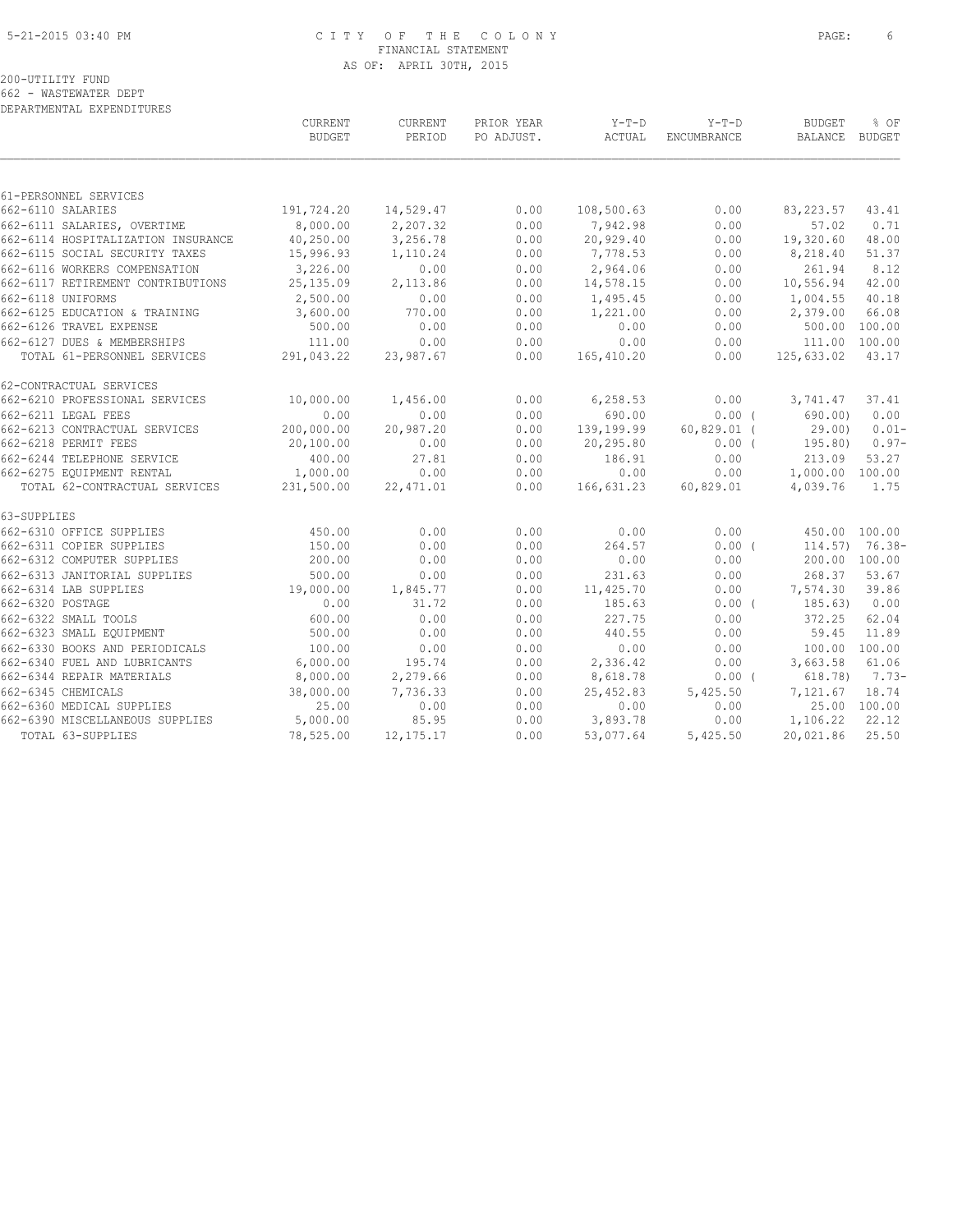## 5-21-2015 03:40 PM C I T Y O F T H E C O L O N Y PAGE: 7 FINANCIAL STATEMENT AS OF: APRIL 30TH, 2015

DEPARTMENTAL EXPENDITURES CURRENT CURRENT PRIOR YEAR Y-T-D Y-T-D BUDGET % OF BUDGET PERIOD PO ADJUST. ACTUAL ENCUMBRANCE BALANCE BUDGET  $\mathcal{L} = \{ \mathcal{L} = \{ \mathcal{L} = \{ \mathcal{L} = \{ \mathcal{L} = \{ \mathcal{L} = \{ \mathcal{L} = \{ \mathcal{L} = \{ \mathcal{L} = \{ \mathcal{L} = \{ \mathcal{L} = \{ \mathcal{L} = \{ \mathcal{L} = \{ \mathcal{L} = \{ \mathcal{L} = \{ \mathcal{L} = \{ \mathcal{L} = \{ \mathcal{L} = \{ \mathcal{L} = \{ \mathcal{L} = \{ \mathcal{L} = \{ \mathcal{L} = \{ \mathcal{L} = \{ \mathcal{L} = \{ \mathcal{$ 64-MAINTENANCE 662-6411 FACILITY MAINTENANCE 50.00 0.00 0.00 0.00 0.00 50.00 100.00 662-6412 UV MAINTENANCE 10,000.00 0.00 0.00 0.00 10,000.00 0.00 0.00 662-6431 MAINTENANCE - GIS 2,000.00 0.00 0.00 2,000.00 0.00 0.00 0.00 662-6440 VEHICLE MAINTENANCE 50.00 0.00 0.00 0.00 0.00 50.00 100.00 662-6470 OTHER EQUIPMENT MAINT. 53,000.00 6,562.80 5,352.13 31,911.72 526.39 25,914.02 48.89 TOTAL 64-MAINTENANCE 65,100.00 6,562.80 5,352.13 33,911.72 10,526.39 26,014.02 39.96 65-NON-CAPITAL \_\_\_\_\_\_\_\_\_\_\_\_\_\_ \_\_\_\_\_\_\_\_\_\_\_\_ \_\_\_\_\_\_\_\_\_\_\_\_ \_\_\_\_\_\_\_\_\_\_\_\_\_ \_\_\_\_\_\_\_\_\_\_\_\_ \_\_\_\_\_\_\_\_\_\_\_\_ \_\_\_\_\_\_ 66-CAPITAL OUTLAY \_\_\_\_\_\_\_\_\_\_\_\_\_\_ \_\_\_\_\_\_\_\_\_\_\_\_ \_\_\_\_\_\_\_\_\_\_\_\_ \_\_\_\_\_\_\_\_\_\_\_\_\_ \_\_\_\_\_\_\_\_\_\_\_\_ \_\_\_\_\_\_\_\_\_\_\_\_ \_\_\_\_\_\_ 67-OVERHEAD ALLOCATION \_\_\_\_\_\_\_\_\_\_\_\_\_\_ \_\_\_\_\_\_\_\_\_\_\_\_ \_\_\_\_\_\_\_\_\_\_\_\_ \_\_\_\_\_\_\_\_\_\_\_\_\_ \_\_\_\_\_\_\_\_\_\_\_\_ \_\_\_\_\_\_\_\_\_\_\_\_ \_\_\_\_\_\_

TOTAL 662 - WASTEWATER DEPT 666,168.22 65,196.65 5,352.13 419,030.79 76,780.90 175,708.66 26.38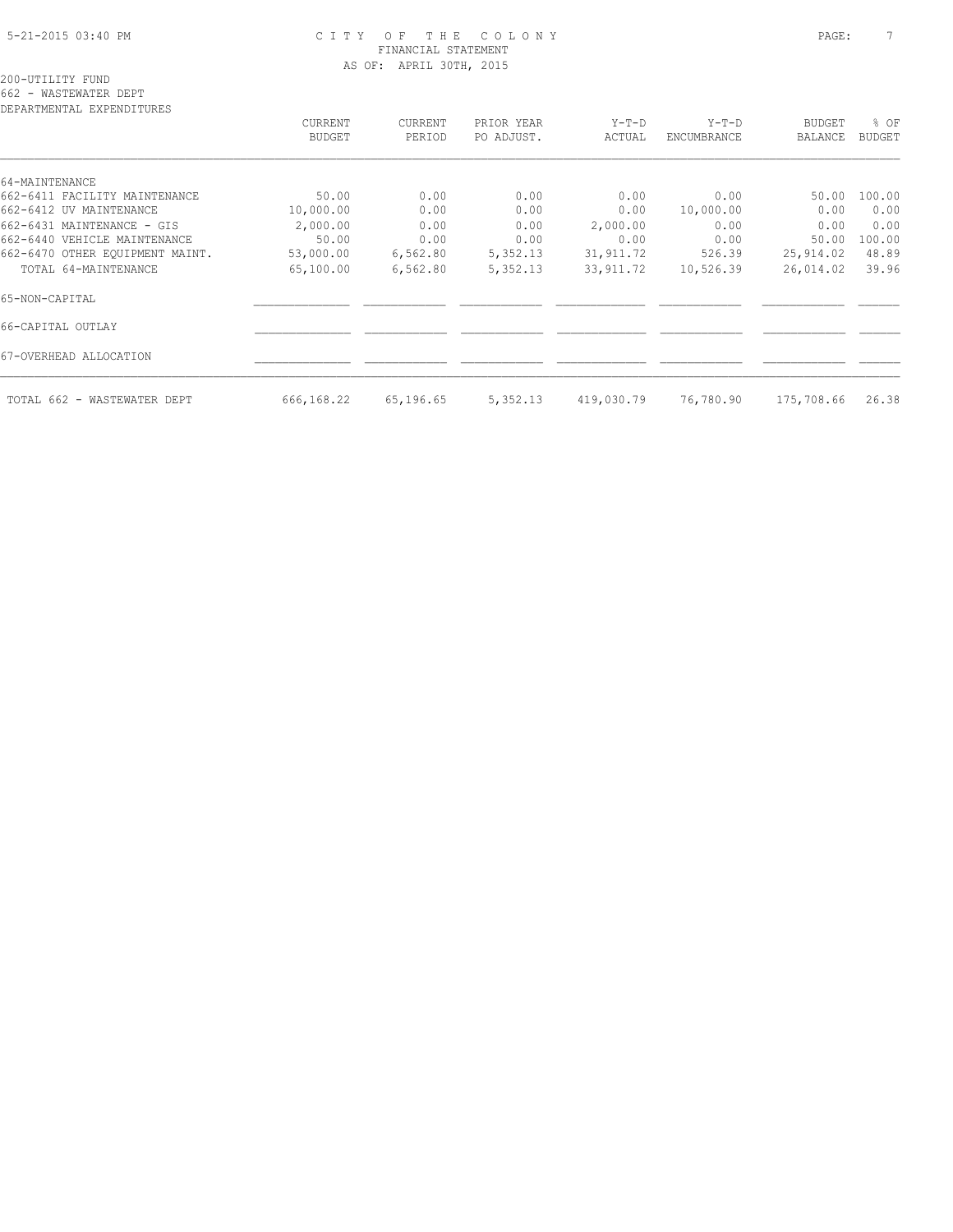#### 5-21-2015 03:40 PM C I T Y O F T H E C O L O N Y PAGE: 8 FINANCIAL STATEMENT AS OF: APRIL 30TH, 2015

| DEPARTMENTAL EXPENDITURES          |                          |                   |                          |                   |                        |                                 |              |
|------------------------------------|--------------------------|-------------------|--------------------------|-------------------|------------------------|---------------------------------|--------------|
|                                    | CURRENT<br><b>BUDGET</b> | CURRENT<br>PERIOD | PRIOR YEAR<br>PO ADJUST. | $Y-T-D$<br>ACTUAL | $Y-T-D$<br>ENCUMBRANCE | <b>BUDGET</b><br>BALANCE BUDGET | % OF         |
|                                    |                          |                   |                          |                   |                        |                                 |              |
| 61-PERSONNEL SERVICES              |                          |                   |                          |                   |                        |                                 |              |
| 663-6110 SALARIES                  | 340, 192.52              | 24,529.72         | 0.00                     | 188, 912.91       | 0.00                   | 151,279.61                      | 44.47        |
| 663-6111 SALARIES, OVERTIME        | 500.00                   | 0.00              | 0.00                     | 61.26             | 0.00                   | 438.74                          | 87.75        |
| 663-6112 PART-TIME, TEMPORARY      | 0.00                     | 0.00              | 0.00                     | 273.52            | 0.00(                  | 273.52)                         | 0.00         |
| 663-6114 HOSPITALIZATION INSURANCE | 72,450.00                | 4,681.29          | 0.00                     | 35,086.84         | 0.00                   | 37, 363. 16                     | 51.57        |
| 663-6115 SOCIAL SECURITY TAXES     | 27,256.89                | 1,751.35          | 0.00                     | 13,407.13         | 0.00                   | 13,849.76                       | 50.81        |
| 663-6116 WORKER'S COMPENSATION     | 2,228.00                 | 0.00              | 0.00                     | 2,047.09          | 0.00                   | 180.91                          | 8.12         |
| 663-6117 RETIREMENT CONTRIBUTIONS  | 42,827.40                | 3,098.10          | 0.00                     | 23,623.44         | 0.00                   | 19,203.96                       | 44.84        |
| 663-6125 EDUCATION & TRAINING      | 4,350.00                 | 0.00              | 0.00                     | 357.00            | 0.00                   | 3,993.00                        | 91.79        |
| 663-6126 TRAVEL EXPENSE            | 1,275.00                 | 152.38            | 0.00                     | 802.94            | 0.00                   | 472.06                          | 37.02        |
| 663-6127 DUES & MEMBERSHIPS        | 100.00                   | 0.00              | 0.00                     | 0.00              | 0.00                   | 100.00                          | 100.00       |
| TOTAL 61-PERSONNEL SERVICES        | 491, 179.81              | 34, 212.84        | 0.00                     | 264, 572.13       | 0.00                   | 226,607.68                      | 46.14        |
| 62-CONTRACTUAL SERVICES            |                          |                   |                          |                   |                        |                                 |              |
| 663-6210 PROFESSIONAL SERVICES     | 750.00                   | 16.73             | 0.00                     | 235.81            | 0.00                   | 514.19                          | 68.56        |
| 663-6213 CONTRACTUAL SERVICES      | 27,000.00                | 1,576.39          | 0.00                     | 8,556.04          | 6,405.70               | 12,038.26                       | 44.59        |
| 663-6219 CREDIT CARD FEES          | 52,300.00                | 5,485.69          | 0.00                     | 35, 316.08        | 0.00                   | 16,983.92                       | 32.47        |
| 663-6235 PRINTING SERVICES         | 1,000.00                 | 0.00              | 0.00                     | 0.00              | 0.00                   | 1,000.00                        | 100.00       |
| 663-6275 EOUIPMENT RENTAL          | 2,600.00                 | 215.20            | 0.00                     | 1,517.16          | 1,065.24               | 17.60                           | 0.68         |
| 663-6280 UNCOLLECTIBLE ACCOUNTS    | 15,000.00                | 0.00              | 0.00                     | 1,516.33          | 0.00                   | 13,483.67                       | 89.89        |
| TOTAL 62-CONTRACTUAL SERVICES      | 98,650.00                | 7,294.01          | 0.00                     | 47, 141.42        | 7,470.94               | 44,037.64                       | 44.64        |
| 63-SUPPLIES                        |                          |                   |                          |                   |                        |                                 |              |
| 663-6310 OFFICE SUPPLIES           | 2,000.00                 | 487.66            | 0.00                     | 1,813.86          | 0.00                   | 186.14                          | 9.31         |
| 663-6311 COPIER SUPPLIES           | 2,400.00                 | 119.76            | 0.00                     | 735.83            | 0.00                   | 1,664.17                        | 69.34        |
| 663-6312 COMPUTER SUPPLIES         | 1,600.00                 | 0.00              | 0.00                     | 0.00              | 0.00                   | 1,600.00                        | 100.00       |
| 663-6313 JANITORIAL SUPPLIES       | 70.00                    | 0.00              | 0.00                     | 0.00              | 0.00                   |                                 | 70.00 100.00 |
| 663-6320 POSTAGE                   | 68,935.00                | 4,620.04          | 0.00                     | 43,778.49         | 25,019.11              | 137.40                          | 0.20         |
| 663-6323 SMALL EQUIPMENT           | 1,000.00                 | 0.00              | 0.00                     | 0.00              | 0.00                   | 1,000.00 100.00                 |              |
| 663-6340 FUEL AND LUBRICANTS       | 50.00                    | 0.00              | 0.00                     | 0.00              | 0.00                   |                                 | 50.00 100.00 |
| 663-6390 MISCELLANEOUS SUPPLIES    | 350.00                   | 0.00              | 0.00                     | 192.20            | 0.00                   | 157.80                          | 45.09        |
| TOTAL 63-SUPPLIES                  | 76,405.00                | 5,227.46          | 0.00                     | 46,520.38         | 25,019.11              | 4,865.51                        | 6.37         |
| 64-MAINTENANCE                     |                          |                   |                          |                   |                        |                                 |              |
| 663-6430 OFFICE EQUIPMENT - MAINT  | 26,500.00                | 7,563.00          | 0.00                     | 21,516.31         | 0.00                   | 4,983.69                        | 18.81        |
| TOTAL 64-MAINTENANCE               | 26,500.00                | 7,563.00          | 0.00                     | 21,516.31         | 0.00                   | 4,983.69                        | 18.81        |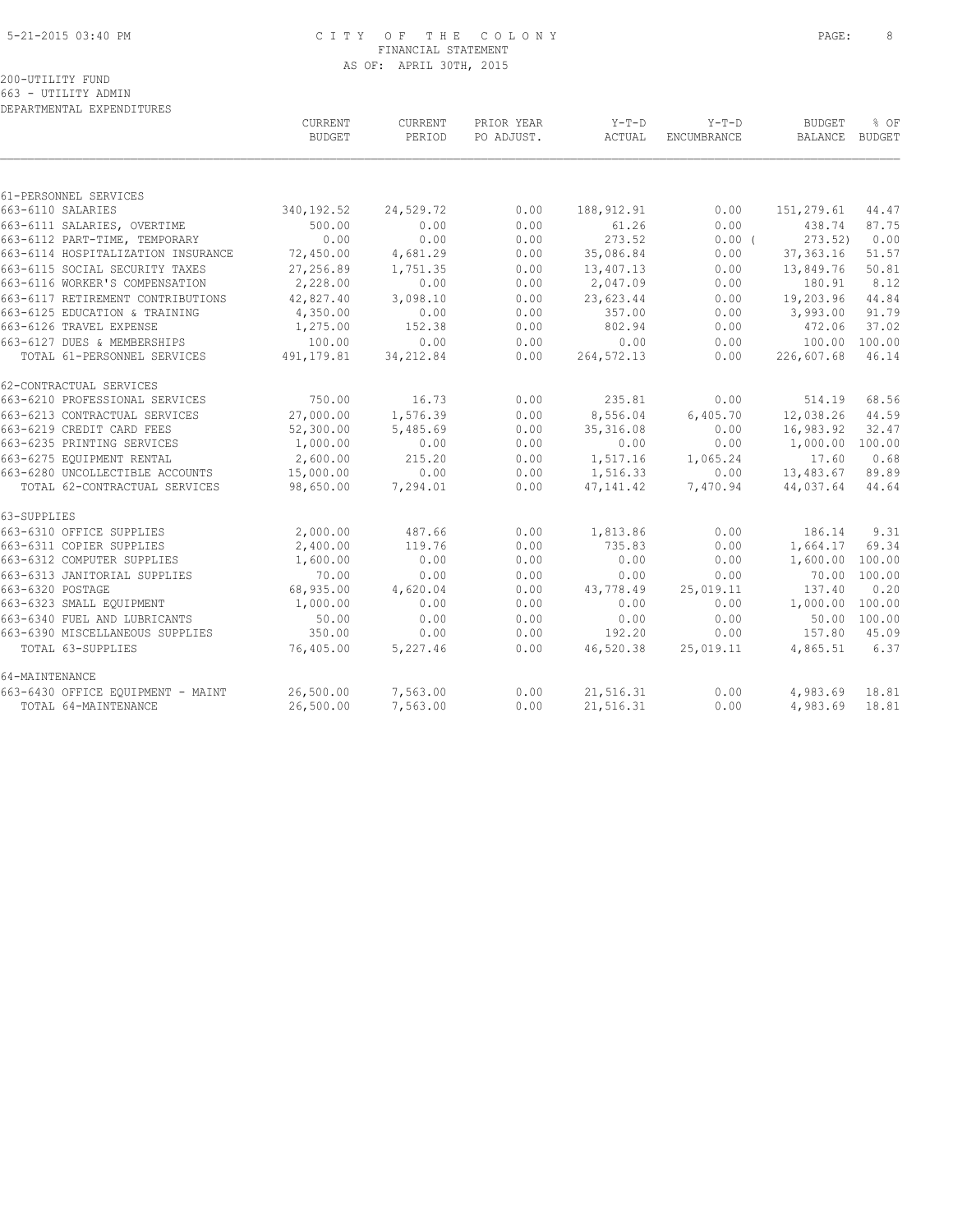| 5-21-2015 03:40 PM |  |  |
|--------------------|--|--|
|--------------------|--|--|

### 5-21-2015 03:40 PM C I T Y O F T H E C O L O N Y PAGE: 9 FINANCIAL STATEMENT AS OF: APRIL 30TH, 2015

| 200-UTILITY FUND<br>663 - UTILITY ADMIN<br>DEPARTMENTAL EXPENDITURES |                   |                   |                          |                 |                      |                   |                |
|----------------------------------------------------------------------|-------------------|-------------------|--------------------------|-----------------|----------------------|-------------------|----------------|
|                                                                      | CURRENT<br>BUDGET | CURRENT<br>PERIOD | PRIOR YEAR<br>PO ADJUST. | Y-T-D<br>ACTUAL | Y-T-D<br>ENCUMBRANCE | BUDGET<br>BALANCE | % OF<br>BUDGET |
| 65-NON-CAPITAL                                                       |                   |                   |                          |                 |                      |                   |                |
| 66-CAPITAL OUTLAY                                                    |                   |                   |                          |                 |                      |                   |                |
| 67-OVERHEAD ALLOCATION                                               |                   |                   |                          |                 |                      |                   |                |
| TOTAL 663 - UTILITY ADMIN                                            | 692,734.81        | 54,297.31         | 0.00                     | 379,750.24      | 32,490.05            | 280,494.52        | 40.49          |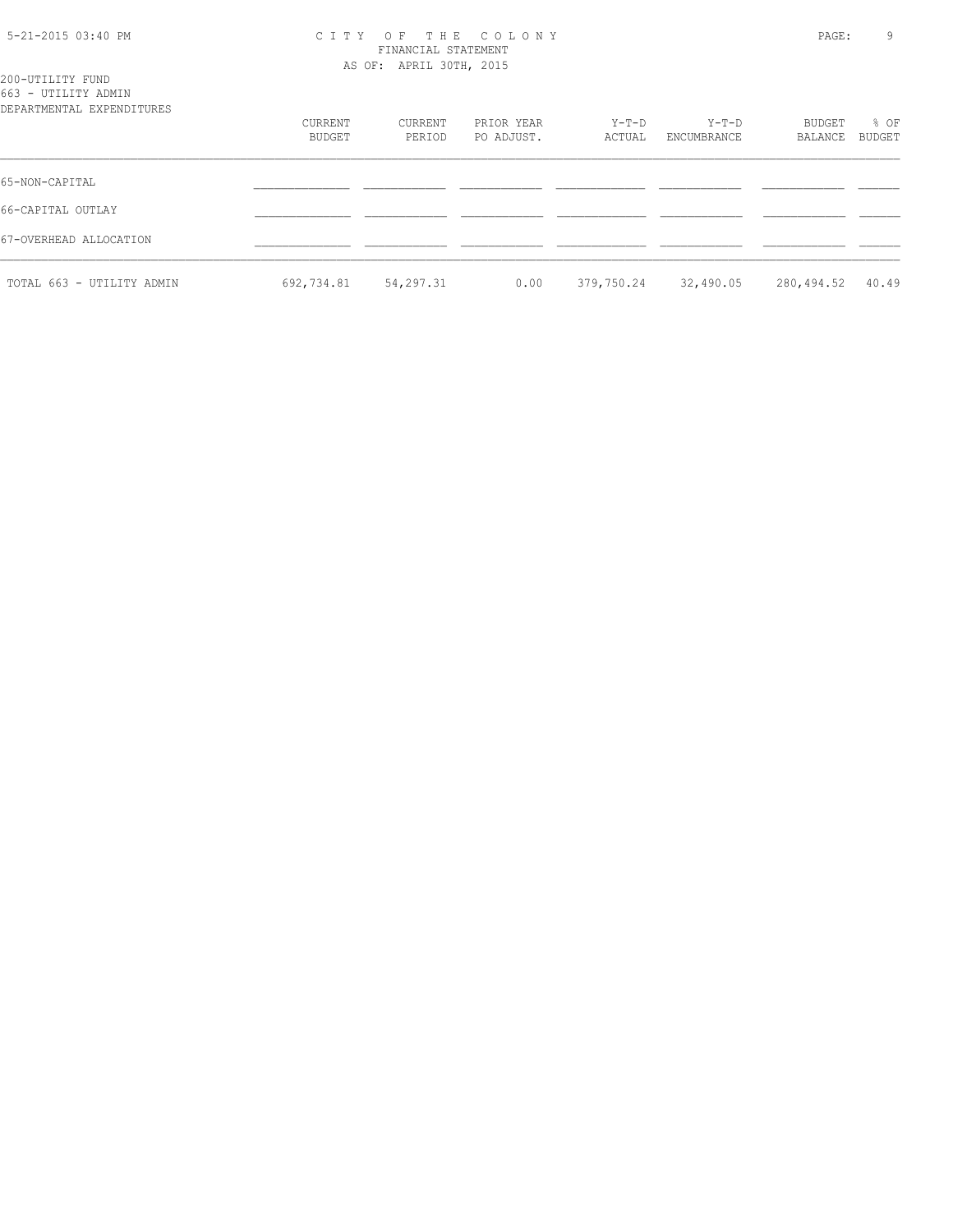#### 5-21-2015 03:40 PM C I T Y O F T H E C O L O N Y PAGE: 10 FINANCIAL STATEMENT AS OF: APRIL 30TH, 2015

200-UTILITY FUND

666 - WATER PRODUCTION DEPARTMENTAL EXPENDITURES

|                                    | CURRENT<br><b>BUDGET</b> | CURRENT<br>PERIOD | PRIOR YEAR<br>PO ADJUST. | $Y-T-D$<br>ACTUAL | $Y-T-D$<br>ENCUMBRANCE | <b>BUDGET</b><br>BALANCE BUDGET | % OF            |
|------------------------------------|--------------------------|-------------------|--------------------------|-------------------|------------------------|---------------------------------|-----------------|
|                                    |                          |                   |                          |                   |                        |                                 |                 |
| 61-PERSONNEL SERVICES              |                          |                   |                          |                   |                        |                                 |                 |
| 666-6110 SALARIES                  | 303,878.84               | 23,048.74         | 0.00                     | 184,032.55        | 0.00                   | 119,846.29                      | 39.44           |
| 666-6111 SALARIES - OVERTIME       | 24,000.00                | 2,368.76          | 0.00                     | 12,851.93         | 0.00                   | 11,148.07                       | 46.45           |
| 666-6114 HOSPITALIZATION INSURANCE | 56,350.00                | 4,576.95          | 0.00                     | 31,156.02         | 0.00                   | 25, 193.98                      | 44.71           |
| 666-6115 SOCIAL SECURITY TAXES     | 26,287.66                | 1,883.87          | 0.00                     | 14,625.75         | 0.00                   | 11,661.91                       | 44.36           |
| 666-6116 WORKER'S COMPENSATION     | 6,732.00                 | 0.00              | 0.00                     | 6,185.38          | 0.00                   | 546.62                          | 8.12            |
| 666-6117 RETIREMENT CONTRIBUTIONS  | 41,305.06                | 3,210.21          | 0.00                     | 24,665.06         | 0.00                   | 16,640.00                       | 40.29           |
| 666-6118 UNIFORMS                  | 3,500.00                 | 309.38            | 0.00                     | 1,294.77          | 0.00                   | 2,205.23                        | 63.01           |
| 666-6125 EDUCATION & TRAINING      | 3,500.00                 | 520.00            | 0.00                     | 2,344.00          | 0.00                   | 1,156.00                        | 33.03           |
| 666-6126 TRAVEL EXPENSE            | 600.00                   | 0.00              | 0.00                     | 73.84             | 0.00                   | 526.16                          | 87.69           |
| 666-6127 DUES & MEMBERSHIPS        | 640.00                   | 0.00              | 0.00                     | 222.00            | 0.00                   | 418.00                          | 65.31           |
| TOTAL 61-PERSONNEL SERVICES        | 466,793.56               | 35, 917.91        | 0.00                     | 277,451.30        | 0.00                   | 189, 342.26                     | 40.56           |
| 62-CONTRACTUAL SERVICES            |                          |                   |                          |                   |                        |                                 |                 |
| 666-6210 PROFESSIONAL SERVICES     | 50,200.00                | 4,110.00          | 0.00                     | 25,395.04         | 6, 265.00              | 18,539.96                       | 36.93           |
| 666-6213 CONTRACTUAL SERVICES      | 33,000.00                | 6,838.26          | 0.00                     | 36, 274.39        | $21,901.00$ (          | 25, 175, 39                     | $76.29 -$       |
| 666-6218 PERMIT FEES               | 26,500.00                | 0.00              | 0.00                     | 25,976.30         | 0.00                   | 523.70                          | 1.98            |
| 666-6235 PRINTING SERVICES         | 2,600.00                 | 0.00              | 0.00                     | 0.00              | 0.00                   | 2,600.00                        | 100.00          |
| 666-6244 TELEPHONE SERVICE         | 1,600.00                 | 64.06             | 0.00                     | 351.60            | 0.00                   | 1,248.40                        | 78.03           |
| 666-6275 EQUIPMENT RENTAL          | 2,500.00                 | 108.83            | 0.00                     | 739.22            | 180.00                 | 1,580.78                        | 63.23           |
| TOTAL 62-CONTRACTUAL SERVICES      | 116,400.00               | 11, 121. 15       | 0.00                     | 88,736.55         | 28,346.00 (            | 682.55)                         | $0.59-$         |
| 63-SUPPLIES                        |                          |                   |                          |                   |                        |                                 |                 |
| 666-6310 OFFICE SUPPLIES           | 500.00                   | 0.00              | 0.00                     | 206.96            | 0.00                   | 293.04                          | 58.61           |
| 666-6311 COPIER SUPPLIES           | 300.00                   | 8.20              | 0.00                     | 155.12            | 70.85                  | 74.03                           | 24.68           |
| 666-6312 COMPUTER SUPPLIES         | 700.00                   | 140.23            | 0.00                     | 264.95            | 0.00                   | 435.05                          | 62.15           |
| 666-6313 JANITORIAL SUPPLIES       | 1,000.00                 | 0.00              | 0.00                     | 376.09            | 0.00                   | 623.91                          | 62.39           |
| 666-6320 POSTAGE                   | 300.00                   | 0.48              | 0.00                     | 11.91             | 0.00                   | 288.09                          | 96.03           |
| 666-6322 SMALL TOOLS               | 4,000.00                 | 904.81            | 0.00                     | 2,346.70          | 0.00                   | 1,653.30                        | 41.33           |
| 666-6323 SMALL EQUIPMENT           | 5,000.00                 | 759.72            | 0.00                     | 2,420.33          | 0.00                   | 2,579.67                        | 51.59           |
| 666-6330 BOOKS & PERIODICALS       | 500.00                   | 0.00              | 0.00                     | 1,456.95          | $0.00$ (               |                                 | 956.95) 191.39- |
| 666-6340 FUEL AND LUBRICANTS       | 17,000.00                | 533.86            | 0.00                     | 5,074.68          | 0.00                   | 11,925.32                       | 70.15           |
| 666-6344 REPAIR MATERIALS          | 3,000.00                 | 5.73              | 0.00                     | 1,268.68          | 0.00                   | 1,731.32                        | 57.71           |
| 666-6345 CHEMICALS                 | 34,460.00                | 1,428.16          | 0.00                     | 18,498.96         | 13,872.80              | 2,088.24                        | 6.06            |
| 666-6346 COMPRESSED GASES          | 300.00                   | 53.09             | 0.00                     | 53.09             | 0.00                   | 246.91                          | 82.30           |
| 666-6360 MEDICAL SUPPLIES          | 200.00                   | 0.00              | 0.00                     | 34.39             | 0.00                   | 165.61                          | 82.81           |
| 666-6370 DALLAS WATER PURCHASES    | 1,670,000.00             | 143, 177.58       | 0.00                     | 886, 398.91       | 0.00                   | 783,601.09                      | 46.92           |
| 666-6371 PLANO WATER PURCHASES     | 250,000.00               | 22,019.00         | 0.00                     | 176, 533.77       | 0.00                   | 73,466.23                       | 29.39           |
| 666-6372 NTGWCD FEES               | 40,000.00                | 0.00              | 0.00                     | 18,543.10         | 0.00                   | 21,456.90                       | 53.64           |
| 666-6389 MISC BUILDING SUPPLIES    | 600.00                   | 33.00             | 0.00                     | 309.25            | 0.00                   | 290.75                          | 48.46           |
| 666-6390 MISCELLANEOUS SUPPLIES    | 4,000.00                 | 136.76            | 0.00                     | 4,980.07          | $0.00$ (               | 980.07)                         | $24.50-$        |
| TOTAL 63-SUPPLIES                  | 2,031,860.00             | 169,200.62        | 0.00                     | 1, 118, 933.91    | 13,943.65              | 898,982.44                      | 44.24           |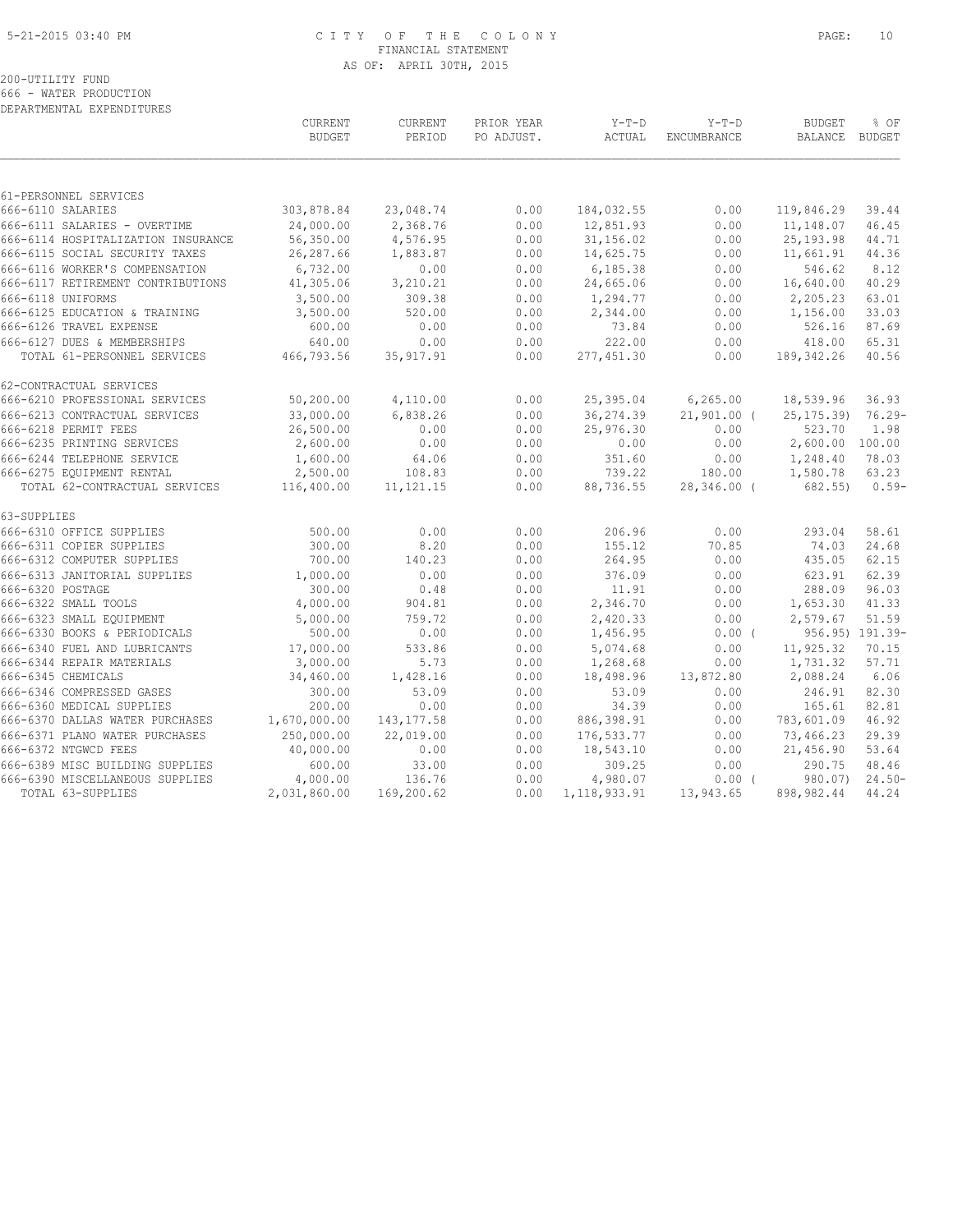#### 5-21-2015 03:40 PM C I T Y O F T H E C O L O N Y PAGE: 11 FINANCIAL STATEMENT AS OF: APRIL 30TH, 2015

666 - WATER PRODUCTION DEPARTMENTAL EXPENDITURES

| DEFANIMENIAL EAFENDIIUNES          |                          |                   |                          |                   |                               |                          |                       |
|------------------------------------|--------------------------|-------------------|--------------------------|-------------------|-------------------------------|--------------------------|-----------------------|
|                                    | CURRENT<br><b>BUDGET</b> | CURRENT<br>PERIOD | PRIOR YEAR<br>PO ADJUST. | $Y-T-D$<br>ACTUAL | $Y-T-D$<br><b>ENCUMBRANCE</b> | <b>BUDGET</b><br>BALANCE | % OF<br><b>BUDGET</b> |
|                                    |                          |                   |                          |                   |                               |                          |                       |
| 64-MAINTENANCE                     |                          |                   |                          |                   |                               |                          |                       |
| 666-6410 BUILDING MAINTENANCE      | 4,000.00                 | 0.00              | 0.00                     | 366.81            | 0.00                          | 3,633.19                 | 90.83                 |
| 666-6411 FACILITY MAINTENANCE      | 3,000.00                 | 0.00              | 0.00                     | 941.97            | 0.00                          | 2,058.03                 | 68.60                 |
| 666-6430 OFFICE EQUIPMENT-MAINT.   | 500.00                   | 482.00            | 0.00                     | 482.00            | 0.00                          | 18.00                    | 3.60                  |
| 666-6431 MAINTENANCE - GIS         | 2,000.00                 | 0.00              | 0.00                     | 2,000.00          | 0.00                          | 0.00                     | 0.00                  |
| 666-6440 VEHICLE MAINTENANCE       | 500.00                   | 0.00              | 0.00                     | 60.00             | 0.00                          | 440.00                   | 88.00                 |
| 666-6445 RADIO MAINTENANCE         | 300.00                   | 0.00              | 0.00                     | 0.00              | 0.00                          | 300.00                   | 100.00                |
| 666-6460 MAINTENANCE - IRRIGATION  | 1,500.00                 | 0.00              | 0.00                     | 0.00              | 0.00                          | 1,500.00                 | 100.00                |
| 666-6470 OTHER EOUIPMENT-MAINT.    | 154,000.00               | 8,580.45          | 29,359.87                | 73,634.70         | 58,103.30                     | 51,621.87                | 33.52                 |
| TOTAL 64-MAINTENANCE               | 165,800.00               | 9,062.45          | 29,359.87                | 77,485.48         | 58,103.30                     | 59,571.09                | 35.93                 |
| 65-NON-CAPITAL                     |                          |                   |                          |                   |                               |                          |                       |
| 66-CAPITAL OUTLAY                  |                          |                   |                          |                   |                               |                          |                       |
| 666-6690 CAPT. OUTLAY - OTHER EQPT | 0.00                     | 11,860.00         | 0.00                     | 11,860.00         | 0.00(                         | 11,860.00)               | 0.00                  |
| TOTAL 66-CAPITAL OUTLAY            | 0.00                     | 11,860.00         | 0.00                     | 11,860.00         | $0.00$ (                      | 11,860.00)               | 0.00                  |
| 67-OVERHEAD ALLOCATION             |                          |                   |                          |                   |                               |                          |                       |
| 68-SUNDRY CHARGES                  |                          |                   |                          |                   |                               |                          |                       |
| TOTAL 666 - WATER PRODUCTION       | 2,780,853.56             | 237, 162. 13      | 29,359.87                | 1,574,467.24      | 100,392.95                    | 1, 135, 353. 24          | 40.83                 |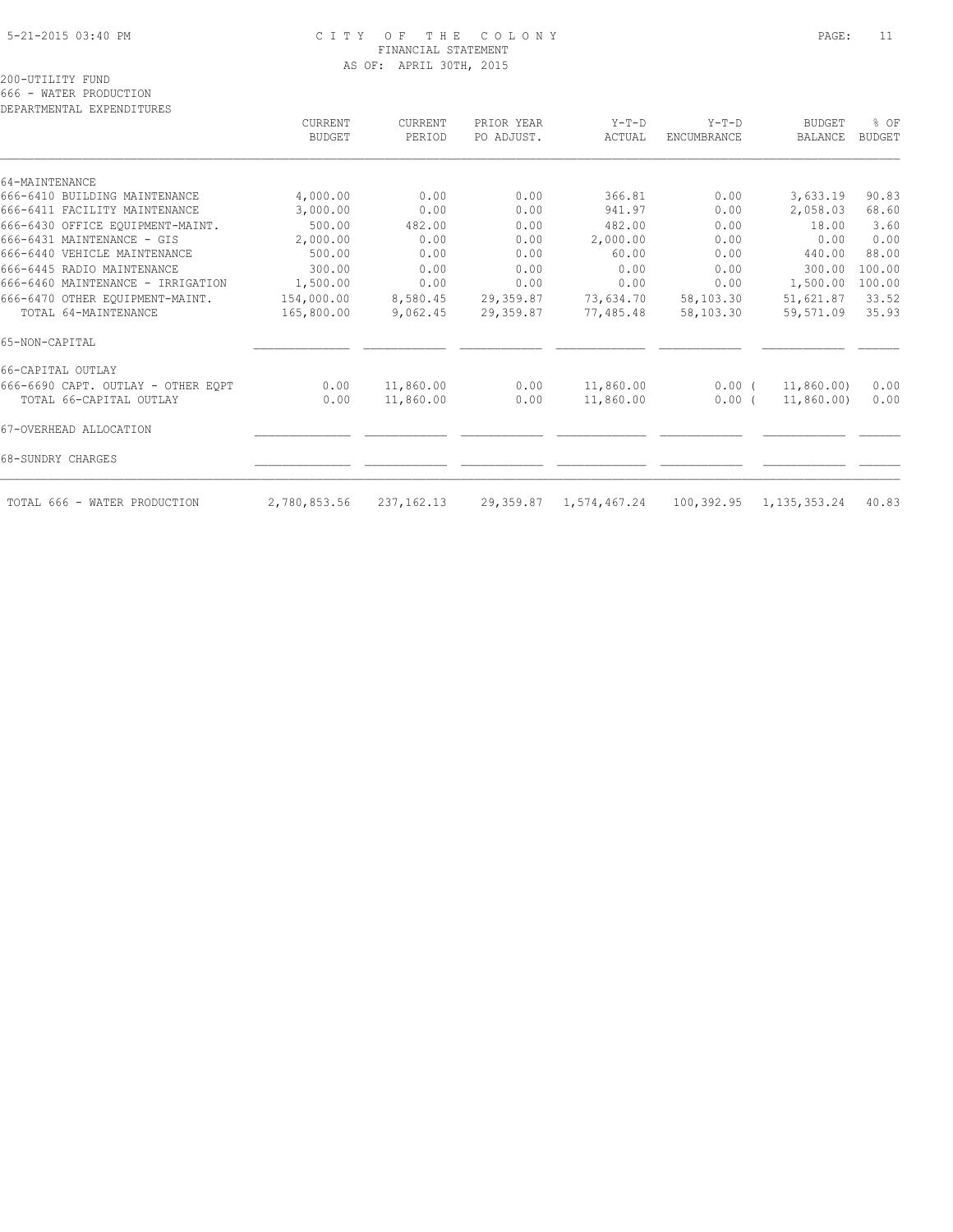#### 5-21-2015 03:40 PM C I T Y O F T H E C O L O N Y PAGE: 12 FINANCIAL STATEMENT AS OF: APRIL 30TH, 2015

200-UTILITY FUND

667 - PUBLIC WORKS ADMIN DEPARTMENTAL EXPENDITURES

|                                    | <b>CURRENT</b><br><b>BUDGET</b> | CURRENT<br>PERIOD | PRIOR YEAR<br>PO ADJUST. | $Y-T-D$<br>ACTUAL | $Y-T-D$<br><b>ENCUMBRANCE</b> | <b>BUDGET</b><br><b>BALANCE</b> | % OF<br>BUDGET |
|------------------------------------|---------------------------------|-------------------|--------------------------|-------------------|-------------------------------|---------------------------------|----------------|
|                                    |                                 |                   |                          |                   |                               |                                 |                |
| 61-PERSONNEL SERVICES              |                                 |                   |                          |                   |                               |                                 |                |
| 667-6110 SALARIES                  | 609,245.00                      | 46,668.06         | 0.00                     | 351,458.08        | 0.00                          | 257,786.92                      | 42.31          |
| 667-6111 SALARIES, OVERTIME        | 18,500.00                       | 2,341.47          | 0.00                     | 16,560.03         | 0.00                          | 1,939.97                        | 10.49          |
| 667-6114 HOSPITALIZATION INSURANCE | 136,850.00                      | 11,059.96         | 0.00                     | 72,838.13         | 0.00                          | 64,011.87                       | 46.78          |
| 667-6115 SOCIAL SECURITY TAXES     | 50,264.00                       | 3,620.46          | 0.00                     | 27,302.46         | 0.00                          | 22,961.54                       | 45.68          |
| 667-6116 WORKERS' COMPENSATION     | 35,978.00                       | 0.00              | 0.00                     | 33,056.66         | 0.00                          | 2,921.34                        | 8.12           |
| 667-6117 RETIREMENT CONTRIBUTIONS  | 78,977.31                       | 6,189.88          | 0.00                     | 46,095.19         | 0.00                          | 32,882.12                       | 41.63          |
| 667-6118 UNIFORMS                  | 7,000.00                        | 1,426.89          | 0.00                     | 5,701.59          | 0.00                          | 1,298.41                        | 18.55          |
| 667-6125 EDUCATION & TRAINING      | 6,000.00                        | 0.00              | 0.00                     | 75.00             | 0.00                          | 5,925.00                        | 98.75          |
| 667-6127 DUES & MEMBERSHIPS        | 160.00                          | 0.00              | 0.00                     | 255.00            | $0.00$ (                      | $95.00$ )                       | $59.38 -$      |
| TOTAL 61-PERSONNEL SERVICES        | 942, 974.31                     | 71,306.72         | 0.00                     | 553, 342.14       | 0.00                          | 389,632.17                      | 41.32          |
| 62-CONTRACTUAL SERVICES            |                                 |                   |                          |                   |                               |                                 |                |
| 667-6210 PROFESSIONAL SERVICES     | 11,000.00                       | 0.00              | 0.00                     | 0.00              | 11,000.00                     | 0.00                            | 0.00           |
| 667-6213 CONTRACTUAL SERVICES      | 21,000.00                       | 634.47            | 0.00                     | 12,728.84         | 0.00                          | 8,271.16                        | 39.39          |
| 667-6235 PRINTING SERVICES         | 50.00                           | 0.00              | 0.00                     | 0.00              | 0.00                          | 50.00                           | 100.00         |
| 667-6244 TELEPHONE SERVICE         | 1,300.00                        | 116.29            | 0.00                     | 646.80            | 0.00                          | 653.20                          | 50.25          |
| 667-6275 EQUIPMENT RENTAL          | 7,500.00                        | 68.81             | 0.00                     | 3,748.80          | 0.00                          | 3,751.20                        | 50.02          |
| TOTAL 62-CONTRACTUAL SERVICES      | 40,850.00                       | 819.57            | 0.00                     | 17, 124.44        | 11,000.00                     | 12,725.56                       | 31.15          |
| 63-SUPPLIES                        |                                 |                   |                          |                   |                               |                                 |                |
| 667-6310 OFFICE SUPPLIES           | 700.00                          | 0.00              | 0.00                     | 489.67            | 0.00                          | 210.33                          | 30.05          |
| 667-6311 COPIER SUPPLIES           | 300.00                          | 0.00              | 0.00                     | 295.57            | 0.00                          | 4.43                            | 1.48           |
| 667-6312 COMPUTER SUPPLIES         | 200.00                          | 0.00              | 0.00                     | 46.59             | 0.00                          | 153.41                          | 76.71          |
| 667-6320 POSTAGE                   | 10.00                           | 0.00              | 0.00                     | 5.61              | 0.00                          | 4.39                            | 43.90          |
| 667-6322 SMALL TOOLS               | 1,000.00                        | 60.66             | 0.00                     | 381.07            | 0.00                          | 618.93                          | 61.89          |
| 667-6323 SMALL EQUIPMENT           | 5,000.00                        | 0.00              | 0.00                     | 2,605.00          | 0.00                          | 2,395.00                        | 47.90          |
| 667-6330 BOOKS & PERIODICALS       | 200.00                          | 0.00              | 0.00                     | 0.00              | 0.00                          | 200.00 100.00                   |                |
| 667-6340 FUEL AND LUBRICANTS       | 45,000.00                       | 2,812.24          | 0.00                     | 17, 121.27        | 0.00                          | 27,878.73                       | 61.95          |
| 667-6344 REPAIR MATERIALS          | 1,500.00                        | 3.42              | 0.00                     | 114.72            | 0.00                          | 1,385.28                        | 92.35          |
| 667-6346 COMPRESSED GASES          | 50.00                           | 0.00              | 0.00                     | 0.00              | 0.00                          | 50.00                           | 100.00         |
| 667-6360 MEDICAL SUPPLIES          | 200.00                          | 0.00              | 0.00                     | 0.00              | 0.00                          | 200.00                          | 100.00         |
| 667-6390 MISCELLANEOUS SUPPLIES    | 7,000.00                        | 421.97            | 0.00                     | 2,107.40          | 0.00                          | 4,892.60                        | 69.89          |
| TOTAL 63-SUPPLIES                  | 61,160.00                       | 3,298.29          | 0.00                     | 23,166.90         | 0.00                          | 37,993.10                       | 62.12          |
| 64-MAINTENANCE                     |                                 |                   |                          |                   |                               |                                 |                |
| 667-6410 BUILDING MAINTENANCE      | 100.00                          | 0.00              | 0.00                     | 0.00              | 0.00                          | 100.00 100.00                   |                |
| 667-6420 STREET MAINTENANCE        | 350,000.00                      | 17,059.15         | 0.00                     | 191,213.36        | 162,717.92 (                  | 3,931.28                        | $1.12-$        |
| 667-6424 SIDEWALK MAINTENANCE      | 150,000.00                      | 14,762.88         | 0.00                     | 50,305.74         | 79,520.13                     | 20, 174. 13                     | 13.45          |
| 667-6425 TRAFFIC AND STREET SIGNS  | 37,250.00                       | 366.71            | 0.00                     | 31,791.71         | $6,848.41$ (                  | 1,390.12                        | $3.73-$        |
| 667-6431 MAINTENANCE - GIS         | 7,000.00                        | 0.00              | 0.00                     | 7,000.00          | 0.00                          | 0.00                            | 0.00           |
| 667-6440 VEHICLE MAINTENANCE       | 800.00                          | 40.00             | 0.00                     | 169.04            | 0.00                          | 630.96                          | 78.87          |
|                                    |                                 |                   |                          |                   |                               |                                 |                |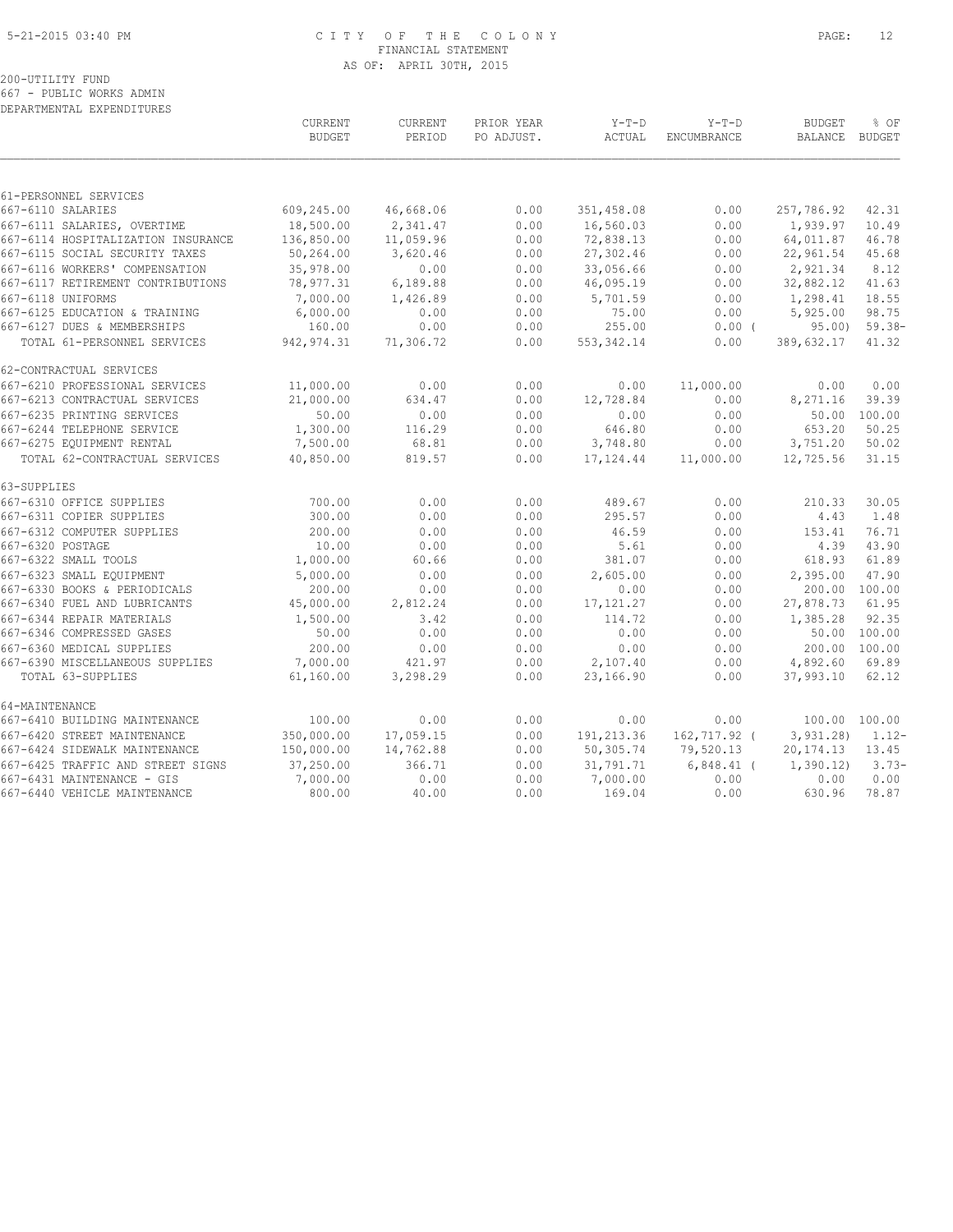#### 5-21-2015 03:40 PM C I T Y O F T H E C O L O N Y PAGE: 13 FINANCIAL STATEMENT AS OF: APRIL 30TH, 2015

200-UTILITY FUND

667 - PUBLIC WORKS ADMIN

| DEPARTMENTAL EXPENDITURES              |               |            |            |            |                    |                |               |
|----------------------------------------|---------------|------------|------------|------------|--------------------|----------------|---------------|
|                                        | CURRENT       | CURRENT    | PRIOR YEAR | $Y-T-D$    | $Y-T-D$            | <b>BUDGET</b>  | % OF          |
|                                        | <b>BUDGET</b> | PERIOD     | PO ADJUST. | ACTUAL     | <b>ENCUMBRANCE</b> | <b>BALANCE</b> | <b>BUDGET</b> |
| 667-6452 MAINTENANCE - SOFTWARE APPLIC | 10,000.00     | 0.00       | 0.00       | 10,000.00  | 0.00               | 0.00           | 0.00          |
| 667-6470 OTHER EQUIPMENT - MAINTENANCE | 700.00        | 0.00       | 0.00       | 0.00       | 0.00               | 700.00         | 100.00        |
| TOTAL 64-MAINTENANCE                   | 555,850.00    | 32,228.74  | 0.00       | 290,479.85 | 249,086.46         | 16,283.69      | 2.93          |
| 65-NON-CAPITAL                         |               |            |            |            |                    |                |               |
| 66-CAPITAL OUTLAY                      |               |            |            |            |                    |                |               |
| 667-6690 CAPITAL OUTLAY-OTHER EQUIPMEN | 0.00          | 0.00       | 0.00       | 5,043.00   | $0.00$ (           | 5,043.00       | 0.00          |
| TOTAL 66-CAPITAL OUTLAY                | 0.00          | 0.00       | 0.00       | 5,043.00   | 0.00(              | 5,043.00       | 0.00          |
| 67-OVERHEAD ALLOCATION                 |               |            |            |            |                    |                |               |
| 68-SUNDRY CHARGES                      |               |            |            |            |                    |                |               |
| TOTAL 667 - PUBLIC WORKS ADMIN         | 1,600,834.31  | 107,653.32 | 0.00       | 889,156.33 | 260,086.46         | 451,591.52     | 28.21         |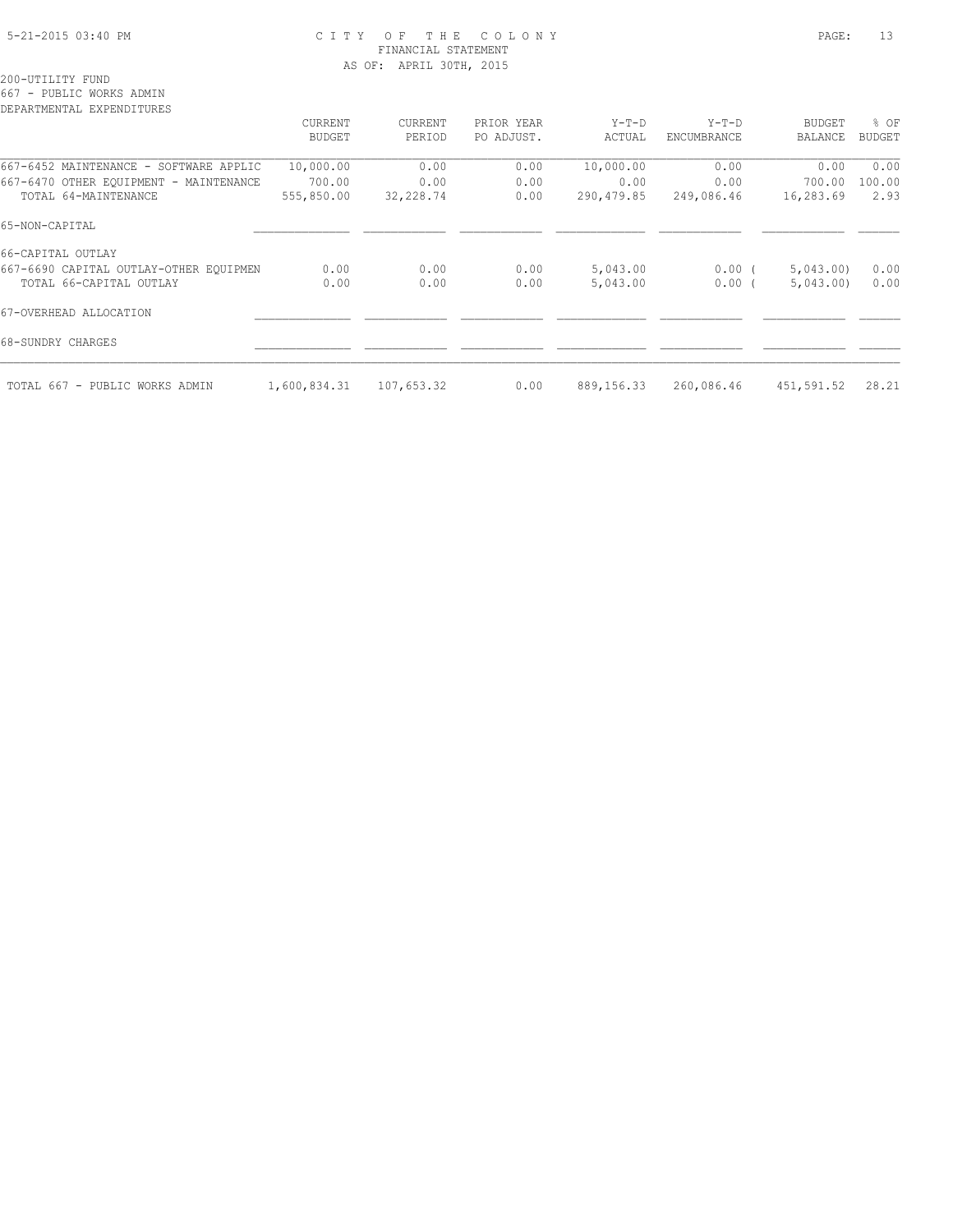#### 5-21-2015 03:40 PM C I T Y O F T H E C O L O N Y PAGE: 14 FINANCIAL STATEMENT AS OF: APRIL 30TH, 2015

200-UTILITY FUND

671 - STORM WTR ENG

| DEPARTMENTAL EXPENDITURES      |                          |                          |                          |                   |                        |                          |                |
|--------------------------------|--------------------------|--------------------------|--------------------------|-------------------|------------------------|--------------------------|----------------|
|                                | CURRENT<br><b>BUDGET</b> | <b>CURRENT</b><br>PERIOD | PRIOR YEAR<br>PO ADJUST. | $Y-T-D$<br>ACTUAL | $Y-T-D$<br>ENCUMBRANCE | <b>BUDGET</b><br>BALANCE | % OF<br>BUDGET |
|                                |                          |                          |                          |                   |                        |                          |                |
| 61-PERSONNEL SERVICES          |                          |                          |                          |                   |                        |                          |                |
| 671-6127 DUES AND MEMBERSHIPS  | 100.00                   | 0.00                     | 0.00                     | 0.00              | 0.00                   | 100.00                   | 100.00         |
| TOTAL 61-PERSONNEL SERVICES    | 100.00                   | 0.00                     | 0.00                     | 0.00              | 0.00                   | 100.00                   | 100.00         |
| 62-CONTRACTUAL SERVICES        |                          |                          |                          |                   |                        |                          |                |
| 671-6210 PROFESSIONAL SERVICES | 35,000.00                | 16,080.95                | 0.00                     | 16,826.65         | 0.00                   | 18, 173. 35              | 51.92          |
| 671-6218 PERMIT FEES           | 100.00                   | 0.00                     | 0.00                     | 0.00              | 0.00                   | 100.00                   | 100.00         |
| 671-6275 EQUIPMENT RENTAL      | 200.00                   | 15.79                    | 0.00                     | 126.24            | 63.36                  | 10.40                    | 5.20           |
| TOTAL 62-CONTRACTUAL SERVICES  | 35,300.00                | 16,096.74                | 0.00                     | 16,952.89         | 63.36                  | 18,283.75                | 51.80          |
| 63-SUPPLIES                    |                          |                          |                          |                   |                        |                          |                |
| 671-6311 COPIER SUPPLIES       | 0.00                     | 1.23                     | 0.00                     | 10.77             | $30.09$ (              | 40.86                    | 0.00           |
| 671-6315 PROGRAM SUPPLIES      | 0.00                     | 300.00                   | 0.00                     | 300.00            | $0.00$ (               | 300.00)                  | 0.00           |
| TOTAL 63-SUPPLIES              | 0.00                     | 301.23                   | 0.00                     | 310.77            | $30.09$ $($            | 340.86)                  | 0.00           |
| 64-MAINTENANCE                 |                          |                          |                          |                   |                        |                          |                |
| 671-6431 MAINTENANCE - GIS     | 3,000.00                 | 0.00                     | 0.00                     | 3,000.00          | 0.00                   | 0.00                     | 0.00           |
| TOTAL 64-MAINTENANCE           | 3,000.00                 | 0.00                     | 0.00                     | 3,000.00          | 0.00                   | 0.00                     | 0.00           |
| 65-NON-CAPITAL                 |                          |                          |                          |                   |                        |                          |                |
| 66-CAPITAL OUTLAY              |                          |                          |                          |                   |                        |                          |                |
| 67-OVERHEAD ALLOCATION         |                          |                          |                          |                   |                        |                          |                |
| TOTAL 671 - STORM WTR ENG      | 38,400.00                | 16,397.97                | 0.00                     | 20,263.66         | 93.45                  | 18,042.89                | 46.99          |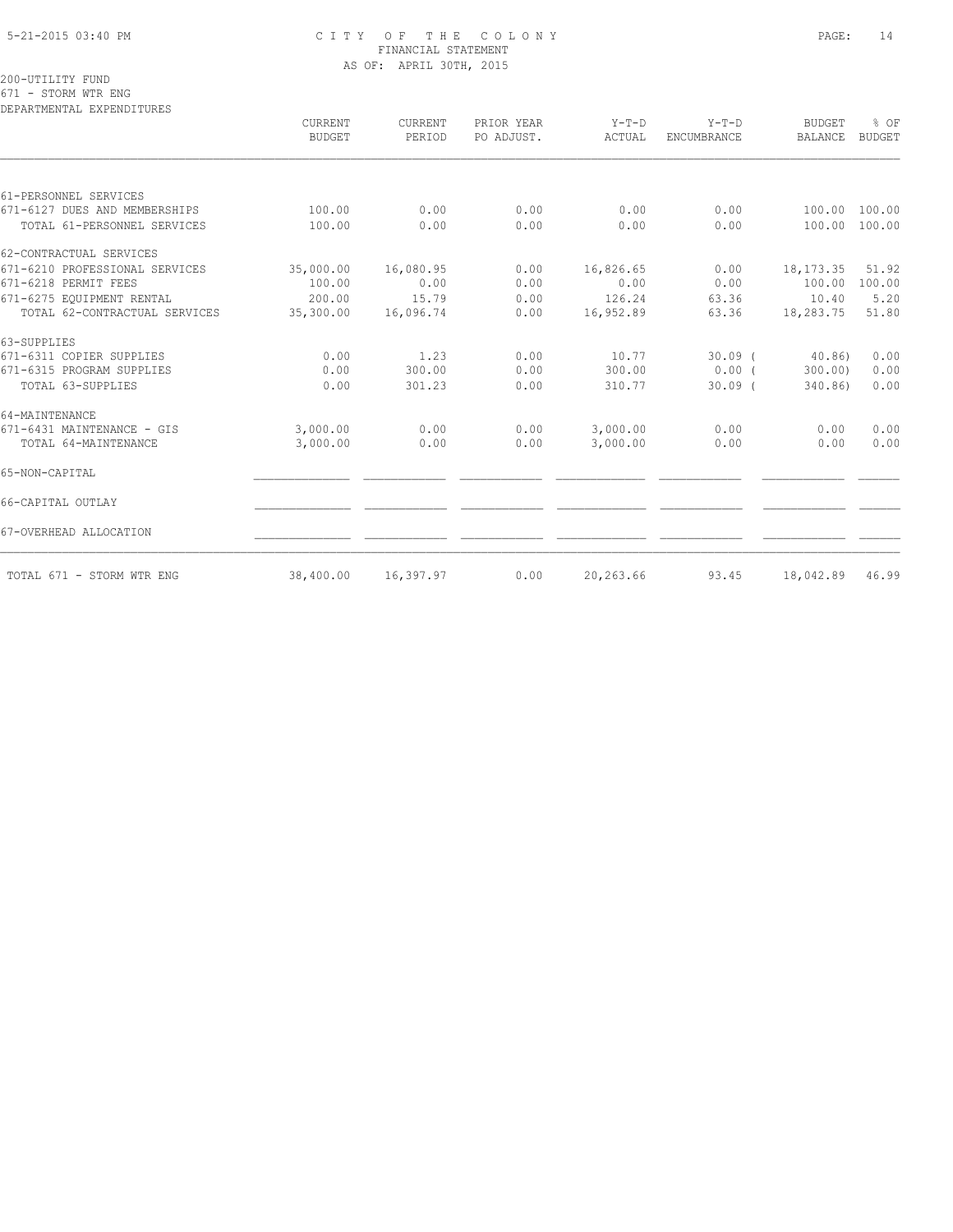#### 5-21-2015 03:40 PM C I T Y O F T H E C O L O N Y PAGE: 15 FINANCIAL STATEMENT AS OF: APRIL 30TH, 2015

200-UTILITY FUND

672 - STORM WTR PUB WKS DEPARTMENTAL EXPENDITURES

|                                    | CURRENT<br><b>BUDGET</b> | <b>CURRENT</b><br>PERIOD | PRIOR YEAR<br>PO ADJUST. | $Y-T-D$<br>ACTUAL | $Y-T-D$<br><b>ENCUMBRANCE</b> | <b>BUDGET</b><br><b>BALANCE</b> | % OF<br><b>BUDGET</b> |
|------------------------------------|--------------------------|--------------------------|--------------------------|-------------------|-------------------------------|---------------------------------|-----------------------|
|                                    |                          |                          |                          |                   |                               |                                 |                       |
| 61-PERSONNEL SERVICES              |                          |                          |                          |                   |                               |                                 |                       |
| 672-6110 SALARIES                  | 64, 312.17               | 4,876.63                 | 0.00                     | 37,464.77         | 0.00                          | 26,847.40                       | 41.75                 |
| 672-6111 SALARIES, OVERTIME        | 4,000.00                 | 0.00                     | 0.00                     | 602.18            | 0.00                          | 3,397.82                        | 84.95                 |
| 672-6114 HOSPITALIZATION INSURANCE | 16,100.00                | 1,297.37                 | 0.00                     | 8,830.64          | 0.00                          | 7,269.36                        | 45.15                 |
| 672-6115 SOCIAL SECURITY TAXES     | 5,474.45                 | 373.06                   | 0.00                     | 2,894.63          | 0.00                          | 2,579.82                        | 47.12                 |
| 672-6116 WORKERS' COMPENSATION     | 4,558.00                 | 0.00                     | 0.00                     | 4,187.90          | 0.00                          | 370.10                          | 8.12                  |
| 672-6117 RETIREMENT CONTRIBUTIONS  | 8,601.53                 | 615.92                   | 0.00                     | 4,760.85          | 0.00                          | 3,840.68                        | 44.65                 |
| 672-6125 EDUCATION AND TRAINING    | 100.00                   | 0.00                     | 0.00                     | 0.00              | 0.00                          | 100.00                          | 100.00                |
| TOTAL 61-PERSONNEL SERVICES        | 103,146.15               | 7,162.98                 | 0.00                     | 58,740.97         | 0.00                          | 44,405.18                       | 43.05                 |
| 62-CONTRACTUAL SERVICES            |                          |                          |                          |                   |                               |                                 |                       |
| 672-6210 PROFESSIONAL SERVICES     | 10,000.00                | 0.00                     | 0.00                     | 0.00              | 6,000.00                      | 4,000.00                        | 40.00                 |
| 672-6213 CONTRACTUAL SERVICES      | 24,000.00                | 0.00                     | 0.00                     | 0.00              | 0.00                          | 24,000.00                       | 100.00                |
| 672-6236 ADVERTISING AND NOTICES   | 0.00                     | 0.00                     | 0.00                     | 464.00            | 0.00(                         | 464.00                          | 0.00                  |
| 672-6275 EQUIPMENT RENTAL          | 2,500.00                 | 0.00                     | 0.00                     | 0.00              | 0.00                          | 2,500.00                        | 100.00                |
| TOTAL 62-CONTRACTUAL SERVICES      | 36,500.00                | 0.00                     | 0.00                     | 464.00            | 6,000.00                      | 30,036.00                       | 82.29                 |
| 63-SUPPLIES                        |                          |                          |                          |                   |                               |                                 |                       |
| 64-MAINTENANCE                     |                          |                          |                          |                   |                               |                                 |                       |
| 672-6421 DRAINAGE MAINTENANCE      | 10,000.00                | 0.00                     | 0.00                     | 0.00              | 0.00                          | 10,000.00                       | 100.00                |
| TOTAL 64-MAINTENANCE               | 10,000.00                | 0.00                     | 0.00                     | 0.00              | 0.00                          | 10,000.00                       | 100.00                |
| 66-CAPITAL OUTLAY                  |                          |                          |                          |                   |                               |                                 |                       |
| 67-OVERHEAD ALLOCATION             |                          |                          |                          |                   |                               |                                 |                       |
| TOTAL 672 - STORM WTR PUB WKS      | 149,646.15               | 7,162.98                 | 0.00                     | 59,204.97         | 6,000.00                      | 84, 441.18                      | 56.43                 |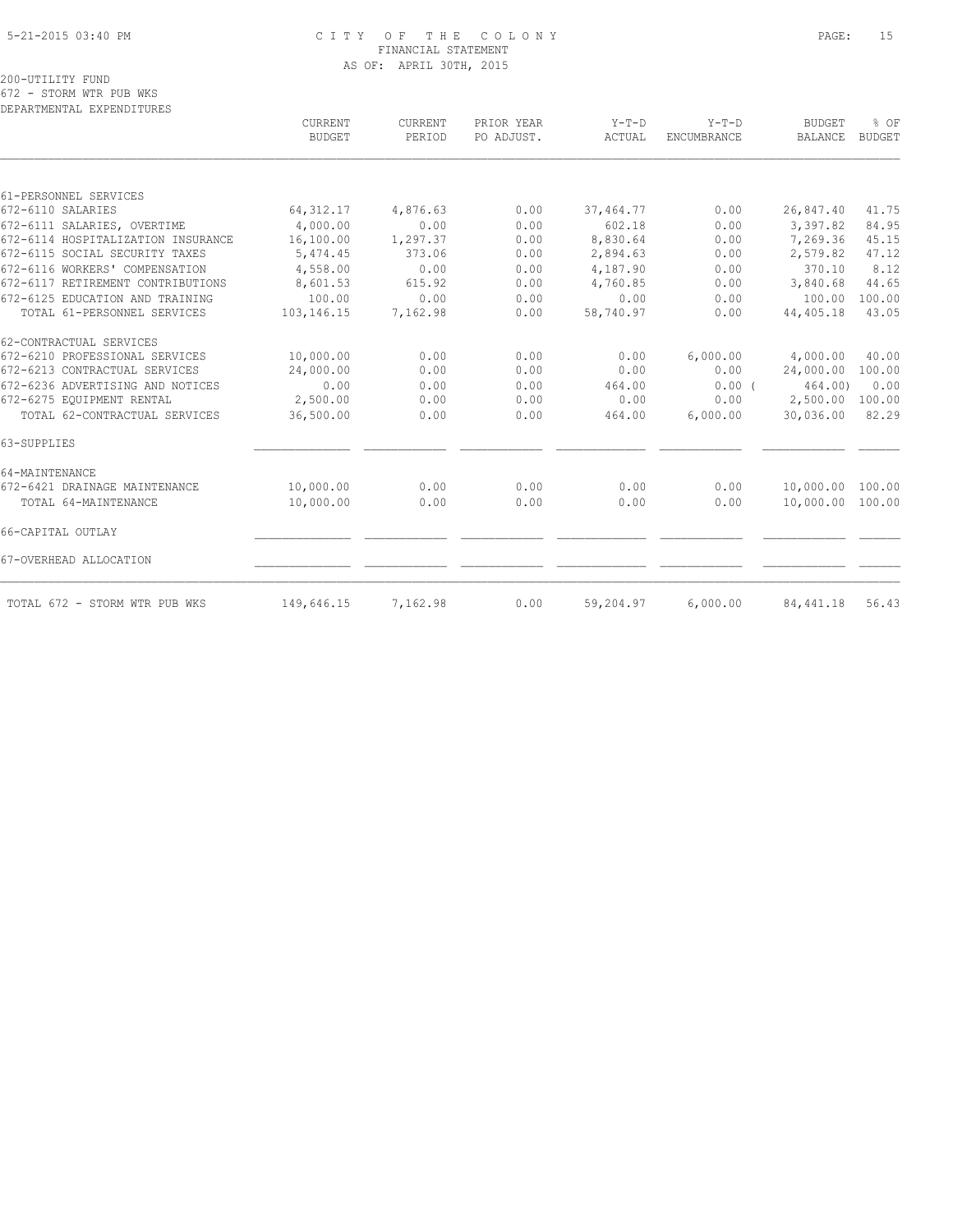#### 5-21-2015 03:40 PM C I T Y O F T H E C O L O N Y PAGE: 16 FINANCIAL STATEMENT AS OF: APRIL 30TH, 2015

200-UTILITY FUND

690 - ENVIRONMENTAL

DEPARTMENTAL EXPENDITURES

|                                    | <b>CURRENT</b><br><b>BUDGET</b> | <b>CURRENT</b><br>PERIOD | PRIOR YEAR<br>PO ADJUST. | $Y-T-D$<br>ACTUAL | $Y-T-D$<br>ENCUMBRANCE | <b>BUDGET</b><br>BALANCE | % OF<br><b>BUDGET</b> |
|------------------------------------|---------------------------------|--------------------------|--------------------------|-------------------|------------------------|--------------------------|-----------------------|
|                                    |                                 |                          |                          |                   |                        |                          |                       |
| 61-PERSONNEL SERVICES              |                                 |                          |                          |                   |                        |                          |                       |
| 690-6110 SALARIES                  | 69,091.37                       | 5,280.52                 | 0.00                     | 40,993.87         | 0.00                   | 28,097.50                | 40.67                 |
| 690-6114 HOSPITALIZATION INSURANCE | 8,050.00                        | 670.29                   | 0.00                     | 4,563.42          | 0.00                   | 3,486.58                 | 43.31                 |
| 690-6115 SOCIAL SECURITY TAXES     | 5,526.98                        | 348.22                   | 0.00                     | 2,778.99          | 0.00                   | 2,747.99                 | 49.72                 |
| 690-6116 WORKERS' COMPENSATION     | 142.00                          | 0.00                     | 0.00                     | 130.47            | 0.00                   | 11.53                    | 8.12                  |
| 690-6117 RETIREMENT CONTRIBUTIONS  | 8,684.96                        | 666.92                   | 0.00                     | 5,168.48          | 0.00                   | 3,516.48                 | 40.49                 |
| 690-6125 EDUCATION AND TRAINING    | 1,000.00                        | 0.00                     | 0.00                     | 0.00              | 0.00                   | 1,000.00                 | 100.00                |
| 690-6126 TRAVEL EXPENSE            | 1,500.00                        | 0.00                     | 0.00                     | 0.00              | 0.00                   | 1,500.00                 | 100.00                |
| 690-6127 DUES AND MEMBERSHIPS      | 300.00                          | 0.00                     | 0.00                     | 225.00            | 0.00                   | 75.00                    | 25.00                 |
| TOTAL 61-PERSONNEL SERVICES        | 94,295.31                       | 6,965.95                 | 0.00                     | 53,860.23         | 0.00                   | 40,435.08                | 42.88                 |
| 62-CONTRACTUAL SERVICES            |                                 |                          |                          |                   |                        |                          |                       |
| 690-6213 CONTRACTUAL SERVICES      | 43,000.00                       | 3,085.20                 | 0.00                     | 15,891.78         | 21,999.34              | 5,108.88                 | 11.88                 |
| 690-6235 PRINTING SERVICES         | 2,000.00                        | 0.00                     | 0.00                     | 22.88             | 0.00                   | 1,977.12                 | 98.86                 |
| 690-6275 EQUIPMENT RENTAL          | 700.00                          | 15.77                    | 0.00                     | 126.16            | 63.44                  | 510.40                   | 72.91                 |
| TOTAL 62-CONTRACTUAL SERVICES      | 45,700.00                       | 3,100.97                 | 0.00                     | 16,040.82         | 22,062.78              | 7,596.40                 | 16.62                 |
| 63-SUPPLIES                        |                                 |                          |                          |                   |                        |                          |                       |
| 690-6310 OFFICE SUPPLIES           | 250.00                          | 0.00                     | 0.00                     | 112.50            | 0.00                   | 137.50                   | 55.00                 |
| 690-6311 COPIER SUPPLIES           | 450.00                          | 1.23                     | 0.00                     | 10.76             | 30.10                  | 409.14                   | 90.92                 |
| 690-6312 COMPUTER SUPPLIES         | 50.00                           | 0.00                     | 0.00                     | 0.00              | 0.00                   | 50.00                    | 100.00                |
| 690-6313 JANITORIAL SUPPLIES       | 200.00                          | 0.00                     | 0.00                     | 0.00              | 0.00                   | 200.00                   | 100.00                |
| 690-6314 RECYCLING SUPPLIES        | 6,000.00                        | 0.00                     | 0.00                     | 491.49            | 0.00                   | 5,508.51                 | 91.81                 |
| 690-6320 POSTAGE                   | 200.00                          | 0.00                     | 0.00                     | 5.95              | 0.00                   | 194.05                   | 97.03                 |
| 690-6322 SMALL TOOLS               | 1,000.00                        | 0.00                     | 0.00                     | 23.99             | 0.00                   | 976.01                   | 97.60                 |
| 690-6330 BOOKS AND PERIODICALS     | 200.00                          | 0.00                     | 0.00                     | 0.00              | 0.00                   | 200.00                   | 100.00                |
| 690-6331 PUBLIC EDUCATION MATERIAL | 7,000.00                        | 0.00                     | 0.00                     | 0.00              | 0.00                   | 7,000.00 100.00          |                       |
| 690-6390 MISCELLANEOUS SUPPLIES    | 2,000.00                        | 0.00                     | 0.00                     | 530.35            | 0.00                   | 1,469.65                 | 73.48                 |
| TOTAL 63-SUPPLIES                  | 17,350.00                       | 1.23                     | 0.00                     | 1,175.04          | 30.10                  | 16, 144.86               | 93.05                 |
| 64-MAINTENANCE                     |                                 |                          |                          |                   |                        |                          |                       |
| 65-NON-CAPITAL                     |                                 |                          |                          |                   |                        |                          |                       |
| 66-CAPITAL OUTLAY                  |                                 |                          |                          |                   |                        |                          |                       |
| 67-OVERHEAD ALLOCATION             |                                 |                          |                          |                   |                        |                          |                       |